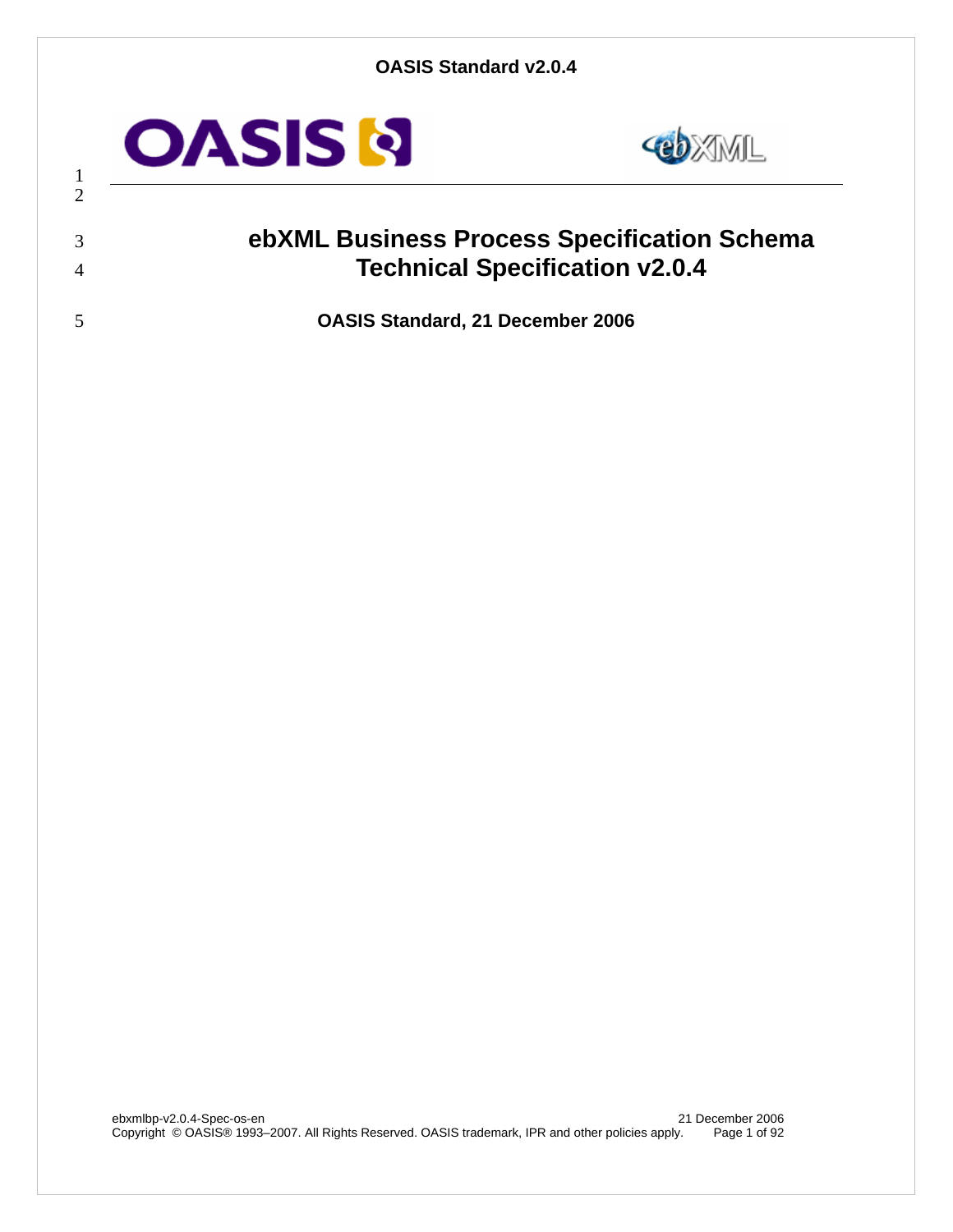| 6                                                  | <b>Specification URIs:</b>                                                                                                                                                                                                                                                                                                                                                                                                                                                               |
|----------------------------------------------------|------------------------------------------------------------------------------------------------------------------------------------------------------------------------------------------------------------------------------------------------------------------------------------------------------------------------------------------------------------------------------------------------------------------------------------------------------------------------------------------|
| 7                                                  | <b>This Version:</b>                                                                                                                                                                                                                                                                                                                                                                                                                                                                     |
| 8                                                  | docs.oasis-open.org/ebxml-bp/2.0.4/OS/spec/ebxmlbp-v2.0.4-Spec-os-en.doc                                                                                                                                                                                                                                                                                                                                                                                                                 |
| 9                                                  | docs.oasis-open.org/ebxml-bp/2.0.4/OS/spec/ebxmlbp-v2.0.4-Spec-os-en-html/                                                                                                                                                                                                                                                                                                                                                                                                               |
| 10                                                 | docs.oasis-open.org/ebxml-bp/2.0.4/OS/spec/ebxmlbp-v2.0.4-Spec-os-en.odt                                                                                                                                                                                                                                                                                                                                                                                                                 |
| 11                                                 | docs.oasis-open.org/ebxml-bp/2.0.4/OS/spec/ebxmlbp-v2.0.4-Spec-os-en.pdf                                                                                                                                                                                                                                                                                                                                                                                                                 |
| 12<br>13                                           | <b>Previous Version:</b><br>docs.oasis-open.org/ebxml-bp/2.0.4/ebxmlbp-v2.0.4-Spec-cs-en.odt                                                                                                                                                                                                                                                                                                                                                                                             |
| 14                                                 | docs.oasis-open.org/ebxml-bp/2.0.4/ebxmlbp-v2.0.4-Spec-cs-en.pdf                                                                                                                                                                                                                                                                                                                                                                                                                         |
| 15                                                 | <b>Latest Version:</b>                                                                                                                                                                                                                                                                                                                                                                                                                                                                   |
| 16                                                 | docs.oasis-open.org/ebxml-bp/2.0.4/ebxmlbp-v2.0.4-Spec-os-en.doc                                                                                                                                                                                                                                                                                                                                                                                                                         |
| 17                                                 | docs.oasis-open.org/ebxml-bp/2.0.4/ebxmlbp-v2.0.4-Spec-os-en.html                                                                                                                                                                                                                                                                                                                                                                                                                        |
| 18                                                 | docs.oasis-open.org/ebxml-bp/2.0.4/ebxmlbp-v2.0.4-Spec-os-en.odt                                                                                                                                                                                                                                                                                                                                                                                                                         |
| 19                                                 | docs.oasis-open.org/ebxml-bp/2.0.4/ebxmlbp-v2.0.4-Spec-os-en.pdf                                                                                                                                                                                                                                                                                                                                                                                                                         |
| 20<br>21                                           | <b>Technical Committee:</b><br>ebXML Business Process Technical Committee                                                                                                                                                                                                                                                                                                                                                                                                                |
| 22<br>23<br>24                                     | <b>Co-chairs:</b><br>Dale Moberg, Cyclone Commerce/Axway<br>Monica J. Martin, Sun Microsystems                                                                                                                                                                                                                                                                                                                                                                                           |
| 25<br>26<br>27<br>28                               | <b>Editors:</b><br>Jean-Jacques Dubray, Individual, joubray@gmail.com [previous member]<br>Sally St. Amand, Individual, sallystamand@yahoo.com<br>Monica J. Martin, Sun Microsystems, monica.martin@sun.com                                                                                                                                                                                                                                                                              |
| 29<br>30<br>31<br>32<br>33<br>34<br>35<br>36<br>37 | <b>Contributors:</b><br>John Yunker, Individual yunker@amazon.com (previous member)<br>David Webber, Individual, <david@drrw.info><br/>Dale Moberg, Cyclone Commerce/Axway, co-chair, dmoberg@us.axway.com<br/>Kenji Nagahashi, Fujitsu, nagahashi@us.fujitsu.com<br/>Stephen Green, Individual, stephengreenubl@gmail.com (previous member)<br/>Sacha Schlegel, Individual, sacha@schlegel.li<br/>Monica J. Martin, Sun Microsystems, co-chair, monica.martin@sun.com</david@drrw.info> |
| 38<br>39<br>40                                     | Contributions for the development of ebBP examples of UBL related documents by J. Dean<br>Hemopo, ebxml-dev, New Zealand (user community), and Stephen Green, UK local government<br>(user community) and Sacha Schlegel (Member).                                                                                                                                                                                                                                                       |
| 41<br>42                                           | <b>Related Work:</b><br>See Section 1.4 : Related Documents.                                                                                                                                                                                                                                                                                                                                                                                                                             |
| 43<br>44<br>45                                     | <b>Abstract:</b><br>This document defines a standards-based business process foundation that promotes the<br>automation and predictable exchange of Business Collaboration definitions using XML.                                                                                                                                                                                                                                                                                        |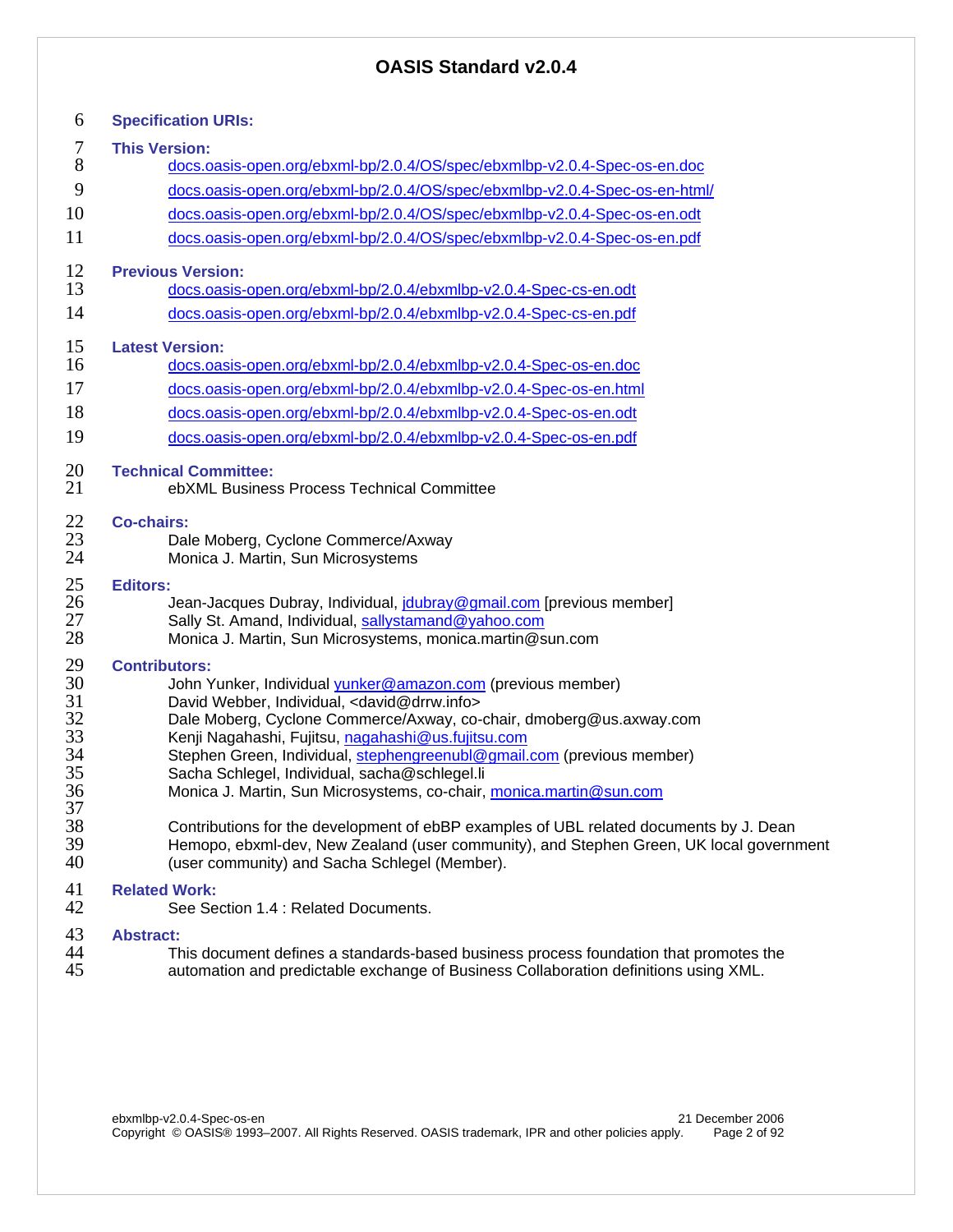#### 46 **Status:**  47 This set of ebBP documents are compatible with the ebXML Business Process Specification 48 Schema v1.01 technical specification and schema, and a migration path is possible from v1.01,<br>49 v1.04 and v1.05 to v2.0.x documents. The technical specification supersedes the v2.0 49 v1.04 and v1.05 to v2.0.x documents. The technical specification supersedes the v2.0 50 **Committee Draft / Committee Specification**<sup>1</sup>, v2.0.1 and v2.0.2 Committee Drafts, and the v2.0.3 51 Committee Specification. 52 Six packages are provided for ebBP: 53 1. Normative: A package for the technical specification and appendices (Artifact Type:<br>54 54 54 Spec. and Artifact Type: Spec and Descriptive Name: Appendices) Spec, and Artifact Type: Spec and Descriptive Name: Appendices) 55 2. Normative: A package for the core schema (Artifact Type: Schema) 56 3. Normative: A package for the Business Signal schema (Artifact Type: Schema,<br>57 Sescriptive Name: SignalSchema) Descriptive Name: SignalSchema) 58 58 58 58 58 58 4. Non-normative: A package that includes the Public Review comments list, files for an 59 59 59 exemplary XSLT transform to assist the user community to begin to migrate v1.01, v1.04<br>60 and v1.05 ebBP instances (for information and reference only) [Artifact Type: Document, and v1.05 ebBP instances (for information and reference only) [Artifact Type: Document, 61 Descriptive Name: Supplements] 62 5. Normative: A package of ebBP schema-generated documentation for ebBP schema 63 (Artifact Type: Document, Descriptive Name: Schema) 64 6. Normative: A package of ebBP signal schema-generated documentation (Artifact Type: 65 Document, Descriptive Name: SignalSchema). 66 These documents are updated periodically. Send comments to the editor. 67 Note: The schemas (core and signals) are also located individually outside of the packages as specified in Section 2. 69<br>70 70 Exemplary process definition and signal instances and illustrations are also provided in a publicly available package on the OASIS site. This final package is non-normative and outside the review and TC 72 process cycle of this technical specification. This technical specification provides non-normative examples<br>73 (XML instance snippets) while more complex ebBP definitions may be found in the examples package. (XML instance snippets) while more complex ebBP definitions may be found in the examples package. 74 The ebXML Business Process TC charter including scope is found at: http://www.oasis-<br>75 open.org/committees/ebxml-bp/charter.php. 75 open.org/committees/ebxml-bp/charter.php. 76 Committee members should send comments on this specification to the **ebxml-bp@lists.oasis-open.org**<br>77 list. Others should subscribe to and send comments to the ebxml-bp-comment@lists.oasis-open.org list. 77 list. Others should subscribe to and send comments to the ebxml-bp-comment@lists.oasis-open.org list.<br>78 To subscribe, send an email message to ebxml-bp-comment-request@lists.oasis-open.org with the word 78 To subscribe, send an email message to ebxml-bp-comment-request@lists.oasis-open.org with the word "subscribe" as the body of the message. 80 For information on whether any patents have been disclosed that may be essential to implementing this 81 specification, and any offers of patent licensing terms, please refer to the Intellectual Property Rights<br>82 section of the ebXML Business Process TC web page (http://www.oasis-open.org/committees/ebxml-82 section of the ebXML Business Process TC web page (http://www.oasis-open.org/committees/ebxml-<br>83 bp/ipr.php). The IPR policy in effect as of this document is the Legacy IPR policy.

bp/ipr.php). The IPR policy in effect as of this document is the Legacy IPR policy.

- 84 The non-normative errata page for this specification is located at www.oasis-open.org/committees/ebxml-85 bp.
- 86
- 87

 $\overline{1}$ 

ebxmlbp-v2.0.4-Spec-os-en 21 December 2006 Copyright © OASIS® 1993–2007. All Rights Reserved. OASIS trademark, IPR and other policies apply. Page 3 of 92 <sup>1</sup> The preceding OASIS TC process indicates Committee Specification while the new TC process indicates Committee Draft followed by a Committee Specification. The v2.0 packages were applicable under the old TC process as the quorate TC vote was initiated prior to the effective date of the new TC process (although the vote concluded after 15 April 2005). Under the new TC process, this document is a Committee Draft.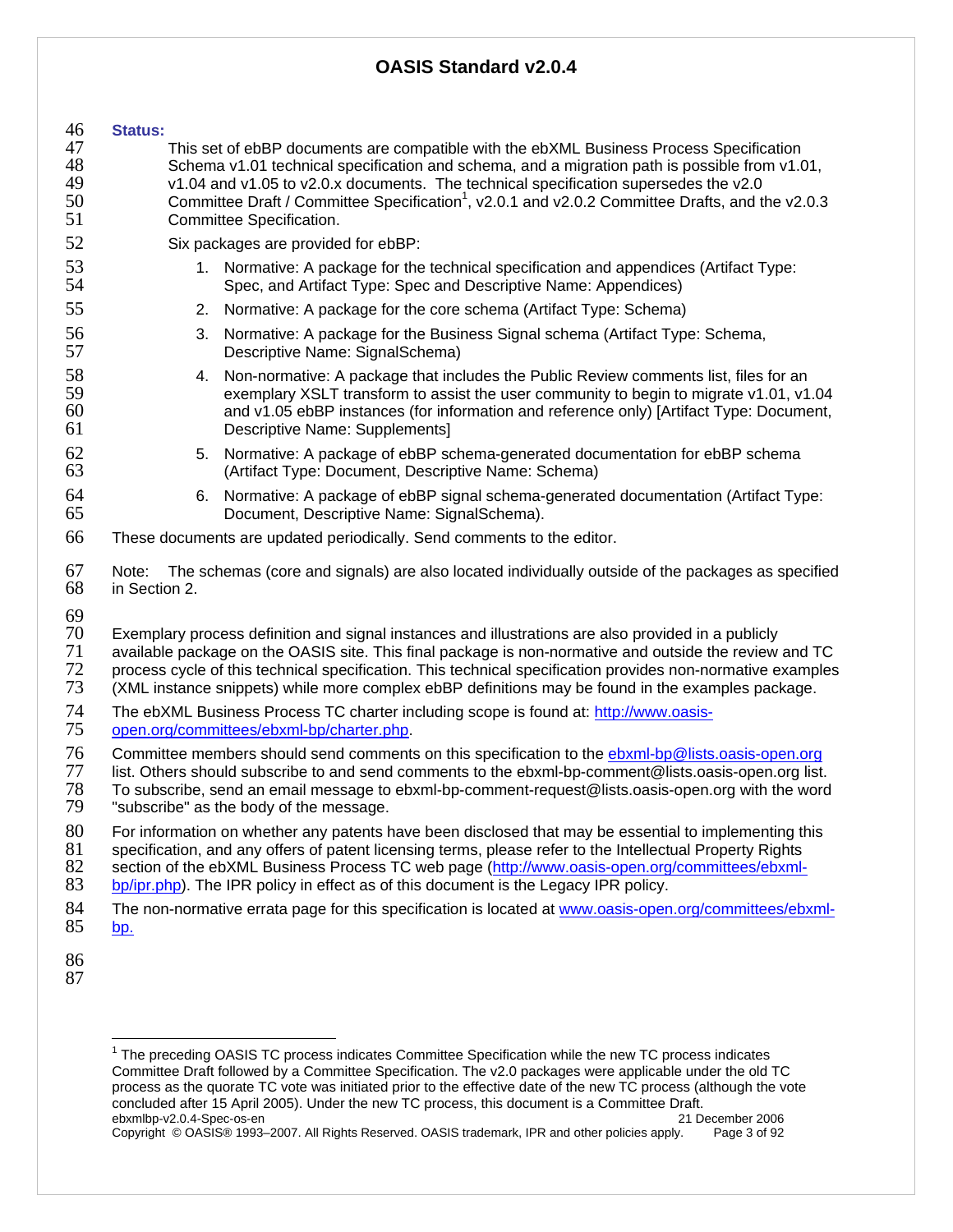# <sup>88</sup>**Notices**

89 OASIS takes no position regarding the validity or scope of any intellectual property or other rights that<br>90 might be claimed to pertain to the implementation or use of the technology described in this document 90 might be claimed to pertain to the implementation or use of the technology described in this document or 91<br>91 the extent to which any license under such rights might or might not be available; neither does it 91 the extent to which any license under such rights might or might not be available; neither does it

92 represent that it has made any effort to identify any such rights. Information on OASIS's procedures with<br>93 respect to rights in OASIS specifications can be found at the OASIS website. Copies of claims of rights

93 respect to rights in OASIS specifications can be found at the OASIS website. Copies of claims of rights 94<br>94 made available for publication and any assurances of licenses to be made available, or the result of an

94 made available for publication and any assurances of licenses to be made available, or the result of an 95<br>95 attempt made to obtain a general license or permission for the use of such proprietary rights by

95 attempt made to obtain a general license or permission for the use of such proprietary rights by<br>96 implementors or users of this specification, can be obtained from the OASIS Executive Director. implementors or users of this specification, can be obtained from the OASIS Executive Director.

97 OASIS invites any interested party to bring to its attention any copyrights, patents or patent applications,<br>98 or other proprietary rights which may cover technology that may be required to implement this

98 or other proprietary rights which may cover technology that may be required to implement this 99 specification. Please address the information to the OASIS Executive Director.

- specification. Please address the information to the OASIS Executive Director.
- 100 Copyright © OASIS® 1993–2007. All Rights Reserved. OASIS trademark, IPR and other policies apply.

101 This document and translations of it may be copied and furnished to others, and derivative works that 102 comment on or otherwise explain it or assist in its implementation may be prepared, copied, published

102 comment on or otherwise explain it or assist in its implementation may be prepared, copied, published<br>103 and distributed, in whole or in part, without restriction of any kind, provided that the above copyright no

103 and distributed, in whole or in part, without restriction of any kind, provided that the above copyright notice<br>104 and this paragraph are included on all such copies and derivative works. However, this document itself

104 and this paragraph are included on all such copies and derivative works. However, this document itself 105 may not be modified in any way, such as by removing the copyright notice or references to OASIS,

105 may not be modified in any way, such as by removing the copyright notice or references to OASIS,

106 except as needed for the purpose of developing OASIS specifications, in which case the procedures for<br>107 copyrights defined in the OASIS Intellectual Property Rights document must be followed, or as required to

107 copyrights defined in the OASIS Intellectual Property Rights document must be followed, or as required to <br>108 translate it into languages other than English.

translate it into languages other than English.

109 The limited permissions granted above are perpetual and will not be revoked by OASIS or its successors 110 or assigns. or assigns.

111 This document and the information contained herein is provided on an "AS IS" basis and OASIS<br>112 DISCLAIMS ALL WARRANTIES, EXPRESS OR IMPLIED, INCLUDING BUT NOT LIMITED TO

112 DISCLAIMS ALL WARRANTIES, EXPRESS OR IMPLIED, INCLUDING BUT NOT LIMITED TO ANY

113 WARRANTY THAT THE USE OF THE INFORMATION HEREIN WILL NOT INFRINGE ANY RIGHTS OR<br>114 ANY IMPLIED WARRANTIES OF MERCHANTABILITY OR FITNESS FOR A PARTICULAR PURPOSE.

ANY IMPLIED WARRANTIES OF MERCHANTABILITY OR FITNESS FOR A PARTICULAR PURPOSE.

115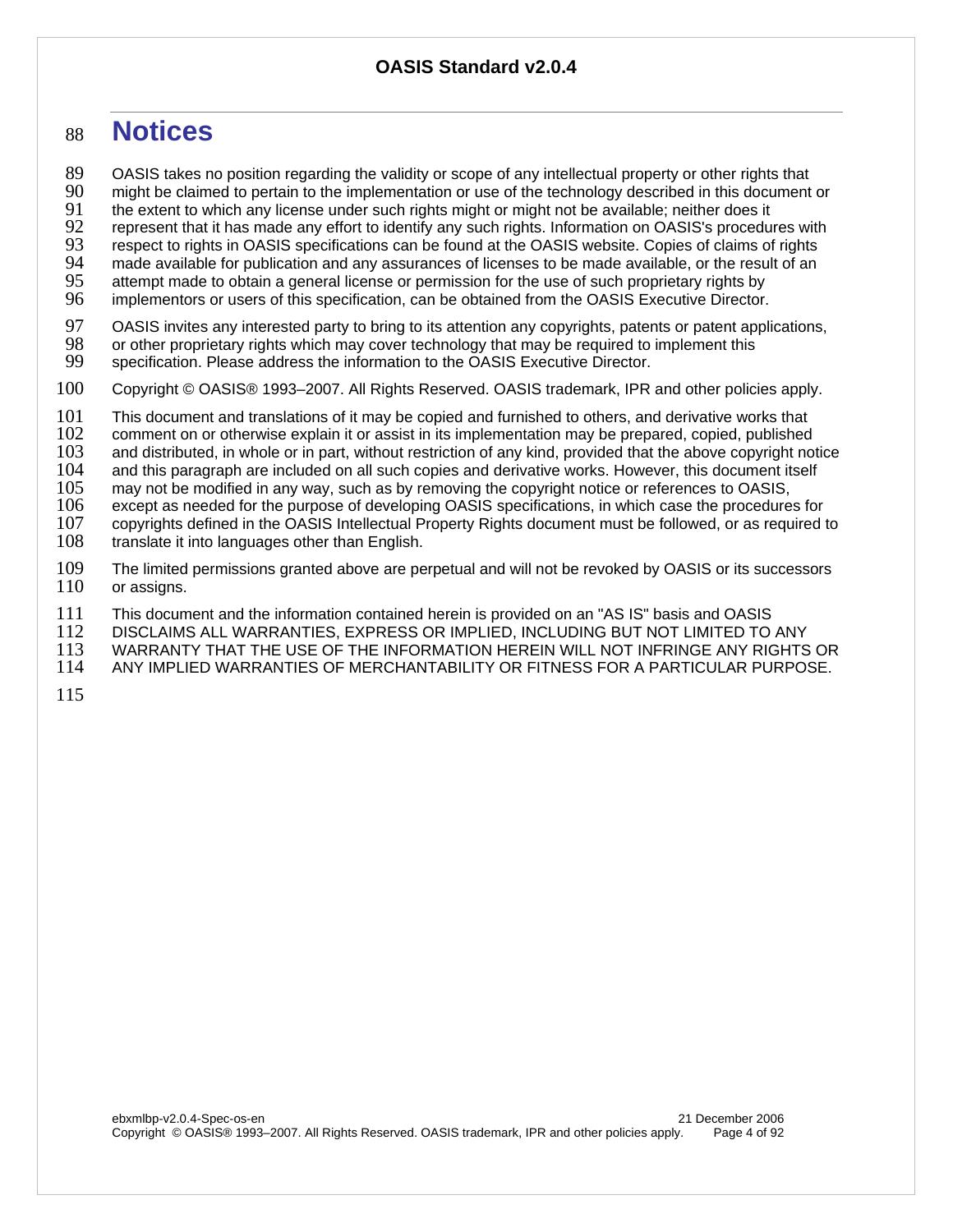# **Table of Contents**

| 117                                                                                            |                                                                                                                       | ebXML Business Process Specification Schema Technical Specification v2.0.4 1 |  |
|------------------------------------------------------------------------------------------------|-----------------------------------------------------------------------------------------------------------------------|------------------------------------------------------------------------------|--|
| 118                                                                                            | 1                                                                                                                     |                                                                              |  |
| 119                                                                                            | 1.1                                                                                                                   |                                                                              |  |
| 120                                                                                            | 1.2                                                                                                                   |                                                                              |  |
| 121                                                                                            | 1.3                                                                                                                   |                                                                              |  |
| 122                                                                                            | 1.4                                                                                                                   |                                                                              |  |
| 123                                                                                            | 1.5                                                                                                                   |                                                                              |  |
| 124                                                                                            | 1.6                                                                                                                   |                                                                              |  |
| 125                                                                                            | $\overline{2}$                                                                                                        |                                                                              |  |
| 126                                                                                            | 2.1                                                                                                                   | Goals/Objectives/Requirements/Problem Description  12                        |  |
| 127                                                                                            | 2.2                                                                                                                   |                                                                              |  |
| 128                                                                                            | 2.3                                                                                                                   |                                                                              |  |
| 129                                                                                            | 2.3.1                                                                                                                 |                                                                              |  |
| 130<br>131<br>132<br>133<br>134<br>135                                                         | 2.4<br>2.4.1<br>2.4.2<br>2.4.3<br>2.4.4<br>2.4.5                                                                      | Relationship to Other Specifications and Standards  15                       |  |
| 136                                                                                            | 3                                                                                                                     |                                                                              |  |
| 137                                                                                            | 3.1                                                                                                                   | XML Schema Representation of Business Process Definitions 19                 |  |
| 138                                                                                            | 3.2                                                                                                                   |                                                                              |  |
| 139                                                                                            | 3.3                                                                                                                   |                                                                              |  |
| 140<br>141<br>142<br>143<br>144<br>145<br>146<br>147<br>148<br>149<br>150<br>151<br>152<br>153 | 3.4<br>3.4.1<br>3.4.2<br>3.4.3<br>3.4.4<br>3.4.5<br>3.4.6<br>3.4.6.1<br>3.4.6.2<br>3.4.6.3<br>3.4.7<br>3.4.8<br>3.4.9 | How to Design Business Collaborations and Business Transactions 25           |  |
|                                                                                                | 3.4.9.1<br>ebxmlbp-v2.0.4-Spec-os-en                                                                                  | 21 December 2006                                                             |  |

Copyright © OASIS® 1993–2007. All Rights Reserved. OASIS trademark, IPR and other policies apply. Page 5 of 92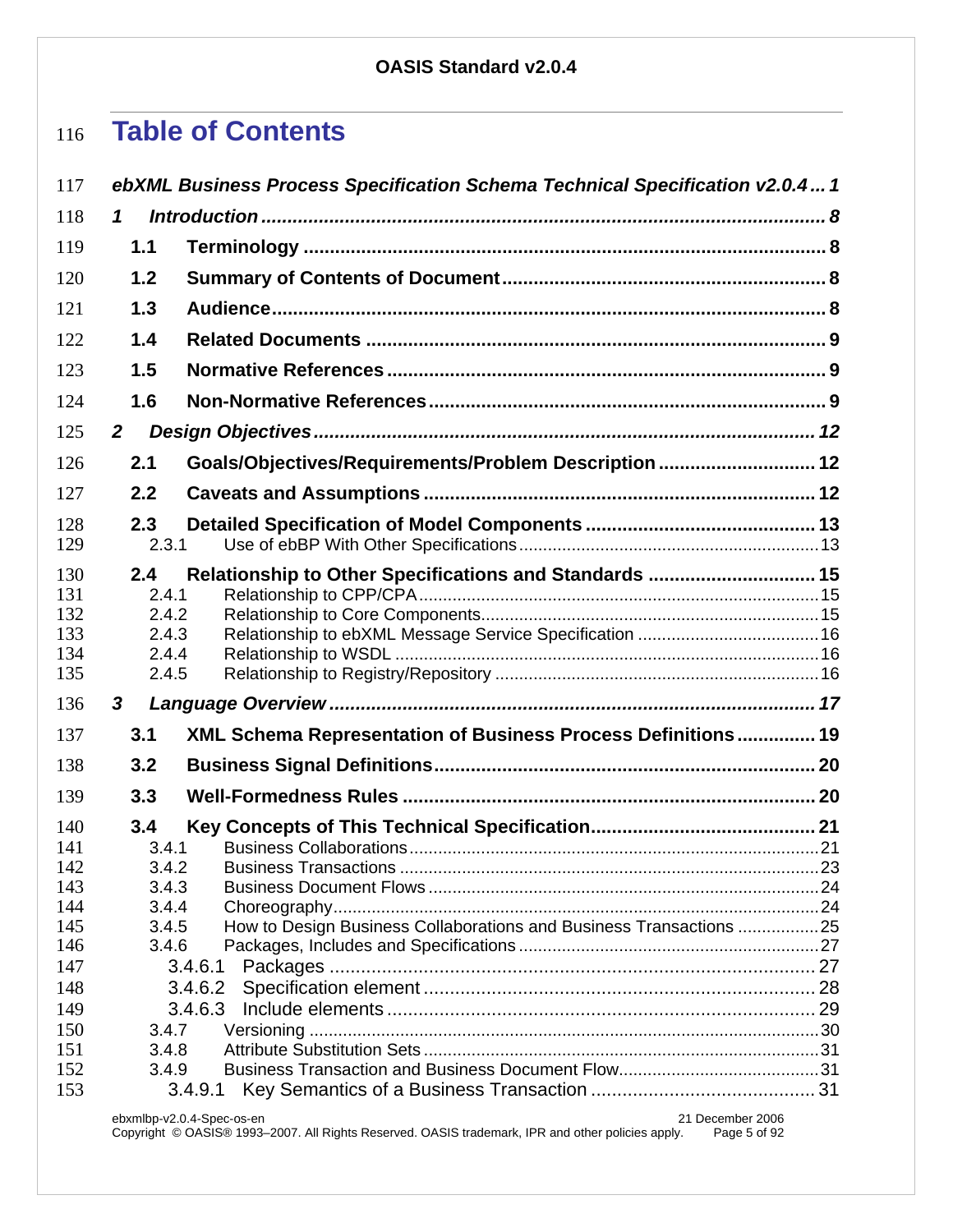| 154        | 3.4.9.2                                                                                                           |  |
|------------|-------------------------------------------------------------------------------------------------------------------|--|
| 155        | 3.4.9.3                                                                                                           |  |
| 156        | 3.4.9.3.1                                                                                                         |  |
| 157        | Acceptance Acknowledgement Business Signal  47<br>3.4.9.3.2                                                       |  |
| 158        | 3.4.9.3.3                                                                                                         |  |
| 159        | 3.4.9.4                                                                                                           |  |
| 160        | 3.4.9.5                                                                                                           |  |
| 161        | 3.4.9.6                                                                                                           |  |
| 162        | 3.4.9.7                                                                                                           |  |
| 163        | 3.4.9.8                                                                                                           |  |
| 164        | 3.4.9.9                                                                                                           |  |
| 165        | 3.4.10                                                                                                            |  |
| 166        | 3.4.10.1                                                                                                          |  |
| 167        | 3.4.10.2                                                                                                          |  |
| 168        | 3.4.11                                                                                                            |  |
| 169        | 3.4.11.1                                                                                                          |  |
| 170        | 3.4.11.1.1 Use of Variables and Condition Expressions 64                                                          |  |
| 171        | 3.4.11.2                                                                                                          |  |
|            |                                                                                                                   |  |
| 172<br>173 | 3.5<br>3.5.1                                                                                                      |  |
| 174        | 3.5.1.1                                                                                                           |  |
| 175        | 3.5.2                                                                                                             |  |
| 176        | 3.5.3                                                                                                             |  |
| 177        | 3.5.4                                                                                                             |  |
| 178        | 3.5.5                                                                                                             |  |
| 179        | 3.5.6                                                                                                             |  |
| 180        | 3.5.7                                                                                                             |  |
| 181        | 3.5.7.1                                                                                                           |  |
| 182        | 3.5.7.2                                                                                                           |  |
|            |                                                                                                                   |  |
| 183        | 3.6                                                                                                               |  |
| 184        | 3.6.1                                                                                                             |  |
| 185        | 3.6.2                                                                                                             |  |
| 186        |                                                                                                                   |  |
| 187        | 3.6.2.2                                                                                                           |  |
| 188        | Notification of Failure Business Messages and General Exception<br>3.6.2.3                                        |  |
| 189        | Signals                                                                                                           |  |
| 190        | 3.6.2.4                                                                                                           |  |
| 191        | 3.6.3                                                                                                             |  |
| 192        | Where the ebXML Business Process Specification May Be Implemented<br>3.7                                          |  |
| 193        |                                                                                                                   |  |
|            |                                                                                                                   |  |
| 194        | <b>Business Collaboration and Business Transaction Well-Formedness</b><br>3.8                                     |  |
| 195        |                                                                                                                   |  |
| 196        | 3.8.1                                                                                                             |  |
| 197        | 3.8.2                                                                                                             |  |
| 198        | 3.8.3                                                                                                             |  |
| 199        | 3.8.3.1<br>21 December 2006<br>ebxmlbp-v2.0.4-Spec-os-en                                                          |  |
|            | Copyright © OASIS® 1993-2007. All Rights Reserved. OASIS trademark, IPR and other policies apply.<br>Page 6 of 92 |  |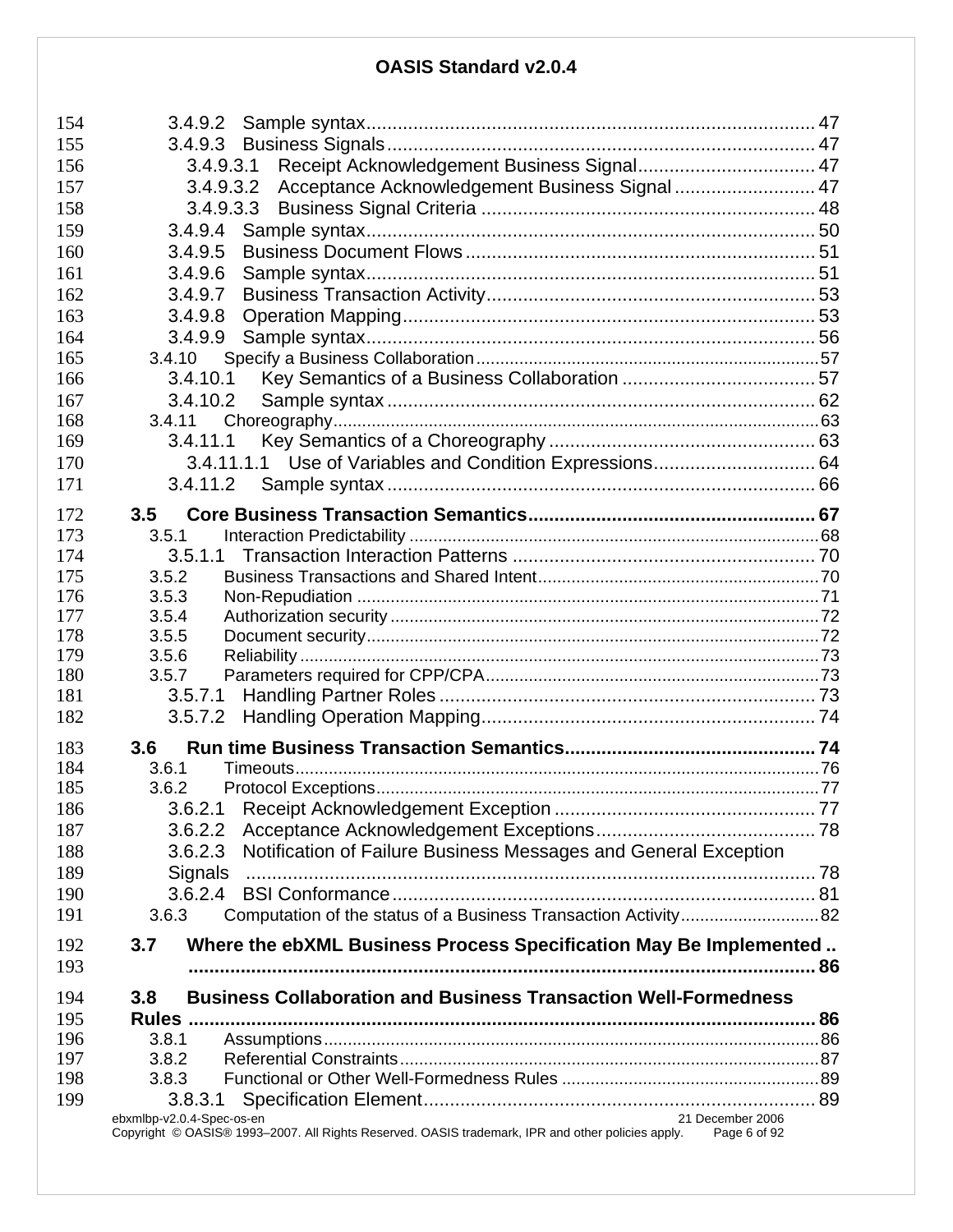| 200 |         |                                                                       |  |
|-----|---------|-----------------------------------------------------------------------|--|
| 201 |         |                                                                       |  |
| 202 |         |                                                                       |  |
| 203 |         |                                                                       |  |
| 204 |         |                                                                       |  |
| 205 |         |                                                                       |  |
| 206 |         |                                                                       |  |
| 207 | 3.8.3.9 |                                                                       |  |
| 208 | 4       |                                                                       |  |
| 209 | 4.1     |                                                                       |  |
| 210 |         | Note: Appendices are held in a separate document in the Spec package. |  |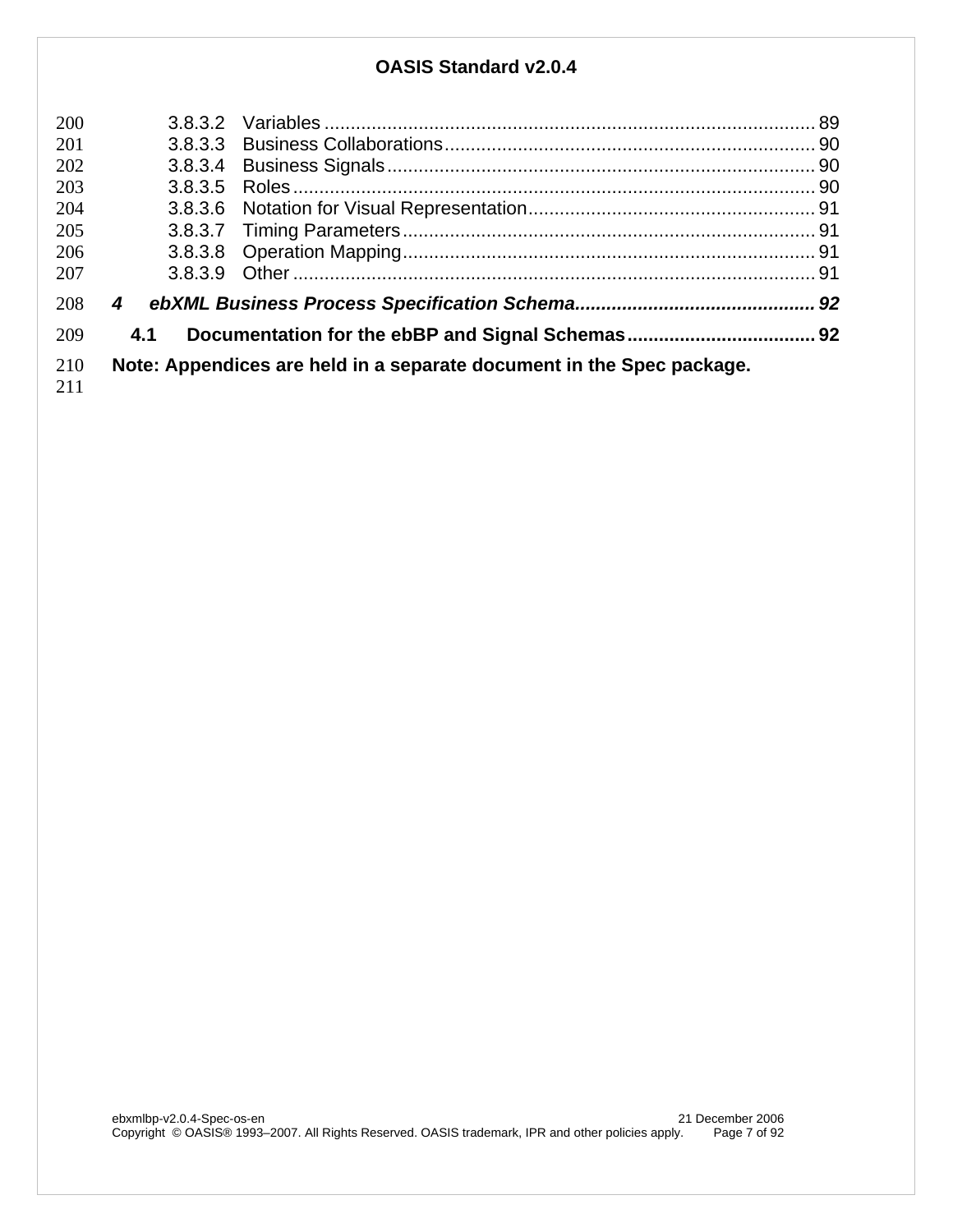# <sup>212</sup>**1 Introduction**

213 The eBusiness eXtensible Markup Language (ebXML) Business Process Specification Schema (BPSS) 214 technical specification defines a standard language by which business systems MAY be configured to 215 support execution of Business Collaborations consisting of Business Transactions. It is based upon prior<br>216 UN/CEFACT work, specifically the metamodel behind the UN/CEFACT Modeling Methodology (UMM) 216 UN/CEFACT work, specifically the metamodel behind the UN/CEFACT Modeling Methodology (UMM) 217 defined in the "UN/CEFACT Modeling Methodology - Meta Model - Revision 10. In the future, when a<br>218 feference quide becomes available subsequent versions will be evaluated and other metadata 218 reference guide becomes available subsequent versions will be evaluated and other metadata<br>219 requirements analyzed. These could include those developed under the United Nations Centre 219 requirements analyzed. These could include those developed under the United Nations Centre for Trade<br>220 and Facilitation and Electronic Business (UN/CEFACT), such as from the Unified Business Agreements 220 and Facilitation and Electronic Business (UN/CEFACT), such as from the Unified Business Agreements 221 and Contracts (UBAC).<sup>2</sup> The ebBP technical specification supports the specification of Business 221 and Contracts (UBAC).<sup>2</sup> The ebBP technical specification supports the specification of Business 222 Transactions and the choreography of Business Transactions collaborations. All E 222 Transactions and the choreography of Business Transactions into Business Collaborations. All Business<br>223 Transactions are implemented using one of many available standard patterns. These patterns are defined 223 Transactions are implemented using one of many available standard patterns. These patterns are defined 224 in the UMM specification. A pattern is not executable; it rather specifies the type of the message 224 in the UMM specification. A pattern is not executable; it rather specifies the type of the message<br>225 exchange (request, response and signals) that applies for a given Business Transaction definitio 225 exchange (request, response and signals) that applies for a given Business Transaction definition. It is a 226 way to define classes of Business Transaction definitions. These patterns could potentially be related to <br>227 different classes of electronic commerce transactions. different classes of electronic commerce transactions.

228 The current version of the ebBP technical specification addresses Business Collaborations between any<br>229 number of parties (Business Collaborations specialized to Binary or Multiparty Collaborations). It also

229 number of parties (Business Collaborations specialized to Binary or Multiparty Collaborations). It also<br>230 enables participants, which are capable of using Web service or combined technologies (such as ebX 230 enables participants, which are capable of using Web service or combined technologies (such as ebXML 231 and web services) to participate in a Business Collaboration. It is anticipated that a subsequent version of <br>232 this technical specification will address additional features such as the semantics of economic exchange 232 this technical specification will address additional features such as the semantics of economic exchanges 233 and contracts, and context based content based on the metadata requirements provided by relevant 233 and contracts, and context based content based on the metadata requirements provided by relevant 234 organizations.

- organizations.
- 235 *Implementation Note:*

*Throughout this document, shorthand is used. The technical specification is referenced as the ebBP technical specification. An ebBP business process definition is identified as an ebBP definition. An ebXML BPSS instance is an ebBP instance. An ebXML BPSS schema is an ebBP*  239 *schema.* 

# 240 **1.1 Terminology**

241 The key WORDS *MUST*, *MUST NOT*, *REQUIRED*, *SHALL*, *SHALL NOT*, *SHOULD*, *SHOULD NOT*, 242 *RECOMMENDED*, *MAY*, and *OPTIONAL* in this document are to be interpreted as described in **[RFC**  243 **2119]**. These provide indications as to normative capabilities defined in this technical specification.

# 244 **1.2 Summary of Contents of Document**

245 This document describes the ebBP technical specification.

246 The document first introduces general concepts and semantics, and then applies these semantics in a<br>247 detailed discussion of each part of the model. The document then specifies all elements in XML form. detailed discussion of each part of the model. The document then specifies all elements in XML form.

# 248 **1.3 Audience**

 $\overline{a}$ 

249 The primary audience is business process analysts. We define a business process analyst as someone<br>250 who interviews business people and as a result documents business processes in unambiguous syntax. who interviews business people and as a result documents business processes in unambiguous syntax.

251 An additional audience is designers of business process definition tools who need to specify the <br>252 conversion of user input in the tool into the XML representation of the ebBP artifacts. 252 conversion of user input in the tool into the XML representation of the ebBP artifacts.

ebxmlbp-v2.0.4-Spec-os-en 21 December 2006 Copyright © OASIS® 1993–2007. All Rights Reserved. OASIS trademark, IPR and other policies apply. Page 8 of 92  $2^2$  A reference will be available when these documents are published or publicly available.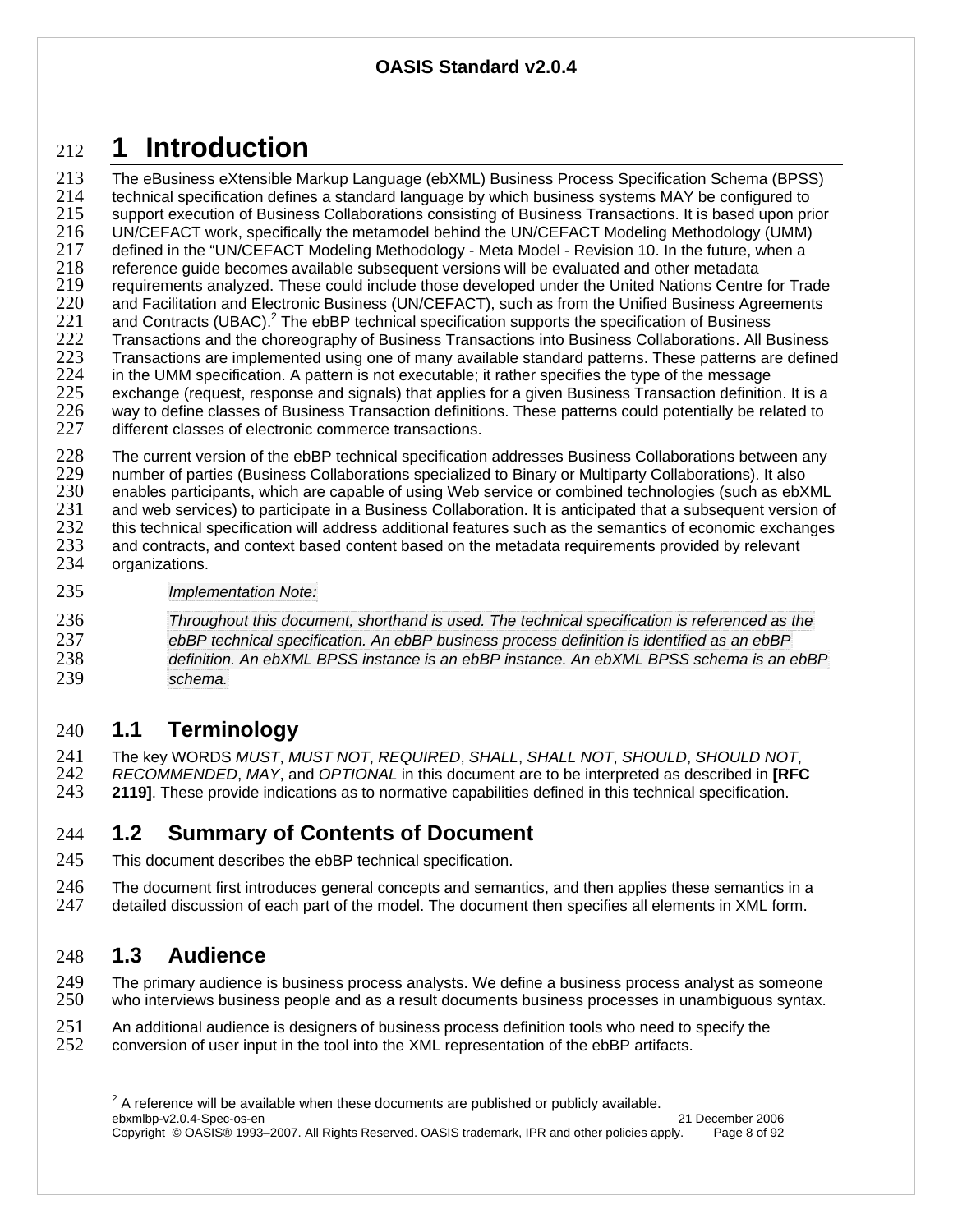# **1.4 Related Documents**

254 As mentioned above, other documents provide detailed definitions of some of the components of the<br>255 ebBP technical specification and of their inter-relationship. They include ebXML Specifications on the 255 ebBP technical specification and of their inter-relationship. They include ebXML Specifications on the 256 following topics: following topics:

| 257               | $\bullet$  | ebXML Technical Architecture Specification, version 1.04                                                                                                                                                                            |
|-------------------|------------|-------------------------------------------------------------------------------------------------------------------------------------------------------------------------------------------------------------------------------------|
| 258               | $\bullet$  | ebXML Core Components Technical Specification, version 2.01                                                                                                                                                                         |
| 259               | $\bullet$  | ebXML Collaboration-Protocol Profile and Agreement Specification version 2.1 errata                                                                                                                                                 |
| 260               | $\bullet$  | ebXML Business Process and Business Information Analysis Overview, version 1.0                                                                                                                                                      |
| 261               | $\bullet$  | ebXML Business Process Analysis Worksheets & Guidelines, version 1.0                                                                                                                                                                |
| 262               | $\bullet$  | ebXML E-Commerce Patterns, version 1.0                                                                                                                                                                                              |
| 263               | $\bullet$  | ebXML Catalog of Common Business Processes, version 1.0 (original)                                                                                                                                                                  |
| 264<br>265        | $\bullet$  | UN/CEFACT - Common Business Process Catalog Technical Specification, version 1.0<br>(updated)                                                                                                                                       |
| 266               | $\bullet$  | ebXML Message Service Specification version 2.0                                                                                                                                                                                     |
| 267<br>268        | $\bullet$  | UN/CEFACT Modeling Methodology (UMM) as defined in the N090R10 metamodel and<br>reference specification                                                                                                                             |
| 269               | 1.5        | <b>Normative References</b>                                                                                                                                                                                                         |
| 270<br>271        | [XML]      | Extensible Markup Language (XML), World Wide Web Consortium,<br>http://www.w3.org/XML.                                                                                                                                              |
| 272<br>273        | [XSD1]     | XML Schema Part 1: Structures, Worldwide Web Consortium,<br>http://www.w3.org/TR/xmlschema-1/.                                                                                                                                      |
| 274<br>275        | [XSD2]     | XML Schema Part 2: Datatypes, Worldwide Web Consortium,<br>http://www.w3.org/TR/xmlschema-2/.                                                                                                                                       |
| 276<br>277        | [XInclude] | XInclude, Recommendation, W3C, 20 December 2004:<br>http://www.w3.org/TR/xinclude.                                                                                                                                                  |
| 278<br>279<br>280 | [RFC2119]  | S. Bradner. Request for Comments 2119, Key words for use in RFCs to Indicate<br>Requirement Levels. IETF (Internet Engineering Task Force). 1997. Internet<br>Engineering Task Force RFC 2119, http://www.ietf.org/rfc/rfc2119.txt. |
| 281<br>282        | [XPath]    | XML Path Language (XPath), W3C Recommendation, 16 November 1999,<br>http://www.w3.org/TR/xpath                                                                                                                                      |
| 283<br>284<br>285 | [RFC2396]  | T. Berners-Lee. Request for Comments 2396, Uniform Resource Identifiers<br>(URI): Generic Syntax. IETF (Internet Engineering Task Force). 1998. Internet<br>Engineering Task Force RFC 2396, http://www.ietf.org/rfc/rfc2396.txt.   |
| 286               | 1.6        | <b>Non-Normative References</b>                                                                                                                                                                                                     |
| 287<br>288        | [BPAW]     | ebXML Business Process Analysis Worksheets & Guidelines, v1.0,<br>http://www.ebxml.org/specs/bpWS.pdf.                                                                                                                              |

| 289<br>290        | <b>IBPBIA1</b> | ebXML Business Process and Business Information Analysis Overview, v1.0,<br>http://www.ebxml.org/specs/bpOVER.pdf.                                                       |
|-------------------|----------------|--------------------------------------------------------------------------------------------------------------------------------------------------------------------------|
| 291<br>292<br>293 | [BPMN]         | Business Process Modeling Notation (BPMN) v1.0, Object Management Group<br>(OMG), at: www.bpmn.org (BPMN site) or http://www.omg.org/docs/dtc/06-02-<br>01.pdf (at OMG). |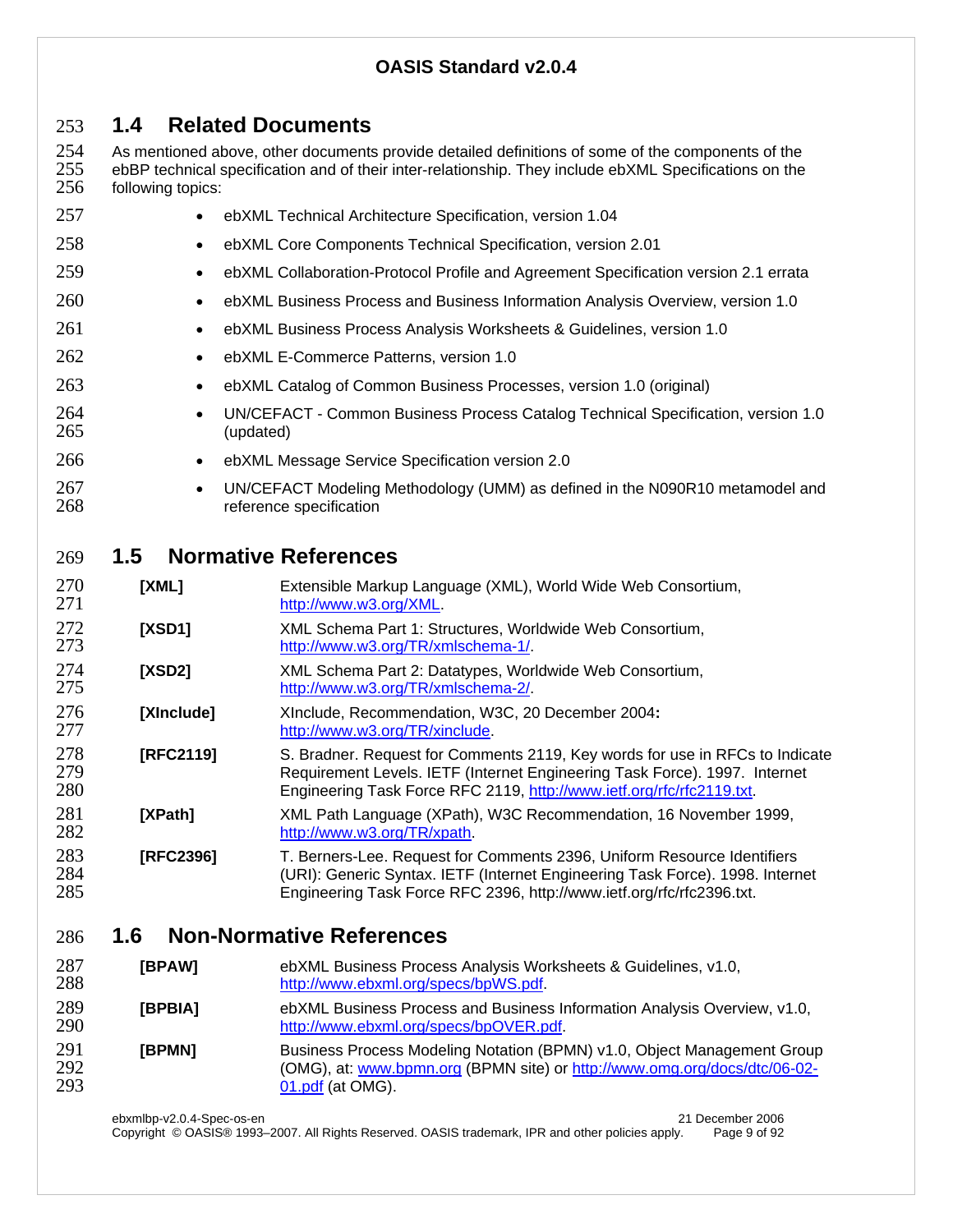| 294<br>295                             | [CBPC1]     | (original) ebXML Catalog of Common Business Processes, v1.0,<br>http://www.ebxml.org/specs/bpPROC.pdf.                                                                                                                                                                                                                                |  |  |  |
|----------------------------------------|-------------|---------------------------------------------------------------------------------------------------------------------------------------------------------------------------------------------------------------------------------------------------------------------------------------------------------------------------------------|--|--|--|
| 296<br>297<br>298                      | [CBPC2]     | (updated) UN/CEFACT - Common Business Process Catalog Technical<br>Specification, v1.0, 30 September 2005,<br>http://www.cen.eu/UNcEFACTforum/TBG/tbg14.htm.                                                                                                                                                                          |  |  |  |
| 299<br>300<br>301                      | [DocEng]    | Glushko, Robert and Tim McGrath. Document Engineering - Analyzing and<br>Designing Documents for Business Informatics and Web Services,<br>http://www.docengineering.com/                                                                                                                                                             |  |  |  |
| 302<br>303<br>304<br>305               | [ebCCTS]    | ISO/TS 15000-5:2005 Electronic Business Extensible Markup Language<br>(ebXML) - Part 5: ebXML Core Components Technical Specification, v 2.01<br>(ebCCTS), http://www.oasis-open.org/committees/download.php/6232/CEFACT-<br>CCTS-Version-2pt01.zip.                                                                                  |  |  |  |
| 306<br>307<br>308<br>309<br>310        | [ebCPPA2.1] | ebXML Collaboration-Protocol Profile and Agreement working editor's draft<br>errata, v2.1, 13 July 2005, http://lists.oasis-open.org/archives/ebxml-<br>cppa/200507/msg00000.html. Note: The .zip file is included in message. At the<br>time of this technical specification the schema is under revision related to CPA<br>changes. |  |  |  |
| 311<br>312                             | [ebCPPA2]   | ebXML Collaboration-Protocol Profile and Agreement Specification v2.0, 20 May<br>2002, http://www.oasis-open.org/committees/download.php/202/ebCPP-2_0.pdf.                                                                                                                                                                           |  |  |  |
| 313<br>314<br>315                      | [ebMS2]     | ebXML Message Service Specification, v2.0, http://www.oasis-<br>open.org/committees/document.php?document_id=5553&wg_abbrev=ebxml-<br>msq.                                                                                                                                                                                            |  |  |  |
| 316<br>317                             | [ebRIM3]    | ebXML Registry Information Model OASIS Standard, v3.0, 5 May 2005,<br>http://docs.oasis-open.org/regrep/v3.0/regrep-3.0-os.zip.                                                                                                                                                                                                       |  |  |  |
| 318<br>319                             | [ebRS3]     | ebXML Registry Services OASIS Standard, v3.0, 5 May 2005, http://docs.oasis-<br>open.org/regrep/v3.0/regrep-3.0-os.zip.                                                                                                                                                                                                               |  |  |  |
| 320<br>321                             | [ebTA]      | ebXML Technical Architecture Specification, v1.04,<br>http://www.ebxml.org/specs/ebTA.pdf.                                                                                                                                                                                                                                            |  |  |  |
| 322                                    | [ecPAT]     | ebXML E-Commerce Patterns, v1.0, http://www.ebxml.org/specs/bpPATT.pdf.                                                                                                                                                                                                                                                               |  |  |  |
| 323<br>324<br>325<br>326               | [MIME]      | Multipurpose Internet Mail Extensions (MIME) Part One, IETF RFC 2045: Format<br>of Internet Message Bodies, N. Freed, N. Borenstein, Authors. Internet<br>Engineering Task Force, November 1996. Available at<br>http://www.ietf.org/rfc/rfc2045.txt                                                                                  |  |  |  |
| 327<br>328                             | [RNIF]      | RosettaNet Implementation Framework: Core Specification, Vv1.0: Release<br>2.00.00, 13 July 2001.                                                                                                                                                                                                                                     |  |  |  |
| 329<br>330<br>331<br>332<br>333<br>334 | [SCH]       | Schematron, published ISO standard (DSDL project, www. dsdl.org), ISO/IEC<br>19757 - DSDL Document Schema Definition Language - Part 3: Rule-based<br>validation - Schematron,<br>http://xml.ascc.net/resource/schematron/schematron.html,<br>http://www.iso.ch/iso/en/CatalogueDetailPage.CatalogueDetail?CSNUMBER=40<br>833         |  |  |  |
| 335<br>336<br>337<br>338               | [UMM]       | UN/CEFACT Modelling Methodology - Meta Model and Reference Information -<br>Revision 10, N090 (2001-11-01) specification,<br>http://www.untmg.org/index.php?option=com_docman&task=docclick&Itemid=13<br>7&bid=21&limitstart=0&limit=5 (as of September 2006).                                                                        |  |  |  |
| 339<br>340                             | $[WS-A]$    | WS-Addressing, W3C, W3C Recommendation, May 2006,<br>http://www.w3.org/2005/08/addressing.                                                                                                                                                                                                                                            |  |  |  |
| 341<br>342                             | [WSDL1.1]   | Web Services Description Language, v1.1, W3C Note, 15 March 2001,<br>http://www.w3.org/TR/wsdl.                                                                                                                                                                                                                                       |  |  |  |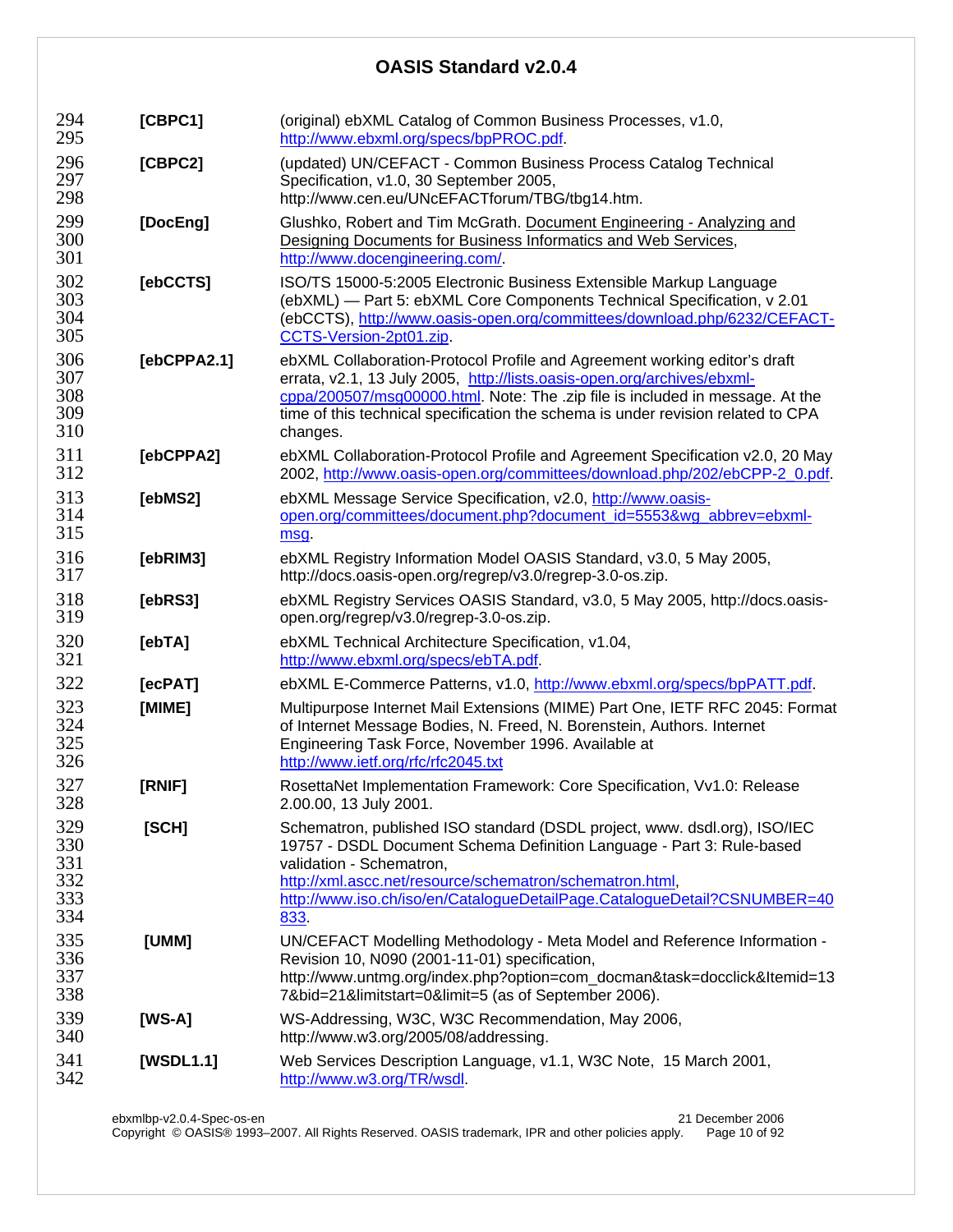| 343   | [WSDL2] | Web Services Description Language, v2.0, Candidate Recommendation, 27                       |
|-------|---------|---------------------------------------------------------------------------------------------|
| $211$ |         | Moreh 2006 $\frac{1}{2}$ http:// $\frac{1}{2}$ $\frac{1}{2}$ or $\frac{1}{2}$ $\frac{1}{2}$ |

- 344 March 2006, http://www.w3.org/TR/wsdl20/.
- 345 **[XSLT]** XML Transformations (XSLT), W3C Recommendation, v1.0, 16 November 1999, http://www.w3.org/TR/xslt.

347

348

349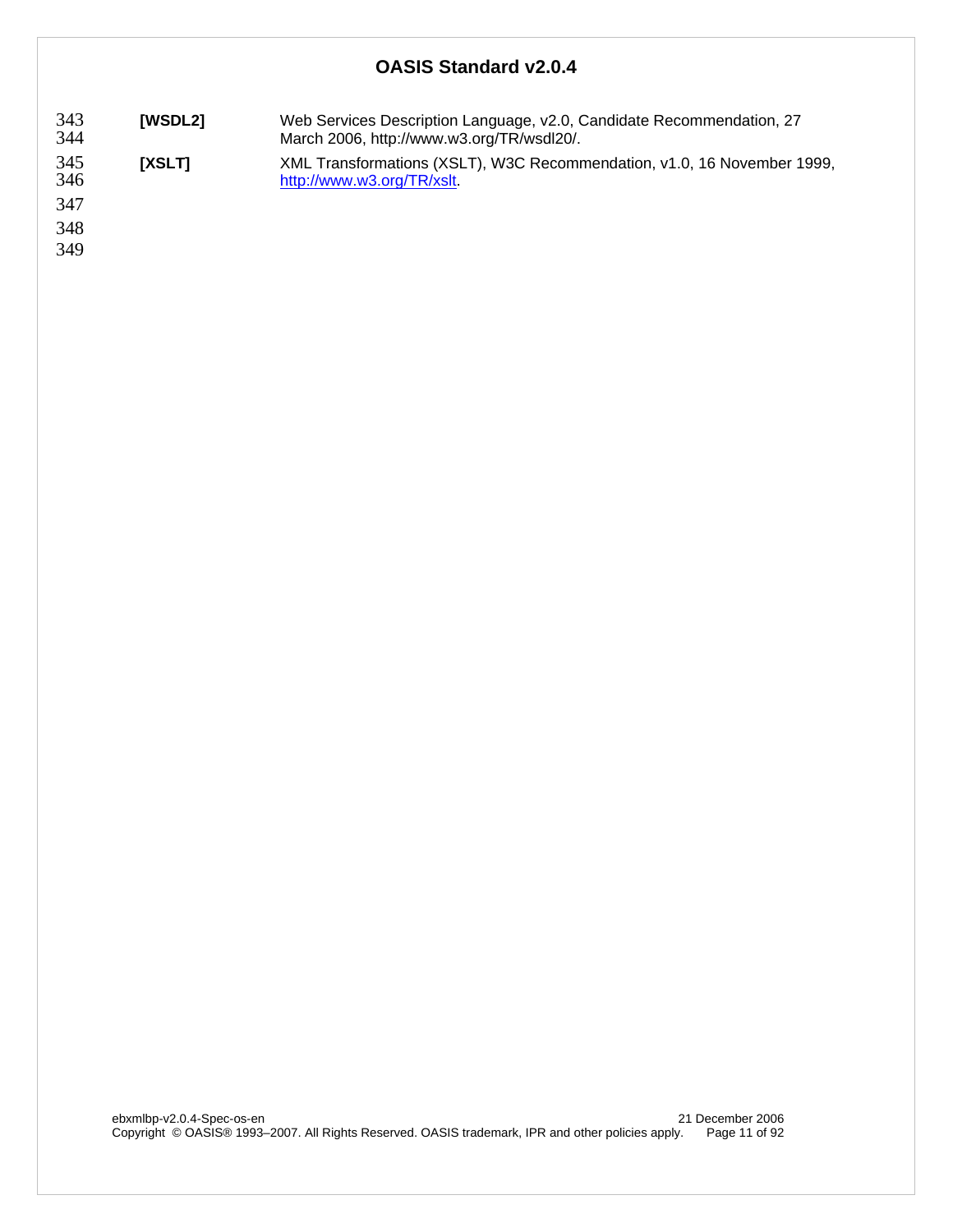# <sup>350</sup>**2 Design Objectives**

# 351 **2.1 Goals/Objectives/Requirements/Problem Description**

352 ebBP definitions describe interoperable business processes that allow business partners to<br>353 collaborate and achieve a given business goal. These definitions MUST be executed by soft 353 collaborate and achieve a given business goal. These definitions MUST be executed by software 354 components that collaborate on behalf of the business partners. components that collaborate on behalf of the business partners.

- 355 The goal of the ebBP technical specification is to provide the bridge between eBusiness process 356 modeling and execution of eBusiness software components. modeling and execution of eBusiness software components.
- 357 The ebBP technical specification provides for the nominal set of specification elements necessary
- 358 to specify a Business Collaboration between business partners, and to provide configuration
- 359 parameters for the partners' runtime systems in order to execute that Business Collaboration<br>360 between a set of eBusiness software components. between a set of eBusiness software components.
- 361 A business process definition created with the ebBP technical specification is referred to as an 362 ebBP definition.
- 363 The ebBP technical specification is available as an XML Schema
- 364 (http://www.w3.org/2001/XMLSchema). The ebBP XML schema, that provides the specification 365 for XML based ebBP definitions, can be found at this location:
- 366 http://docs.oasis-open.org/ebxml-bp/ebbp-2.0
- 367 (schema: ebbp-2.0.4.xsd)
- 368 The ebBP XML signal schema can be found at this location:
- 369 http://docs.oasis-open.org/ebxml-bp/ebbp-signals-2.0
- 370 (signal schema: ebbp-signals-2.0.4.xsd)
- 371 In order to accommodate varying tool capabilities surrounding namespaces and directories using<br>372 URIs the URI for each schema has been undated Current URI paths are found on the OASIS
- 372 URIs, the URI for each schema has been updated. Current URI paths are found on the OASIS<br>373 ebBP public web site at: ebBP public web site at:
- 374 http://www.oasis-open.org/committees/tc\_home.php?wg\_abbrev=ebxml-bp
- 375 Under "'Technical Work Produced by the Committee'"
- 376 The schemas reflect the latest computable formats for an ebBP process definition.

# 377 **2.2 Caveats and Assumptions**

378 This technical specification is designed to specify the run time aspects of a Business<br>379 Collaboration. Collaboration.

380 It is not intended to incorporate a methodology, and does not directly prescribe the use of a<br>381 methodology, This specification does not by itself define Business Documents Structures, It

- 381 methodology. This specification does not by itself define Business Documents Structures. It is
- 382 intended to work in conjunction with already existing Business Document definitions, and/or the 383 document metamodel defined by the ebXML Core Components specifications. document metamodel defined by the ebXML Core Components specifications.
- 384 The ebBP technical specification recognizes and concretely expresses the six defined, Business<br>385 Transaction patterns-Commercial Transaction, Notification, Information Distribution, Request-
- 385 Transaction patterns-Commercial Transaction, Notification, Information Distribution, Request-<br>386 Response, Request-Confirm, and Query Response. In the future, it is expected that new or
- Response, Request-Confirm, and Query Response. In the future, it is expected that new or
- 387 additional business requirements (such as for metadata) may be defined for contractual
- 388 agreements, acceptance, revocation of offers, etc. through efforts such as that of UN/CEFACT at
- a minimum.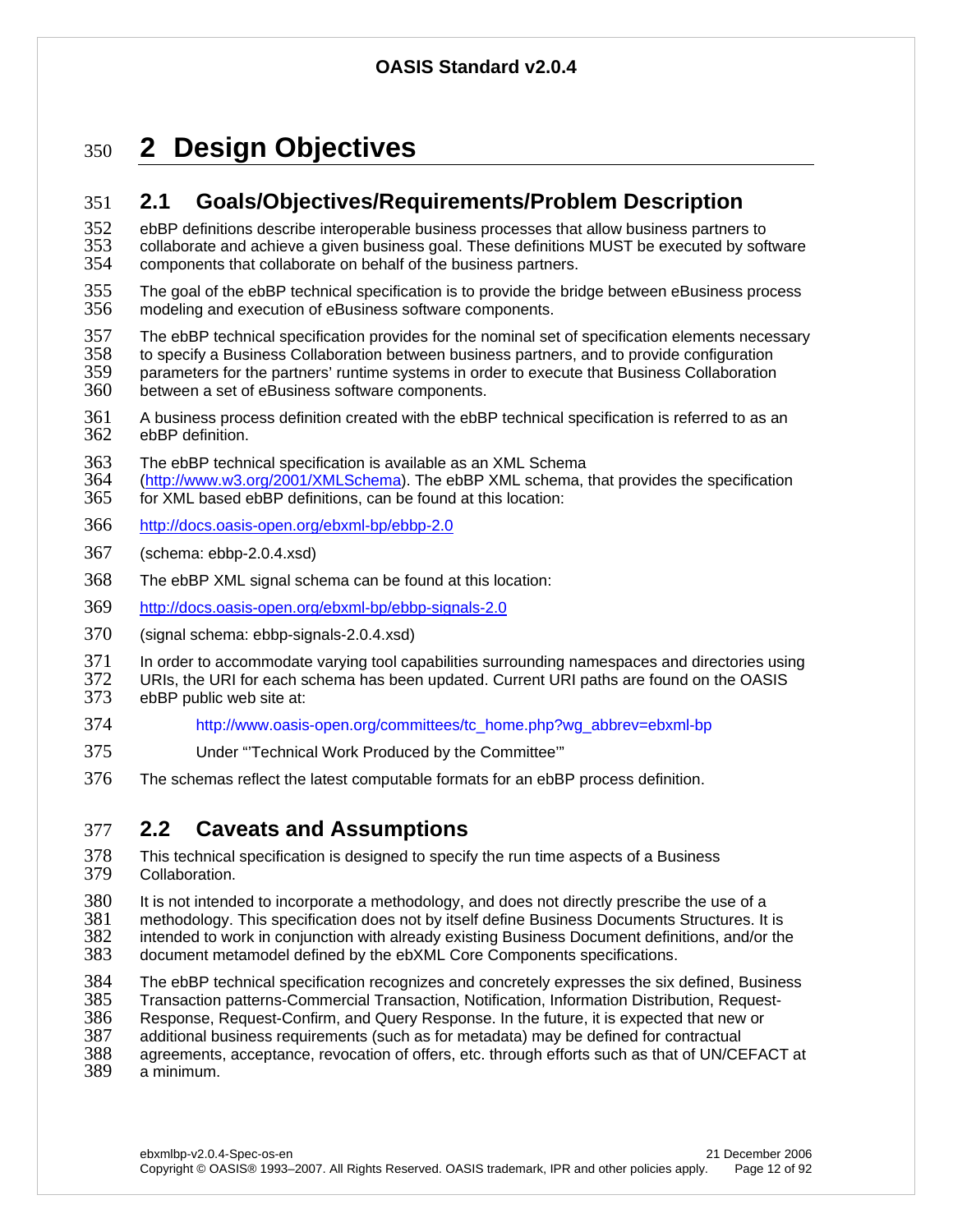390 Examples, sample instances and the glossary are non-normative in this technical specification.<br>391 They are provided to aid the user community and implementers to use the ebBP v2.0.4 technica 391 They are provided to aid the user community and implementers to use the ebBP v2.0.4 technical<br>392 Specification and associated schemas. In addition to portions of this technical specification, the 392 specification and associated schemas. In addition to portions of this technical specification, the 393 septies of the distribution. 393 ebBP and Business Signal schemas are related to and normative to this technical specification.<br>394 The examples are held outside of the non-normative and normative packages to enable frequen The examples are held outside of the non-normative and normative packages to enable frequent 395 updates.

# 396 **2.3 Detailed Specification of Model Components**

397 As with all the other specifications in the ebXML framework, an ebBP process definition may be<br>398 effectively used with other technologies. The ebXML framework has been composed of several 398 effectively used with other technologies. The ebXML framework has been composed of several<br>399 independent. but related or aligned. components. Specifications for each component can be use independent, but related or aligned, components. Specifications for each component can be used 400 individually, composed as desired, or integrated with other evolving technologies.

401<br>402 402 From the onset, these specifications have sought to be aligned as much as practical and capable<br>403 of being composed together and used with other technologies. That flexibility and composability 403 of being composed together and used with other technologies. That flexibility and composability 404 are important aspects not only to the adoption of these standards but their effective use and are important aspects not only to the adoption of these standards but their effective use and 405 successful deployment into heterogeneous environments and across domains. In the context of 406 this technical specification. Business Collaborations may be executed using the ebBP process 406 this technical specification, Business Collaborations may be executed using the ebBP process<br>407 definition and/or used with other technologies. As it relates to the other specifications in the definition and/or used with other technologies. As it relates to the other specifications in the 408 ebXML framework, an ebBP process definition supports the loose coupling and alignment needed to execute Business Collaborations. This specification may also be used when several other<br>410 software components are used to enable the execution of Business Collaborations. One exai  $410$  software components are used to enable the execution of Business Collaborations. One example  $411$  is the use of web services mapped to business transactions activities. The ebBP technical  $411$  is the use of web services mapped to business transactions activities. The ebBP technical  $412$  specification is used to specify the business process related configuration parameters for 412 specification is used to specify the business process related configuration parameters for<br>413 configuring a Business Service Interface (BSI) to execute and monitor these collaboration 413 configuring a Business Service Interface (BSI) to execute and monitor these collaborations. The<br>414 ebBP business semantics and syntax are also well-suited to enable definition of modular process 414 ebBP business semantics and syntax are also well-suited to enable definition of modular process 415 building blocks that are combined in complex activities to meet user community needs. 415 building blocks that are combined in complex activities to meet user community needs.

- 416 This section discusses:
- 417 How the ebBP technical specification fits in with other ebXML specifications and may be used with other emerging technologies (such as WSDL). An ebBP process definition 418 used with other emerging technologies (such as WSDL). An ebBP process definition<br>419 does not preclude composition with other process related technologies. does not preclude composition with other process related technologies.
- 420 How to use the ebBP artifacts at design time, either for specifying brand new 421 collaborations and transactions. or for re-using existing ones. collaborations and transactions, or for re-using existing ones.
- 422 How to specify core transaction semantics and parameters needed for or that may be<br>423  **In the Collaboration-Protocol Profile (CPP)** or Collaboration Protocol Agreement 423 used by a Collaboration-Protocol Profile (CPP) or Collaboration Protocol Agreement  $(CPA)$ .
- 425 Run-time transaction and collaboration semantics that the ebBP schema specifies and 426 the BSI is expected to manage. the BSI is expected to manage.
- 427<br>428

428 As this technology matures and relevant profiles emerge, more compatibility points will be<br>429 specified or conformance information (where appropriate and applicable) defined in the co 429 specified or conformance information (where appropriate and applicable) defined in the context of 430 heterogeneous technology integration. For example, an ebBP profile is under development in heterogeneous technology integration. For example, an ebBP profile is under development in 431 OASIS ebXML Implementation, Interoperability Conformance (IIC) TC, based on their deployment 432 template.

### 433 **2.3.1 Use of ebBP With Other Specifications**

434 The ebBP technical specification provides the structure and semantics of Business Collaboration<br>435 definitions. definitions.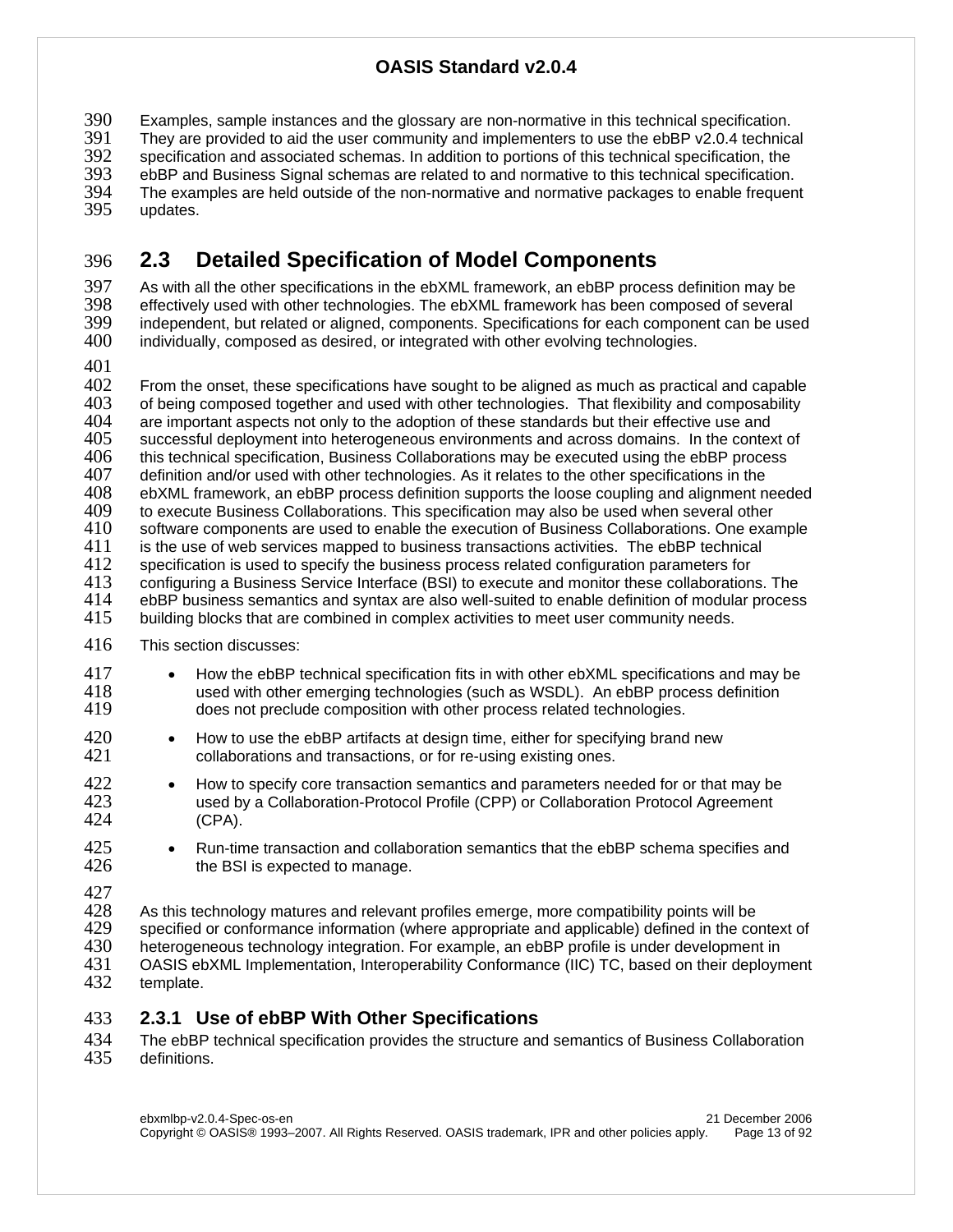- 436 A Business Collaboration consists of a set of roles that collaborate by exchanging Business<br>437 Documents through a set of choreographed transactions.
- Documents through a set of choreographed transactions.

438 As shown in the following figure, Business Documents are defined at the intersection between the 439 ebBP technical specification and the ebXML Core Component specifications. An ebBP definition 439 ebBP technical specification and the ebXML Core Component specifications. An ebBP definition<br>440 will reference, but not define, a set of logical Business Documents. Within an ebBP definition. 440 will reference, but not define, a set of logical Business Documents. Within an ebBP definition, 441 Business Documents are either defined by some external document specification, or assembled 442 from lower level information structures called core components. The assembly is based on a set from lower level information structures called core components. The assembly is based on a set<br>443 of contexts, many of which are provided by the business processes, i.e. collaborations that use 443 of contexts, many of which are provided by the business processes, i.e. collaborations that use<br>444 the documents in their Document Flows.

- the documents in their Document Flows.
- 445 The combination of the business process specification and the document specification become<br>446 the basis against which business partners can make agreements on conducting electronic
- 446 the basis against which business partners can make agreements on conducting electronic<br>447 business with each other.
- business with each other.

448





### 450 **Figure 1: ebBP Definition and other ebXML artifacts**

ebxmlbp-v2.0.4-Spec-os-en 21 December 2006 Copyright © OASIS® 1993–2007. All Rights Reserved. OASIS trademark, IPR and other policies apply. Page 14 of 92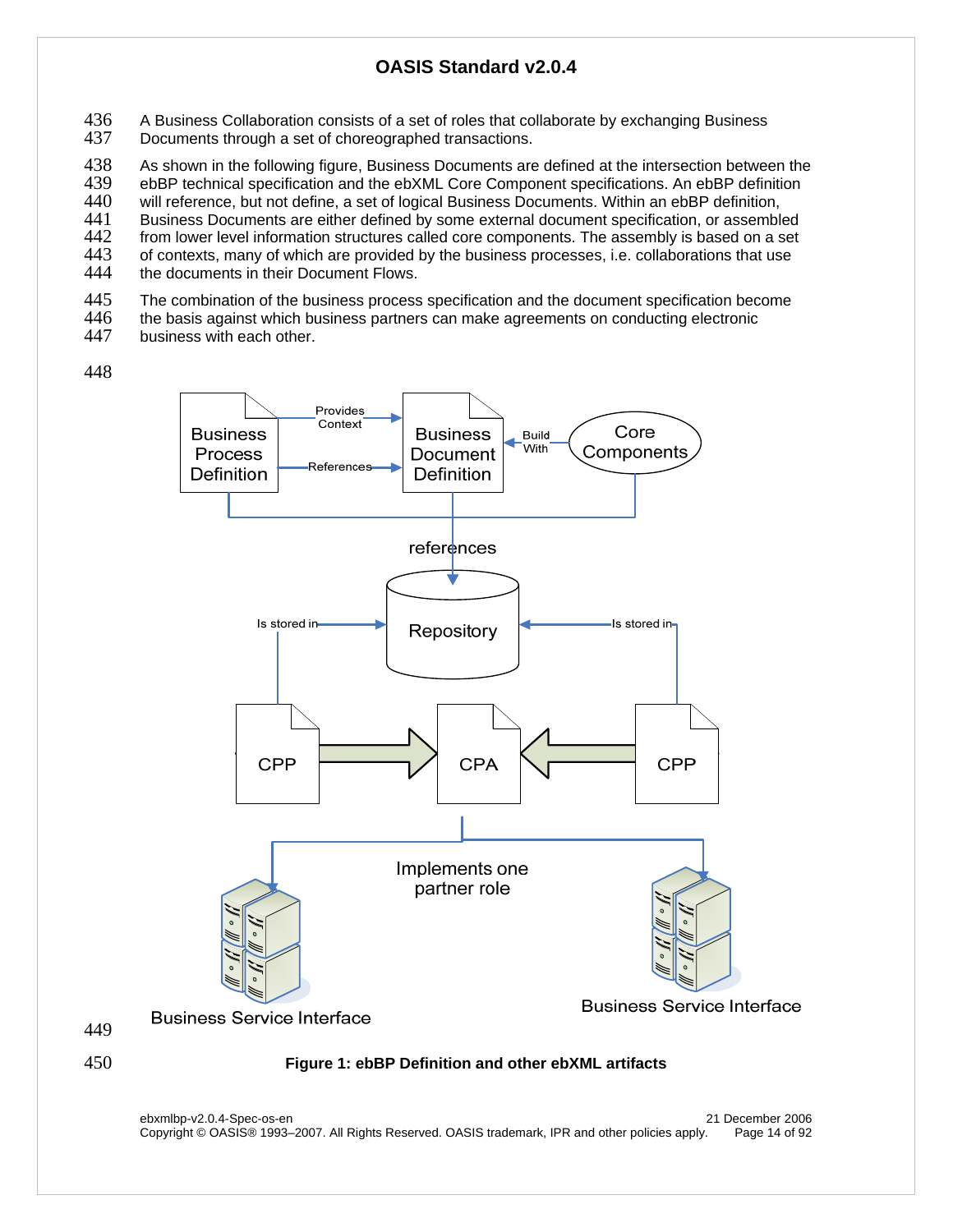- 451 The user will extract and transform the necessary information from an existing Business Process<br>452 and Information Model and create an XML representation of an ebBP definition. and Information Model and create an XML representation of an ebBP definition.
- 
- 453 The XML representation of the ebBP definition gets stored in the ebXML repository and registered in the ebXML registry for future retrieval. The ebBP definition would be registered 455 using classifiers derived during its design.
- 456 When implementers want to establish trading partner Collaboration Protocol Agreement, the 457 ebBP definition document, or the relevant parts of it, are simply referenced by the CPP and u
- 457 ebBP definition document, or the relevant parts of it, are simply referenced by the CPP and used<br>458 in the CPA XML documents. ebXML CPP and CPA XML documents MAY reference business
- 458 in the CPA XML documents. ebXML CPP and CPA XML documents MAY reference business<br>459 process specifications in XML such as an ebBP definition. process specifications in XML such as an ebBP definition.
- 460 If one or more parties wish to participate on the basis of one or more web service definitions the 461 corresponding WSDL file(s) associated to the BTA(s) that is(are) representing the party MAY be 461 corresponding WSDL file(s) associated to the BTA(s) that is(are) representing the party MAY be 462 generated and MAY be referenced in the CPA if necessary.
- 463 Guided by the CPP and CPA specifications the resulting XML document then MAY become the 464 configuration file for one or more BSI, i.e. the software component that MAY manage either
- 465 business partner's participation in a Business Collaboration.

# 466 **2.4 Relationship to Other Specifications and Standards**

467 This section describes the relationship of ebBP technical specification to other specifications 468 and/or standards. Later in Section 3, use of this specification with CPA is discussed in further detail.

### 470 **2.4.1 Relationship to CPP/CPA**

- 471 An ebBP definition is, along with protocol specifications, the object of the agreement between two<br>472 or more parties. The ebBP definition MAY therefore be incorporated with or referenced by ebXML 472 or more parties. The ebBP definition MAY therefore be incorporated with or referenced by ebXML<br>473 trading partner CPP or CPA. The CPA articulates the technical mechanisms that configure a 473 trading partner CPP or CPA. The CPA articulates the technical mechanisms that configure a<br>474 runtime system and encourage interoperability between two parties that may use different 474 runtime system and encourage interoperability between two parties that may use different 475 applications or software from different vendors. applications or software from different vendors.
- 476 Each CPP MAY declare its support for one or more Roles within the ebBP definition. An ebBP<br>477 definition is also a machine interpretable specification needed for a BSI, which will enforce its
- 477 definition is also a machine interpretable specification needed for a BSI, which will enforce its 478 definition at run-time. The CPP profiles and CPA agreements contain further technical
- 478 definition at run-time. The CPP profiles and CPA agreements contain further technical<br>479 barameters resulting in a full specification of the run-time software at each trading part
- 479 parameters resulting in a full specification of the run-time software at each trading partner. The 480 CPA currently supports the notion of business transactions between collaborating roles. CPA currently supports the notion of business transactions between collaborating roles.
- 481 Messaging and CPA support conversations between parties. Each individually and collectively
- 482 map to the ebBP. The ebBP schema (and technical specification) provides guidance to the CPA<br>483 and messaging service regarding the processes used, the constraints expected, and the
- 483 and messaging service regarding the processes used, the constraints expected, and the 484 relationship that exists between the parties. relationship that exists between the parties.
- 485 **2.4.2 Relationship to Core Components**
- 486 The ebBP technical specification does not by itself support the definition of Business Documents.<br>487 Rather, an ebBP definition merely points to the definition of logical Business Documents.<sup>3</sup> Such
- Rather, an ebBP definition merely points to the definition of logical Business Documents.<sup>3</sup> Such<br>488 definitions MAY either be XML based. or as attachments MAY be any other structure. or
- 488 definitions MAY either be XML based, or as attachments MAY be any other structure, or 489 completely unstructured (e.g. related to images, EDI, binary data). XML based Business 489 completely unstructured (e.g. related to images, EDI, binary data). XML based Business<br>490 Document Specifications MAY be based on the ebXML Core Components Technical
- 490 Document Specifications MAY be based on the ebXML Core Components Technical<br>491 Specification (CCTS) such as OASIS Universal Business Language (UBL) specification
- 491 Specification (CCTS) such as OASIS Universal Business Language (UBL) specifications. In the 492 addition to the non-normative appendices to this technical specification. example instance will be
- 492 addition to the non-normative appendices to this technical specification, example instance will be 493 included in a separate package, publicly available on the OASIS web site to aid user
- 493 included in a separate package, publicly available on the OASIS web site to aid user
- 494 communities. These examples or illustrations of ebBP v2.0.4 instance use relevant document

ebxmlbp-v2.0.4-Spec-os-en 21 December 2006 Copyright © OASIS® 1993–2007. All Rights Reserved. OASIS trademark, IPR and other policies apply. Page 15 of 92  $\overline{a}$  $3$  Specification elements related to a logical Business Document if further defined in Section 3.4.6.2.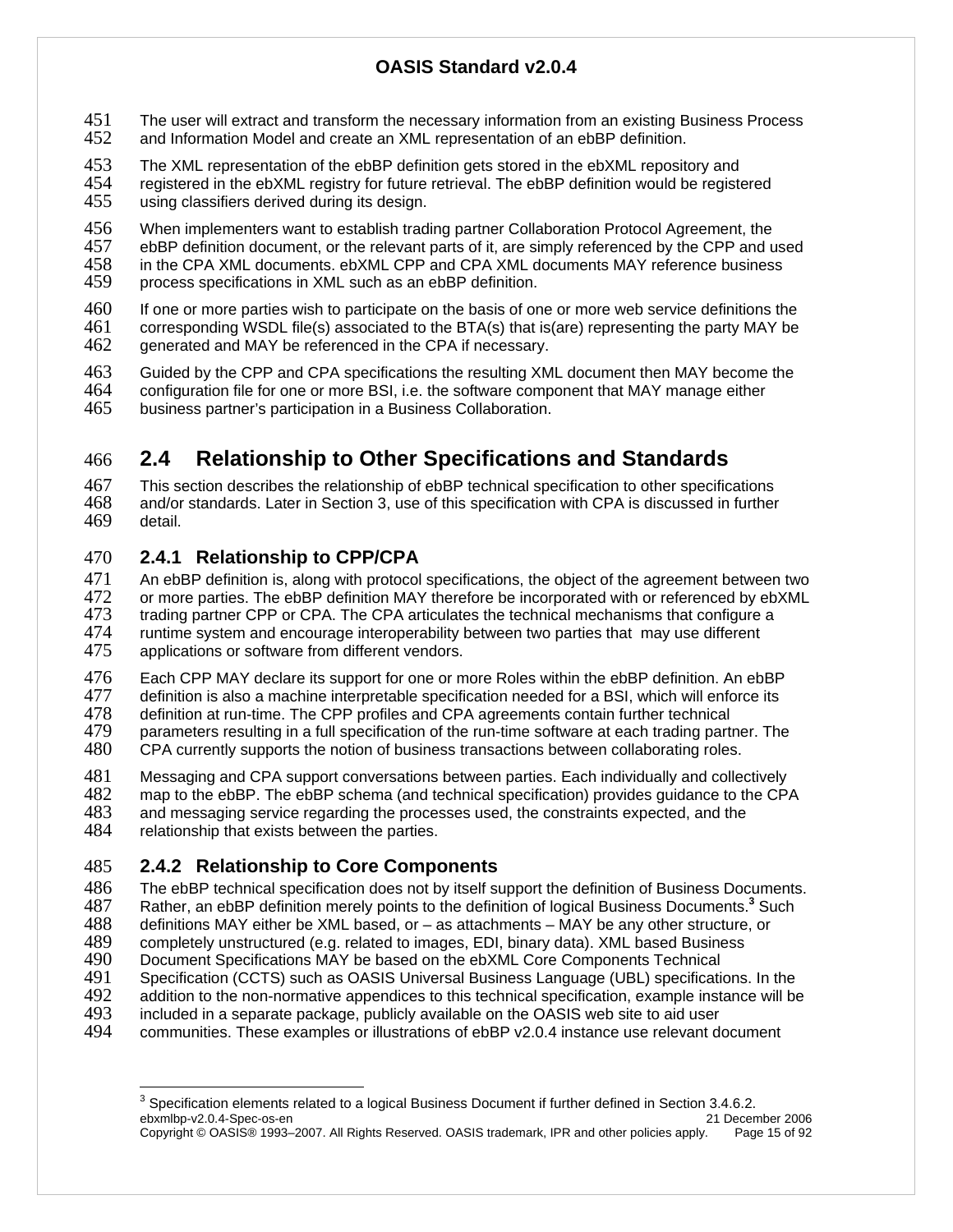- 495 vocabularies such as UBL and its corresponding Small Business Subset (SBS) to equate the use<br>496 of ebBP in real-world scenarios. of ebBP in real-world scenarios.
- 497 In ebBP, transitions are handled by state changes, whether sequential or determined through the 498 transitions. These transition conditions MAY relate to the sequential ordering handled by the
- 498 transitions. These transition conditions MAY relate to the sequential ordering handled by the<br>499 messaging and where those ebBP expectations MAY be enforced. The relationship between
- messaging and where those ebBP expectations MAY be enforced. The relationship between the 500 Messaging Service Interface and the BSI are further described in the appendices to this technical<br>501 specification.
- specification.

# 502 **2.4.3 Relationship to ebXML Message Service Specification**

- 503 The ebBP technical specification will provide choreography of business messages and signals.<br>504 The ebXML Message Service Specification provides the infrastructure for message / signal The ebXML Message Service Specification provides the infrastructure for message / signal 505 identification, typing, and integrity; as well as placing any one message in sequence with respect 506 to other messages in the choreography.
- 
- 507 Messaging and CPA support conversations between parties. Each individually and collectively<br>508 may map to the ebBP. The ebBP schema (and technical specification) provides guidance to the 508 may map to the ebBP. The ebBP schema (and technical specification) provides guidance to the
- 509 CPA and messaging service regarding the processes used, the constraints expected, and the 510 relationship that exists between the parties.
- relationship that exists between the parties.

### 511 **2.4.4 Relationship to WSDL**

- 512 This version of the ebBP technical specification provides a mapping between BTAs (i.e. the 513 usage of a Business Transaction definition in a Business Collaboration definition) and opera
- 513 usage of a Business Transaction definition in a Business Collaboration definition) and operations 514 of one or multiple web services. The support of WSDL operations is intended for the design of
- 514 of one or multiple web services. The support of WSDL operations is intended for the design of 515<br>515 Business Collaborations in which one or more of the business partners are not capable of
- 515 Business Collaborations in which one or more of the business partners are not capable of 516 supporting ebXML interchanges. The mapping provides the capable of 516 supporting ebXML interchanges. The mapping provides the capability to map request, possible
- 517 responses and signals to abstract operation messages. The reference to an actual WSDL file is
- 518 specified as part of the Collaboration Profile Agreement (such as namespace references).
- 519 The correlation between the different operation invocations is implemented at run-time. The<br>520 specification does not provide any design-time correlation specification but recommends the 520 specification does not provide any design-time correlation specification but recommends the use<br>521 of run-time correlation and endpoint references based on emerging addressing mechanisms such 521 of run-time correlation and endpoint references based on emerging addressing mechanisms such<br>522 as WS-Addressing, WS-MessageDelivery or others. as WS-Addressing, WS-MessageDelivery or others.
- 523 Correlation can provide additional functionality that could be desired where complex composed 524 activities occur. and visibility of the parties and their activities must be managed. activities occur, and visibility of the parties and their activities must be managed.

#### 525 *Implementation note*

- 526 *The possible capabilities of the underlying infrastructure and services chosen may impact*  527 *the capability to support business requirements defined by the involved parties. For*
- 528 *example, specific constraints may apply to WSDL-based exchanges that may not exist*  529 *for those implementations using ebXML Messaging Service.*

# 530 **2.4.5 Relationship to Registry/Repository**

531 Although independent, the ebXML components are designed to work together in a loosely<br>532 coupled fashion. At a minimum, the ebXML Registry/Repository could allow the discovery a

- 532 coupled fashion. At a minimum, the ebXML Registry/Repository could allow the discovery and<br>533 use of ebBP instances. If artifacts are given a classification, the instances and the profiles of th 533 use of ebBP instances. If artifacts are given a classification, the instances and the profiles of the 534 BT patterns could be part of a business process catalogue. They may be available to an industry
- 534 BT patterns could be part of a business process catalogue. They may be available to an industry<br>535 group, enterprise or entity. The ebXML Registry/Repository provides the capability to version and 535 group, enterprise or entity. The ebXML Registry/Repository provides the capability to version and 536 manage such artifacts (See preceding figure and a similar one in Section 3). manage such artifacts (See preceding figure and a similar one in Section 3).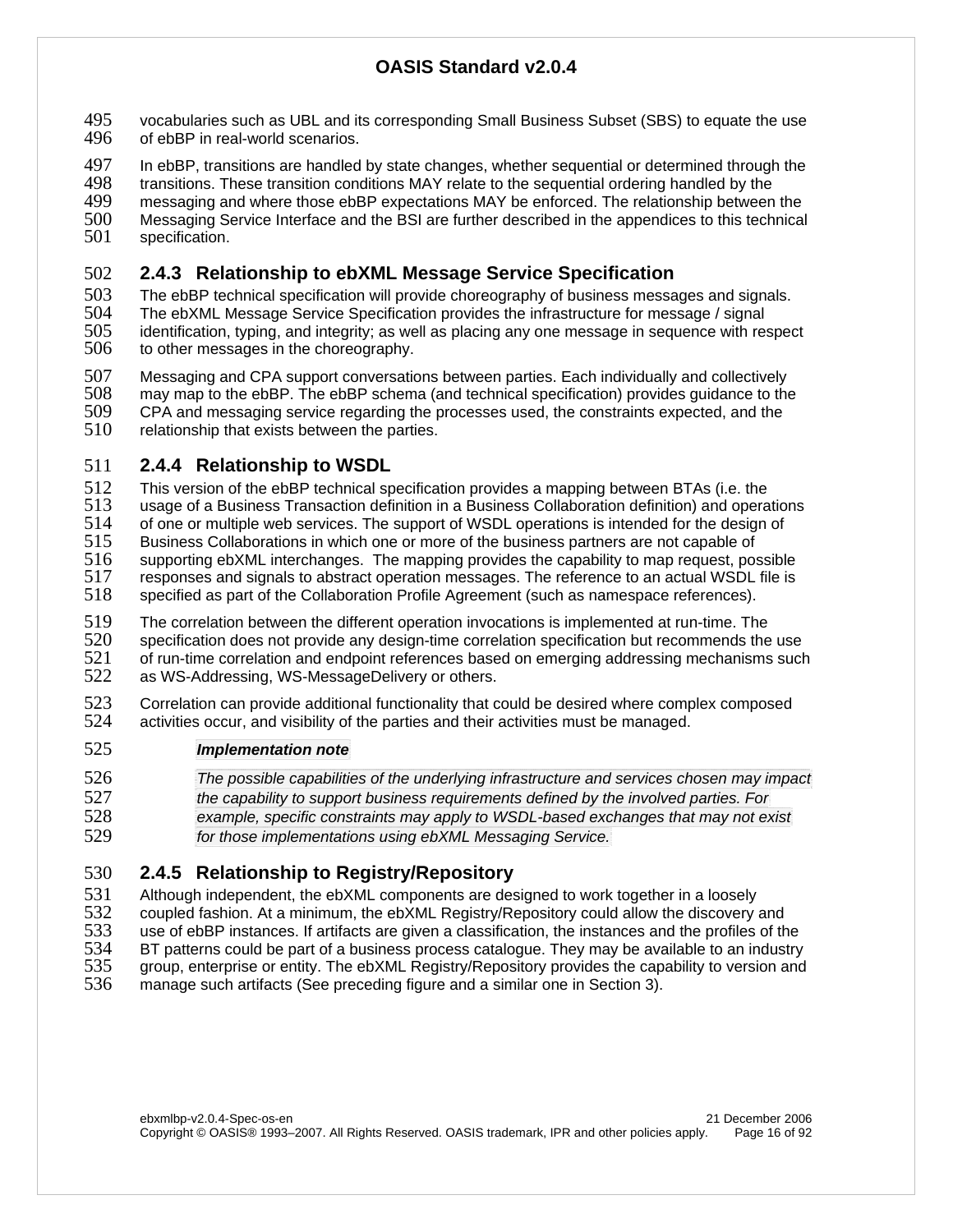# <sup>537</sup>**3 Language Overview**

538 The ebBP technical specification defines a standard language for business process specification.<br>539 An ebBP definition works with the ebXML CPP/CPA specification to bridge the gap between 539 An ebBP definition works with the ebXML CPP/CPA specification to bridge the gap between<br>540 Business Process Modeling and the configuration of eBusiness software (See following figure 540 Business Process Modeling and the configuration of eBusiness software (See following figure).<br>541 The software component that manages Business Collaborations on behalf of one business 541 The software component that manages Business Collaborations on behalf of one business<br>542 partner is referenced in this specification as the BSI. A detailed discussion on the BSI can b 542 partner is referenced in this specification as the BSI. A detailed discussion on the BSI can be<br>543 found in the appendices to this technical specification. The BSI supports predictable eBusines found in the appendices to this technical specification. The BSI supports predictable eBusiness<br>544 interactions. However, this does not specifically limit the use of ebBP technical specification to 544 interactions. However, this does not specifically limit the use of ebBP technical specification to<br>545 those interactions. This technical specification supports the computable and executable langua those interactions. This technical specification supports the computable and executable language 546 used for Business Collaboration, rather than the processing accomplished from the view of a 547 single party. Predictability is supported within the scope of and at the level of abstraction that a<br>548 Business Collaboration operates. The functions are described in this technical specification. Business Collaboration operates. The functions are described in this technical specification.

- 549 A business process specification may be used to guide other executable process mechanisms to<br>550 drive enterprise components where Business Collaboration definition enables monitoring and/or
- 550 drive enterprise components where Business Collaboration definition enables monitoring and/or<br>551 control (rather than creation) of service behavior. control (rather than creation) of service behavior.
- 552



553

554 **Figure 2: Business Process Specification and Business Service Interface Configuration** 

- 555<br>556
- Using business process modeling, a user MAY create a complete business process and 557 information Model.
- 558 Based on this model and using the ebBP technical specification the user will then extract and<br>559 format the nominal set of elements necessary to configure an ebXML runtime system in order
- 559 format the nominal set of elements necessary to configure an ebXML runtime system in order to 560 execute a set of ebXML Business Transactions. The result is an ebBP definition.
- execute a set of ebXML Business Transactions. The result is an ebBP definition.
- 561 Alternatively the ebBP definition MAY be created directly, without prior explicit business process<br>562 modeling. modeling.

ebxmlbp-v2.0.4-Spec-os-en 21 December 2006 Copyright © OASIS® 1993–2007. All Rights Reserved. OASIS trademark, IPR and other policies apply. Page 17 of 92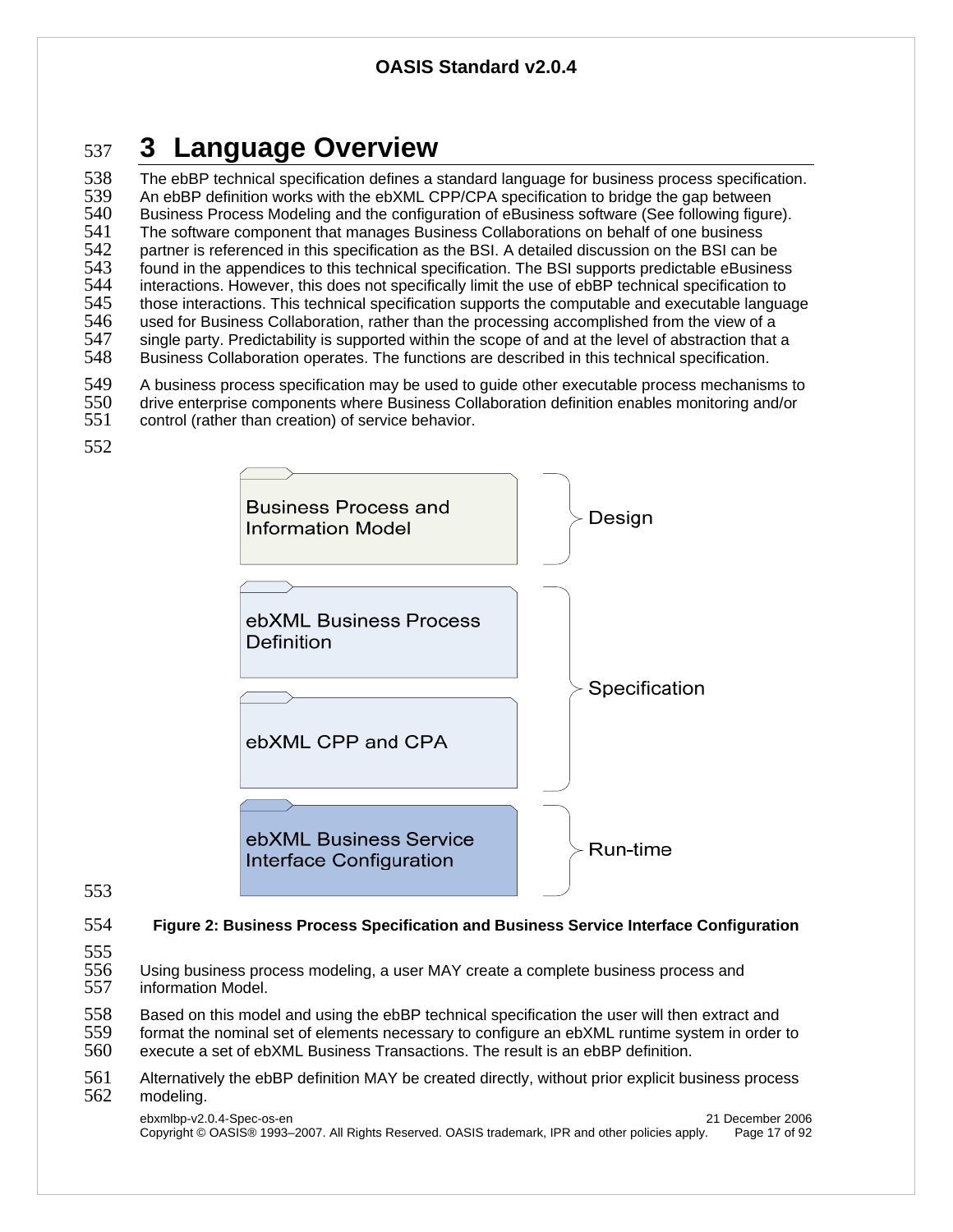- 563 An ebBP definition contains the specification of Business Transactions and the choreography of
- 564 these Business Transactions that are included in Business Collaborations.
- 565 This ebBP definition may then be the input to the formation of ebXML trading partner 566 Collaboration Protocol Profiles and Collaboration Protocol Agreements.
- 567 These ebXML trading partner Collaboration Protocol Profiles and Collaboration Protocol 568 Agreements in turn serve as configuration files for BSI software component.
- 569 *Implementation Note:*
- 570 *When a reference is generically made to a "BSI", it may logically represent middleware,*  571 *applications, backend systems, software or services. These components may exist*  572 *within a logical enterprise (one or more domains of control). The BSI was a key*  component in the original ebXML framework.

574 The BSI represents an important component in realizing eBusiness automation and deployment. 575 The BSI MAY be configured from an ebBP definition and a CPA. The architecture of the ebBP<br>576 technical specification consists of the following functional components: technical specification consists of the following functional components:

- <sup>577</sup> A representation of Business Collaboration using accepted business process modeling<br>578 techniques. Representations in this specification use the Business Process Modeling 578 techniques. Representations in this specification use the Business Process Modeling<br>579 Motation (BPMN). Notation (BPMN).
- 580 XML Schema definition of the ebBP definition. Each ebBP definition MUST conform to 581 this schema definition.
- 582 Business Signal Definitions

583 Together these components allow you to specify the run time aspects of a business process<br>584 model within the scope of this current version of the ebBP. However, all the parameters of th 584 model within the scope of this current version of the ebBP . However, all the parameters of the 585 ebBP definition are intended to be specified at design time rather than specified or inferred at run-<br>586 time. However, some values may be acquired or quantified at other than design time. time. However, some values may be acquired or quantified at other than design time.

587 These components are shown in Figure 3 that follows.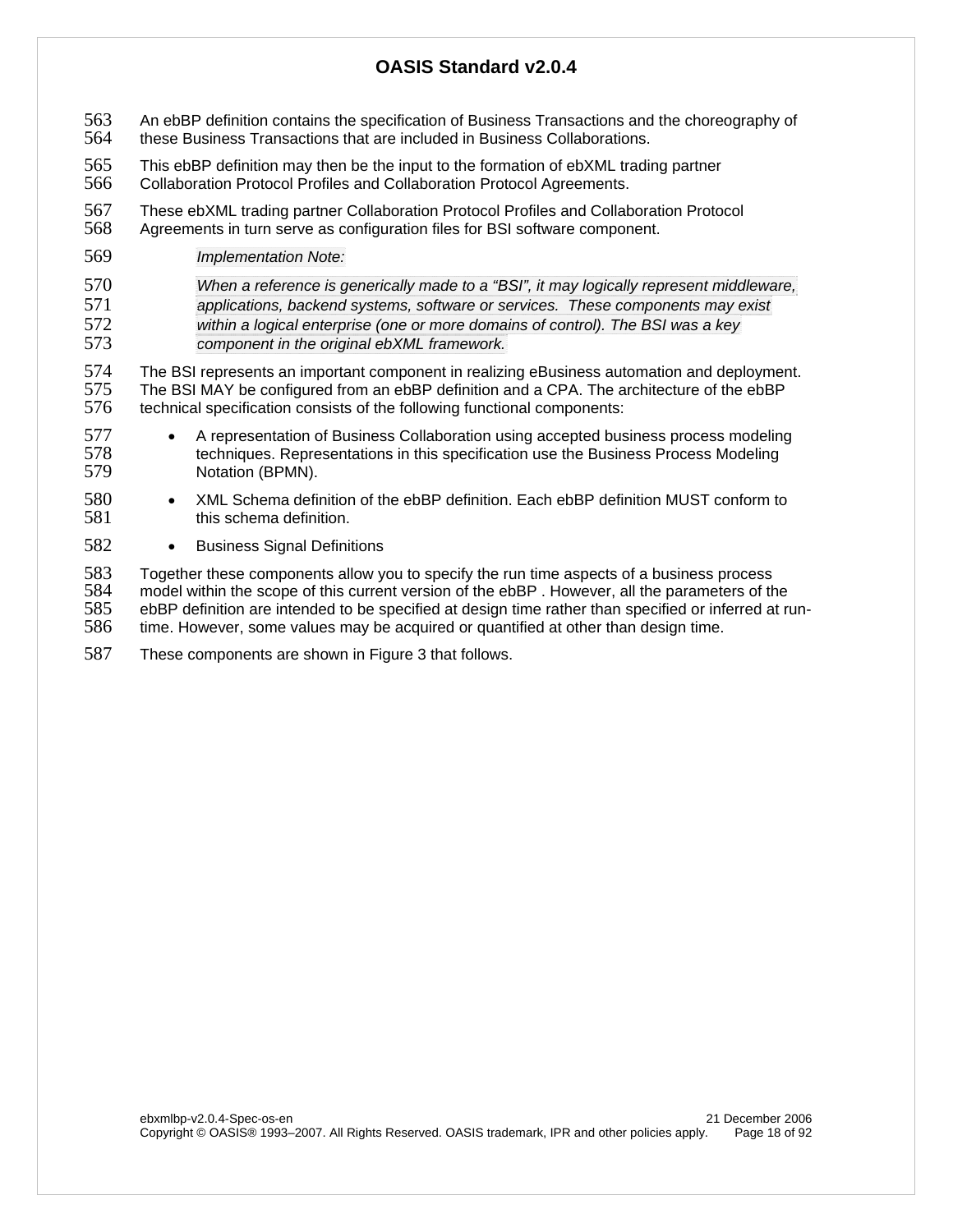

593 *Implementation Note:* 

| 594 | Throughout this document, typically business partner is used when related to agreement |
|-----|----------------------------------------------------------------------------------------|
| 595 | between parties. Trading partner is used when related to CPA. Party is typically used  |
| 596 | when related to a role that a business partner plays, such as a responding party.      |

# 597 **3.1 XML Schema Representation of Business Process**  598 **Definitions**

599 The corresponding XML Schema representation of the ebBP technical specification provides the<br>600 specification for XML based definitions of an ebBP schema, and MAY serve as a target for specification for XML based definitions of an ebBP schema, and MAY serve as a target for  $601$  production rules from other representations. Thus, a user MAY either create an ebBP definition  $602$  directly as an XML document or from other representations. directly as an XML document or from other representations.

603 Any methodologies and/or metamodels used for the creation of ebBP definitions MUST at a<br>604 minimum support the production of the elements and relationships contained in the XML

- 604 minimum support the production of the elements and relationships contained in the XML
- representation of the ebBP technical specification and defined in the ebBP schema. Well- $606$  formedness rules are specified in order to facilitate the understanding and use of the XML  $607$  schema representation of the ebBP technical specification.
- schema representation of the ebBP technical specification.

608 The complete XML schemas (core and signal) and their association documentation are provided<br>609 in separate Schema and Signal Schema packages. Example XML instances are provided in a in separate Schema and Signal Schema packages. Example XML instances are provided in a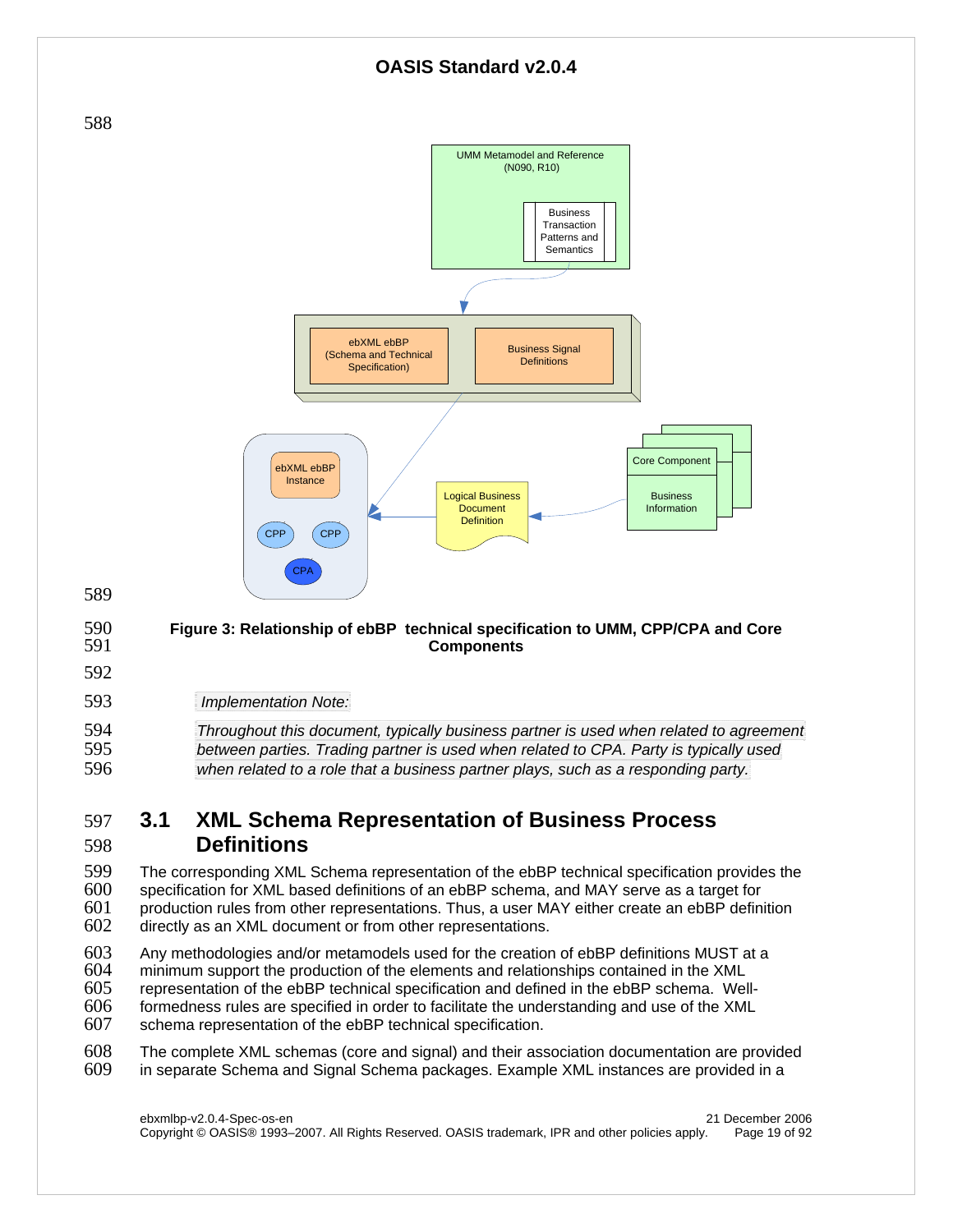610 non-normative package outside of this technical specification and the appendices to aid user

communities.

# 612 **3.2 Business Signal Definitions**

613 A Business Signal is an object that is transmitted back to the activity that initiated the transfer of 614 execution control. Business signals have a specific business purpose and are separate from lower protocol and transport signals as defined in the ebXML Message Service Specification. The 616 state of a given Business Transaction Activity (BTA) instance can be explicitly calculated at run-617 time by evaluating these signals. As such they are instrumental in establishing a Business<br>618 Collaboration protocol that insures that the representation of the state of a Business Collab 618 Collaboration protocol that insures that the representation of the state of a Business Collaboration 619 instance for each party, is strictly identical. For example, an Acceptance Acknowledgement  $s = 620$  signal is generated after an application, service or middleware<sup>4</sup> has successfully processed and  $s = 621$  has business validated a Business Document. The process of exchanging signals and state changes  $621$  business validated a Business Document. The process of exchanging signals and state changes  $622$  of a Business Transaction enables "state alignment" between the parties involved. The structures 622 of a Business Transaction enables "state alignment" between the parties involved. The structures 623 of ebXML Business Signals are 'universal' and do not vary from transaction to transaction. Thus, 623 of ebXML Business Signals are 'universal' and do not vary from transaction to transaction. Thus,  $624$  they can be defined once and for all. The Signal schema is in the packages that support this 624 they can be defined once and for all. The Signal schema is in the packages that support this  $625$  technical specification. technical specification.

626 The ebBP technical specification provides both the structure and choreography of Business<br>627 Signals, The ebXML Message Service Specification provides a reliable messaging infrastrue

Signals. The ebXML Message Service Specification provides a reliable messaging infrastructure. 628 This is the basis upon which the ebBP technical specification builds its protocol for business state 629 alignment using Business Signals. The Business Signal payload structures are optional and 630 normative and are intended to provide business semantics to the Business Signals. normative and are intended to provide business semantics to the Business Signals.

631 A schema is provided for the possible Business Signals. Examples of sample signal instances are<br>632 available in addition to this technical specification and the appendices. They may be found on the 632 available in addition to this technical specification and the appendices. They may be found on the 633 OASIS web site in a non-normative example package. OASIS web site in a non-normative example package.

# 634 **3.3 Well-Formedness Rules**

635 A starting set of well-formedness rules is provided to aid implementers in using ebBP technical 636 specification constructs. In Section 3.8, well-formedness rules exist for the use of, at a minimum:

- 637 Business Collaborations
- 638 Time To Perform
- 639 Notification of Failure and exceptions
- 640 Condition expressions and variables
- 641 Web services operations
- 642 Packages and includes
- 643

644 Referential and functional constraints are described in Section 3.8. Other well-formedness rules<br>645 will be defined as more industry and user community knowledge and requirements are available will be defined as more industry and user community knowledge and requirements are available.

646

ebxmlbp-v2.0.4-Spec-os-en 21 December 2006 4 When a reference is generically made to an "application", it may represent middleware, applications, backend systems, software or services. These components typically exist within a logical enterprise (one or more domains of control).

Copyright © OASIS® 1993–2007. All Rights Reserved. OASIS trademark, IPR and other policies apply. Page 20 of 92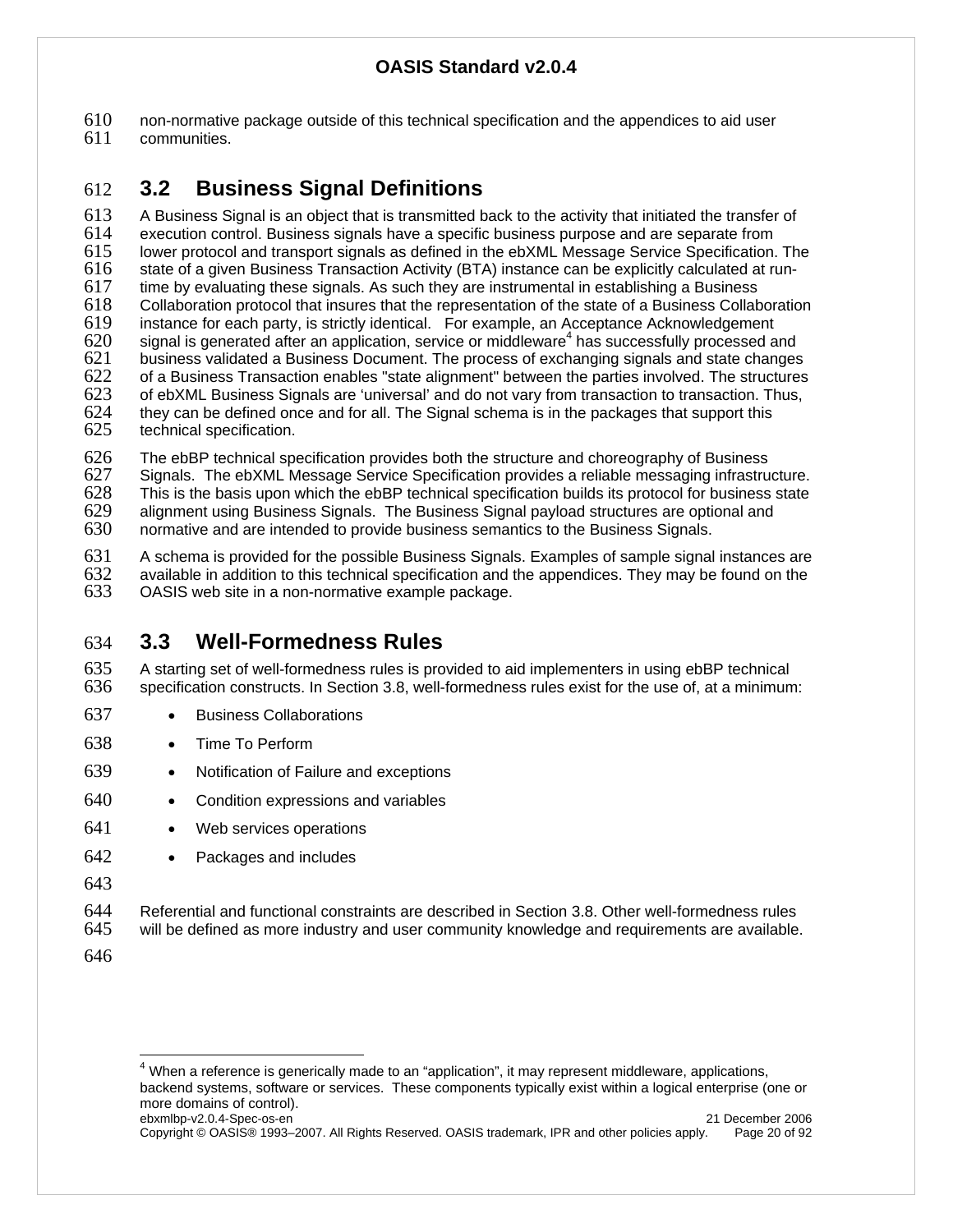# 647 **3.4 Key Concepts of This Technical Specification**

648 The ebBP specification specifies the structure and semantics of machine processable Business<br>649 Collaborations definitions. These semantics are aligned with quiding principles relevant to

- 649 Collaborations definitions. These semantics are aligned with guiding principles relevant to 650 business processes such as the UMM. business processes such as the UMM.
- 651 At a high level, a Business Collaboration consists of a set of roles collaborating through a set of 652 choreographed Business Transactions by exchanging Business Documents.
- choreographed Business Transactions by exchanging Business Documents.
- 653 These basic semantics of a Business Collaboration are illustrated in Figure 4.



### 654

### 655 **Figure 4: Illustration of the basic semantics of a Business Collaboration**

656 Two or more business partners participate in the Business Collaboration through roles. The roles 657 always exchange messages in the context of Business Transactions. Each Business Transaction<br>658 consists of one or two predefined Business Document Flows. One or more Business Signals 658 consists of one or two predefined Business Document Flows. One or more Business Signals 659 MAY additionally be exchanged as part of a Business Transaction to ensure state alignment of 660 both parties. The Business Collaboration is defined as a choreography of Business Transactions<br>661 performed relative to each other. performed relative to each other.

662 The following section describes the concepts of a Business Collaboration, a Business 663 Transaction, a Business Document Flow, and Choreography. Business messages and

- 663 Transaction, a Business Document Flow, and Choreography. Business messages and Business
- 664 Signals are discussed throughout. A business message is typically associated with a Business
- 665 Document Flow rather than a Business Signal.

### 666 **3.4.1 Business Collaborations**

- 667 A Business Collaboration is a set of Business Activities executing Business Transactions
- 

668 between business partners or collaborating parties. Each business partner plays one or more 669 abstract partner roles in the Business Collaboration. The state of the Business Collaboration is

- logical between the parties interacting in a peer-to-peer rather than a controlled environment. The
- ebxmlbp-v2.0.4-Spec-os-en 21 December 2006 671 virtual state of the Business Collaboration lies with the involved partners. Peer-to-peer

Copyright © OASIS® 1993–2007. All Rights Reserved. OASIS trademark, IPR and other policies apply. Page 21 of 92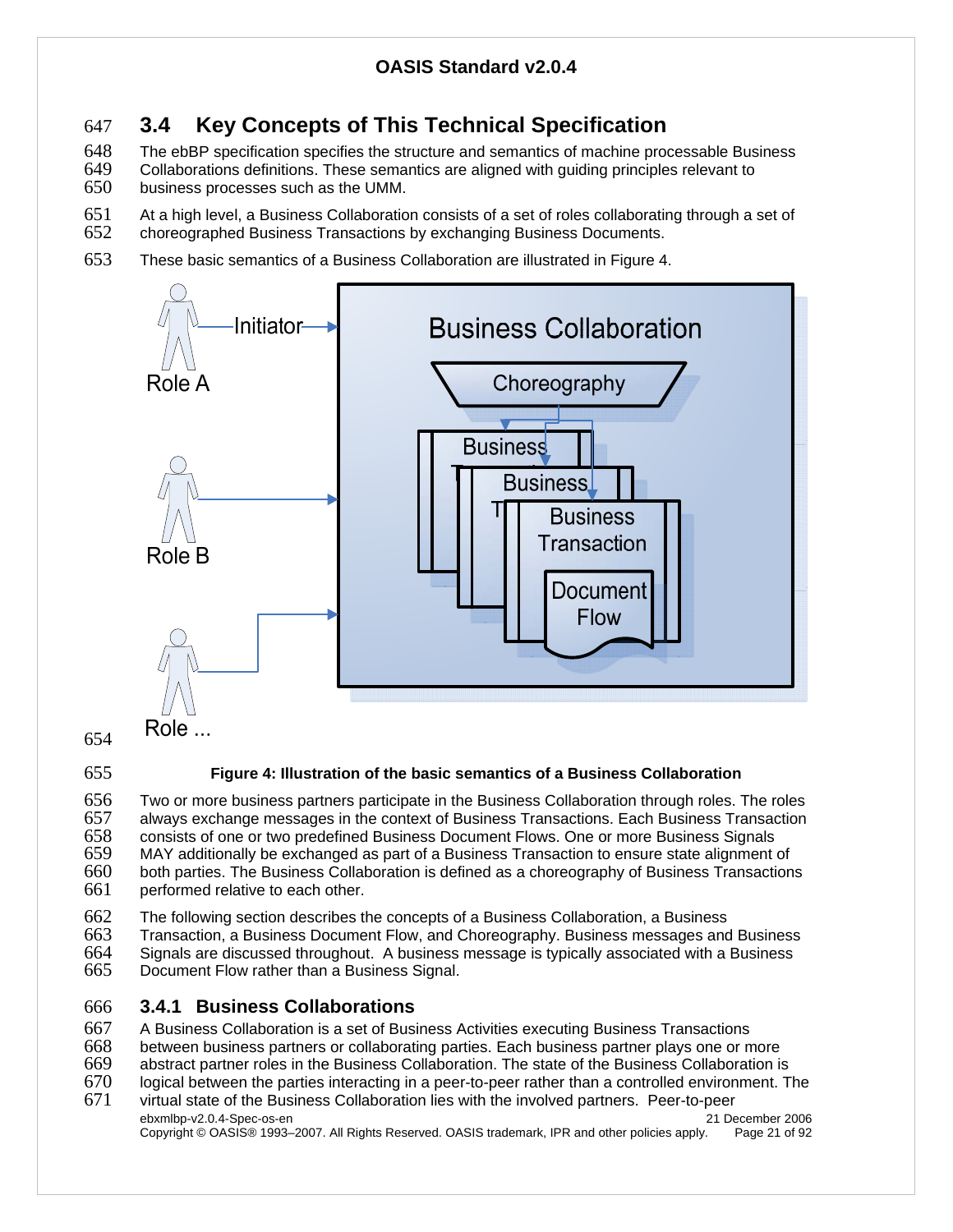$672$  collaboration may involve business partners as well as distributed collaborating parties. For the  $673$  latter, one example may be cross-organizational collaboration between parties involved in

- 673 latter, one example may be cross-organizational collaboration between parties involved in<br>674 lechnical publishing where the nested, complex activities may be required to support an au
- 674 technical publishing where the nested, complex activities may be required to support an authoring
- process. Cross-organizational collaboration may occur in many organizations, such as those 676 government departments and agencies enabling eGovernment. The relevance of and use of the
- 
- 677 business transaction patterns in such an environment is discussed in the book by Robert Glushko<br>678 and Tim McGrath, Document Engineering Analyzing and Designing Documents for Business and Tim McGrath, Document Engineering - Analyzing and Designing Documents for Business

679 Informatics and Web Services.<sup>5</sup>

680 The ebBP technical specification supports several levels of Business Collaborations. Business 681 Collaborations can be specialized as Binary or Multiparty (Business) Collaborations.  $681$ Collaborations can be specialized as Binary or Multiparty (Business) Collaborations.

682 When a Business Collaboration is specialized, a Binary (Business) Collaboration involves two<br>683 top-level or abstract partner roles only. For the purposes of this specification, these roles are 683 top-level or abstract partner roles only. For the purposes of this specification, these roles are 684 sometimes called abstract partner roles. Multiparty (Business) collaborations involve more than<br>685 two abstract partner roles. Business Collaborations are expressed as a set of Business Activities two abstract partner roles. Business Collaborations are expressed as a set of Business Activities 686 between these roles. Each abstract partner role occupies a specific role when associated with a 687 Business Activity. Business Activity.

688

689 The Business Activity can be a Business Transaction Activity (i.e. the activity of conducting a 690 single Business Transaction) or a Collaboration Activity (i.e. the activity of conducting another 691 Business Collaboration such as a Binary (Business) Collaboration such as a Binary (Business) Collaboration such as a Business Collaboration such as a Binary (Business) Collaboration within another Binary 692 (Business) Collaboration). An example of the former is the activity of "process purchase order".  $693$  An example of the latter is the activity of "negotiating a technical contract". The example 693 An example of the latter is the activity of "negotiating a technical contract". The example 694 instances, found on the OASIS web site show how an ebBP definition could be used for 694 instances, found on the OASIS web site show how an ebBP definition could be used for CPA 695 negotiation. In either case the activities can be choreographed relative to other activities as per below.

697

698 The ability of a Binary (Business) Collaboration to have activities that in effect are executing<br>699 others is the key to recursive compositions and re-use of Business Collaborations. others is the key to recursive compositions and re-use of Business Collaborations.

700

701 In essence each Business Collaboration is a re-useable protocol between two or more agreeable<br>702 parties that may assume and occupy different roles at various steps in the process.

702 parties that may assume and occupy different roles at various steps in the process.<br>703 Typically, a Business Transaction is defined once. However, the BT could appear m 703 Typically, a Business Transaction is defined once. However, the BT could appear many times as

704 different Business Transaction Activities, where the roles change within the same Binary

705 (Business) Collaboration, such as for an Offer and Counter Offer. As shown in the CPA example 706 in the non-normative examples package, this is a known case in CPA negotiation. An activity,

706 in the non-normative examples package, this is a known case in CPA negotiation. An activity,

707 whether it is a Business Transaction Activity (BTA) or a Collaboration Activity represents the<br>708 usage of a definition within another Business Collaboration. In the Business Transaction

708 usage of a definition within another Business Collaboration. In the Business Transaction

709 Activities, the abstract role in the Business Transaction becomes a specific role, where roles may<br>710 Change within the same Binary (Business) Collaboration. In that case, either abstract role in the 710 change within the same Binary (Business) Collaboration. In that case, either abstract role in the 711 Business Transaction MAY assume the initiating role in the BTA. Business Transaction MAY assume the initiating role in the BTA.

712

713 Business Collaboration between more than two abstract partner roles (i.e. Multiparty 714 Collaboration) may be conducted in many presumed ways, including using coordination or as a

- 715 community of peers. Functions to support Multiparty Collaboration may include status visibility,<br>716 state alignment, identity, business constraints, etc. Business reguirements are being gathered to
- 716 state alignment, identity, business constraints, etc. Business requirements are being gathered to

717 gain more understanding of and define constructs for complementary functionality to support this<br>718 type of Business Collaboration in addition to capabilities in this technical specification.

type of Business Collaboration in addition to capabilities in this technical specification.

Copyright © OASIS® 1993–2007. All Rights Reserved. OASIS trademark, IPR and other policies apply. Page 22 of 92

<sup>&</sup>lt;u>5</u><br><sup>5</sup> In Chapters 9 and 10 (particularly Sections 9.3 and 9.3.1), many core aspects in ebBP are described such as the relevance of logical business documents, business transaction patterns, and context where used. As well, it outlines the importance of collaboration and the underlying patterns composed and used for business partners and collaborating parties. See: http://www.docengineering.com/.

ebxmlbp-v2.0.4-Spec-os-en 21 December 2006 **Note: In this version, specific Binary and Multiparty Collaboration elements are being retained but are to be** replaced by Business Collaboration. For consistency herein, when either is referenced "(Business)" is also specified to familiarize the user community with this upcoming change.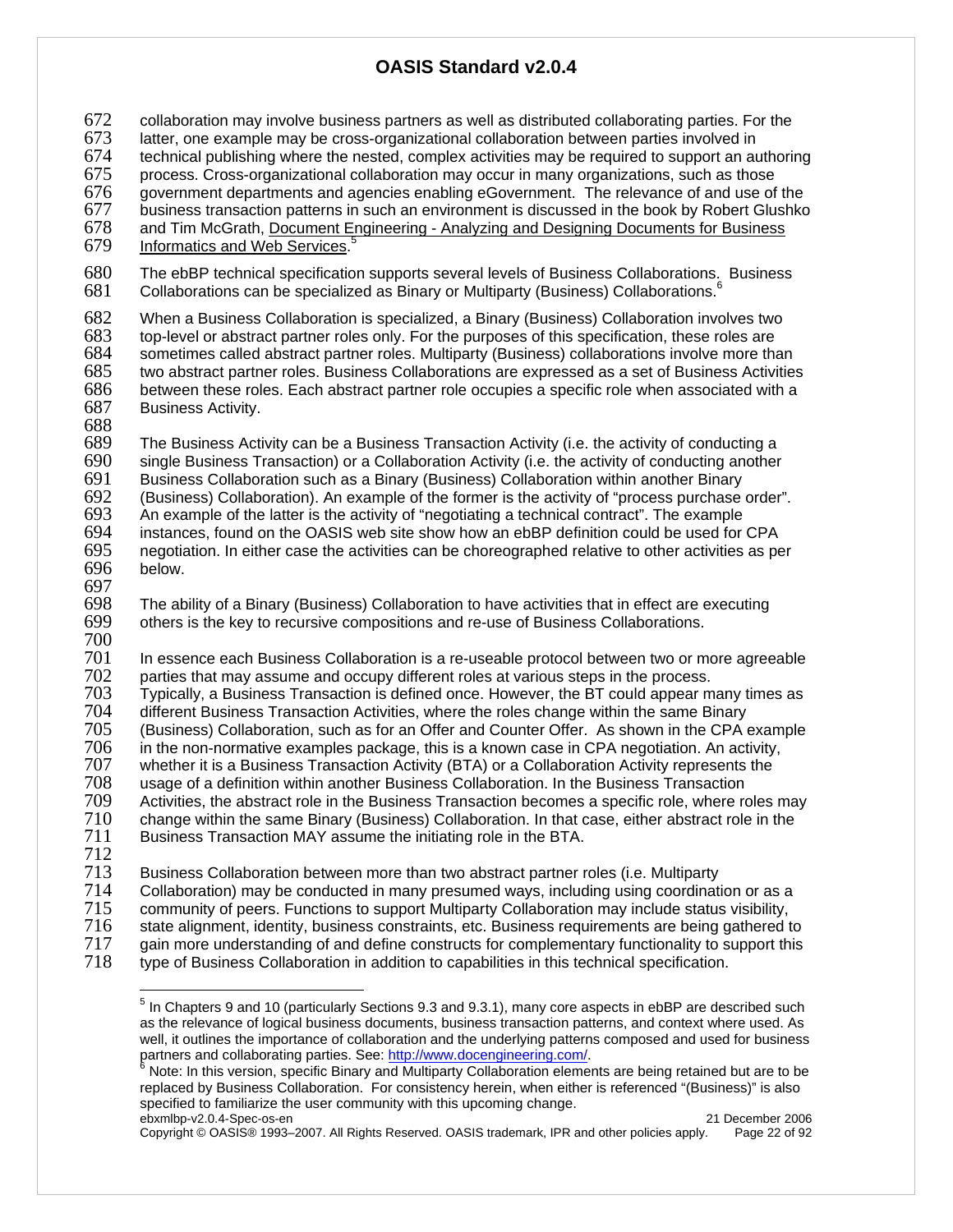### 719 **3.4.2 Business Transactions**

720 A Business Transaction represents an atomic unit of work that may be associated with a trading<br>721 arrangement between two business partners. The scope of the ebBP technical specification is to Technical arrangement between two business partners. The scope of the ebBP technical specification is to<br>The striculate more fully the Business Transactions, rather than primarily focusing on their relationshir 722 articulate more fully the Business Transactions, rather than primarily focusing on their relationship<br>723 to trading arrangements between business partners. In the future, more requirements are to trading arrangements between business partners. In the future, more requirements are 724 anticipated to further express this relationship, such as from UN/CEFACT. Atomicity in the context of this technical specification is outlined in the glossary at the end of this document.

726 A Business Transaction is conducted between two parties playing opposite abstract roles in that<br>727 transaction. Each party, as an abstract partner, assumes an abstract role in a Business 727 transaction. Each party, as an abstract partner, assumes an abstract role in a Business Transaction. Those roles are always generic and labeled as Requesting and Responding roles.<br>
The specific roles (e.g. buver, seller) MUST be specified at the Business Transaction Activity 729 The specific roles (e.g. buyer, seller) MUST be specified at the Business Transaction Activity 730 level, when the Business Transaction definition is used for a distinct purpose. At that point, the 731 abstract partner assumes and occupies a specific role, as a role occupant. Only two role 731 abstract partner assumes and occupies a specific role, as a role occupant. Only two role 732 occupants may be active at one time in a BTA. occupants may be active at one time in a BTA.

733

734 Like a Binary (Business) Collaboration, a Business Transaction is a re-useable protocol between 735 two abstract roles (explicit generic Requesting and Responding Roles). The way it is re-used is 736 by referencing it from a Binary (Business) Collaboration through the use of a BTA as per above.<br>737 In a Business Transaction Activity the specific roles of the Binary (Business) Collaboration are 737 In a Business Transaction Activity the specific roles of the Binary (Business) Collaboration are assigned to the execution of the Business Transaction. As indicated in the previous section, a 739 Business Collaboration may be composed within another Business Collaboration via a 740 Collaboration Activity. Each abstract partner participates in the Business Collaboration and 741 occupies different role (occupants) in the included Business Transactions. How the external role<br>742 in a Business Collaboration maps to the roles defined within the enclosed Business Transactions 742 in a Business Collaboration maps to the roles defined within the enclosed Business Transactions<br>743 is mapped to a series of role relationships. How this is accomplished using the Performs element 743 is mapped to a series of role relationships. How this is accomplished using the Performs element 744 and external role mapping is found later in Sections 3.4.5 (shows Multiparty interactions) and 744 and external role mapping is found later in Sections 3.4.5 (shows Multiparty interactions) and  $3.4.10.1.$ 

746<br>747

747 Unlike a Binary (Business) Collaboration, however, the Business Transaction is atomic; it cannot 748 be decomposed into lower level message exchanges that could be reused independently of each 748 be decomposed into lower level message exchanges that could be reused independently of each 749 other. other.

750 A Business Transaction is a very specialized and very constrained protocol used to achieve very<br>751 precise and support enforceable transaction semantics and achieve state alignment when 751 precise and support enforceable transaction semantics and achieve state alignment when 752 needed between both parties. The software component managing the Business Transaction, i.e.<br>753 a BSI component, SHOULD enforce these semantics. For example, the BSI monitors the timers 753 a BSI component, SHOULD enforce these semantics. For example, the BSI monitors the timers 754 and requirements of the Business Collaboration. It is important to note that the BSI MAY interact 755 with other software components that check the validity of business messages or documents or 756 perform other monitoring or application functions. A Business Transaction MUST succeed or fail 757 from both a technical and business protocol perspective. If it succeeds from both perspectives it<br>758 MAY be designated as having shared intent between the two business partners, or otherwise 758 MAY be designated as having shared intent between the two business partners, or otherwise govern their collaborative activity. As defined by the parties' expectations, if it fails then it is null  $760$  and void, and each partner MUST terminate and release any shared statement established by the  $761$  transaction<sup>7</sup>. In addition, if it fails from protocol perspective, each party MUST synchronize their  $1761$  transaction<sup>7</sup>. In addition, if it fails from protocol perspective, each party MUST synchronize their  $762$  state to the state prior to the statt of the transaction. For instance, a purchase order state should 762 state to the state prior to the start of the transaction. For instance, a purchase order state should 763 advance to "sent" when and only when the BSI reports a Protocol Success. In the case of a 763 advance to "sent" when and only when the BSI reports a Protocol Success. In the case of a<br>764 Business Failure, the state has already been "synchronized" and it is the duty of each applic 764 Business Failure, the state has already been "synchronized" and it is the duty of each application<br>765 or service to take the proper actions. A Business Failure is any Failure that is identified by an or service to take the proper actions. A Business Failure is any Failure that is identified by an 766 application or service during the processing of the Business Document(s) and based on 767 information not available in or part of the ebBP instance. For instance, a "reject purchase order" 768 response document would be considered as a Business Failure. In this case, it is the role of the 769 applications to mark the state of the purchase order appropriately. Success and failure, the applications to mark the state of the purchase order appropriately. Success and failure, the

ebxmlbp-v2.0.4-Spec-os-en 21 December 2006 Copyright © OASIS® 1993–2007. All Rights Reserved. OASIS trademark, IPR and other policies apply. Page 23 of 92  $\overline{a}$  $7$  Reference Section 3.4.9.7 for additional explanation including references to the eCommerce Patterns.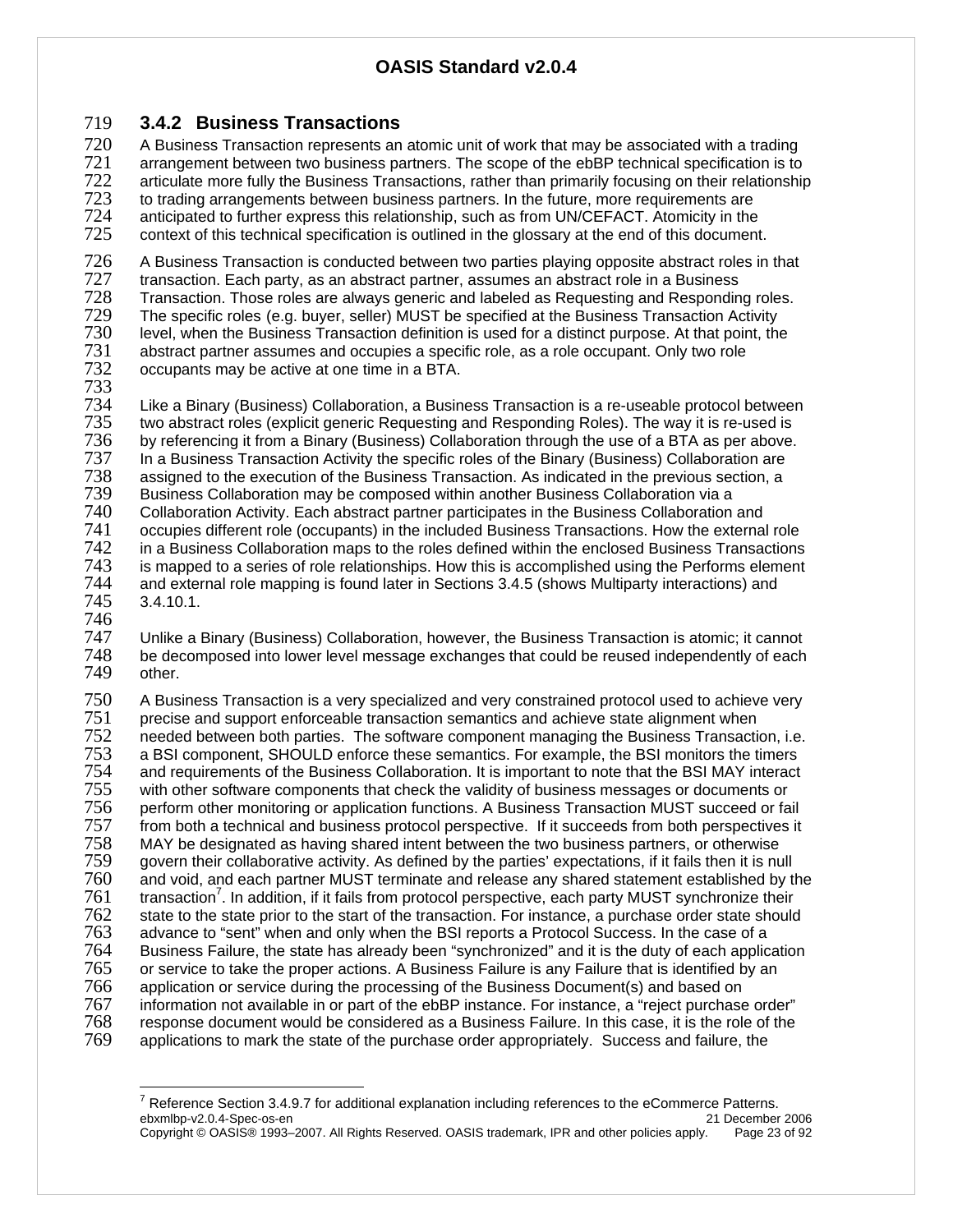- 770 conditions and guards defined, and their relationship to Business Document Flows and Business<br>771 Signals is detailed later in Section 3 (particularly Section 3.6.3).
- Signals is detailed later in Section 3 (particularly Section 3.6.3).
- 772 The Business Transaction is defined as an abstract super class. It is associated with the six<br>773 concrete Business Transaction patterns defined in the UMM: concrete Business Transaction patterns defined in the UMM:
- 774 Commercial Transaction
- 775 Information Distribution
- 776 Notification: Note, the Notification of Failure business transaction is based on the 777 Notification pattern.
- 778 Query Response
- 779 Request Confirm
- 780 Request Response

781 These patterns are the semantic guidance of the Business Transaction itself. A relationship exists 782 between the format/requirements of the pattern and the semantics of each concrete Business<br>783 Transaction pattern (that map to those in the UMM). Operational semantics and other criteria 783 Transaction pattern (that map to those in the UMM). Operational semantics and other criteria 784 apply to these patterns. Where specified in a separate contract or agreement, any of these  $785$  patterns may be intentional,  $8$  and provide the basis of any obligation to yield accurate patterns may be intentional, $<sup>8</sup>$  and provide the basis of any obligation to yield accurate</sup> 786 information.

787 Agreements or other business requirements may guide or change the criteria surrounding any<br>788 interaction between business partners, which correspondingly influences the technologies used 788 interaction between business partners, which correspondingly influences the technologies used 789 (such as that defined in a BSI or MSI). In essence, the guidance could result in a profile of the 790 criteria selections of the defined pattern of the involved parties. Where the agreements actually<br>791 change the baseline assumptions of these patterns, this could result in a partner-specific pattern 791 change the baseline assumptions of these patterns, this could result in a partner-specific pattern and a subsequent profile. This is discussed in further detail in Section 3.4.9.1.

### 793 **3.4.3 Business Document Flows**

794 A Business Transaction is realized as Business Document Flows between the Requesting and<br>795 Responding parties performing roles. There is always a logical Requesting Business Document 795 Responding parties performing roles. There is always a logical Requesting Business Document, 796 and optionally a logical Responding Business Document, 796 and optionally a logical Responding Business Document, depending on the desired Business 797 Transaction configuration: e.g. one-way notification (not Notification of Failure) or information vs. two-way conversation.

799 The actual Business Document definition MAY be achieved using the ebXML CCTS and other<br>800 related specifications. This may also be achieved by some methodology external to ebXML sud 800 related specifications. This may also be achieved by some methodology external to ebXML such<br>801 as OASIS Content Assembly Mechanism (CAM). The specific context, format or other business

801 as OASIS Content Assembly Mechanism (CAM). The specific context, format or other business 802 requirements may require different approaches to provide the schema definitions (XSD or DTD)

802 requirements may require different approaches to provide the schema definitions (XSD or DTD)<br>803 used for message exchange and which an ebBP definition can logically reference. used for message exchange and which an ebBP definition can logically reference.

# 804 **3.4.4 Choreography**

805 The Choreography of a Business Collaboration describes the ordering and transitions between<br>806 Business Transactions or sub collaborations within a Business Collaboration. For example, in a 806 Business Transactions or sub collaborations within a Business Collaboration. For example, in a<br>807 UML tool this could be represented with a UML activity diagram. Actually, the choreography can 807 UML tool this could be represented with a UML activity diagram. Actually, the choreography can 808 be specified in the ebBP schema using activity diagram concepts such as: start state, completion 808 be specified in the ebBP schema using activity diagram concepts such as: start state, completion 809 state. activities. Forks, Joins, decisions, transitions between activities, and quards on the state, activities, Forks, Joins, decisions, transitions between activities, and guards on the 810 transitions. It can also be specified visually in other notations such as the BPMN. However, it is <br>811 bevond the scope of this document to dictate or specify which notation is used to represent a 811 beyond the scope of this document to dictate or specify which notation is used to represent a<br>812 Business Collaboration.

Business Collaboration.

ebxmlbp-v2.0.4-Spec-os-en 21 December 2006 Copyright © OASIS® 1993–2007. All Rights Reserved. OASIS trademark, IPR and other policies apply. Page 24 of 92  $\overline{a}$  $8$  The hasLegalIntent attribute is defined later in Section 3.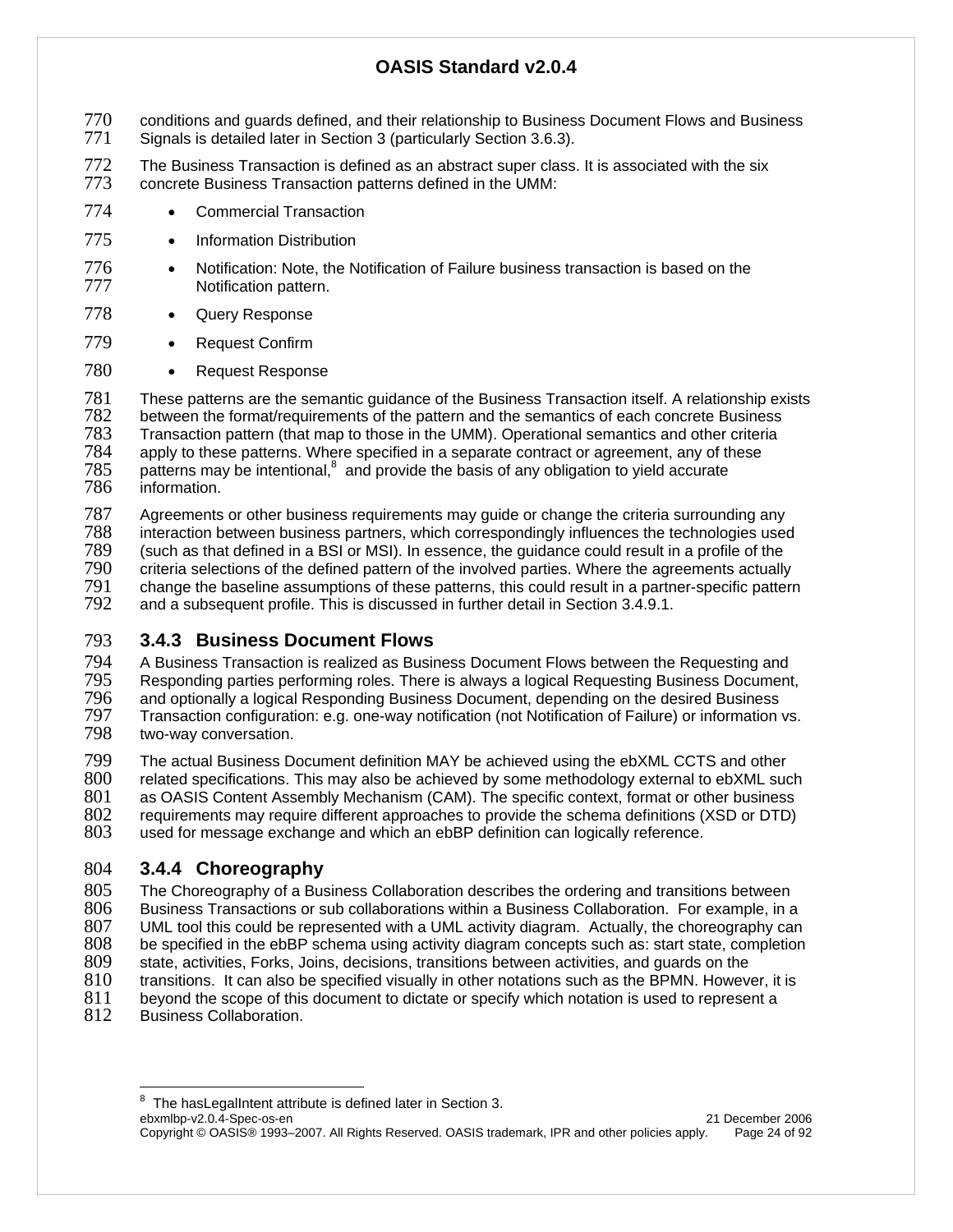#### 813 **3.4.5 How to Design Business Collaborations and Business Transactions**

814 This section describes the this specification by building a complete Multiparty (Business)<br>815 Collaboration ebBP instance from the bottom up, as follows: Collaboration ebBP instance from the bottom up, as follows:

- 816 1. Specify a Business Transaction
- 817 2. Specify the Business Document Flow for a Business Transaction
- 818 3. Specify a Binary (Business) Collaboration re-using the Business Transaction
- 819 4. Specify a Choreography for the Binary (Business) Collaboration
- 820 5. Specify a higher level Binary (Business) Collaboration re-using the lower level Binary<br>821 (Business) Collaboration (Business) Collaboration
- 822 6. Specify a Multiparty (Business) Collaboration

823 Although this section, for purposes of introduction, discusses the specification of collaboration<br>824 from the bottom up, the ebBP technical specification is intended for specifying collaborations from from the bottom up, the ebBP technical specification is intended for specifying collaborations from 825 the top down, re-using existing lower level content as much as possible.

826 The constructs listed above support the specification of arbitrarily complex Multiparty<br>827 Collaborations. However, an ebBP definition MAY be as simple as a single Binary (Bu

827 Collaborations. However, an ebBP definition MAY be as simple as a single Binary (Business)<br>828 Collaboration referencing a single Business Transaction as part of a single BTA. This involve 828 Collaboration referencing a single Business Transaction as part of a single BTA. This involves<br>829 steps 1-3 above. Note, the ebBP technical specification does not specify any Business Process 829 steps 1-3 above. Note, the ebBP technical specification does not specify any Business Process<br>830 modeling methodology nor does it require the use of such methodology. A business process modeling methodology nor does it require the use of such methodology. A business process

- 831 specification may be modeled in the BPMN or Unified Modeling Language<sup>™</sup> (UML™)<sup>9</sup> activity
- 832 diagrams, for example.

833 The example shows a "drop ship", which involves a customer, a retailer, a vendor, and a credit 834 authority. The order is placed by the customer and fulfilled by the vendor. The credit authority<br>835 makes sure that payments are made to appropriate creditors. In the scenario, the credit autho 835 makes sure that payments are made to appropriate creditors. In the scenario, the credit authority 836 is only capable of supporting Web Services. The standard BPMN is used for the diagrams to give 836 is only capable of supporting Web Services. The standard BPMN is used for the diagrams to give 837 apictorial representation of this Multiparty Collaboration. The BPMN (notation) provide 837 a pictorial representation of this Multiparty Collaboration. The BPMN (notation) provide<br>838 businesses with the capability of defining and understanding their internal and external 838 businesses with the capability of defining and understanding their internal and external business<br>839 procedures through a Business Process Diagram, which will give organizations the ability to 839 procedures through a Business Process Diagram, which will give organizations the ability to 840 communicate these procedures in a standard manner. BPMN is focused on business proces 840 communicate these procedures in a standard manner. BPMN is focused on business process<br>841 modeling for business analysts, using key transaction, task, activity, and pool constructs know modeling for business analysts, using key transaction, task, activity, and pool constructs known 842 by such experts. The use of this notation is non-normative and described in the referenced in the <br>843 adioining footnote. adjoining footnote.

The following figure represents the overall Multiparty Collaboration using BPMN<sup>10</sup>. A new notation 845 construct, a Joint Activity, is under consideration (but not yet complete) by the BPMN team at the 845 construct, a Joint Activity, is under consideration (but not yet complete) by the BPMN team at the <br>846 Chiect Management Group (OMG). Therefore, the diagrams herein have extended BPMN to 846 Object Management Group (OMG). Therefore, the diagrams herein have extended BPMN to 847 integrate that anticipated construct. In addition, comments have been received on the BPMN 847 integrate that anticipated construct. In addition, comments have been received on the BPMN v1.0<br>848 specification related to message and sequence flows, and underlying semantics, and may be 848 specification related to message and sequence flows, and underlying semantics, and may be 849 subject to change. The use of such flows could also change given the inclusion of collaboration 850 constructs and support their intended use in an ebBP process definition context. constructs and support their intended use in an ebBP process definition context.

- 851 In a high-level ebBP Business Process Diagram (BPMN terminology for this visual
- 852 representation), many of the BPMN constructs are used including Pool, Gateway, Sequence<br>853 Flow, Message Flow, Activity, and Data Object in addition to Joint Activity. For Business
- 853 Flow, Message Flow, Activity, and Data Object in addition to Joint Activity. For Business
- 854 Collaboration, there may be other notation constructs or semantics recommended or required. As
- 855 of the date of this technical specification, these characteristics indicative of Business

<sup>-&</sup>lt;br>9

<sup>&</sup>lt;sup>10</sup> BPMN, Business Process Management Initiative, www.bpmi.org, has merged with OMG. BPMN: (www.bpmn.org) The BPMN v1.0 is an adopted OMG specification.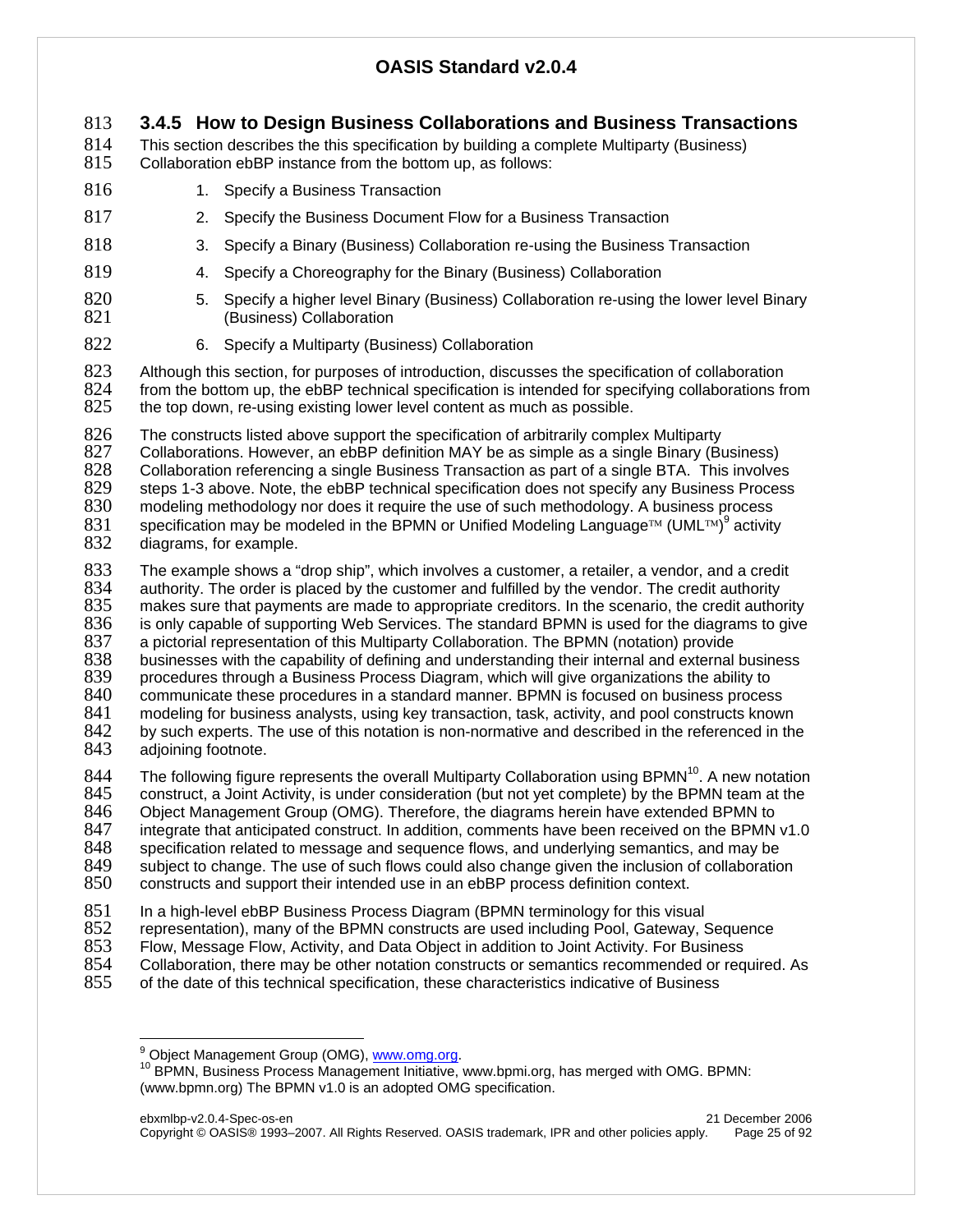856 Collaboration are being discussed between the two teams, and considered for integration in an 857 incremental update to BPMN v1.0 or a future specification in OMG. incremental update to BPMN v1.0 or a future specification in OMG.



858

859

#### 860 **Figure 5: Representation of the "DropShip" Multiparty Collaboration with a BPMN diagram**

861 All Binary (Business) Collaboration in the example feature only one BTA except two of them:<br>862 Credit Charge and Product Fulfillment. They are represented on the following figure using the 862 Credit Charge and Product Fulfillment. They are represented on the following figure using the same convention. same convention.

864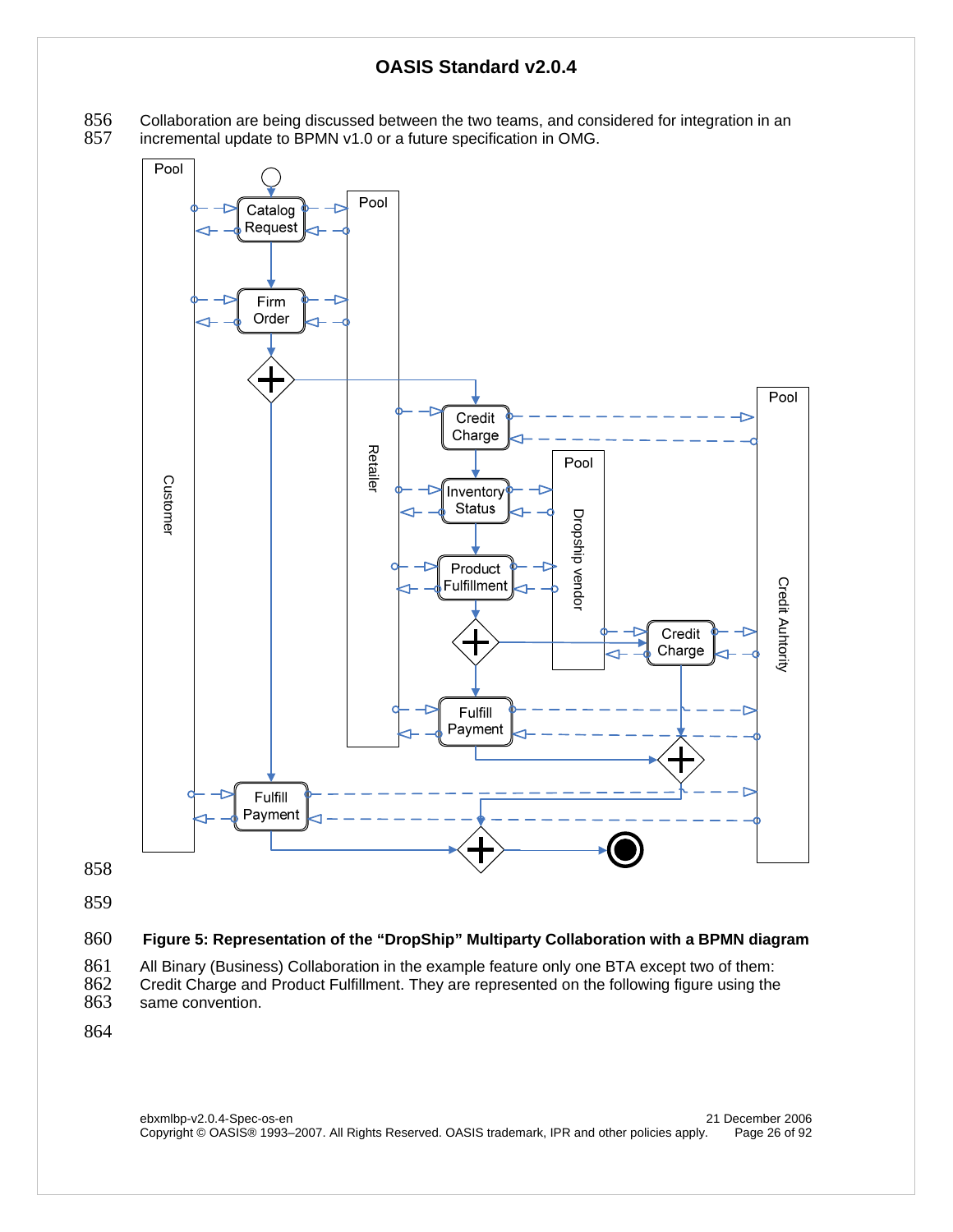

874 All elements of this specification are defined within the context of a package. Packages may<br>875 contain other packages, therefore defining a hierarchy of packages. A package supports the 875 contain other packages, therefore defining a hierarchy of packages. A package supports the 876 inclusion and substitution mechanisms in the ebBP schema. Packages can be included in are 876 inclusion and substitution mechanisms in the ebBP schema. Packages can be included in and 877 reused by multiple ebBP instances. reused by multiple ebBP instances.

878 A package defines the namespace of the elements inside it. Two model elements, such as sub-<br>879 packages, with the same name within the same package MUST NOT be allowed. Two packages 879 packages, with the same name within the same package MUST NOT be allowed. Two packages <br>880 cannot have the same name. Model element names may be qualified. cannot have the same name. Model element names may be qualified.

881 If a model element in package Order Entry needs to name something in a package called Billing,<br>882 it MUST include this package to make its elements visible to its own model elements. Use of

it MUST include this package to make its elements visible to its own model elements. Use of

- 883 include requires that all model elements from the Billing package be fully qualified. So in order to <br>884 designate the Invoice Business Document within the Order Entry Process Purchase Order
- 884 designate the Invoice Business Document within the Order Entry. Process Purchase Order<br>885 transaction, we need to refer to the Billing. Invoice document, assuming it is defined in the
- 885 transaction, we need to refer to the Billing.Invoice document, assuming it is defined in the 886 Business Transaction.Billing package. Business Transaction.Billing package.
- 887 The use of XInclude provides an ebBP definition with an assembly mechanism that points to a<br>888 URL that specifies a location from where the specification can be retrieved. It MUST point to a 888 URL that specifies a location from where the specification can be retrieved. It MUST point to a an <br>889 existing resource. More details on the use of XInclude may be found later in this section.
- existing resource. More details on the use of XInclude may be found later in this section.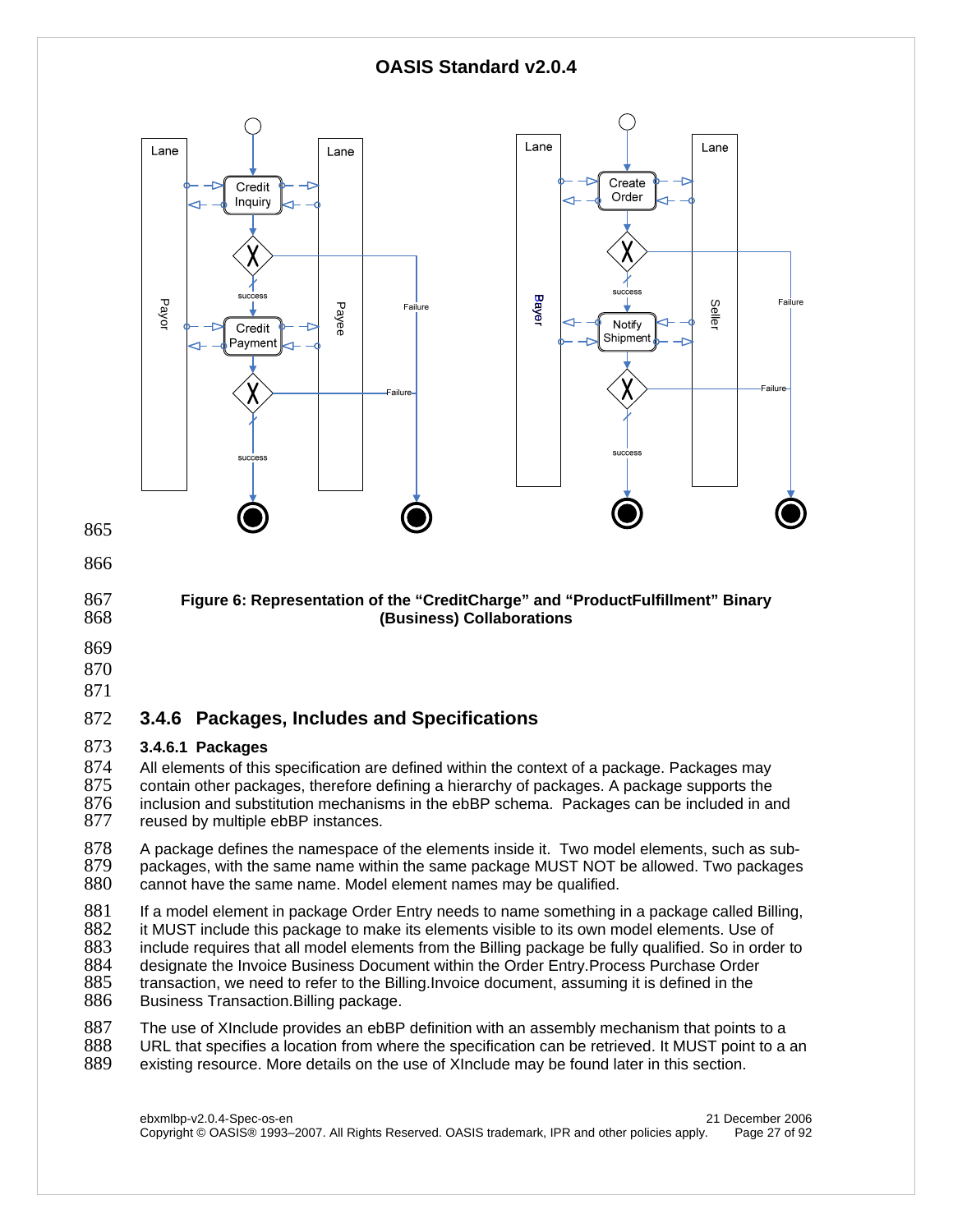#### 890 **3.4.6.2 Specification element**

891 A Specification element provides the type, location, target namespace and identifiers of the 892 specified elements. If the logical Business Document uses different namespaces, each of w specified elements. If the logical Business Document uses different namespaces, each of which 893 has a schema, any or all may be specified using a sequence of Specification elements. For 894 example, the retail industry uses a logical Business Document and requires different parts b 894 example, the retail industry uses a logical Business Document and requires different parts be<br>895 identifiable (i.e. multiple references to the content structure exist which may include multiple 895 identifiable (i.e. multiple references to the content structure exist which may include multiple 896 schemas and/or namespaces). The specificationVersion may be "2" while the actual (curren 896 schemas and/or namespaces). The specificationVersion may be "2" while the actual (current)<br>897 artifact document version is "2.0.4". artifact document version is "2.0.4".

898 It is relevant to note that the ebBP technical specification focuses on the logical Business<br>899 Document not a wire format. The goal was to keep logical separation of functions betweer 899 Document not a wire format. The goal was to keep logical separation of functions between<br>900 implementation and the processes described. The logical business document is a semantio 900 implementation and the processes described. The logical business document is a semantic<br>901 document. It describes the semantic content and purpose of a physical document and also m 901 document. It describes the semantic content and purpose of a physical document and also may<br>902 linclude the semantic business obiective. For example, a physical Purchase Order Response 902 include the semantic business objective. For example, a physical Purchase Order Response<br>903 document may be mapped to two or more logical documents in ebBP. "AcceptPOResponse" 903 document may be mapped to two or more logical documents in ebBP, "AcceptPOResponse" /<br>904 FeiectPOResponse" or "ShipImmediatePOResponse" / "HoldForReleasePOResponse". The 904 "RejectPOResponse" or "ShipImmediatePOResponse" / "HoldForReleasePOResponse". The<br>905 Uogical business document drives the business process. This allows the flexibility to describe a 905 logical business document drives the business process. This allows the flexibility to describe and 906 use semantic information from a business perspective while remaining agnostic to what happens 906 use semantic information from a business perspective while remaining agnostic to what happens<br>907 at transport level in order to move through a series of states given the transfer of a business 907 at transport level in order to move through a series of states given the transfer of a business<br>908 document. document.

909 Business documents also convey states. The ebBP process definition can provide a semantic<br>910 view of how the semantic document type, its state and key elements can be used to drive the

 $910$  view of how the semantic document type, its state and key elements can be used to drive the  $911$  business process. This logical view maintains the value of the business process and its

911 business process. This logical view maintains the value of the business process and its<br>912 underlying business collaboration states. In addition to use of variables on condition exp

912 underlying business collaboration states. In addition to use of variables on condition expressions 913 that are semantic element declarations (see Section 3.4.11.1.1) that drive the process, an that are semantic element declarations (see Section 3.4.11.1.1) that drive the process, an

914 external document reference is available in the Specification element, called<br>915 externalDocumentDefRef. An example of its use could be, a local governmer

915 externalDocumentDefRef. An example of its use could be, a local government may have<br>916 variability in how procurements occurs. Using the externalDocumentDefRef (in addition to

916 variability in how procurements occurs. Using the externalDocumentDefRef (in addition to other 917 Specification detail), that entity may need to point to third-party information to provide additional

917 Specification detail), that entity may need to point to third-party information to provide additional<br>918 detail to control the use of that business document. This functionality is particularly relevant for

918 detail to control the use of that business document. This functionality is particularly relevant for <br>919 user communities interested in using such as Universal Business Language (UBL), UBL SBS o 919 user communities interested in using such as Universal Business Language (UBL), UBL SBS or 920 high technology trading domains.

high technology trading domains.

921 The logical business document also provides a DocumentSpecificationType that points to more<br>922 information about that specification. This capability also may assist in providing a hint to a 922 information about that specification. This capability also may assist in providing a hint to a<br>923 system, while also allowing an application, middleware or a service, to bound what it may b 923 system, while also allowing an application, middleware or a service, to bound what it may be 924 capable of processing. An ebBP implementation MAY use DocumentSpecificationType eleme 924 capable of processing. An ebBP implementation MAY use DocumentSpecificationType element<br>925 to point to implementation specific details that it is capable of processing. to point to implementation specific details that it is capable of processing.

926 For example, several user communities are or anticipate using a small business UBL subset, the 927 use of a hint could enable an iterative step to automate their processes and provide flexibility in 927 use of a hint could enable an iterative step to automate their processes and provide flexibility in 928 the use  $\frac{1}{2}$ 928 the use of context or semantic conditions understood by those groups. In this scenario, the use of 929 context or semantic conditions understanding value for the Document Specification Type allows the integration of a 929 but interty enumeration value for the DocumentSpecificationType allows the integration of a human<br>930 decision into a process (alert). The message exchange at the transport level and as defined in the 930 decision into a process (alert). The message exchange at the transport level and as defined in the 931 CPA, resolve down to physical Business Documents. In addition, by user community request, CPA, resolve down to physical Business Documents. In addition, by user community request, 932 Schematron' has been added as an enumeration value to assist in providing a pointer to 933 validation capabilities.

validation capabilities.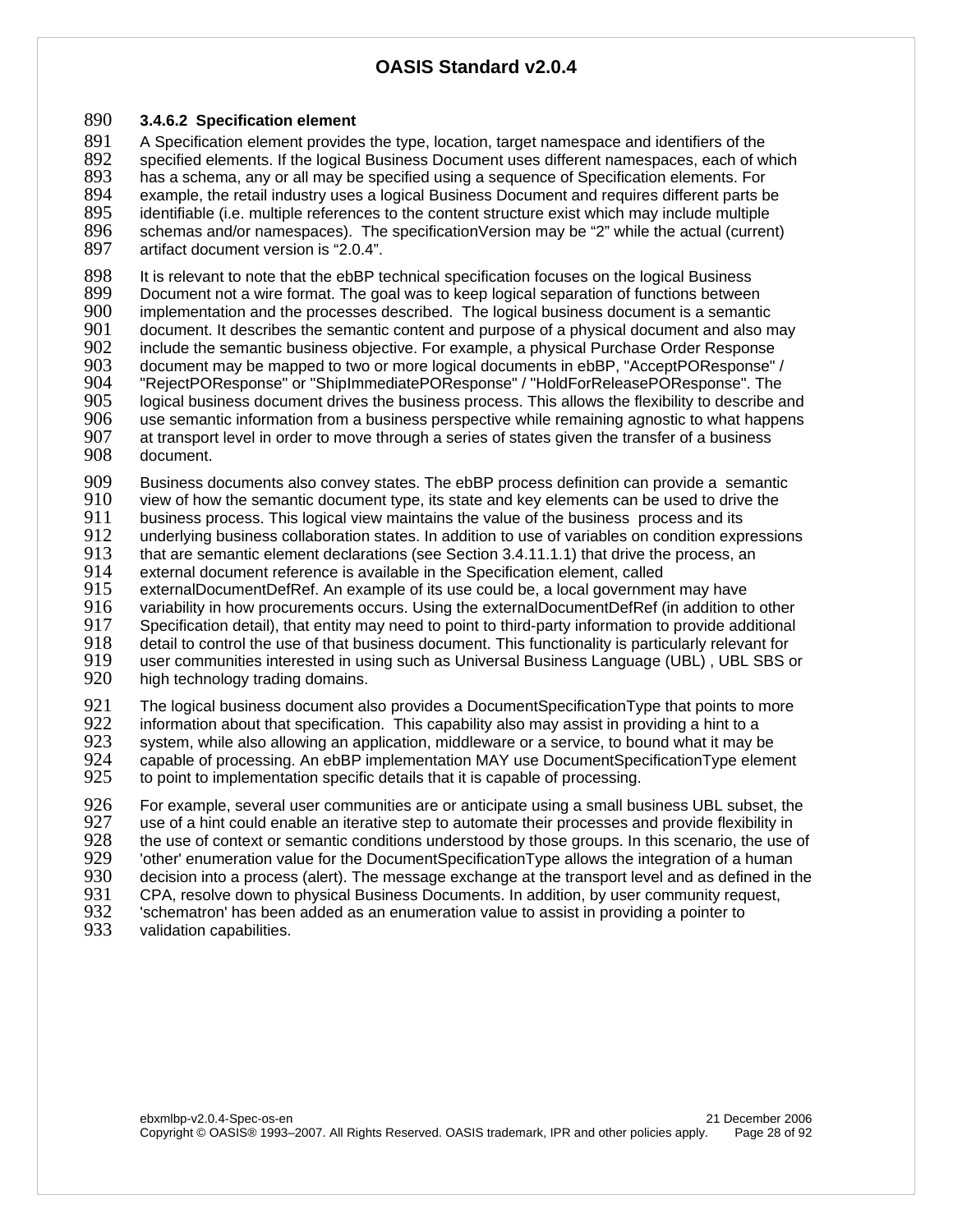#### **3.4.6.3 Include elements**

936 If needed, only package elements MAY be included in an ebBP instance document. One or more 937 package elements (such as elements from other ebBP instances) MAY be included using the 937 package elements (such as elements from other ebBP instances) MAY be included using the 938 XInclude include element. A document referenced by an include element of 938 938 XInclude include element. A document referenced by an include element MUST be inserted<br>939 before schema or DTD validation is attempted. before schema or DTD validation is attempted.

941<br>942 942 <ProcessSpecification<br>943 xmlns="http://docs.oas xmlns="http://docs.oasis-open.org/ebxml-bp/ebbp-2.0" xmlns:xsi="http://www.w3.org/2001/XMLSchema-instance" xmlns:xi="http://www.w3.org/2001/XInclude" name="PurchasingCluster" nameID="PC23" uuid="urn:purchasingcluster" specificationVersion="2" instanceVersion="1"> <xi:include href="signals-package-2.0.4.xml" parse="xml" 950 xpointer="element(/1/1)"/><br>951 <BusinessDocument name="<br>952 <--Shows use of externalDocum <BusinessDocument name="Invoice" nameID="bd-invoice"> <!--Shows use of externalDocumentDefRef optional attribute--> <Specification type="schema" location="ubl-1-0-SBS-cs/xpaths/xml/XPath/Invoice-XPath.xml" targetNamespace="urn:oasis:names:specification:ubl:schema:xsd:Invoice-1.0" name="Invoice" nameID="invoice32" externalDocumentDefRef="urn:oasis:names:tc:ubl:xpath:Invoice-1.0:sbs-1.0"/> </BusinessDocument> <BusinessDocument name="InvoiceResponse" 960 nameID="bd-invoiceResponse"><br>961 <Specification type="schema" <Specification type="schema" location="http://purchasingcluster.com/InvoiceResponse.xsd" name="InvoiceResponse" nameID="invoice33"/> 964 </BusinessDocument><br>965 <DataExchange name= <DataExchange name="Data:Invoice" nameID="data-invoice"> <RequestingRole name="DIinitiator" nameID="DIinitiator1"/> <RespondingRole name="DIresponder" nameID="DIresponder1"/> <RequestingBusinessActivity name="ReqBA:SendInvoice" 969 nameID="debareq-invoice"<br>970 timeToAcknowledgeRece timeToAcknowledgeReceipt="PT6H" timeToAcknowledgeAcceptance="PT12H"> <DocumentEnvelope name="DE:ProcessInvoice" nameID="data-de-invoice" businessDocumentRef="bd-invoice"/> 974 </RequestingBusinessActivity><br>975 <RespondingBusinessActivity r<br>976 nameID="debares-invoice"> <RespondingBusinessActivity name="ResBA:ReceiveInvoice" nameID="debares-invoice"> <DocumentEnvelope name="DE:ProcessInvoiceResponse" nameID="data-de-invoiceResponse" businessDocumentRef="bd-invoiceResponse"/> </RespondingBusinessActivity> 981 </DataExchange><br>982 - BusinessTransac <BusinessTransaction name="BT:Invoice" nameID="bt-invoice"> <RequestingRole name="INinitiator" nameID="INinitiator1"/> <RespondingRole name="INresponder" nameID="INresponder1"/> <RequestingBusinessActivity name="ReqBA:SendInvoice" nameID="reqba-invoice" timeToAcknowledgeReceipt="PT6H" timeToAcknowledgeAcceptance="PT12H"> <DocumentEnvelope name="DE:ProcessInvoice" nameID="bt-de-invoice" businessDocumentRef="bd-invoice"/> <ReceiptAcknowledgement name="sira" nameID="sira1" signalDefinitionRef="ra2"/> <ReceiptAcknowledgementException name="sirae" nameID="sirae1" signalDefinitionRef="rae2"/> </RequestingBusinessActivity> <RespondingBusinessActivity name="ResBA:ReceiveInvoice"

ebxmlbp-v2.0.4-Spec-os-en 21 December 2006

Copyright © OASIS® 1993–2007. All Rights Reserved. OASIS trademark, IPR and other policies apply. Page 29 of 92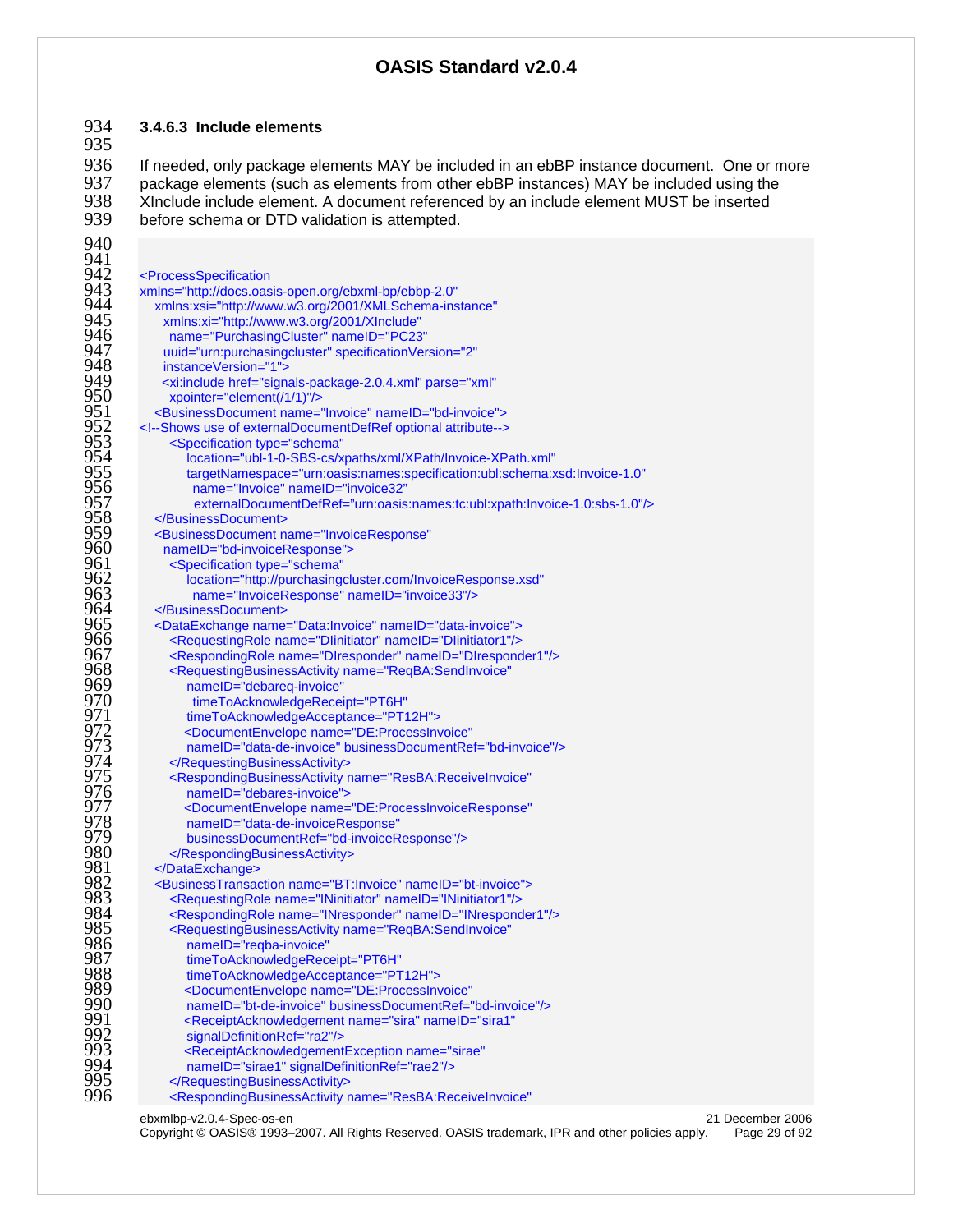|      | nameID="resba-invoice">                                                                     |
|------|---------------------------------------------------------------------------------------------|
| 998  | <documentenvelope <="" name="DE:ProcessInvoiceResponse" th=""></documentenvelope>           |
| 999  | nameID="bt-de-invoiceResponse"                                                              |
| 1000 |                                                                                             |
|      | businessDocumentRef="bd-invoiceResponse"/>                                                  |
| 1001 | <receiptacknowledgement <="" name="sira" nameid="sira2" th=""></receiptacknowledgement>     |
| 1002 | signalDefinitionRef="ra2"/>                                                                 |
| 1003 | <receiptacknowledgementexception <="" name="sirae" th=""></receiptacknowledgementexception> |
| 1004 | nameID="sirae2" signalDefinitionRef="rae2"/>                                                |
| 1005 |                                                                                             |
| 1006 |                                                                                             |
| 1007 |                                                                                             |
| 1008 |                                                                                             |
| 1009 |                                                                                             |
|      |                                                                                             |

1010 In this example, Signals-package-2.0.4.xml is the target xml document that will be parsed as xml 1011 and whose first child Package element of the ProcessSpecification element will be inserted. In and whose first child Package element of the ProcessSpecification element will be inserted. In 1012 this example the XInclude reference will resolve the ra2 and rae2 signal references.

1013 See the http://www.w3.org/2001/XInclude namespace. Implementers MUST ensure that attribute 1014 values of namelD are unique (i.e. no collisions occur). ebBP implementations MUST process the 1014 values of nameID are unique (i.e. no collisions occur). ebBP implementations MUST process the 1015 XInclude include element by making the appropriate insertions prior to schema or DTD validation 1015 XInclude include element by making the appropriate insertions prior to schema or DTD validation<br>1016 is attempted. The XInclude mechanism replaces the include element in previous versions of 1016 is attempted. The XInclude mechanism replaces the include element in previous versions of 1017 ebXML BPSS. ebXML BPSS.

1018 If a package has a parent, the parentREF will enable inclusion all elements in the package's 1019 Interactive inclusion of the District 1019 Interactive in the package's 1019 hierarchy or tree. Then, an implementer MAY be capable of recreating a tree without relying on 1020 package names. package names.

1021 Arbitrary or invalid construction using XInclude is not recommended. In this technical 1022 specification, the effective use of XInclude SHOULD be restricted to inclusion of pack

1022 specification, the effective use of XInclude SHOULD be restricted to inclusion of packages only<br>1023 (that may include other packages). This simple approach facilitates the use of this mechanism to 1023 (that may include other packages). This simple approach facilitates the use of this mechanism to 1024 support composition of ebBP definitions.

support composition of ebBP definitions.

### 1025 **3.4.7 Versioning**

1026 The ebBP technical specification supports versioning of an ebBP instance with instanceVersion<br>1027 attribute of ProcessSpecification element. The instanceVersion attribute MAY be used to 1027 attribute of ProcessSpecification element. The instanceVersion attribute MAY be used to 1028 distinguish different revisions of a business process. The ebBP technical specification does not 1029 define specific format for the value of instanceVersion attribute. Authors, such as those within are 1029 define specific format for the value of instanceVersion attribute. Authors, such as those within an 1030 industry. MAY choose arbitrary text of their convenience to recognize their assigned industry, MAY choose arbitrary text of their convenience to recognize their assigned

1031 instanceVersion.

1032 The instanceVersion attribute should be differentiated from the specificationVersion attribute, 1033 which is the major version identifier of ebBP technical specification of which that ebBP instance<br>1034 MUST conform. In this case, specificationVersion MUST always have value "2", if specified, for 1034 MUST conform. In this case, specificationVersion MUST always have value "2", if specified, for<br>1035 ebBP instances that conform to this major version of the technical specification. Two process 1035 ebBP instances that conform to this major version of the technical specification. Two process 1036 models with different specification versions could in principle have the same instance version. 1036 models with different specification versions could in principle have the same instance version.<br>1037 The ebBP schema version MUST be defined by namespace (where minor variant versions wit

1037 The ebBP schema version MUST be defined by namespace (where minor variant versions within 1038 a namespace are handled by different URLs for specific schema location). The namespace URL 1038 a namespace are handled by different URLs for specific schema location). The namespace URL 1039 always contains the most up-to-date schema. For example, the ebbp-2,0,4,xsd (ebBP schema 1039 always contains the most up-to-date schema. For example, the ebbp-2.0.4.xsd (ebBP schema<br>1040 document version for artifact name) [minor ("0") and release ("2")] resides in the v2.0 namespa 1040 document version for artifact name) [minor ("0") and release ("2")] resides in the v2.0 namespace  $1041$  (i.e. ...ebbp-2.0 namespace and specification Version = 2) [maior].

 $(i.e.$  ...ebbp-2.0 namespace and specificationVersion = 2) [major].

1042 The attribute uuid MUST NOT be used for the purpose of versioning, so that even a change 1043 introduced by AttributeSubstitution (to Business Documents' schemas, for example), would be 1044 marked by a new uuid. So while the same instance version could appear in two process

1044 marked by a new uuid. So while the same instance version could appear in two process<br>1045 documents with different schema namespaces, for example, they each would have differ

- 1045 documents with different schema namespaces, for example, they each would have different 1046 uuids. The uuid is not a quarantee that the version is the same. Take two examples, one that
- 1046 uuids. The uuid is not a guarantee that the version is the same. Take two examples, one that is 1047 more predictable. In the first case, the uuid is the same for different business process definitions
- 1047 more predictable. In the first case, the uuid is the same for different business process definitions.<br>1048 Therefore, they are the same version (ebBP schema and, where used, instance and specification
- 1048 Therefore, they are the same version (ebBP schema and, where used, instance and specification 1049 version). However, in a second case: If the definitions exist in different repositories, each could version). However, in a second case: If the definitions exist in different repositories, each could

ebxmlbp-v2.0.4-Spec-os-en 21 December 2006 Copyright © OASIS® 1993–2007. All Rights Reserved. OASIS trademark, IPR and other policies apply. Page 30 of 92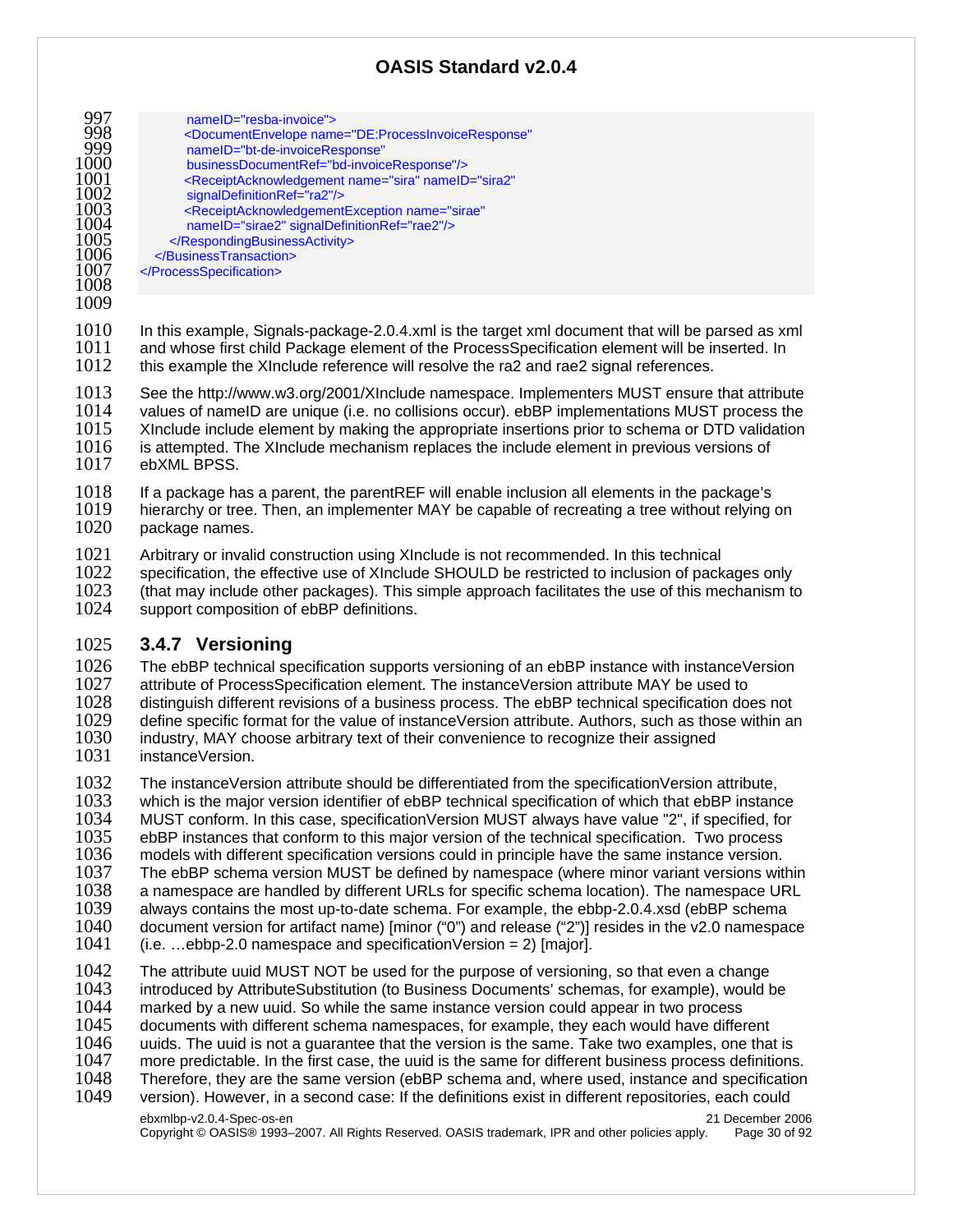1050 have a different uuid. In implementation, tools (such as modeling tools) MAY use the uuid<br>1051 attribute value as a direct pointer to a particular ebBP instance within a namespace of a  $1051$  attribute value as a direct pointer to a particular ebBP instance within a namespace of a  $1052$  repository. repository.

- - 1053<br>1054
	-

1054 <ProcessSpecification xmlns="http://docs.oasis-open.org/ebxml-bp/ebbp-2.0" 1055 xmlns:xsi="http://www.w3.org/2001/XMLSchema-instance" xmlns:xi="http://www.w3.org/2001/XInclude" 1056 xsi:schemaLocation="http://docs.oasis-open.org/ebxml-bp/ebbp-2.0 http://docs.oasis-open.org/ebxml-bp/ebbp-

- 1057<br>1058 1058 name="PurchasingCluster"
- 1059 nameID="PC23" 1060 uuid="urn:purchasingcluster"<br>1061 specificationVersion="2"
- 1061 specificationVersion="2" instanceVersion="2.1" >
- 1063

1064 An industry may choose to use a specific instance version such as Australian Wheat Board v2.1.<br>1065 The specificationVersion for the technical specification resolves to 2 (version) while its document The specificationVersion for the technical specification resolves to 2 (version) while its document 1066 artifact name is 2.0.4 (version).

1067 Further explanation related to the use of NameID for referencing is detailed later in Section 3.8.

# 1068 **3.4.8 Attribute Substitution Sets**

1069 There is a requirement for business process specifications that are more loosely coupled to 1070 technology and business details, such as specific document formats and structures and timin 1070 technology and business details, such as specific document formats and structures and timing<br>1071 Darameters. An industry MAY choose to specialize it for their domain context and definition. T 1071 parameters. An industry MAY choose to specialize it for their domain context and definition. This 1072 can allow a Business Collaboration to be bound to many Business Document requirements and 1072 can allow a Business Collaboration to be bound to many Business Document requirements and 1073 formats. Substitution sets support the capability to take a generic business process and  $1073$  formats. Substitution sets support the capability to take a generic business process and  $1074$  specialize it for a specific use. For example, an ordering process may be very generic b specialize it for a specific use. For example, an ordering process may be very generic but a 1075 specific use of that process may require specific document capabilities that go beyond the 1076 generic.

1077 A substitution set is placed in the more specific ebBP specification and MAY replace attribute 1078 values only. As such references to Business Documents definitions (abstract or not) within a<br>1079 Business Transaction definition MAY be replaced with other Business Document definition 1079 Business Transaction definition MAY be replaced with other Business Document definition<br>1080 Feferences. A Substitution Set is a container for one or more AttributeSubstitution elements 1080 references. A Substitution Set is a container for one or more AttributeSubstitution elements. The 1081 entire Substitution Set specifies attribute values that should be used in place of some attribute 1081 entire SubstitutionSet specifies attribute values that should be used in place of some attribute <br>1082 values in an existing ebBP specification. values in an existing ebBP specification.

1083 Where used, the attribute or document value SHOULD be used in place of some value in an 1084 existing ebBP specification. Attribute substitution MAY be used for document substitution. existing ebBP specification. Attribute substitution MAY be used for document substitution.

### 1085 **3.4.9 Business Transaction and Business Document Flow**

### 1086 **3.4.9.1 Key Semantics of a Business Transaction**

1087 As a unit of work in a trading arrangement between two business partners, a Business<br>1088 Transaction consists of a Requesting Business Activity, a Responding Business Activity

1088 Transaction consists of a Requesting Business Activity, a Responding Business Activity, and one<br>1089 or two Document Flows between them. A Business Transaction may involve the exchange of one or two Document Flows between them. A Business Transaction may involve the exchange of one

- 1090 or more Business Signals that govern the use and meaning of acknowledgements.
- 1091 Business signals acknowledging the Document Flow may be associated with each Document 1092 Flow. 1092
- 1093 Figure 7 presents an example of Document Flows and Business Signals within a Business<br>1094 Transaction. This Business Transaction has been represented in BPMN. As indicated for F
- 1094 Transaction. This Business Transaction has been represented in BPMN. As indicated for Figure 1095 6. the BPMN v1.0 could be extended while changes to support Business Collaboration are
- 1095 6, the BPMN v1.0 could be extended while changes to support Business Collaboration are<br>1096 considered by the BPMN team in the Object Management Group (OMG). In a Business
- 1096 considered by the BPMN team in the Object Management Group (OMG). In a Business
- 1097 Collaboration, several possible (expected) paths of business messages exist, and the semantics 1098 of Fork and Join are also important
- of Fork and Join are also important.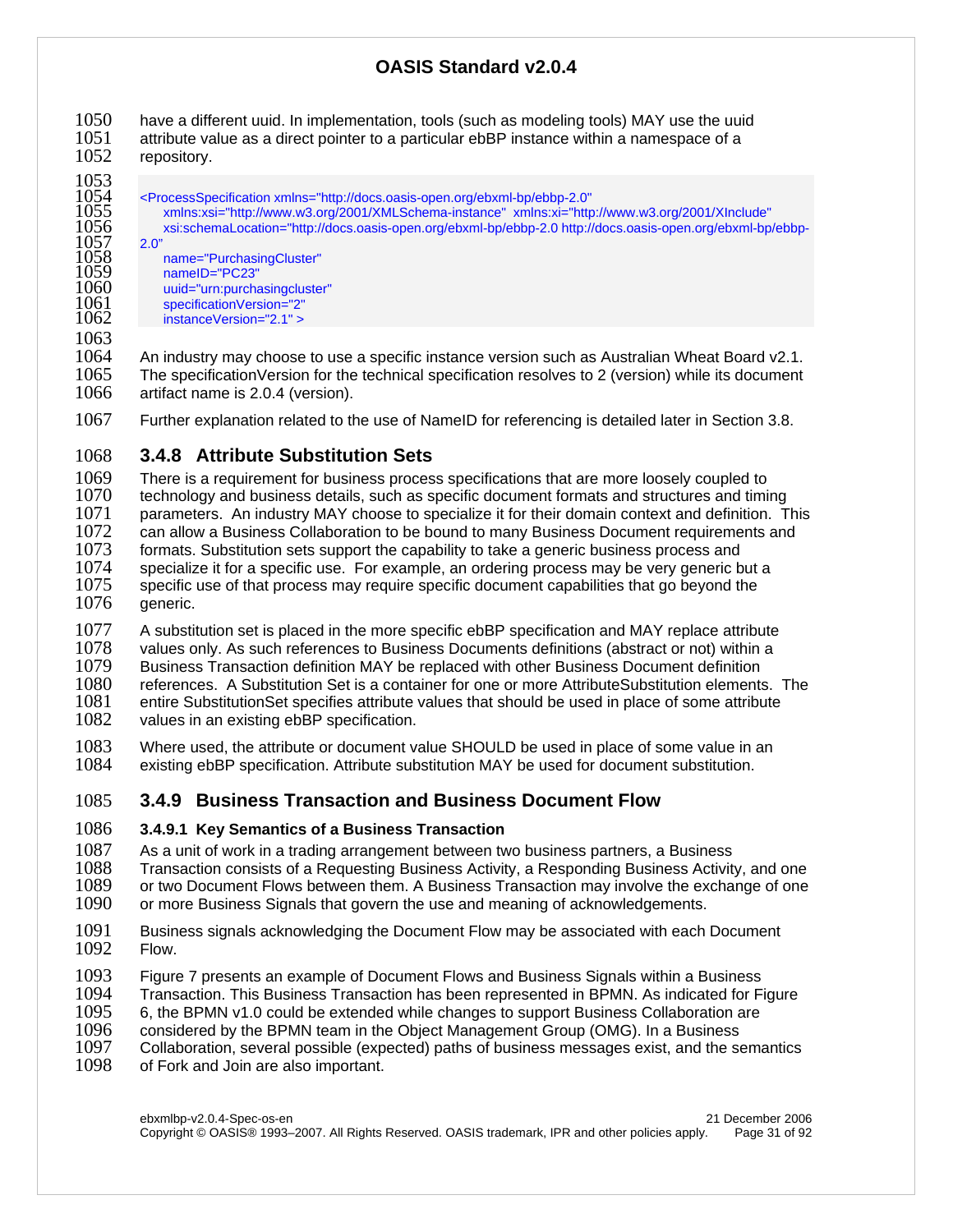- 1099 Changes are under discussion by OMG BPMN team. The joint activity previously referenced is 1100 being used in anticipation of those changes.
- being used in anticipation of those changes.

1101 In addition, business messages have been represented by a thicker blue message flow, while<br>1102 signals are green message flows. These are allowed extensions in BPMN v1.0. Currently.

- $1102$  signals are green message flows. These are allowed extensions in BPMN v1.0. Currently,  $1103$  business signals or messages are not differentiated in a standard way in this notation.
- business signals or messages are not differentiated in a standard way in this notation.
- 1104



1107 The Requesting role performing the Requesting Business Activity and the Responding role<br>1108 performing the Responding Business Activity are abstract (placeholders). These roles beco

- 1108 performing the Responding Business Activity are abstract (placeholders). These roles become 1109 explicit and specific in context when the transaction is used within a BTA as part of a Business 1109 explicit and specific in context when the transaction is used within a BTA as part of a Business<br>1110 Collaboration. In the Business Transaction, the abstract roles are declared. However, there is r
- Collaboration. In the Business Transaction, the abstract roles are declared. However, there is no

ebxmlbp-v2.0.4-Spec-os-en 21 December 2006 Copyright © OASIS® 1993–2007. All Rights Reserved. OASIS trademark, IPR and other policies apply. Page 32 of 92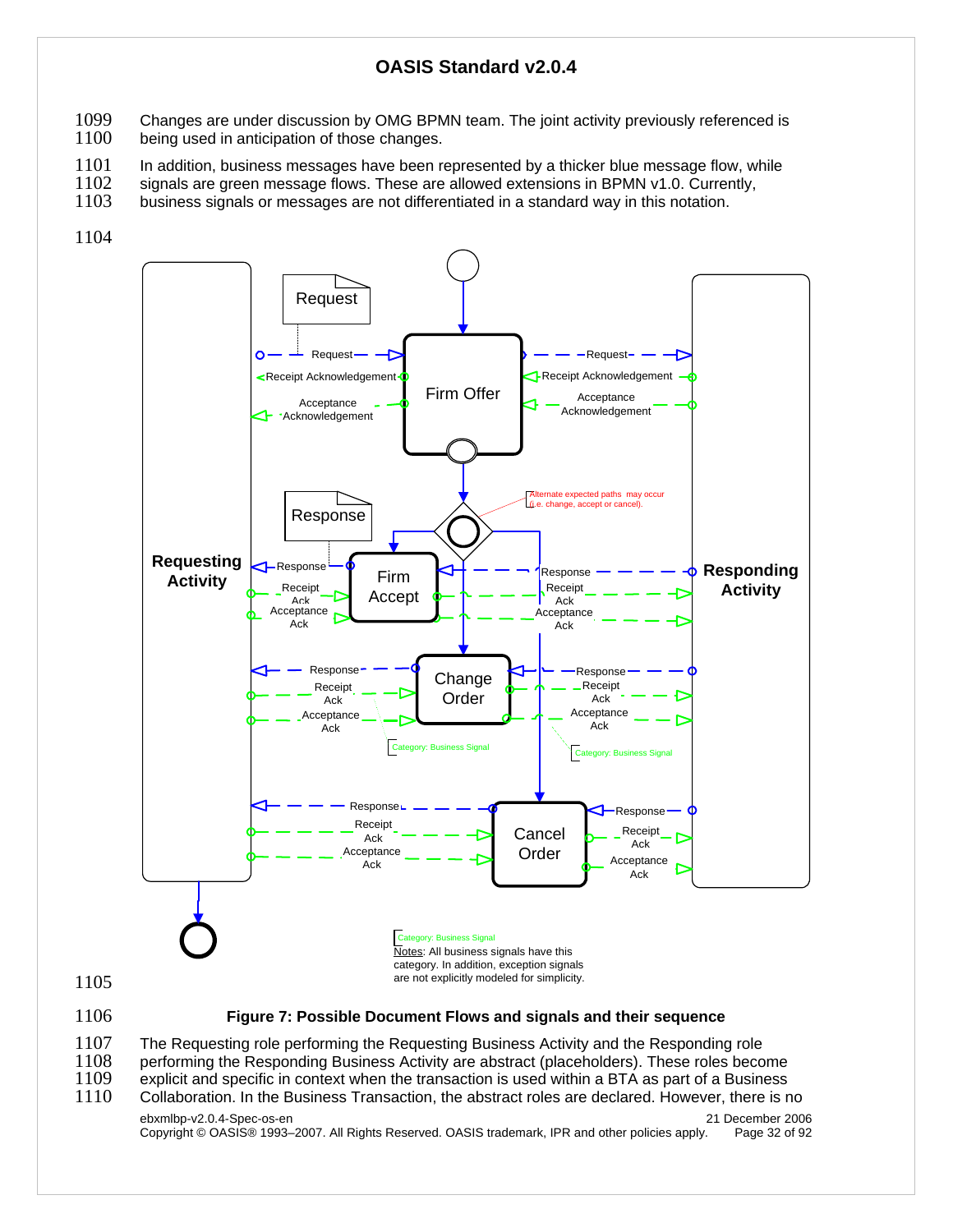1111 need to make these roles concrete such as buyer or seller. In particular some Business<br>1112 Transactions, for example "Cancel Purchase Order" MAY be used either way within the

1112 Transactions, for example "Cancel Purchase Order" MAY be used either way within the same<br>1113 Business Collaboration as two different Business Transaction Activities. In practice, roles mav

1113 Business Collaboration as two different Business Transaction Activities. In practice, roles may be 1114 implicit such as Initiator or Responder. To promote consistency and support role switching where

1114 implicit such as Initiator or Responder. To promote consistency and support role switching where 1115 applicable, these implicit roles of the abstract partners are explicitly declared and can be

applicable, these implicit roles of the abstract partners are explicitly declared and can be

1116 referenced in the BT. Role changes and role bindings are described in more detail in Section 3.

1117 There is always a Request Document Flow. A Business Transaction definition specifies whether a<br>1118 Respond Business Document is required. Respond Business Document is required.

1119 The Request Document Flow relates to the Business Transaction being implemented and may<br>1120 have a relationship with other Business Transactions (where applicable). For example, a Reque

1120 have a relationship with other Business Transactions (where applicable). For example, a Request 1121 Document Flow may be implicit or manual, or associated with a previous Business Transaction. A

- 1121 Document Flow may be implicit or manual, or associated with a previous Business Transaction. A<br>1122 Common example of a Request Document Flow that is a Notification Business Transaction
- 1122 common example of a Request Document Flow that is a Notification Business Transaction<br>1123 (related to the Notification Pattern) is an Advance Ship Notice or Despatch (Dispatch) Advid 1123 (related to the Notification Pattern) is an Advance Ship Notice or Despatch (Dispatch) Advice.<br>1124 These are both requests. In this case, a previous Commercial Transaction may have been
- 1124 These are both requests. In this case, a previous Commercial Transaction may have been<br>1125 Completed between two parties and one party desires to notify of shipment. That shipment
- $1125$  completed between two parties and one party desires to notify of shipment. That shipment may  $1126$  be logically considered an additional response to the original Business Transaction. However, the
- 1126 be logically considered an additional response to the original Business Transaction. However, the 1127 original Business Transaction and this Notification are separate. This and related cases are
- original Business Transaction and this Notification are separate. This and related cases are
- 1128 outlined in the appendices to this technical specification.

1129 If defined within the parties' expectations, a Business Transaction involving a response (to a 1130 request) may be associated with the formation of contracts and agreements. request) may be associated with the formation of contracts and agreements.

1131 A Business Action, an abstract element, is the holder of attributes that are common to both 1132 Requesting Business Activity and Responding Business Activity

1132 Requesting Business Activity and Responding Business Activity. This element cannot appear in 1133 ebBP instances. Irrespective of whether or not a Response Business Document is required (i.e.

1133 ebBP instances. Irrespective of whether or not a Response Business Document is required (i.e. 1134 on DocumentEnvelope), a Responding Business Activity exists to support the mapping of the

1134 no DocumentEnvelope), a Responding Business Activity exists to support the mapping of the 1135 corresponding role and business action. Even when no Response Business Document is

1135 corresponding role and business action. Even when no Response Business Document is 1136 produced, there is a Responding Business Activity that occurs that receives and process to 1136 produced, there is a Responding Business Activity that occurs that receives and process the 1137 Request Business Document. Each activity has roles bound and linked to it.

Request Business Document. Each activity has roles bound and linked to it.

1138 A Business Transaction itself is abstract (i.e. the BusinessTransactionHead in the schema). In<br>1139 this version, eight overall patterns are available. There are six concrete Business Transactions 1139 this version, eight overall patterns are available. There are six concrete Business Transactions 1140 patterns defined which are related to those defined by UMM and that map to Business

1140 patterns defined which are related to those defined by UMM and that map to Business<br>1141 Transactions. For this version, the ebBP technical specification has included these six

1141 Transactions. For this version, the ebBP technical specification has included these six concrete 1142 patterns, while retaining the original Business Transaction abstract pattern for conversions patterns, while retaining the original Business Transaction abstract pattern for conversions

1143 purposes only. Implementations are strongly encouraged to use the concrete Business<br>1144 Transactions when creating new ebBP instances. Implementations MAY use

1144 Transactions when creating new ebBP instances. Implementations MAY use<br>1145 LegacyBusinessTransaction when converting instances in previous versions LegacyBusinessTransaction when converting instances in previous versions of ebXML BPSS.

1146 In addition to the six concrete patterns referenced above and the LegacyBusinessTransaction, a<br>1147 Data Exchange pattern has also been defined to allow user communities to create a specialized

1147 Data Exchange pattern has also been defined to allow user communities to create a specialized<br>1148 pattern or extend the existing concrete ones. If a pattern is defined (outside of the concrete six

 $1148$  pattern or extend the existing concrete ones. If a pattern is defined (outside of the concrete six  $1149$  ones), the pattern business semantics, underlying and surrounding protocol, state

1149 ones), the pattern business semantics, underlying and surrounding protocol, state 1150 synchronization, or effects of extension are the responsibility of the defining parties synchronization, or effects of extension are the responsibility of the defining parties. Extensibility

1151 of the concrete patterns is outside of the defined BT protocol, the Data Exchange element allows<br>1152 their redefinition. Outside of the syntactic parameters defined, this element allows parties to 1152 their redefinition. Outside of the syntactic parameters defined, this element allows parties to 1153 define their own operational and business semantics related to this pattern.

define their own operational and business semantics related to this pattern.

1154 In addition, for v2.0.x versions, the existing pattern attribute has been retained. This pattern 1155 attribute SHOULD be used when the explicit (concrete) patterns are not used. Conversely, when 1156 aconcrete pattern is used. the pattern attribute SHOULD NOT be used. The pattern name is 1156 a concrete pattern is used, the pattern attribute SHOULD NOT be used. The pattern name is 1157 extensible. extensible.

1158 The six concrete patterns are summarized below. In addition, the customizable Data Exchange<br>1159 and historical Business Transaction (pattern) are also included for completeness. and historical Business Transaction (pattern) are also included for completeness.

ebxmlbp-v2.0.4-Spec-os-en 21 December 2006 Copyright © OASIS® 1993–2007. All Rights Reserved. OASIS trademark, IPR and other policies apply. Page 33 of 92 1160 • Commercial Transaction : For Commercial or Business Transaction, either 1161 element relates to the same Commercial Transaction BT pattern (to serve different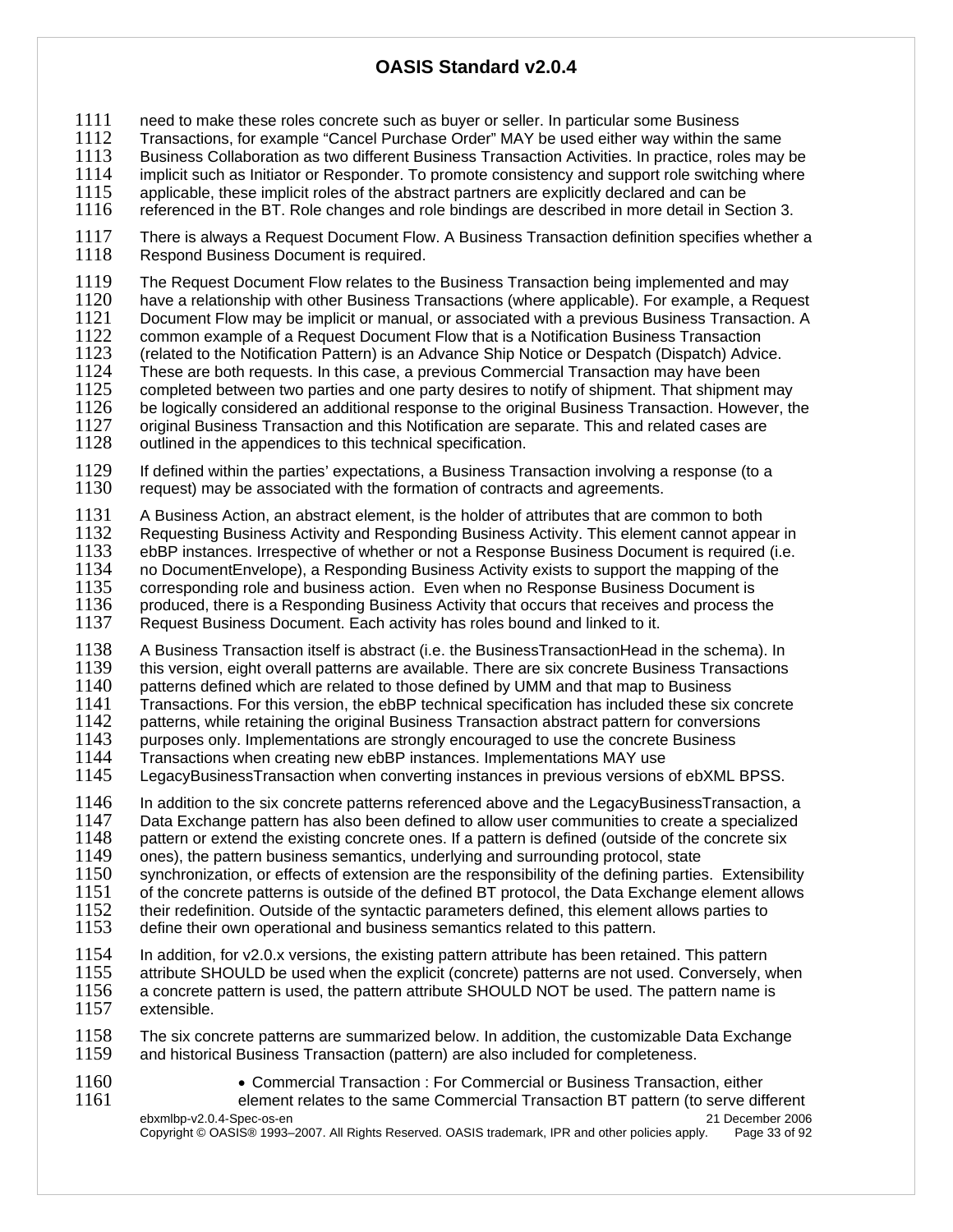1162 communities to achieve a similar goal). Typically this pattern is a formal obligation<br>1163 between parties. Note, although specified as 'Commercial Transaction' in the UMM between parties. Note, although specified as 'Commercial Transaction' in the UMM 1164 R10 transaction patterns, two separate elements were chose to reference back to it<br>1165 via the BusinessTransactionType in the ebBP v2.0.x schemas. This recognizes the via the BusinessTransactionType in the ebBP v2.0.x schemas. This recognizes the 1166 use of the pattern in a broader user community and these changes were a result of 1167 community requests.

- 1168 Notification: Used for business notifications such as a Notification of Failure<br>1169 Business Transaction in line with a Commercial Transaction pattern. Represer 1169 Business Transaction in line with a Commercial Transaction pattern. Represents a<br>1170 formal exchange between parties. Typically, in the case of NOF, used to rend formal exchange between parties. Typically, in the case of NOF, used to render a 1171 Business Transaction as null and void. An Advance Ship Notice or Status Order<br>1172 **In the State of State State State State** are also business notifications. are also business notifications.
- 1173 Information Distribution : Represents an informal information exchange between<br>1174 **•** parties. parties.
- 1175 Query / Response : Used by a Requester for an information query of which the 1176 responding party already has.
- 1177  **Request / Confirm : Used where an initiating party requests confirmation about** 1178 their status with respect to previous obligations or a Responder's business rules.
- 1179 Request / Response : Used when an initiating party requests information that a<br>1180  **The Example and when the request for business information** 1180 responding party already has and when the request for business information<br>1181 requires a complex interdependent set of results. requires a complex interdependent set of results.
- 1182 Data Exchange : Allows a partner, industry or community to define a specific<br>1183 **Business Transaction pattern not in the concrete set. The semantics used for d** 1183 Business Transaction pattern not in the concrete set. The semantics used for data<br>1184 exchange are partner-specific. exchange are partner-specific.
- 1185 Legacy Business Transaction : Retained in v2.0.x technical specifications for<br>1186  **Conversion purposes only to enable the user community to migrate to the concretions** 1186 conversion purposes only to enable the user community to migrate to the concrete<br>1187 contrary conterns. This pattern is not recommended for use for the concrete Business 1187 **1187** patterns. This pattern is not recommended for use for the concrete Business<br>1188 **Transaction patterns**. Transaction patterns.
- 1189 The patterns are applied to Business Transactions. In a Business Transaction, a Request may be 1190 manual, implicit or not apply, whereby the intent of the involved parties may be important. One 1190 manual, implicit or not apply, whereby the intent of the involved parties may be important. One 1191 such case is described in further detail in the appendices to this technical specification. such case is described in further detail in the appendices to this technical specification.

1192 The Business Transaction patterns are described in further detail in the following matrices. Table 1193 1<br>1193 1 represents each pattern and their relationship to Business Signals and responses. The 1193 1 represents each pattern and their relationship to Business Signals and responses. The<br>1194 Fremaining matrices actually provide greater detail of the 6 concrete Business Transaction remaining matrices actually provide greater detail of the 6 concrete Business Transaction 1195 Patterns (excluding the partner-defined Data Exchange and LegacyBusinessTransaction<br>1196 conversion patterns available for use). These matrices provide relevant capabilities assoc 1196 conversion patterns available for use). These matrices provide relevant capabilities associated<br>1197 with the six concrete patterns, but do not enforce how trading partners use those capabilities. 1197 with the six concrete patterns, but do not enforce how trading partners use those capabilities.<br>1198 These matrices SHOULD be used. For example, the parties may select other quality of servic 1198 These matrices SHOULD be used. For example, the parties may select other quality of service<br>1199 Frelated, operational semantics (such as islntelligibleCheckRequired or retryCount). These are 1199 related, operational semantics (such as isIntelligibleCheckRequired or retryCount). These are 1200 further described later in Section 3. In the succeeding tables, some usage recommendations are 1201 made such as the use of an Acceptance Acknowledgement Business Signal. The accompanying 1201 made such as the use of an Acceptance Acknowledgement Business Signal. The accompanying 1202 ebBP schema supports these recommendations. In some cases (i.e. where a capability is  $1202$  ebBP schema supports these recommendations. In some cases (i.e. where a capability is  $1203$  optional and other alternate capabilities may be chosen by the parties), the usage MAY to 1203 optional and other alternate capabilities may be chosen by the parties), the usage MAY to be 1204 specified by those parties. For example, is Guaranteed Message Delivery Required has a defaul specified by those parties. For example, isGuaranteedMessageDeliveryRequired has a default of 1205 'false' although it is recommended to be 'true' for most uses.

1206 Note: Obligation herein is described as a responsibility to provide accordant information, which 1207 differs from residual obligation (obligation to a subsequent action). differs from residual obligation (obligation to a subsequent action).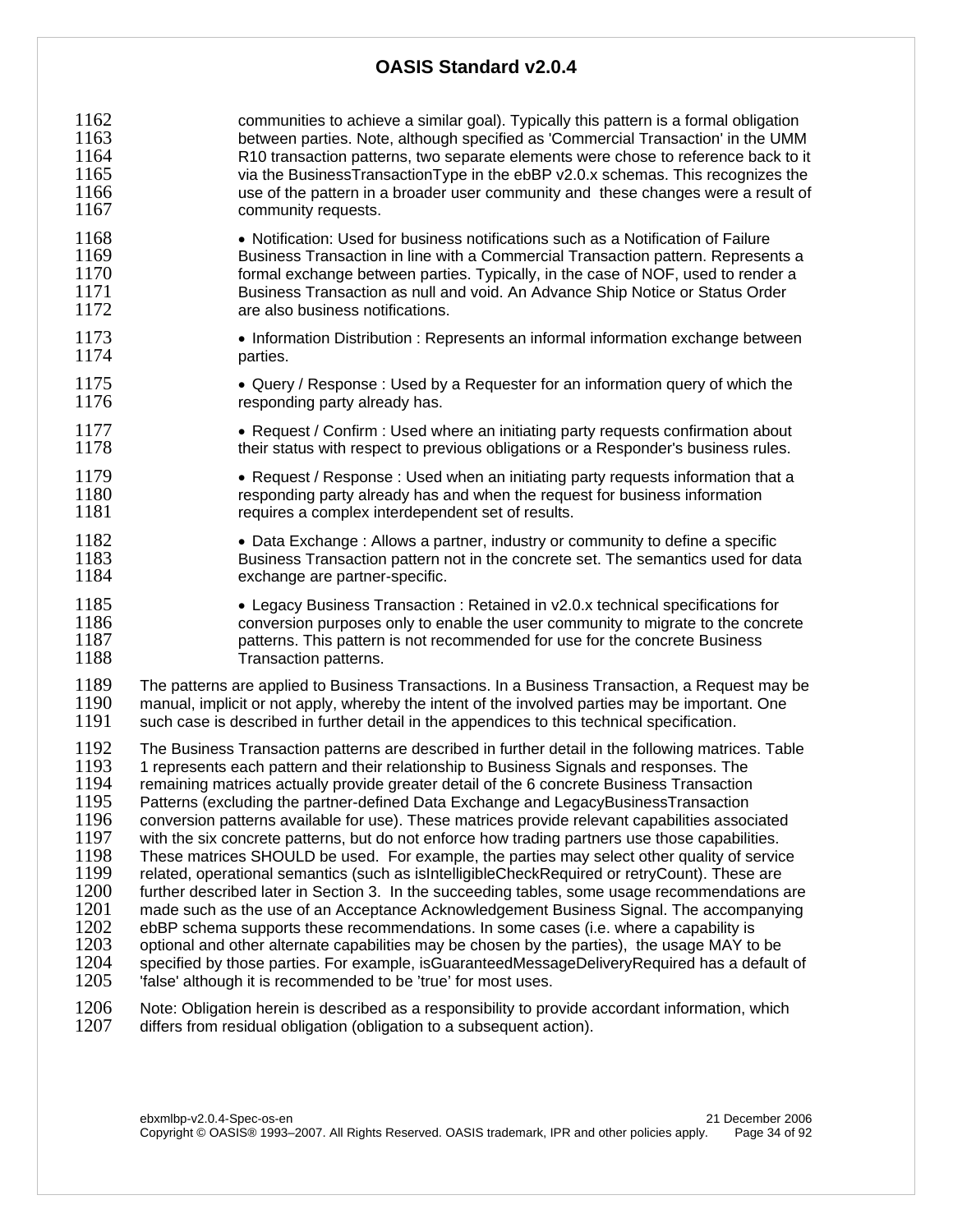| ×<br>۹<br>I |
|-------------|
|-------------|

| <b>Business</b><br><b>Transaction</b><br><b>Pattern</b>                                               | Concrete or<br><b>Extensible</b> | <b>Response</b> | <b>Request</b><br><b>Receipt Ack/</b><br><b>Exception</b> | <b>Request</b><br>Acceptance<br>Ack/<br><b>Exception</b> | Response<br><b>Receipt</b><br><b>Ack/</b><br><b>Exception</b> | <b>Response</b><br>Acceptance<br><b>Ack/</b><br><b>Exception</b> |
|-------------------------------------------------------------------------------------------------------|----------------------------------|-----------------|-----------------------------------------------------------|----------------------------------------------------------|---------------------------------------------------------------|------------------------------------------------------------------|
| Commercial<br>Transaction:<br><b>Business</b><br>or<br>Commercial<br>Transaction<br>(see Note 1)      | Concrete                         | Yes             | Yes                                                       | Optionally<br>recommended                                | Yes                                                           | Optionally<br>recommended                                        |
| <b>Notification</b>                                                                                   | Concrete                         | <b>No</b>       | Yes                                                       | Optional                                                 | N/A                                                           | N/A                                                              |
| Information<br><b>Distribution</b>                                                                    | Concrete                         | <b>No</b>       | Optional                                                  | No                                                       | N/A                                                           | N/A                                                              |
| Query /<br>Response                                                                                   | Concrete                         | Yes             | Optional                                                  | No                                                       | Optional                                                      | <b>No</b>                                                        |
| Request /<br>Confirm                                                                                  | Concrete                         | Yes             | Yes                                                       | <b>No</b>                                                | Yes                                                           | <b>No</b>                                                        |
| Request /<br>Response                                                                                 | Concrete                         | Yes             | Optional                                                  | No                                                       | Optional                                                      | No                                                               |
| Data<br>exchange                                                                                      | Extensibility<br>pattern         | Optional        | Optional                                                  | Optional                                                 | By<br>agreement                                               | By agreement                                                     |
| Legacy<br><b>Business</b><br>Transaction<br><b>(Retained for</b><br>conversion<br>only. See<br>below) | Conversion<br>use only           | Yes             | Yes                                                       | Yes                                                      | <b>No</b>                                                     | <b>No</b>                                                        |

#### 1209 **Table 1 Business Transaction Message Exchange Patterns**

1210 Note 1 : The Commercial Transaction or Business Transaction elements relate to the Commercial<br>1211 Transaction pattern via the BusinessTransactionType in the ebBP v2.0.x schemas. Both carry the 1211 Transaction pattern via the BusinessTransactionType in the ebBP v2.0.x schemas. Both carry the 1212 same semantics and syntactic constructs, and operational criteria. Their differentiation and

- 1212 same semantics and syntactic constructs, and operational criteria. Their differentiation and 1213 separation in the ebBP schema into a Commercial Transaction and Business Transaction a 1213 separation in the ebBP schema into a Commercial Transaction and Business Transaction allows<br>1214 similar usage by different communities. similar usage by different communities.
- 1215 *Implementation Note: The Legacy Business Transaction may be used with a XSLT*  1216 *transform to start to migrate and upgrade to the ebBP v2.0.x schemas. Hints and a*  1217 *starting example (partial) are provided outside of this technical specification. Any*
- 1218 *transformation will add capabilities such as the Business Signals and criteria surrounding*  the use of the concrete BT patterns.
- 1220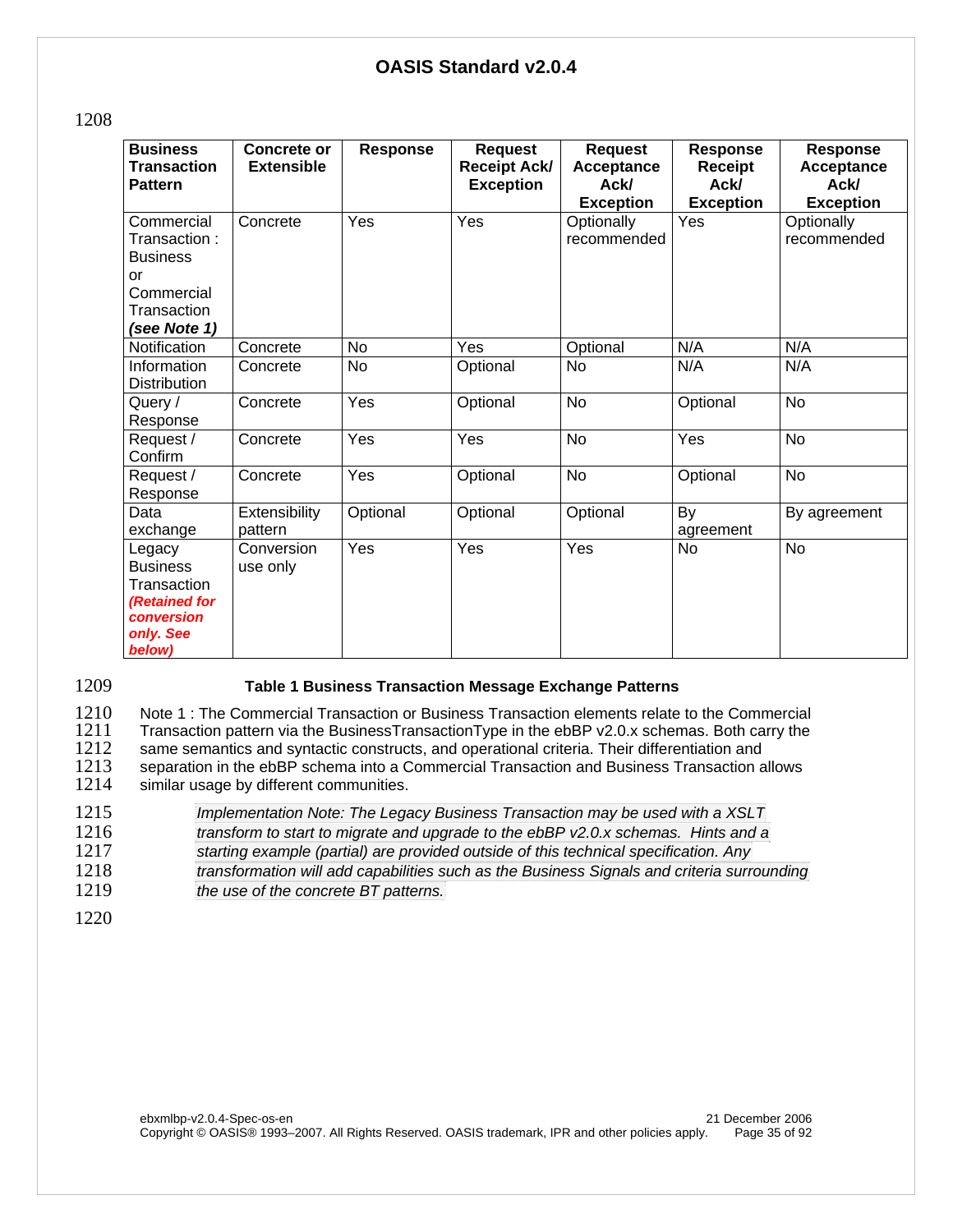| Pattern/Criteria                                                                                                             | <b>Short Description</b>                                                                                                                                                                                                                                                                                                                                                                                              | <b>Other Comments</b>                                                                                                                                                                                                                                                                                                                                                                                           | <b>Example Use Case</b>                                                                                                                                                                                                                                                                                                                                                                                                                                                                                                                                                      |
|------------------------------------------------------------------------------------------------------------------------------|-----------------------------------------------------------------------------------------------------------------------------------------------------------------------------------------------------------------------------------------------------------------------------------------------------------------------------------------------------------------------------------------------------------------------|-----------------------------------------------------------------------------------------------------------------------------------------------------------------------------------------------------------------------------------------------------------------------------------------------------------------------------------------------------------------------------------------------------------------|------------------------------------------------------------------------------------------------------------------------------------------------------------------------------------------------------------------------------------------------------------------------------------------------------------------------------------------------------------------------------------------------------------------------------------------------------------------------------------------------------------------------------------------------------------------------------|
| <b>Commercial Transaction</b><br><b>(Business Transaction Type</b><br>for Commercial Transaction<br>or Business Transaction) | Formal obligation between parties                                                                                                                                                                                                                                                                                                                                                                                     | Can relate to use of NOF. This construct has<br>historically and commonly known as a business<br>transaction with the formal pattern being<br>named Commercial Transaction.                                                                                                                                                                                                                                     | A buyer requests a product or service in a specific time delivered to<br>a pre-determined location from a Seller. Accepting the obligation,<br>the Seller agrees and commits to delivery to complete a business<br>transaction. The parties may have a pre-existing agreement to<br>exchange goods and payment.                                                                                                                                                                                                                                                              |
| <b>Notification</b>                                                                                                          | A formal information exchange<br>between parties.                                                                                                                                                                                                                                                                                                                                                                     | NOF can apply to timeout on responding<br>party's document or an issue with the received<br>responding party's document (signature<br>missing or invalid, erroneous, not authorized -<br>maps back to TPA). It is recommended this be<br>sent over an alternate communication channel.<br>How and when the NOF is used is TPA<br>specific. Provides further flexibility given<br>decisions between the parties. | A requesting role that throws a business protocol exception<br>terminates the transaction and then sends a notification revoking<br>the offending business document request. The requesting role<br>cannot send a business signal to the responding role to terminate<br>the transaction. A responding role that throws a business protocol<br>exception signals the exception back to the requesting role and then<br>terminates the business transaction.                                                                                                                  |
| <b>Information Distribution</b>                                                                                              | An informal information exchange<br>between parties                                                                                                                                                                                                                                                                                                                                                                   |                                                                                                                                                                                                                                                                                                                                                                                                                 | A Seller notifies its Buyers of the release of a new product line that<br>become part of an product catalog. As each Buyer retains a copy of<br>the product catalog, they may acknowledge receipt. Without non-<br>repudiation, Information Distribution may be difficult to prove<br>authorship and adherence.                                                                                                                                                                                                                                                              |
| <b>Request-Response</b>                                                                                                      | A request and response where no<br>residual obligation is created (for<br>example, a request for price and<br>availability). The request/response<br>activity pattern shall be used for<br>business contracts when an<br>initiating partner requests<br>information that a responding<br>partner already has and when the<br>request for business information<br>requires a complex interdependent<br>set of results. | Typically no residual obligation created.<br>Requires some business processing before the<br>results of a query are provided.                                                                                                                                                                                                                                                                                   | A Buyer asks a Seller in a request for the price and availability of a<br>particular product. This request does not result in the responding<br>party allocating product for future purchase. The Seller queries its<br>inventory and other applications to provide a sufficient response by<br>checking their Supply Chain Management and Inventory systems.<br>The Seller has to calculate the current price based on availability, its<br>Suppliers' details, etc. Most often, the Request-Response does not<br>involve a simple Yes/No answer from the responding party. |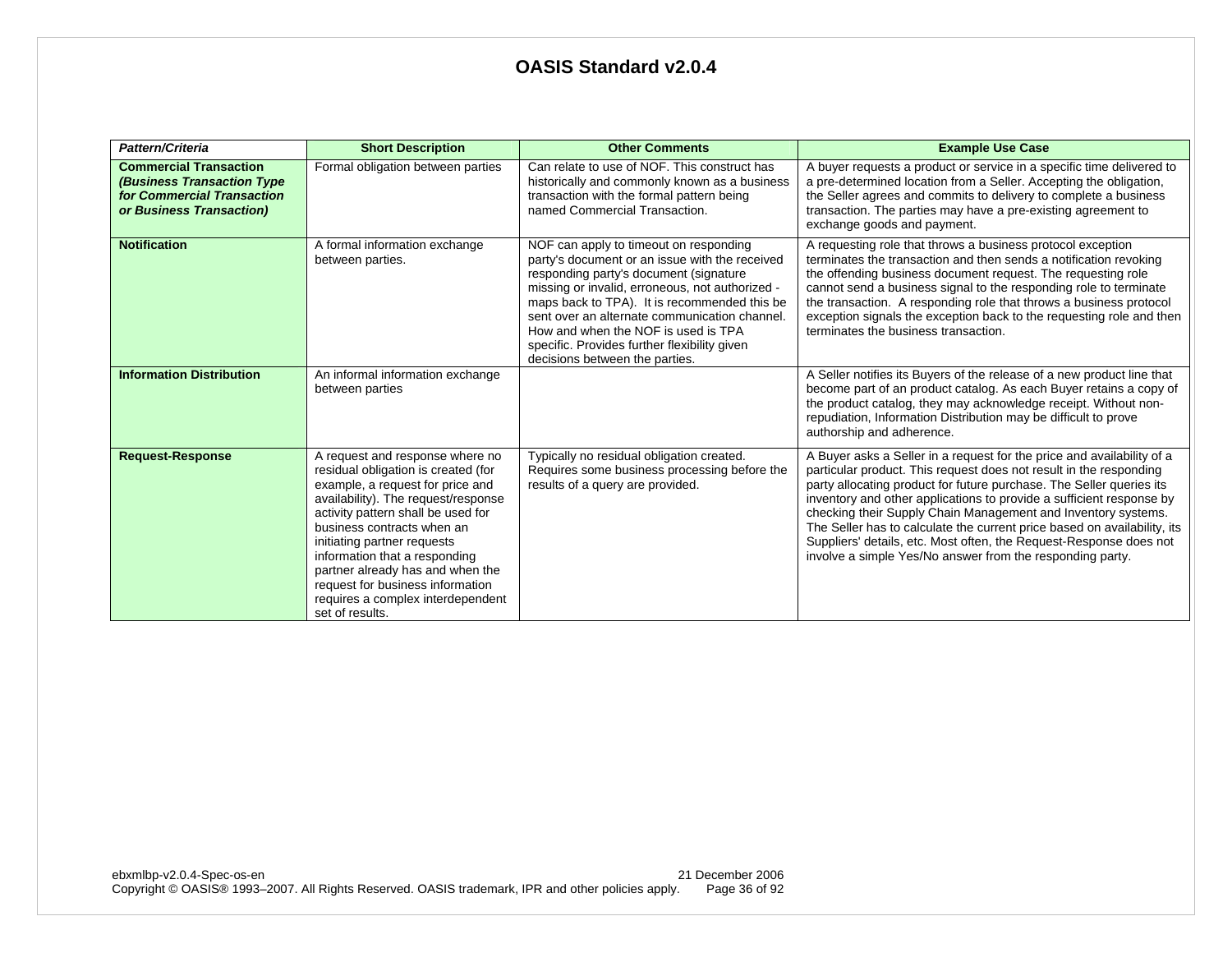1221

| Pattern/Criteria                                                                                                                                                                                 | <b>Short Description</b>                                                                                                                                                         | <b>Other Comments</b>                                                                                                                                                                                                                                                                                                                                                                                                                                                               | <b>Example Use Case</b>                                                                                                                                                                                                                                                                                                                                                                                                                                                      |
|--------------------------------------------------------------------------------------------------------------------------------------------------------------------------------------------------|----------------------------------------------------------------------------------------------------------------------------------------------------------------------------------|-------------------------------------------------------------------------------------------------------------------------------------------------------------------------------------------------------------------------------------------------------------------------------------------------------------------------------------------------------------------------------------------------------------------------------------------------------------------------------------|------------------------------------------------------------------------------------------------------------------------------------------------------------------------------------------------------------------------------------------------------------------------------------------------------------------------------------------------------------------------------------------------------------------------------------------------------------------------------|
| <b>Request-Confirm</b>                                                                                                                                                                           | Used for business contracts where<br>an initiating partner requests<br>confirmation about their status with<br>respect to previous contracts or a<br>responder's business rules. | Typically no residual obligation created.                                                                                                                                                                                                                                                                                                                                                                                                                                           | A Buyer requests from a Seller if it is still authorized to sell certain<br>product. The Buyer expects a confirmation<br>response. A response does not equate to an obligation, although<br>further action could subsequently occur. A previous contract may or<br>may not have existed between the parties. The Seller confirms he is<br>still authorized to sell the product. Typically, the Request-Confirm<br>involves a simple Yes/No answer from the responding party. |
| <b>Query Response</b>                                                                                                                                                                            | Used by a requester for an<br>information query that responding<br>partner already has.                                                                                          | This pattern should be used when the<br>response meets the specified constraining<br>criteria. If this involves a complex set of results,<br>use request-response pattern. Use when no<br>interdependency exists between the query<br>results. Can use this pattern when querying<br>business information and for specifying the<br>structure of the response (without complex<br>constraints).                                                                                     | A Buyer asks a Seller in a request for the price and availability of a<br>particular product. This request does not result in the responding<br>party allocating product for future purchase. The Seller maintains a<br>online product catalog of products and can provide the Buyer a<br>response without complex constraints or backend processing.                                                                                                                        |
| <b>General Notes:</b>                                                                                                                                                                            |                                                                                                                                                                                  |                                                                                                                                                                                                                                                                                                                                                                                                                                                                                     |                                                                                                                                                                                                                                                                                                                                                                                                                                                                              |
| UMM R10, Chapter 9 specifies<br>the RA and AA on the<br>responder to the requester.<br>Here experts have historically<br>differed on the use of the<br>signals on requester to the<br>responder. | Note: More information may need<br>to be derived from UMM R10.<br>Chapter 8. In work.                                                                                            | Note: The Commercial Transaction pattern is<br>not the legacy conversion Business<br>Transaction pattern. The Commercial<br>Transaction pattern in the UMM R10,<br>Commercial Transaction is mapped to the<br>ebBP v2.0.4 concrete pattern. That concrete<br>pattern is typed and mapped to the ebBP<br>Business Transaction Type that relates to (1)<br>Commercial Transaction and (2) Business<br>Transaction, that allows usage by different<br>communities (commercial or not). |                                                                                                                                                                                                                                                                                                                                                                                                                                                                              |
| Key:                                                                                                                                                                                             | <b>Mapping titles</b>                                                                                                                                                            | Not applicable                                                                                                                                                                                                                                                                                                                                                                                                                                                                      | Not allowed                                                                                                                                                                                                                                                                                                                                                                                                                                                                  |

1222

## 1223 **Table 2 Concrete Business Transaction Pattern Descriptions and Examples**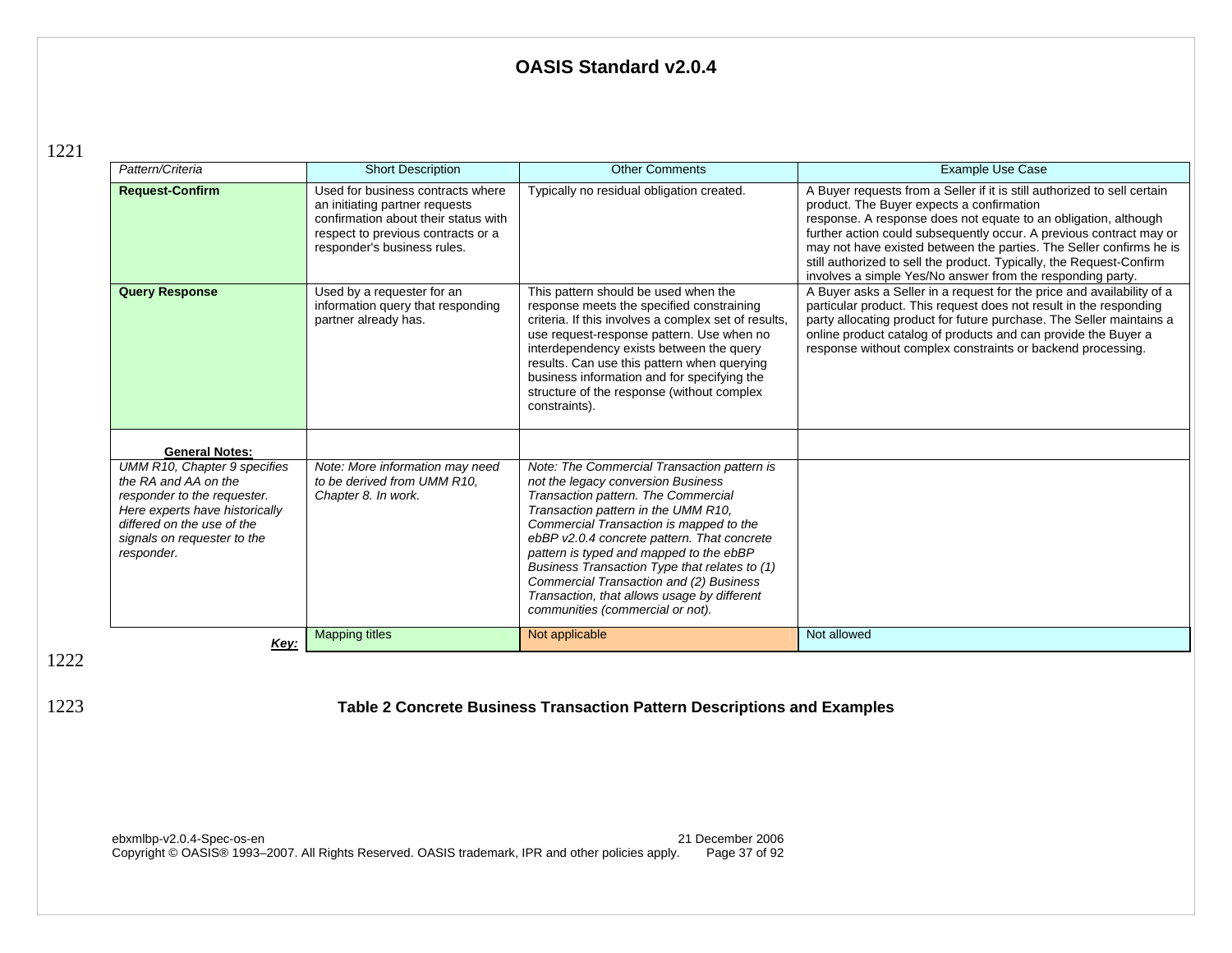| Pattern/Criteria                                                                                                                                                             | <b>Receipt</b><br><b>Ack/Exception (on</b><br>request)        | <b>Accept Ack/Exception (on request)</b>                                                                                                                                                                                                                                                                                                                                                                                                                                                                                                                                                                                | Receipt<br><b>Ack/Exception</b><br>(on response)                 | <b>Accept Ack/Exception (on</b><br>response)                                                                                                                                                                                                                                                                                                                                                                                                                                             | <b>Response</b>                               | <b>NOF Possible</b>                      |
|------------------------------------------------------------------------------------------------------------------------------------------------------------------------------|---------------------------------------------------------------|-------------------------------------------------------------------------------------------------------------------------------------------------------------------------------------------------------------------------------------------------------------------------------------------------------------------------------------------------------------------------------------------------------------------------------------------------------------------------------------------------------------------------------------------------------------------------------------------------------------------------|------------------------------------------------------------------|------------------------------------------------------------------------------------------------------------------------------------------------------------------------------------------------------------------------------------------------------------------------------------------------------------------------------------------------------------------------------------------------------------------------------------------------------------------------------------------|-----------------------------------------------|------------------------------------------|
|                                                                                                                                                                              | Can include<br>grammar,<br>sequence and<br>syntax validation. | Includes content validation                                                                                                                                                                                                                                                                                                                                                                                                                                                                                                                                                                                             | Can include<br>grammar,<br>sequence and<br>syntax<br>validation. | Includes content validation                                                                                                                                                                                                                                                                                                                                                                                                                                                              |                                               |                                          |
| <b>Commercial</b><br><b>Transaction</b><br>(Business<br><b>Transaction Type for</b><br><b>Commercial</b><br><b>Transaction or</b><br><b>Business</b><br><b>Transaction</b> ) | X                                                             | Optional but strongly recommended                                                                                                                                                                                                                                                                                                                                                                                                                                                                                                                                                                                       | х                                                                | Optional but strongly recommended                                                                                                                                                                                                                                                                                                                                                                                                                                                        | $X$ (if<br>accepted<br>and if<br>substantive) | X (if control<br>failure)                |
|                                                                                                                                                                              |                                                               | 1. If negative AA, no response is sent by the<br>responding party.<br>2. If positive AA, a business response is sent<br>by the responding party. The AA and the<br>business response are in the same business<br>transaction (and BT activity).<br>3. Users are encouraged to review UN/ECE<br>Recommendations 26 and 31 about business<br>enforceability. AA allows state alignment to<br>optimize processes accordingly.<br>4. The response may fulfill the AA and the<br>response for the party commitments. An AA is<br>not the response.<br>5. Substantial risk exists when it is not used for<br>state alignment. |                                                                  | 1. The responding party can issue an<br>exception. The agreement may<br>dictate the applicable conditions.<br>2. Users are encouraged to review<br>UN/ECE Recommendations 26 and<br>31 about business enforceability. AA<br>allows state alignment to optimize<br>processes accordingly.<br>3. The response may fulfill the AA and<br>the response for the party<br>commitments. An AA is not the<br>response.<br>4. Substantial risk exists when it is not<br>used for state alignment. |                                               |                                          |
|                                                                                                                                                                              |                                                               |                                                                                                                                                                                                                                                                                                                                                                                                                                                                                                                                                                                                                         |                                                                  |                                                                                                                                                                                                                                                                                                                                                                                                                                                                                          |                                               | <b>Business retry</b><br>may also apply. |

1224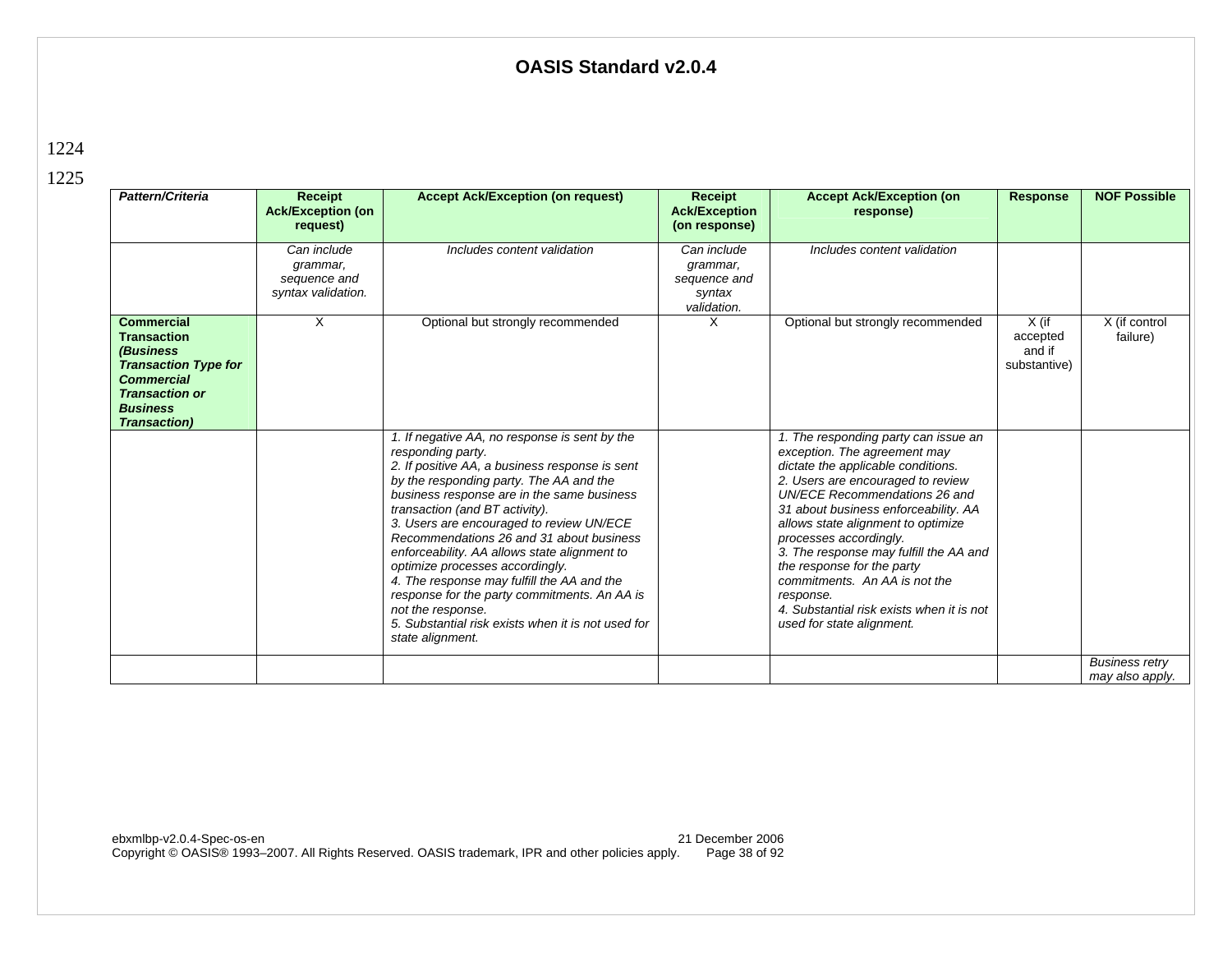1226

| Pattern/Criteria                          | Receipt<br><b>Ack/Exception</b><br>(on request) | <b>Accept Ack/Exception (on request)</b>                                                                | Receipt<br><b>Ack/Exception (on</b><br>response) | <b>Accept Ack/Exception</b><br>(on response) | <b>Response</b> | <b>NOF Possible</b>                                                                                                                                                                                                                                              |
|-------------------------------------------|-------------------------------------------------|---------------------------------------------------------------------------------------------------------|--------------------------------------------------|----------------------------------------------|-----------------|------------------------------------------------------------------------------------------------------------------------------------------------------------------------------------------------------------------------------------------------------------------|
| <b>Notification</b>                       | X                                               | Optional                                                                                                |                                                  |                                              |                 | Pattern used for NOF.                                                                                                                                                                                                                                            |
|                                           |                                                 | This is a business message, and<br>therefore, because of the intentional<br>nature, a n AA is optional. |                                                  |                                              |                 | An NOF may also be used in a business<br>collaboration that includes multiple<br>transactions. In that case, any of the<br>patterns are used together. If a non-<br>receipt occurs, for example, a NOF may<br>result to set aside the Business<br>Collaboration. |
|                                           |                                                 |                                                                                                         |                                                  |                                              |                 | Business retry may also apply.                                                                                                                                                                                                                                   |
| <b>Information</b><br><b>Distribution</b> | Optional                                        |                                                                                                         |                                                  |                                              |                 | Not allowed                                                                                                                                                                                                                                                      |
|                                           |                                                 |                                                                                                         |                                                  |                                              |                 | Business retry may also apply.                                                                                                                                                                                                                                   |
| <b>Request-Response</b>                   | Optional                                        | Not allowed explicitly                                                                                  | Optional                                         | Not allowed explicitly                       | X               | Not allowed                                                                                                                                                                                                                                                      |
|                                           |                                                 |                                                                                                         |                                                  |                                              |                 | Business retry may also apply.                                                                                                                                                                                                                                   |
| <b>Request-Confirm</b>                    | X                                               | Not allowed explicitly                                                                                  | $\times$                                         | Not allowed explicitly                       | X               | Not allowed                                                                                                                                                                                                                                                      |
|                                           |                                                 |                                                                                                         |                                                  |                                              |                 | Business retry may also apply.                                                                                                                                                                                                                                   |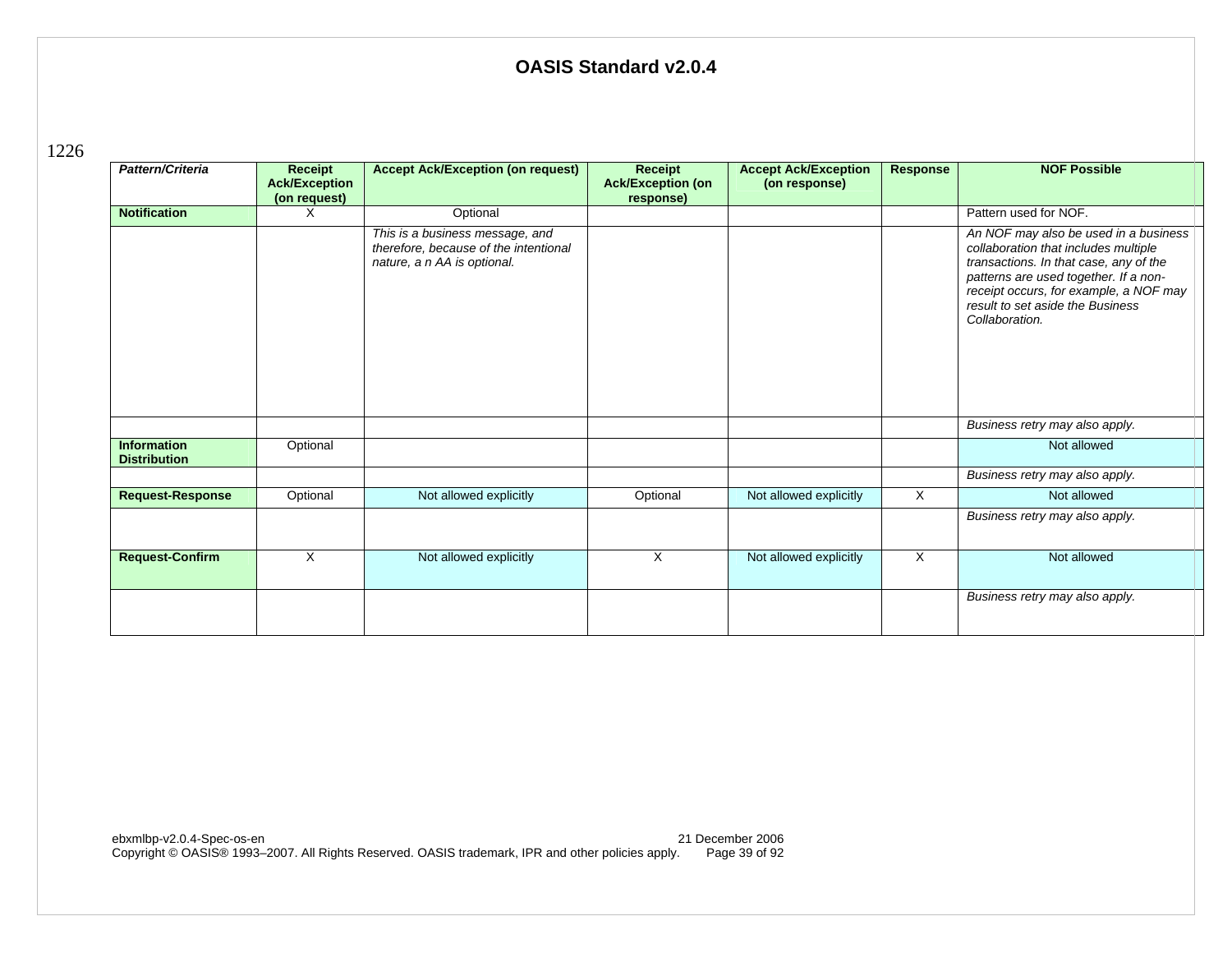1227

| Pattern/Criteria      | <b>Receipt</b><br><b>Ack/Exception (on</b><br>request)                                                                                                                                                       | <b>Accept Ack/Exception (on request)</b>                                              | <b>Receipt Ack/Exception (on</b><br>response)                                                                                                                                                                                                                                                                                                                                                                                                                                                                | <b>Accept Ack/Exception</b><br>(on response) | <b>Response</b> | <b>NOF Possible</b>                   |
|-----------------------|--------------------------------------------------------------------------------------------------------------------------------------------------------------------------------------------------------------|---------------------------------------------------------------------------------------|--------------------------------------------------------------------------------------------------------------------------------------------------------------------------------------------------------------------------------------------------------------------------------------------------------------------------------------------------------------------------------------------------------------------------------------------------------------------------------------------------------------|----------------------------------------------|-----------------|---------------------------------------|
| <b>Query Response</b> | Optional                                                                                                                                                                                                     | Not allowed explicitly                                                                | Optional                                                                                                                                                                                                                                                                                                                                                                                                                                                                                                     | Not allowed explicitly                       | $\mathsf{X}$    | Not allowed explicitly                |
|                       | <b>General Notes:</b>                                                                                                                                                                                        |                                                                                       |                                                                                                                                                                                                                                                                                                                                                                                                                                                                                                              |                                              |                 | Normally business retry<br>may apply. |
|                       | UMM R10, Chapter<br>9 specifies the RA<br>and AA on the<br>responder to the<br>requester. Here<br>experts have<br>historically differed<br>on the use of the<br>signals on<br>requester to the<br>responder. | Note: More information may need to be<br>derived from UMM R10, Chapter 8. In<br>work. | Note: The Commercial<br>Transaction pattern is not the<br>legacy conversion Business<br>Transaction pattern. The<br><b>Commercial Transaction</b><br>pattern in the UMM R10,<br>Commercial Transaction is<br>mapped to the ebBP v2.0.4<br>concrete pattern. That<br>concrete pattern is typed and<br>mapped to the ebBP Business<br>Transaction Type that relates<br>to (1) Commercial Transaction<br>and (2) Business Transaction,<br>that allows usage by different<br>communities (commercial or<br>not). |                                              |                 |                                       |
|                       | Key:                                                                                                                                                                                                         | <b>Mapping titles</b>                                                                 | Not applicable                                                                                                                                                                                                                                                                                                                                                                                                                                                                                               | Not allowed                                  |                 |                                       |

1228

1229 **Table 3 Concrete Business Transaction Pattern Operational Semantics (1 of 4)**

ebxmlbp-v2.0.4-Spec-os-en 21 December 2006 Copyright © OASIS® 1993–2007. All Rights Reserved. OASIS trademark, IPR and other policies apply. Page 40 of 92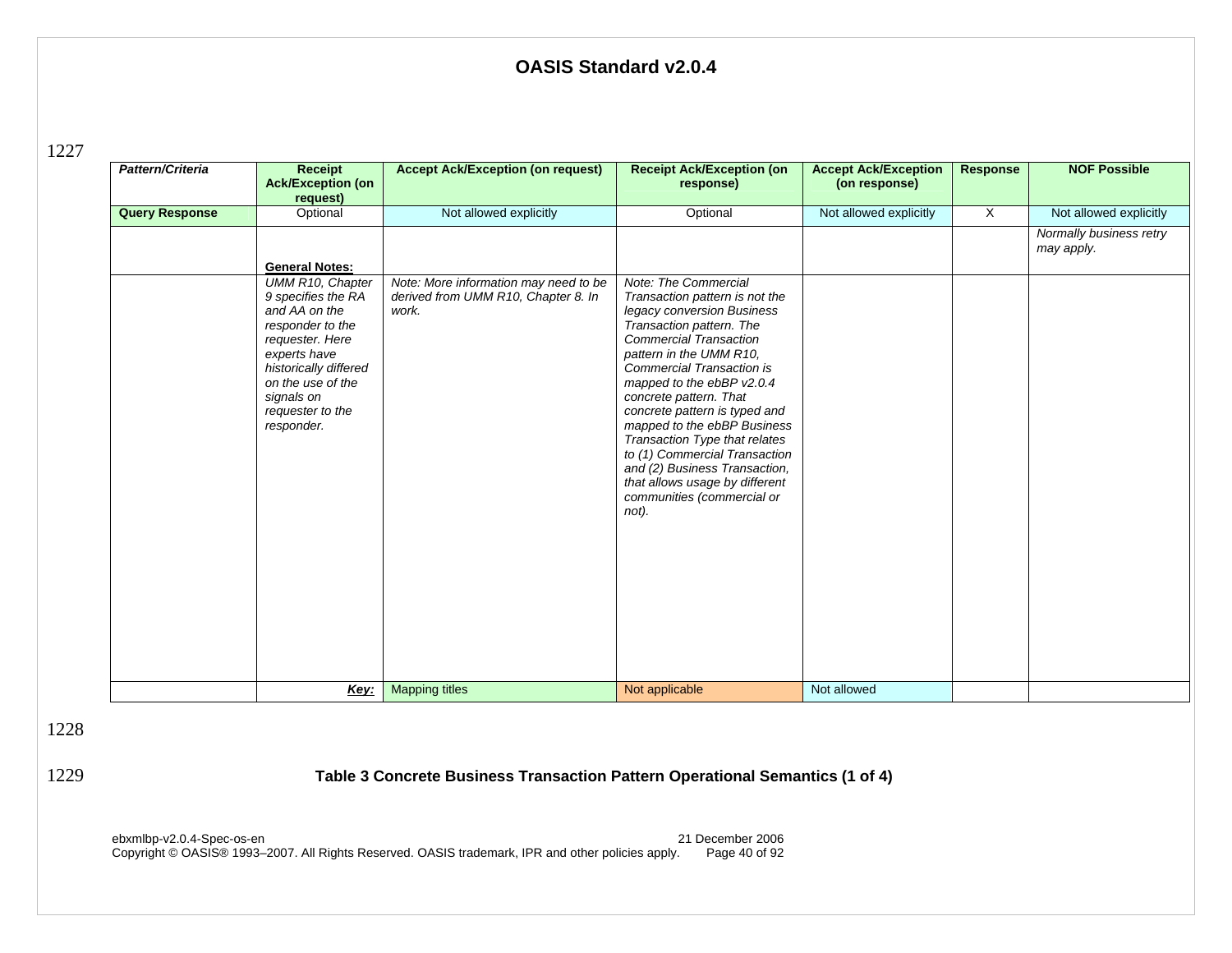1230

| Pattern/Criteria                                                                                                                                                               | Non-repudiation receipt (on<br>request)                                                                                                                                                          | <b>Non-repudiation of content</b><br>and origin (on request)                                                       | Non-repudiation receipt (on<br>response)                                                                                                                                                         | Non-repudiation of content and<br>origin (on response)                                                             |
|--------------------------------------------------------------------------------------------------------------------------------------------------------------------------------|--------------------------------------------------------------------------------------------------------------------------------------------------------------------------------------------------|--------------------------------------------------------------------------------------------------------------------|--------------------------------------------------------------------------------------------------------------------------------------------------------------------------------------------------|--------------------------------------------------------------------------------------------------------------------|
| <b>Commercial</b><br><b>Transaction</b><br><i>(Business</i> )<br><b>Transaction Type</b><br>for Commercial<br><b>Transaction or</b><br><b>Business</b><br><b>Transaction</b> ) | X                                                                                                                                                                                                | X                                                                                                                  | X                                                                                                                                                                                                | X                                                                                                                  |
|                                                                                                                                                                                |                                                                                                                                                                                                  | Includes content and origin<br>(responding role identity)<br>validation.                                           | Although it is possible one may<br>consider non-repudiation could be<br>optional for a receipt on a<br>response, this is strongly<br>recommended.                                                | Includes content and origin<br>(responding role identity)<br>validation.                                           |
| <b>Notification</b>                                                                                                                                                            | X                                                                                                                                                                                                | X                                                                                                                  |                                                                                                                                                                                                  |                                                                                                                    |
| <b>Information</b><br><b>Distribution</b>                                                                                                                                      | Not allowed (no NR requirements<br>exist)                                                                                                                                                        | Not allowed (no NR<br>requirements exist)                                                                          |                                                                                                                                                                                                  |                                                                                                                    |
| <b>Request-Response</b>                                                                                                                                                        | Optional                                                                                                                                                                                         | Optional                                                                                                           | Optional                                                                                                                                                                                         | Optional                                                                                                           |
|                                                                                                                                                                                | A receipt acknowledgment is<br>allowed and therefore, non-<br>repudiation of receipt may apply. By<br>agreement, the parties may<br>determine this is an implicit input to<br>a future decision. | By agreement, the parties may<br>determine this is an implicit input<br>to a future decision.                      | A receipt acknowledgment is<br>allowed and therefore, non-<br>repudiation of receipt may apply.<br>By agreement, the parties may<br>determine this is an implicit input<br>to a future decision. | By agreement, the parties may<br>determine this is an implicit input<br>to a future decision.                      |
| <b>Request-Confirm</b>                                                                                                                                                         | Optional                                                                                                                                                                                         | Optional                                                                                                           | Optional                                                                                                                                                                                         | Optional                                                                                                           |
|                                                                                                                                                                                | Request-Confirm is a pattern where<br>non-repudiation can be changed<br>without changing semantics.                                                                                              | Requesting business document<br>is allowed. Repudiation of<br>content should therefore be<br>optional but allowed. | Request-Confirm is a pattern<br>where non-repudiation can be<br>changed without changing<br>semantics.                                                                                           | Responding business document is<br>allowed. Repudiation of content<br>should therefore be optional but<br>allowed. |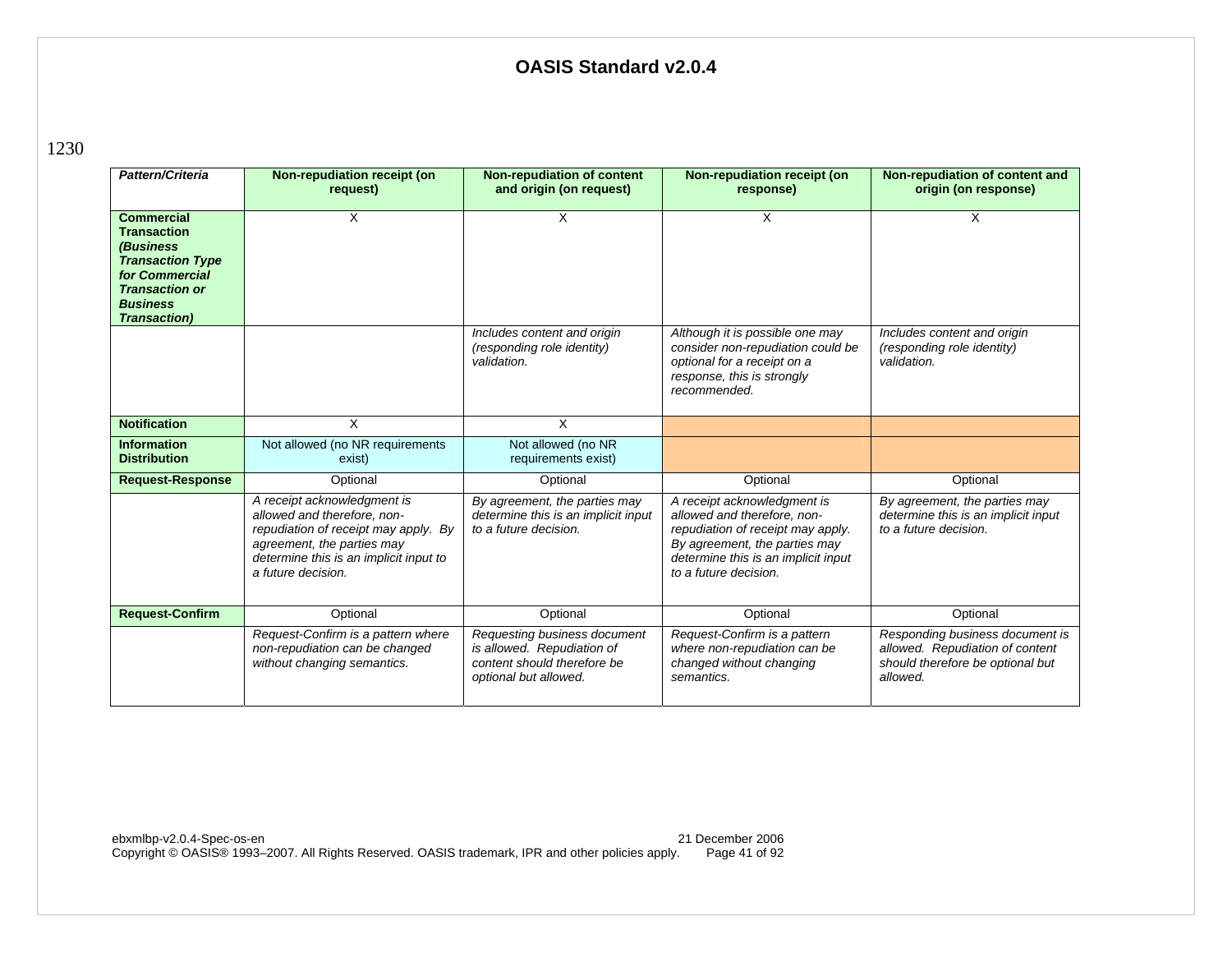1231

| Pattern/Criteria      | Non-repudiation receipt (on<br>request)                                                                            | Non-repudiation of content<br>and origin (on request)                                                                                                                                         | Non-repudiation receipt (on<br>response)                                                                           | Non-repudiation of content and<br>origin (on response)                                                                                                                                                                                                                                                                                                                                                                                                                                          |
|-----------------------|--------------------------------------------------------------------------------------------------------------------|-----------------------------------------------------------------------------------------------------------------------------------------------------------------------------------------------|--------------------------------------------------------------------------------------------------------------------|-------------------------------------------------------------------------------------------------------------------------------------------------------------------------------------------------------------------------------------------------------------------------------------------------------------------------------------------------------------------------------------------------------------------------------------------------------------------------------------------------|
| <b>Query Response</b> | Optional                                                                                                           | Optional                                                                                                                                                                                      | Optional                                                                                                           | Optional                                                                                                                                                                                                                                                                                                                                                                                                                                                                                        |
|                       | Requesting business document is<br>allowed. Repudiation of receipt<br>should therefore be optional but<br>allowed. | Requesting business document<br>is allowed. Repudiation of<br>content should therefore be<br>optional but allowed.                                                                            | Responding business document is<br>allowed. Repudiation of receipt<br>should therefore be optional but<br>allowed. | Responding business document is<br>allowed. Repudiation of content<br>should therefore be optional but<br>allowed.                                                                                                                                                                                                                                                                                                                                                                              |
|                       | <b>General Notes:</b>                                                                                              | UMM R10, Chapter 9 specifies<br>the RA and AA on the responder<br>to the requester. Here experts<br>have historically differed on the<br>use of the signals on requester<br>to the responder. | Note: More information may need<br>to be derived from UMM R10,<br>Chapter 8. In work.                              | Note: The Commercial<br>Transaction pattern is not the<br>legacy conversion Business<br>Transaction pattern. The<br>Commercial Transaction pattern in<br>the UMM R10, Commercial<br>Transaction is mapped to the<br>ebBP v2.0.4 concrete pattern.<br>That concrete pattern is typed and<br>mapped to the ebBP Business<br>Transaction Type that relates to<br>(1) Commercial Transaction and<br>(2) Business Transaction, that<br>allows usage by different<br>communities (commercial or not). |
|                       | <u>Key:</u>                                                                                                        | <b>Mapping titles</b>                                                                                                                                                                         | Not applicable                                                                                                     | Not allowed                                                                                                                                                                                                                                                                                                                                                                                                                                                                                     |

1232

1233 **Table 4 Concrete Business Transaction Pattern Operational Semantics (2 of 4)**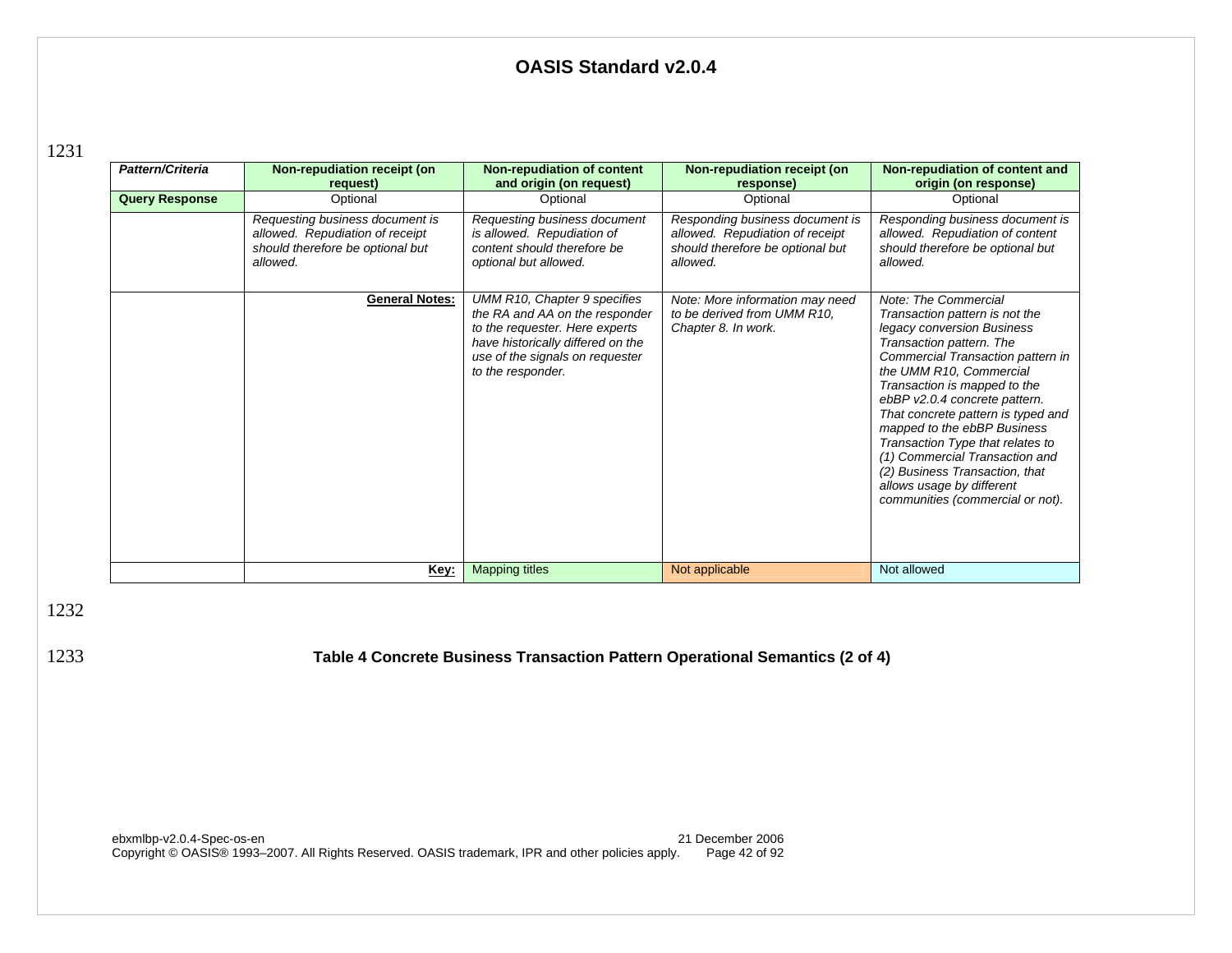1234

| Pattern/Criteria                                                                                                                                               | <b>TTP</b>              | <b>Time to</b><br>Acknowledge<br><b>Receipt</b> | <b>Time to</b><br>Acknowledge<br><b>Acceptance</b> | <b>Formal or</b><br><b>Informal</b> | <b>Has Legal Intent</b>                                                                                                                                                                                                                                           |
|----------------------------------------------------------------------------------------------------------------------------------------------------------------|-------------------------|-------------------------------------------------|----------------------------------------------------|-------------------------------------|-------------------------------------------------------------------------------------------------------------------------------------------------------------------------------------------------------------------------------------------------------------------|
| <b>Commercial</b><br><b>Transaction (Business</b><br><b>Transaction Type for</b><br><b>Commercial</b><br><b>Transaction or</b><br><b>Business Transaction)</b> | $\overline{\mathsf{x}}$ | $\overline{\mathsf{x}}$                         | $\overline{\mathsf{x}}$                            | Formal                              | default="false"                                                                                                                                                                                                                                                   |
|                                                                                                                                                                |                         |                                                 |                                                    |                                     | By agreement. Typically, this<br>attribute is consistent between<br><b>Notification and Commercial</b><br><b>Transaction/Business</b><br><b>Transaction (Commercial</b><br>Transaction pattern). In<br>general, this pattern meets<br>legal enforceability regts. |
| <b>Notification</b>                                                                                                                                            | $\overline{X}$          | X                                               | Optional                                           | Formal                              | default="false"                                                                                                                                                                                                                                                   |
|                                                                                                                                                                |                         |                                                 |                                                    |                                     | By agreement. Typically, this<br>attribute is consistent between<br><b>Notification and Commercial</b><br><b>Transaction/Business</b><br><b>Transaction (Commercial</b><br>Transaction pattern). In<br>general, this pattern meets<br>legal enforceability reqts. |
| <b>Information</b><br><b>Distribution</b>                                                                                                                      | $\mathsf{x}$            | Optional                                        |                                                    | By<br>agreement                     | default="false"                                                                                                                                                                                                                                                   |
|                                                                                                                                                                |                         |                                                 |                                                    |                                     | By agreement                                                                                                                                                                                                                                                      |
| <b>Request-Response</b>                                                                                                                                        | $\overline{\mathsf{x}}$ | Optional                                        | Not allowed<br>explicitly                          | By<br>agreement                     | default="false"                                                                                                                                                                                                                                                   |
|                                                                                                                                                                |                         |                                                 |                                                    |                                     | By agreement                                                                                                                                                                                                                                                      |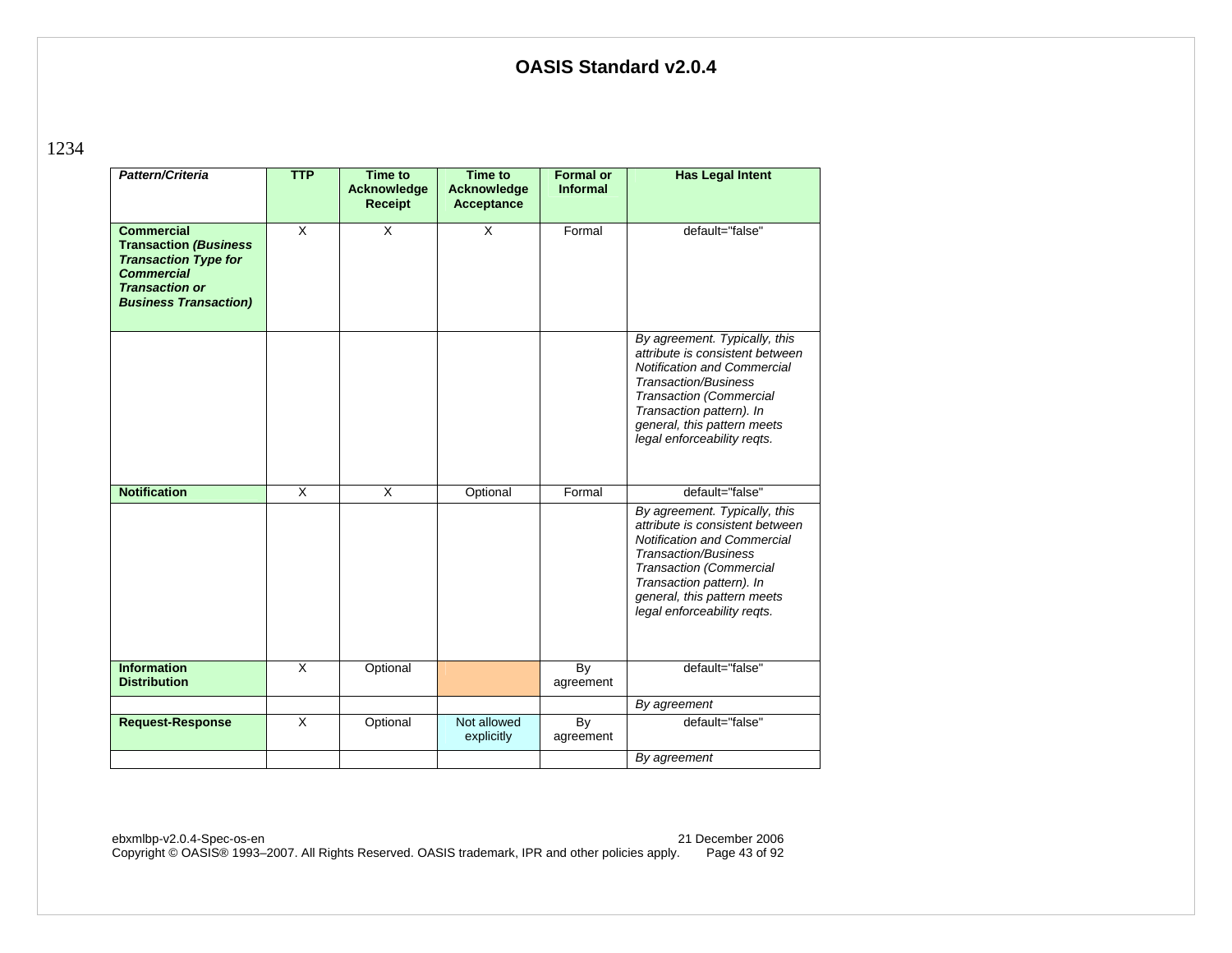1235

| Pattern/Criteria       | <b>TTP</b> | <b>Time to</b><br>Acknowledge<br><b>Receipt</b> | Time to<br>Acknowledge<br><b>Acceptance</b>                                                                                                                                                                                     | <b>Formal or</b><br><b>Informal</b>                                                                               | <b>Has Legal Intent</b>                                                                                                                                                                                                                                                                                                                                                                                                                                                                                             |
|------------------------|------------|-------------------------------------------------|---------------------------------------------------------------------------------------------------------------------------------------------------------------------------------------------------------------------------------|-------------------------------------------------------------------------------------------------------------------|---------------------------------------------------------------------------------------------------------------------------------------------------------------------------------------------------------------------------------------------------------------------------------------------------------------------------------------------------------------------------------------------------------------------------------------------------------------------------------------------------------------------|
| <b>Request-Confirm</b> | X          | X                                               |                                                                                                                                                                                                                                 | By<br>agreement                                                                                                   | default="false"                                                                                                                                                                                                                                                                                                                                                                                                                                                                                                     |
|                        |            |                                                 |                                                                                                                                                                                                                                 |                                                                                                                   | By agreement                                                                                                                                                                                                                                                                                                                                                                                                                                                                                                        |
| <b>Query Response</b>  | X          | Optional                                        | Not allowed<br>explicitly                                                                                                                                                                                                       | By<br>agreement                                                                                                   | default="false"                                                                                                                                                                                                                                                                                                                                                                                                                                                                                                     |
|                        |            |                                                 |                                                                                                                                                                                                                                 |                                                                                                                   | By agreement                                                                                                                                                                                                                                                                                                                                                                                                                                                                                                        |
|                        |            |                                                 | General<br>Notes:                                                                                                                                                                                                               |                                                                                                                   |                                                                                                                                                                                                                                                                                                                                                                                                                                                                                                                     |
|                        |            |                                                 | <b>UMM R10.</b><br>Chapter 9<br>specifies the<br>RA and AA on<br>the responder<br>to the<br>requester.<br>Here experts<br>have<br>historically<br>differed on the<br>use of the<br>signals on<br>requester to<br>the responder. | Note: More<br>information<br>may need to<br>be derived<br>from UMM<br>R <sub>10</sub> .<br>Chapter 8.<br>In work. | Note: The Commercial<br>Transaction pattern is not the<br>legacy conversion Business<br>Transaction pattern. The<br><b>Commercial Transaction</b><br>pattern in the UMM R10,<br><b>Commercial Transaction is</b><br>mapped to the ebBP v2.0.4<br>concrete pattern. That concrete<br>pattern is typed and mapped to<br>the ebBP Business Transaction<br>Type that relates to (1)<br>Commercial Transaction and<br>(2) Business Transaction, that<br>allows usage by different<br>communities (commercial or<br>not). |

1236 **Table 5 Concrete Business Transaction Pattern Operational Semantics (3 of 4)**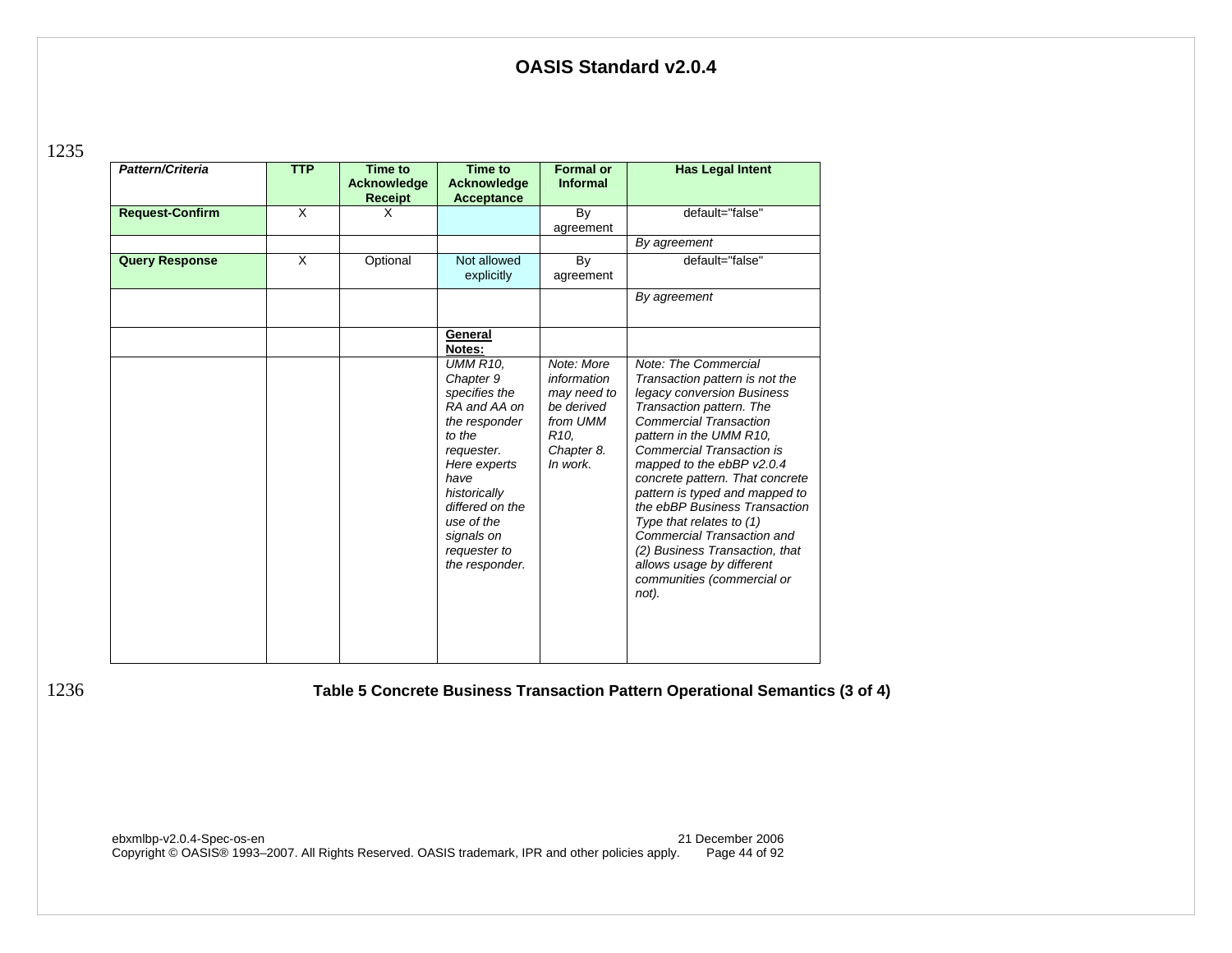1237

| Pattern/Criteria                                                                                                                    | isGuaranteedMessageDeliveryRequired              | documentSecurity (isConfidential,<br>isTamperDetectable, isAuthenticated on<br><b>Document Envelope)</b>                                                                                                                              |
|-------------------------------------------------------------------------------------------------------------------------------------|--------------------------------------------------|---------------------------------------------------------------------------------------------------------------------------------------------------------------------------------------------------------------------------------------|
| <b>Commercial Transaction</b><br>(Business Transaction Type for<br><b>Commercial Transaction or</b><br><b>Business Transaction)</b> | $default = 'false'$                              | X                                                                                                                                                                                                                                     |
|                                                                                                                                     | Strongly recommended to support state alignment. | If non-repudiation of content is required, the<br>enumeration selected for each of these values<br>should be other than 'none.' Typically, this<br>occurs in situations where has LegalIntent<br>applies.                             |
| <b>Notification</b>                                                                                                                 | $default = 'false'$                              | $\overline{\mathsf{x}}$                                                                                                                                                                                                               |
|                                                                                                                                     | Strongly recommended to support state alignment. | If non-repudiation of content is required, the<br>enumeration selected for each of these values<br>should be other than 'none.' Typically, this<br>occurs in situations where has LegalIntent<br>applies.                             |
| <b>Information Distribution</b>                                                                                                     | $default = 'false'$                              | Optional                                                                                                                                                                                                                              |
|                                                                                                                                     | Strongly recommended to support state alignment. |                                                                                                                                                                                                                                       |
| <b>Request-Response</b>                                                                                                             | $default = 'false'$                              | Optional                                                                                                                                                                                                                              |
|                                                                                                                                     | Strongly recommended to support state alignment. | By agreement of the parties. Non-repudiation of<br>content suggests that the business document will<br>be protected as specified for the Document<br>Envelope. Typically, this occurs in situations<br>where has LegalIntent applies. |
| <b>Request-Confirm</b>                                                                                                              | $default = 'false'$                              | Optional                                                                                                                                                                                                                              |
|                                                                                                                                     | Strongly recommended to support state alignment. | By agreement of the parties. Non-repudiation of<br>content suggests that the business document will<br>be protected as specified for the Document<br>Envelope. Typically, this occurs in situations<br>where has LegalIntent applies. |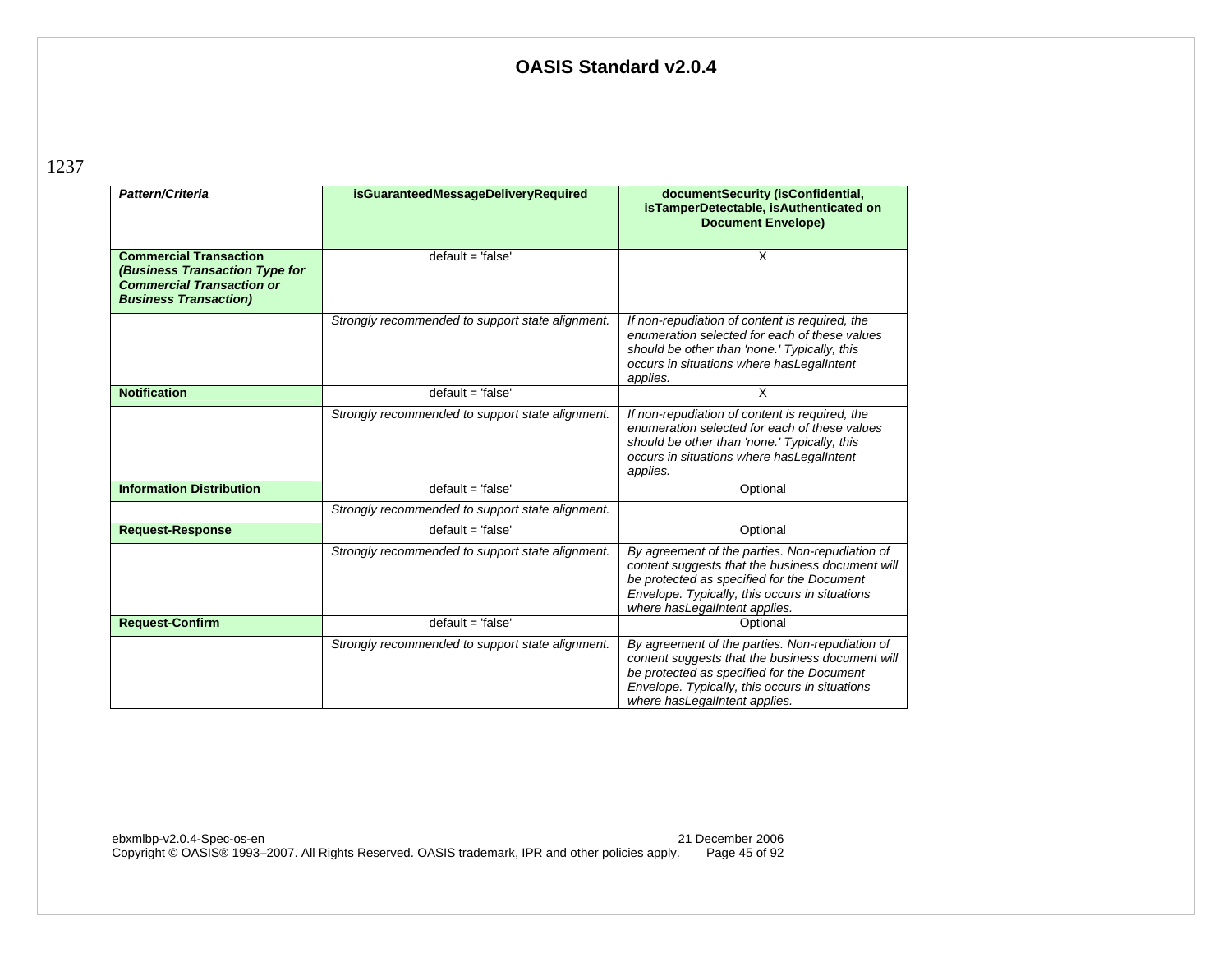| ۹ |  |
|---|--|
|---|--|

1241

|              | Pattern/Criteria      | isGuaranteedMessageDeliveryRequired                                                                                                                                                     | documentSecurity (isConfidential,<br>isTamperDetectable, isAuthenticated on<br><b>Document Envelope)</b>                                                                                                                                                                                                                                                                                                                                                                         |
|--------------|-----------------------|-----------------------------------------------------------------------------------------------------------------------------------------------------------------------------------------|----------------------------------------------------------------------------------------------------------------------------------------------------------------------------------------------------------------------------------------------------------------------------------------------------------------------------------------------------------------------------------------------------------------------------------------------------------------------------------|
|              | <b>Query Response</b> | $default = 'false'$                                                                                                                                                                     | Optional                                                                                                                                                                                                                                                                                                                                                                                                                                                                         |
|              |                       | Strongly recommended to support state alignment.                                                                                                                                        | By agreement of the parties. Non-repudiation of<br>content suggests that the business document will<br>be protected as specified for the Document<br>Envelope. Typically, this occurs in situations<br>where has LegalIntent applies.                                                                                                                                                                                                                                            |
|              | <b>General Notes:</b> | UMM R10, Chapter 9 specifies the RA and AA on<br>the responder to the requester. Here experts have<br>historically differed on the use of the signals on<br>requester to the responder. | Note: More information may need to be derived<br>from UMM R10, Chapter 8. In work.                                                                                                                                                                                                                                                                                                                                                                                               |
|              | Key:                  | Not allowed                                                                                                                                                                             | Note: The Commercial Transaction pattern is not<br>the legacy conversion Business Transaction<br>pattern. The Commercial Transaction pattern in<br>the UMM R10, Commercial Transaction is<br>mapped to the ebBP v2.0.4 concrete pattern.<br>That concrete pattern is typed and mapped to<br>the ebBP Business Transaction Type that relates<br>to (1) Commercial Transaction and (2) Business<br>Transaction, that allows usage by different<br>communities (commercial or not). |
|              |                       | <b>Mapping titles</b>                                                                                                                                                                   | Not applicable                                                                                                                                                                                                                                                                                                                                                                                                                                                                   |
| 1239<br>1240 |                       | Table 6 Concrete Business Transaction Pattern Operational Semantics (4 of 4)                                                                                                            |                                                                                                                                                                                                                                                                                                                                                                                                                                                                                  |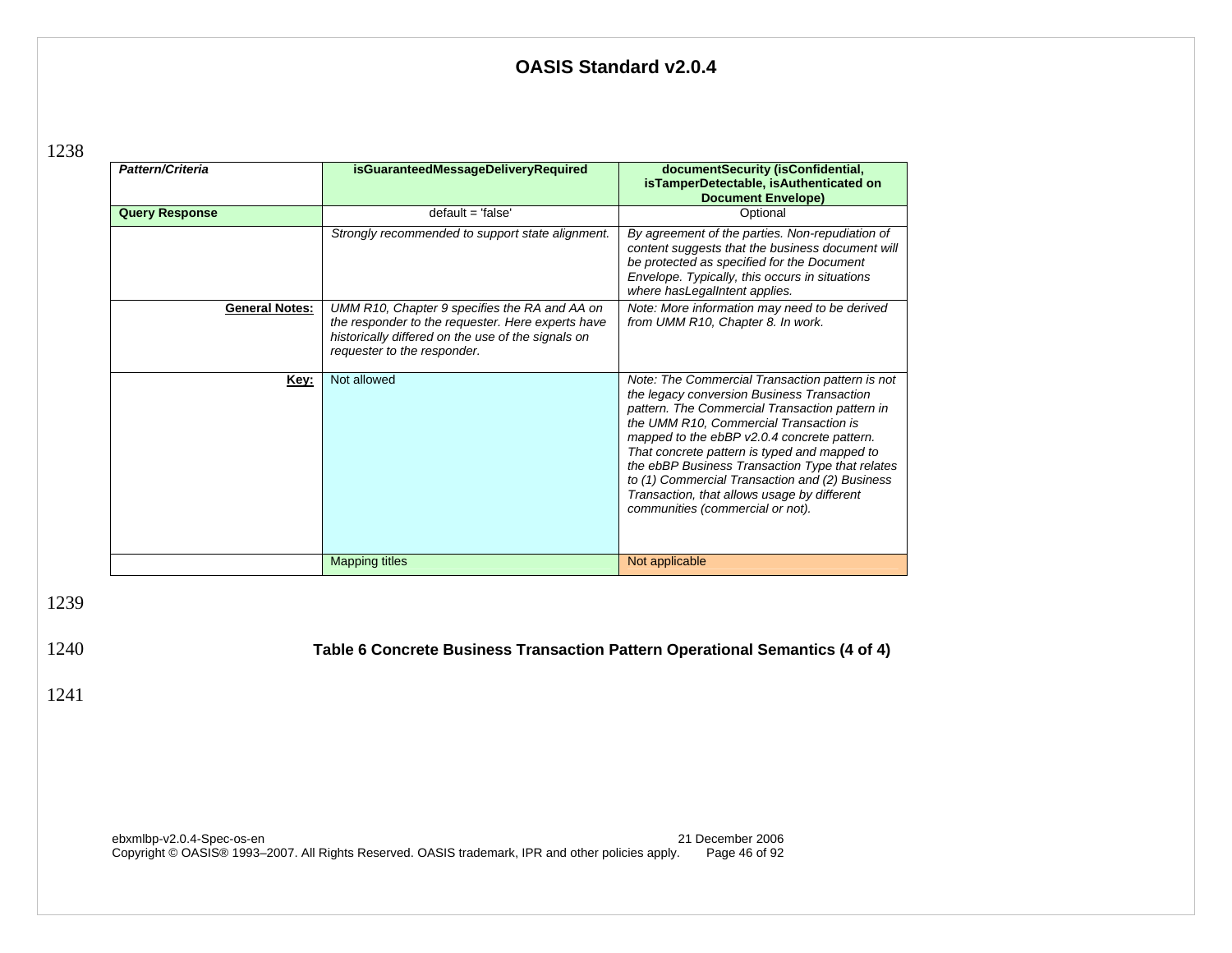1242 For the six concrete patterns and the LegacyBusinessTransaction (conversion only pattern)<br>1243 daditional operational semantics may exist in the patterns matrices rather than being held in 1243 additional operational semantics may exist in the patterns matrices rather than being held in the 1244 ebBP schema. For example, manual or implicit actions by an involved party may be relevant in 1244 ebBP schema. For example, manual or implicit actions by an involved party may be relevant in 1245 the ebBP process definition, particularly to provide state transition information in the Business the ebBP process definition, particularly to provide state transition information in the Business 1246 Collaboration for monitoring. In the appendices to this technical specification, a brief description is 1247 provided about how the patterns may be used when manual or implicit actions exist. In future 1248 versions, more semantics may be defined and included in the ebBP technical specification and versions, more semantics may be defined and included in the ebBP technical specification and/or 1249 schema as business requirements are identified or user community feedback received.

#### 1250 **3.4.9.2 Sample syntax**

1251 Here is a simple QueryResponse Business Transaction definition with just a Requesting and 1252 Response Document Flow: Response Document Flow:

1253 <!--...--><br>1254 <QueryR<br>1255 <Re <QueryResponse name="Catalog Request" nameID="ID100" isGuaranteedDeliveryRequired="false"> 255 <RequestingRole name="CRinitiator" nameID="CRinitiator1"/><br>
1256 <RespondingRole name="CRresponder" nameID="CRrespond<br>
1257 <RequestingBusinessActivity name="requestCatalog" nameID="ID<br>
1259 </RequestingBusinessActivit 1256 <RespondingRole name="CRresponder" nameID="CRresponder1"/> 1257 <RequestingBusinessActivity name="requestCatalog" nameID="ID101"> 1258 <DocumentEnvelope name="Catalog Request" nameID="ID102" businessDocumentRef="ID1000"/> </RequestingBusinessActivity> 1260 <RespondingBusinessActivity name="sendCatalog" nameID="ID103"><br>1261 - DocumentEnvelope name="Catalog Response" nameID="ID104" is 1261 <DocumentEnvelope name="Catalog Response" nameID="ID104" isPositiveResponse="true"<br>1262 businessDocumentRef="IDs1001"/> 1262 businessDocumentRef="IDs1001"/> 1263 </RespondingBusinessActivity> 1264 </QueryResponse><br>1265 <--...-->  $1 - 1 - 1 - 1$ 1266

#### 1267 **3.4.9.3 Business Signals**

1268 The type of Business Transaction specifies whether a Receipt Acknowledgement and/or an 1269 Acceptance Acknowledgement signal is required. Business transaction protocol signals are 1269 Acceptance Acknowledgement signal is required. Business transaction protocol signals are<br>1270 independent from lower protocol and transport signals such as reliable messaging. The Bus 1270 independent from lower protocol and transport signals such as reliable messaging. The Business 1271 Signals are important for state alignment, and relate to the characteristics inherent in the BT 1271 Signals are important for state alignment, and relate to the characteristics inherent in the BT<br>1272 patterns described earlier in Section 3. Business Signals and their relationship to success are 1272 patterns described earlier in Section 3. Business Signals and their relationship to success and 1273 failure are outlined in Section 3.6.3. failure are outlined in Section 3.6.3.

1274 3.4.9.3.1 Receipt Acknowledgement Business Signal

1275<br>1276 1276 The Receipt Acknowledgement Business Signal, if used, signals that a message (Request or 1277 Response) has been properly received by the BSI software component. The property Response) has been properly received by the BSI software component. The property 1278 isIntelligibleCheckRequired allows partners to agree that a Receipt Acknowledgement SHOULD<br>1279 confirm a message only if it is also legible. Legible means that it has passed structure/schema confirm a message only if it is also legible. Legible means that it has passed structure/schema 1280 validity check. If specified, the content of the receipt and the legibility of a business message (if 1281 crequired) MUST be reviewed prior to the processing of the Requesting or Responding Business 1281 required) MUST be reviewed prior to the processing of the Requesting or Responding Business<br>1282 Document or the evaluation of condition expressions in the message's Business Documents or 1282 Document or the evaluation of condition expressions in the message's Business Documents or 1283 Document Envelope. Condition Expressions are expressions that evaluate to true or false. 1283 Document Envelope. Condition Expressions are expressions that evaluate to true or false.<br>1284 Condition Expressions are described in more detail in Section 3.4.11. This property recogni 1284 Condition Expressions are described in more detail in Section 3.4.11. This property recognizes<br>1285 that the receipt and the legibility check may be handled separately with the latter completed prior 1285 that the receipt and the legibility check may be handled separately with the latter completed prior 1286 to the Receipt Acknowledgement being generated. This attribute indicates the document is 1286 to the Receipt Acknowledgement being generated. This attribute indicates the document is 1287 parsable and reusable. In addition, it may be advised to indicate that some industries, partic 1287 parsable and reusable. In addition, it may be advised to indicate that some industries, particularly 1288 that have EDI historical experience, may vary on 'syntactic check'. An implementation MAY also 1288 that have EDI historical experience, may vary on 'syntactic check'. An implementation MAY also<br>1289 equate 'syntactic check' to using parser to validate the XML. equate 'syntactic check' to using parser to validate the XML.

1291

#### 1290 3.4.9.3.2 Acceptance Acknowledgement Business Signal

1292 The Acceptance Acknowledgement Business Signal, if used, signals that the message received<br>1293 (Request or Response) has been accepted for business processing and that processing is 1293 (Request or Response) has been accepted for business processing and that processing is 1294 complete and successful by the receiving application, service or a receiving business applic 1294 complete and successful by the receiving application, service or a receiving business application 1295 proxy. This is the case if the contents of the business message's Business Documents and proxy. This is the case if the contents of the business message's Business Documents and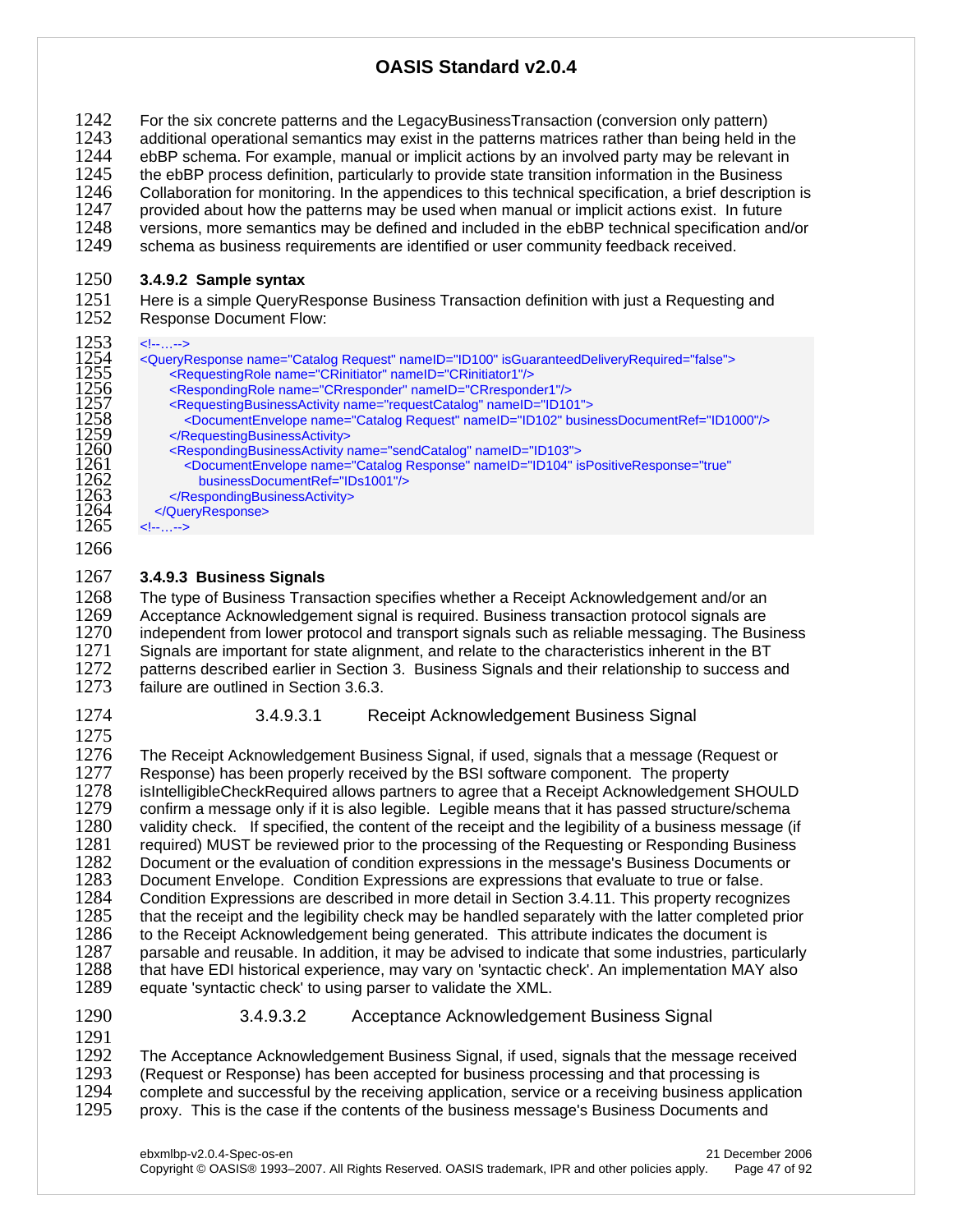1296 Document Envelope have passed a business rule validity check. These business rules are not 1297 necessarily specified as part of the document schema or Business Collaboration. The state of 1297 necessarily specified as part of the document schema or Business Collaboration. The state of 1298 each party is considered to be aligned when the receiving application (in general unknown to the 1298 each party is considered to be aligned when the receiving application (in general unknown to the 1299 other party) has signaled, via the BSI and an Acceptance Acknowledgement, that the Business other party) has signaled, via the BSI and an Acceptance Acknowledgement, that the Business 1300 Document has been successfully processed. Note that this acknowledgement is non-substantive, 1301 and simply indicate that the receiving party has reached a satisfactory state. If for any reason, the 1302 application could not process the Business Document, the sending party should be notified via a 1302 application could not process the Business Document, the sending party should be notified via a<br>1303 negative Acceptance Acknowledgement signal so that it can transition to a meaningful "internal" negative Acceptance Acknowledgement signal so that it can transition to a meaningful "internal" 1304 business state. For instance, a Purchase Order could not be considered in the "sent" state, 1305 unless the other party had sent the corresponding Acceptance Acknowledgement. The 1305 unless the other party had sent the corresponding Acceptance Acknowledgement. The 1306 substantive response would come after the Business Signal indicating whether the orde 1306 substantive response would come after the Business Signal indicating whether the order had<br>1307 been Accepted or Reiected. Positive Business Signals or exceptions are non-substantive in 1307 been Accepted or Rejected. Positive Business Signals or exceptions are non-substantive in 1308 and unconstantive in 1308 1308 nature, i.e. they may contain business identification data relevant to a business acceptance of an 1309 obligation (See definition of obligation earlier in Section 3). A substantive business message 1309 obligation (See definition of obligation earlier in Section 3). A substantive business message 1310 actually includes a Business Document such as a purchase order acceptance. actually includes a Business Document such as a purchase order acceptance.

1312

#### 1311 3.4.9.3.3 Business Signal Criteria

1313 Based on any agreement between the parties, the requesting party typically MAY recognize that 1314 the Business Document had been successfully received and processed. Where applicable and 1314 the Business Document had been successfully received and processed. Where applicable and 1315 used, the logical sequence of the Receipt Acknowledgement and used, the logical sequence of the Receipt Acknowledgement, Acceptance Acknowledgement and 1316 Response are based on the timing expectations defined. For example, in implementation, if an 1317 Acceptance Acknowledgement is received prior to a Receipt Acknowledgement, the requesting 1318 party may wait (if no timeout), for the Receipt Acknowledgement because the two Business 1318 party may wait (if no timeout), for the Receipt Acknowledgement because the two Business<br>1319 Signals are handled by different systems. Occurrence of Business Signals and their receipt 1319 Signals are handled by different systems. Occurrence of Business Signals and their receipt are 1320 not dependent. Occurrence is summarized in Section 3.5.1. not dependent. Occurrence is summarized in Section 3.5.1.

1321 Business protocol engines are expected to deal with the precedence of the receipt of Business<br>1322 Signals. Many eBusiness systems are completely asynchronous, whereby there is no way to 1322 Signals. Many eBusiness systems are completely asynchronous, whereby there is no way to 1323 auarantee that physical receipt will be sequenced. guarantee that physical receipt will be sequenced. Logical receipt however is sequenced.

1324 Failure to send either signal, when required (by specifying a timeout value in 1325 timeToAcknowledgeReceipt or timeToAcknowledgeReceipt or timeToAcknowledgeReceipt or timeToAcknowledgeReceipt or timeToAcknowledgeRece 1325 timeToAcknowledgeReceipt or timeToAcknowledgeAcceptance), SHOULD result in the 1326 transaction being null and void. A control Failure has occurred. The transaction will not reach<br>1327 any "Success" end state. A "Success" end state (Protocol or Business) is dependent on receipt any "Success" end state. A "Success" end state (Protocol or Business) is dependent on receipt of 1328 a Business Document satisfying the associated TimeToPerform. In order for a BTA instance to 1329 reach a "Success" state at run-time, the following things SHOULD be true: reach a "Success" state at run-time, the following things SHOULD be true:

- 1330 no timeout would have occurred (signals or response)
- 1331 no signal can have a negative content

**1332** • the response document sent to the requester MUST be marked as isPositiveResponse = 1333<br>1333 true' in the ebBP instance that specifies the Business Collaboration in order to support 1333 'true' in the ebBP instance that specifies the Business Collaboration in order to support<br>1334 Business Success **Business Success** 

1335 Conversely, if all signals are positive and sent and received on time, the transaction will be 1336 successful from a protocol perspective. successful from a protocol perspective.

ebxmlbp-v2.0.4-Spec-os-en 21 December 2006 1337 The isPositiveResponse attribute of a DocumentEnvelope is not part of the Business Transaction<br>1338 protocol and therefore does not impact the Protocol Success or Failure of a transaction (although protocol and therefore does not impact the Protocol Success or Failure of a transaction (although 1339 it is relevant to Business Success and Failure). If the DocumentEnvelope received as a response<br>1340 is specified with the isPositiveResponse=false (at design time) the Business Transaction will end 1340 is specified with the isPositiveResponse=false (at design time) the Business Transaction will end<br>1341 in a Business Failure state. The choreography of the Binary (Business) Collaboration MAY use 1341 in a Business Failure state. The choreography of the Binary (Business) Collaboration MAY use<br>1342 this information to execute corresponding transitions or stop the collaboration altogether. Note 1342 this information to execute corresponding transitions or stop the collaboration altogether. Note<br>1343 that this attribute is optional and some Document Envelope MAY neither be positive or negative 1343 that this attribute is optional and some Document Envelope MAY neither be positive or negative<br>1344 (consider for instance the case of a partial acceptance on a purchase order, where only a few lin (consider for instance the case of a partial acceptance on a purchase order, where only a few line 1345 items are refused, or a back order response). In this case, the BTA is considered successful, 1346 again after it has reached a Protocol Success state. again after it has reached a Protocol Success state.

Copyright © OASIS® 1993–2007. All Rights Reserved. OASIS trademark, IPR and other policies apply. Page 48 of 92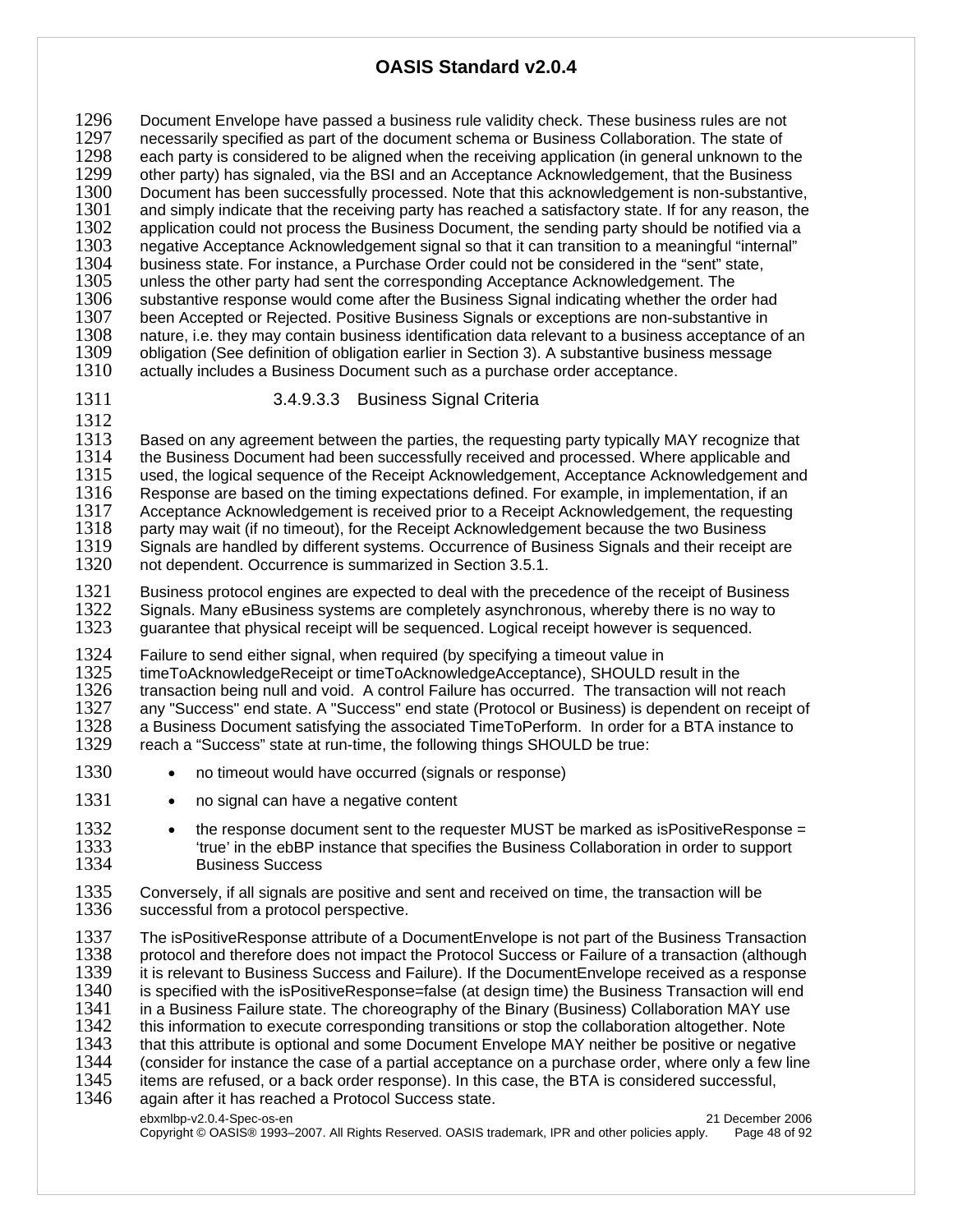1347 For example in the case of a Decision (linking construct), isPositiveResponse is in effect within a 1348 Decision related to the DocumentEnvelope. This is evidence of the preference to evidence

1348 Decision related to the DocumentEnvelope. This is evidence of the preference to evidence<br>1349 Collaborative shareable) information (i.e. the DocumentEnvelope) to align state between the

1349 collaborative shareable) information (i.e. the DocumentEnvelope) to align state between the 1350 parties involved. parties involved.

1351 Condition guards on transitions are discussed in detail in Section 3.6.3.

1352 It is important to note that the isPositiveResponse attribute such as other facilities in ebBP -<br>1353 condition quards on transitions, semantic variables, conditions expressions - are enabling 1353 condition guards on transitions, semantic variables, conditions expressions - are enabling<br>1354 mechanisms for the ebBP process definitions whereby the choreography, control flow, sta 1354 mechanisms for the ebBP process definitions whereby the choreography, control flow, state 1355 transitions. Iodical business documents, and the expectations of the parties are clearly 1355 transitions, logical business documents, and the expectations of the parties are clearly 1356 understood. It is their collective use that provides the capability to enable Business 1356 understood. It is their collective use that provides the capability to enable Business 1357 Collaborations. Collaborations.

1358 A corresponding isPositiveSignal attribute occurs on each signal. Although consistent with the 1359 structure of the Document Envelope. this attribute on each signal type has a fixed value. structure of the Document Envelope, this attribute on each signal type has a fixed value.

1360 The isGuaranteedMessageDeliveryRequired refers to the underlying messaging service used to 1361 implement the Business Transaction protocol. The Business Transaction protocol is designed to 1362 achieve state alignment between both parties involved in the transaction and signals the sending 1362 achieve state alignment between both parties involved in the transaction and signals the sending<br>1363 oarty that Business Documents, a request or a response have been successfully processed by 1363 party that Business Documents, a request or a response have been successfully processed by<br>1364 the receiving application, whatever it might be. However, to achieve this result, the Business 1364 the receiving application, whatever it might be. However, to achieve this result, the Business<br>1365 Transaction protocol MUST be implemented on top of a reliable messaging service that provi 1365 Transaction protocol MUST be implemented on top of a reliable messaging service that provides<br>1366 guaranteed message delivery at the transport level. If the sending party was not quaranteed that 1366 guaranteed message delivery at the transport level. If the sending party was not guaranteed that 1367 its message or in particular signal reached the intended recipient, it could never be sure that the 1367 its message or in particular signal reached the intended recipient, it could never be sure that the 1368 other party's state is aligned with its own state. Since a signal structure is fixed there is no other party's state is aligned with its own state. Since a signal structure is fixed there is no 1369 ambiguity about the BSI processing it and understanding its meaning provided it is known that it 1370 reached its destination, unlike a request or response which could have an invalid structure or 1371 content. In the case where the Business Transaction does not need to guarantee processing by<br>1372 the receiving application this condition MAY be relaxed and regular messaging services MAY be the receiving application this condition MAY be relaxed and regular messaging services MAY be 1373 used.

1374 Note, in order to guarantee the successful synchronization of state between two parties, reliable<br>1375 messaging MUST be used and the Business Transaction MUST be defined to use the request messaging MUST be used and the Business Transaction MUST be defined to use the request 1376 and response Acceptance Acknowledgement signals. When a Document Envelope exists, these<br>1377 signals are important to quarantee that the corresponding Business Documents were processed 1377 signals are important to guarantee that the corresponding Business Documents were processed<br>1378 by the respective applications. Criteria surrounding the use of the Business Transaction patterns by the respective applications. Criteria surrounding the use of the Business Transaction patterns 1379 may include reliable messaging and use of the isGuaranteedMessageDelivery requirement (See<br>1380 Section 3.4.9.1). Any agreement between trading partners could specify that the certificate-Section 3.4.9.1). Any agreement between trading partners could specify that the certificate-1381 based digest used by a message protocol could be captured and stored as the non-repudiation 1382 digest (making the message receipt function as a business protocol receipt). By default the 1383 Receipt Acknowledgement (and its associated on-repudiation attributes) are separate from 1383 Receipt Acknowledgement (and its associated on-repudiation attributes) are separate from the 1384 reliable messaging layer. In preceding technical specification versions, the quiding principles 1384 reliable messaging layer. In preceding technical specification versions, the guiding principles 1385 used were incomplete in describing the scope and operational details related to state 1385 used were incomplete in describing the scope and operational details related to state<br>1386 synchronization. State synchronization may relate to the design and operational view synchronization. State synchronization may relate to the design and operational view of a 1387 business process specification like ebBP. In providing further concrete detail on the BT patterns,<br>1388 this technical specification concentrates on the operational view. Further business requirements 1388 this technical specification concentrates on the operational view. Further business requirements 1389 may be identified from a design and modeling perspective that will affect these operationally may be identified from a design and modeling perspective that will affect these operationally 1390 focused patterns.

1391 The difference between a Business Signal and a business message is that a signal has a fixed<br>1392 Structure under the control of the infrastructure while a business message content may vary bot 1392 structure under the control of the infrastructure while a business message content may vary both 1393 at run-time and over time and is under the control of an application or service. ebBP technical 1393 at run-time and over time and is under the control of an application or service. ebBP technical<br>1394 specification specifies a schema for all signals of the Business Transaction protocol. However 1394 specification specifies a schema for all signals of the Business Transaction protocol. However an 1395 extension mechanism is provided to support other schema definitions for Business Signals 1395 extension mechanism is provided to support other schema definitions for Business Signals<br>1396 whereby user communities may define their own signal structure. whereby user communities may define their own signal structure.

ebxmlbp-v2.0.4-Spec-os-en 21 December 2006 1397 The Signal element is used to specify both ebBP and user defined signal schema references. The 1398 use of either is supported via the signal reference in the ebBP and the Business Signal schema. use of either is supported via the signal references in the ebBP and the Business Signal schema.

Copyright © OASIS® 1993–2007. All Rights Reserved. OASIS trademark, IPR and other policies apply. Page 49 of 92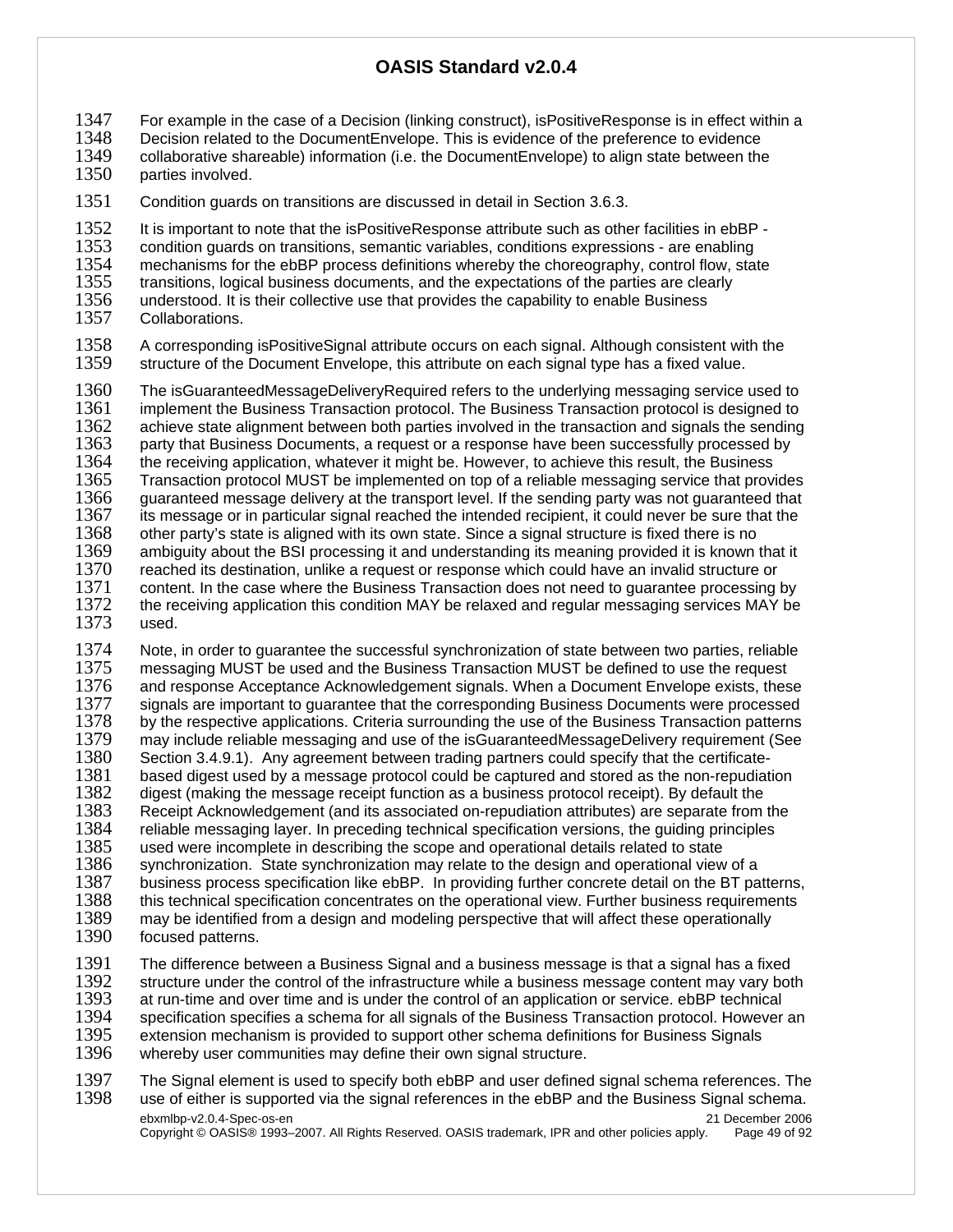- 1399 The logical relationship between the ebBP, Business Signal and underlying messaging are visible<br>1400 via the schema constructs. In addition to this technical specification and its appendices a non-
- via the schema constructs. In addition to this technical specification and its appendices a non-<br> $1401$  normative package of ebBP and signal instances is available on the OASIS web site.
- normative package of ebBP and signal instances is available on the OASIS web site.

## **3.4.9.4 Sample syntax**

1403 Here is a slightly more complex transaction with two Document Flows and all Business Signals.

1404 The request requires both receipt and Acceptance Acknowledgement, the response requires only<br>1405 Receipt Acknowledgement. "P2D" is a W3C Schema syntax adopted from the ISO 8601 standard 1405 Receipt Acknowledgement. "P2D" is a W3C Schema syntax adopted from the ISO 8601 standard<br>1406 and means Period=2 Days. P3D means Period=3 Days. P5D means Period=5 Days. These 1406 and means Period=2 Days. P3D means Period=3 Days, P5D means Period=5 Days. These<br>1407 periods are all measured from original sending of request. periods are all measured from original sending of request. 

| 1408         |                                                                                                                                     |
|--------------|-------------------------------------------------------------------------------------------------------------------------------------|
| 1409         | $\leftarrow$ $\leftarrow$ $\leftarrow$ $\leftarrow$ $\rightarrow$                                                                   |
| 1410         | <signal name="ReceiptAcknowledgement" nameid="ra2"></signal>                                                                        |
| 1411         | <specification <="" location="http://docs.oasis-open.org/ebxml-bp/ebbp-signals-2.0" th=""></specification>                          |
| 1412         | name="ReceiptAcknowledgement" nameID="rabpss2"/>                                                                                    |
| 1413         | $<$ /Signal>                                                                                                                        |
| 1414         | <signal name="ReceiptAcknowledgementException" nameid="rae2"></signal>                                                              |
| 1415         | <specification <="" location="http://docs.oasis-open.org/ebxml-bp/ebbp-signals-2.0" th=""></specification>                          |
| 1416         | name="ReceiptAcknowledgementException" nameID="raebpss2"/>                                                                          |
| 1417         | $<$ /Signal>                                                                                                                        |
| 1418         | <signal name="AcceptanceAcknowledgement" nameid="aa2"></signal>                                                                     |
| 1419         | <specification <="" location="http://docs.oasis-open.org/ebxml-bp/ebbp-signals-2.0" th=""></specification>                          |
| 1420         | name="AcceptanceAcknowledgement" nameID="aabpss2"/>                                                                                 |
| 1421         |                                                                                                                                     |
| 1422         | <signal name="AcceptanceAcknowledgementException" nameid="aae2"></signal>                                                           |
| 1423         | <specification <="" location="http://docs.oasis-open.org/ebxml-bp/ebbp-signals-2.0" th=""></specification>                          |
| 1424         | name="AcceptanceAcknowledgementException" nameID="aaebpss2"/>                                                                       |
| 1425         |                                                                                                                                     |
| 1426         | <signal name="GeneralException" nameid="ge2"></signal>                                                                              |
| 1427         | <specification <="" location="http://docs.oasis-open.org/ebxml-bp/ebbp-signals-2.0" th=""></specification>                          |
| 1428         | name="GeneralException" nameID="gebpss2"/>                                                                                          |
| 1429         |                                                                                                                                     |
| 1430         | <commercialtransaction isguaranteeddeliveryrequired="true" name="CreateOrder" nameid="ID110"></commercialtransaction>               |
| 1431         | <requestingrole name="COinitiator" nameid="COinitiator1"></requestingrole>                                                          |
| 1432         | <respondingrole name="COresponder" nameid="COresponder1"></respondingrole>                                                          |
| 1433         | <requestingbusinessactivity <="" name="sendOrder" nameid="ID111" th=""></requestingbusinessactivity>                                |
| 1434         | isNonRepudiationReceiptRequired="false" isNonRepudiationRequired="false"                                                            |
| 1435         | timeToAcknowledgeAcceptance="PT1H" timeToAcknowledgeReceipt="PT1H">                                                                 |
| 1436         | <documentenvelope businessdocumentref="ID1010" name="Purchase Order" nameid="ID112"></documentenvelope>                             |
| 1437         | <receiptacknowledgement name="11011" nameid="ID11011" signaldefinitionref=" ra2"></receiptacknowledgement>                          |
| 1438         | <receiptacknowledgementexception name="11012" nameid="ID11012" signaldefinitionref="rae2"></receiptacknowledgementexception>        |
| 1439         | <acceptanceacknowledgement name="11013" nameid="ID11013" signaldefinitionref="aa2"></acceptanceacknowledgement>                     |
| 1440         | <acceptanceacknowledgementexception name="11014" nameid="ID11014" signaldefinitionref="aae2"></acceptanceacknowledgementexception>  |
| 1441         |                                                                                                                                     |
| 1442         | <respondingbusinessactivity <="" name="sendPOAcceptance" nameid="ID113" th=""></respondingbusinessactivity>                         |
| 1443         | isNonRepudiationReceiptRequired="false" isNonRepudiationRequired="false"                                                            |
| 1444         | timeToAcknowledgeReceipt="P1D">                                                                                                     |
| 1445         | <documentenvelope <="" ispositiveresponse="false" name="Reject Order" nameid="ID114" th=""></documentenvelope>                      |
| 1446         | businessDocumentRef="ID1011"/>                                                                                                      |
| 1447         | <documentenvelope <="" ispositiveresponse="true" name="Accept Order" nameid="ID115" th=""></documentenvelope>                       |
| 1448<br>1449 | businessDocumentRef="ID1012"/>                                                                                                      |
|              | <receiptacknowledgement name="11311" nameid="ID11311" signaldefinitionref=" ra2"></receiptacknowledgement>                          |
| 1450         | <receiptacknowledgementexception name="11312" nameid="ID11312" signaldefinitionref="rae2"></receiptacknowledgementexception>        |
| 1451         | <acceptanceacknowledgement name="11313" nameid="ID11313" signaldefinitionref=" aa2"></acceptanceacknowledgement>                    |
| 1452<br>1453 | <acceptanceacknowledgementexception name="11314" nameid="ID11314" signaldefinitionref=" aae2"></acceptanceacknowledgementexception> |
| 1454         |                                                                                                                                     |
| 1455         |                                                                                                                                     |
|              | $\leftarrow$ $\leftarrow$ $\leftarrow$ $\leftarrow$ $\rightarrow$                                                                   |
| 1456         |                                                                                                                                     |
| 1457         | Note that duration are expressed using the standard duration type from the W3C's XML Schema                                         |

specification. For instance "P1D" means that we are specifying a "period" of 1 day. Therefore, the

ebxmlbp-v2.0.4-Spec-os-en 21 December 2006 Copyright © OASIS® 1993–2007. All Rights Reserved. OASIS trademark, IPR and other policies apply. Page 50 of 92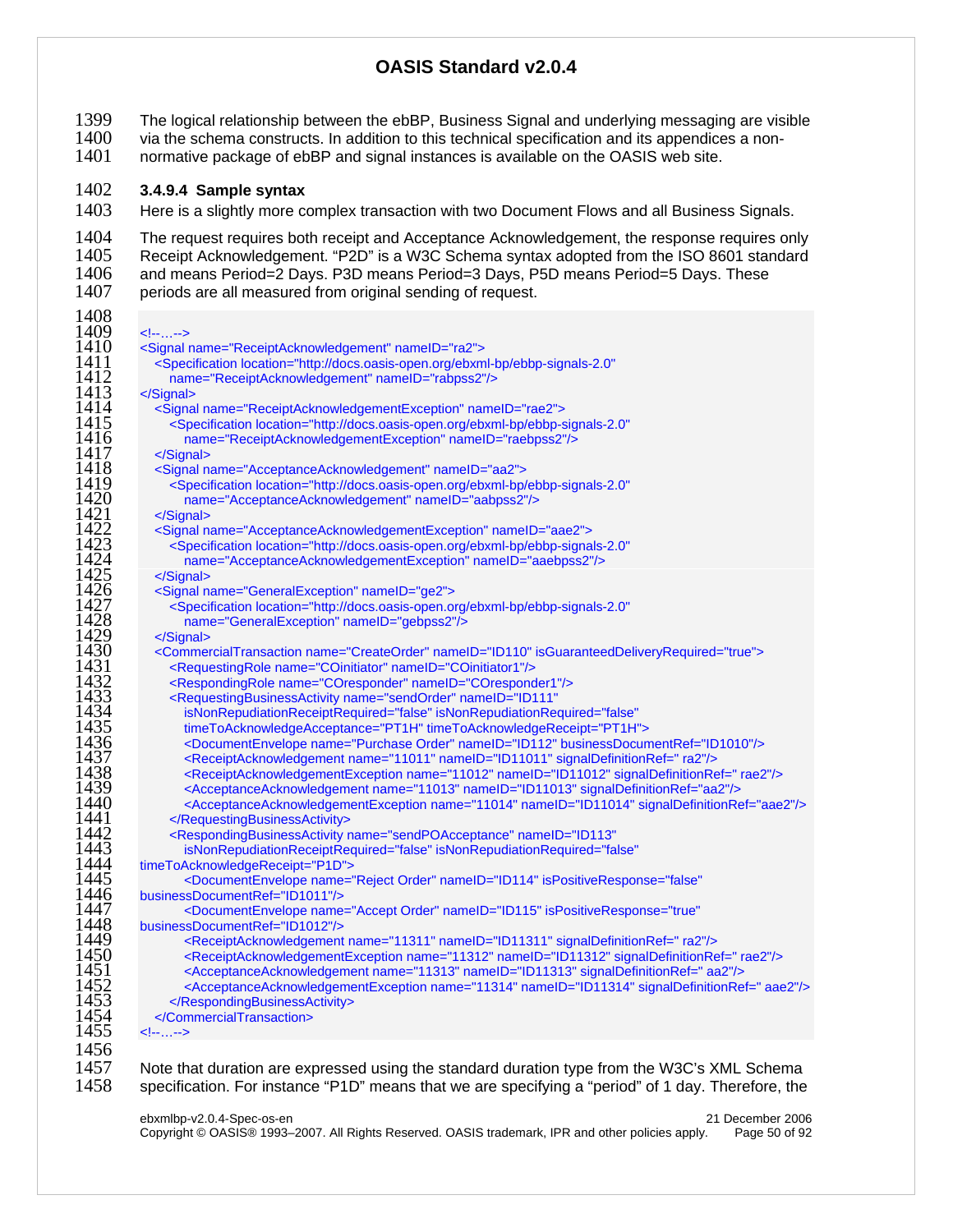1459 Receipt Acknowledgement for the PO Acceptance sent by the Requester will be received from<br>1460 the Requester by the Responder. the Requester by the Responder.

## 1461 **3.4.9.5 Business Document Flows**

1462 Request and Response Document Flows contain Business Documents that pertain to the 1463 Business Transaction request and response. These Business Documents have varying

- 1464 structures. A Document Flow is not modeled directly. Rather it is modeled indirectly as a<br>1465 Document Envelope sent by one role and received by the other. The Document Envelope 1465 Document Envelope sent by one role and received by the other. The Document Envelope is 1466 always associated with one Requesting Business Active 1466 always associated with one Requesting Business Activity or one Responding Business Activity to 1467 specify the flow.
- specify the flow.
- 1468 Document Envelopes are named. There MUST always only one named Document Envelope for a<br>1469 Requesting Activity. There MAY be zero, one, or more mutually exclusive, named Document Requesting Activity. There MAY be zero, one, or more mutually exclusive, named Document 1470 Envelopes for a Responding Activity. For example, the Response Document Envelopes for a<br>1471 Unurchase order transaction might be named PurchaseOrderAcceptance, PurchaseOrderDenia purchase order transaction might be named PurchaseOrderAcceptance, PurchaseOrderDenial, 1472 and PartialPurchaseOrderAcceptance. A Requesting and Responding Business Activity MUST 1473 exist for each Business Transaction (and associated Business Transaction pattern). This<br>1474 condition even applies to the Notification or Information Distribution where a Document E 1474 condition even applies to the Notification or Information Distribution where a Document Envelope<br>1475 and Business Document are not used. As indicated, the Responding Business Activity is 1475 and Business Document are not used. As indicated, the Responding Business Activity is 1476 important irrespective of a Document Envelope.
- important irrespective of a Document Envelope.
- 1477 If multiple Document Envelopes occur in the Responding Activity, only one SHOULD be used.<br>1478 The condition expressions assist in specifying how a particular DocumentEnvelope may be
- 1478 The condition expressions assist in specifying how a particular DocumentEnvelope may be<br>1479 identified and handled. Typically, different responses necessitate separate names that are 1479 identified and handled. Typically, different responses necessitate separate names that are 1480 identifiable by a NamelD for reference.
- identifiable by a NameID for reference.
- 1481 In the actual execution of the purchase order transaction, however, only one of the defined 1482 possible responses SHOULD be sent and the others SHOULD NOT occur. In the case of 1483 PartialPurchaseOrderAcceptance, multiple partial responses may be handled separately y 1483 PartialPurchaseOrderAcceptance, multiple partial responses may be handled separately via the choreography. Choreography is discussed in more detail in later in Section 3.
- 1485 Each Document Envelope carries exactly one primary (logical) Business Document. That logical<br>1486 primary Business Document MAY map to more than one physical document. The constraint of 1486 primary Business Document MAY map to more than one physical document. The constraint of 1487 one logical Business Document for one Document Envelope associated with a Requesting 1487 one logical Business Document for one Document Envelope associated with a Requesting<br>1488 Business Activity does not restrict what happens in transmission. For example, many Busin 1488 Business Activity does not restrict what happens in transmission. For example, many Business 1489 Documents may be sent together in a transmission envelope (and that each map to a logical Documents may be sent together in a transmission envelope (and that each map to a logical 1490 Business Document in a Document Envelope).
- 1491 A Document Envelope can optionally have one or more attachments, all related to the primary<br>1492 Business Document. The document and its attachments in essence form one unit of work in the 1492 Business Document. The document and its attachments in essence form one unit of work in the 1493 payload in the ebXML Message Service message structure. Variables and condition expressions 1493 payload in the ebXML Message Service message structure. Variables and condition expressions 1494 support identification of logical conversations between parties. Variables and condition 1494 support identification of logical conversations between parties. Variables and condition 1495 expressions reference the content of the primary Business Document and not the content 1495 expressions reference the content of the primary Business Document and not the content of the 1496 attachments. Condition Expressions and Variables are described in further detail later in Section attachments. Condition Expressions and Variables are described in further detail later in Section 1497 3.4.11.
- 1498 Attachments are considered unstructured, such as an image. They are not interrogated within the 1499 Document Envelope. i.e. condition expressions and variables MUST not used on them. The 1499 Document Envelope, i.e. condition expressions and variables MUST not used on them. The 1500 Attachment construction has been made consistent with the logical Business Document. In 1500 Attachment construction has been made consistent with the logical Business Document. In 1501 addition, Attachments can be specified as optional. These changes have been added to me addition, Attachments can be specified as optional. These changes have been added to meet 1502 provided user community requirements.
- 1503

## 1504 **3.4.9.6 Sample syntax**

1505 This example shows a Business Transaction with one request and two possible responses, a<br>1506 Success and a Failure. The response has an attachment. All the Business Documents are full 1506 Success and a Failure. The response has an attachment. All the Business Documents are fully 1507 ualified with the schema name. qualified with the schema name.

ebxmlbp-v2.0.4-Spec-os-en 21 December 2006 Copyright © OASIS® 1993–2007. All Rights Reserved. OASIS trademark, IPR and other policies apply. Page 51 of 92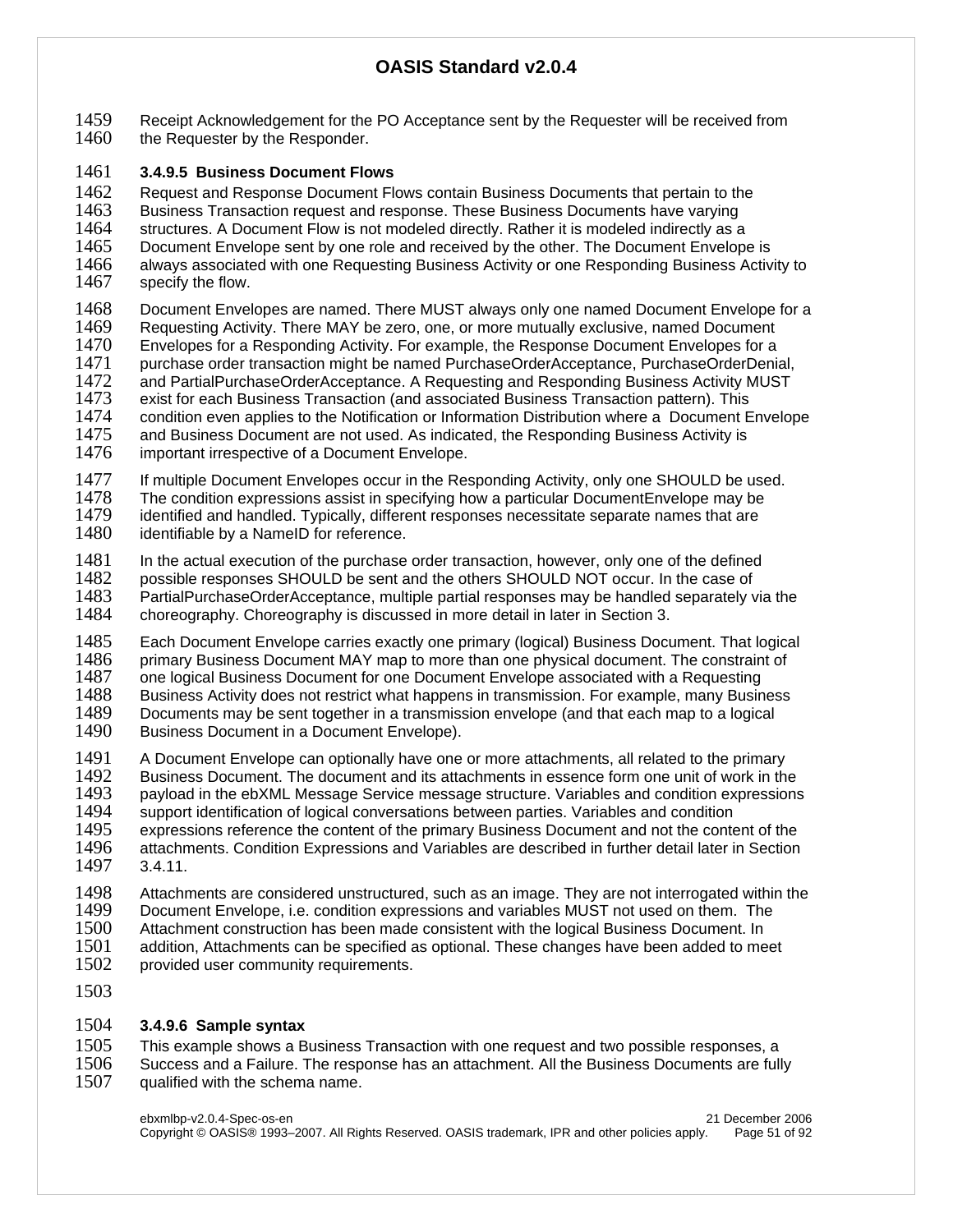| <specification <="" name="CreditRequestSchema" nameid="ID123A3F613D" th="" type="schema"></specification>                                                                     |
|-------------------------------------------------------------------------------------------------------------------------------------------------------------------------------|
| location="http://www.example.com/creditRequest.xsd"                                                                                                                           |
| targetNamespace="http://www.example.com/creditRequest"/><br>                                                                                                                  |
| The following two documents refer to the same physical document, however, by their content as evaluated at</td></tr><tr><td>run-time, they are logically different            |
| <businessdocument name="Credit Denied" nameid="ID122A3F8E3"></businessdocument>                                                                                               |
| <conditionexpression expression="//@CreditResponse=denied" expressionlanguage="XPath1"></conditionexpression>                                                                 |
| <specification <="" name="CreditResponseSchema" nameid="ID123A3F613E" td="" type="schema"></specification>                                                                    |
| location="http://www.example.com/creditResponse.xsd"                                                                                                                          |
| targetNamespace="http://www.example.com/creditResponse"/><br>                                                                                                                 |
| <businessdocument name="Credit Approved" nameid="ID122A3F6C3"></businessdocument>                                                                                             |
| <conditionexpression expression="//@CreditResponse=approved" expressionlanguage="XPath1"></conditionexpression>                                                               |
| <specification <="" name="CreditRequestSchema" nameid="ID123A3F613F" td="" type="schema"></specification>                                                                     |
| location="http://www.example.com/creditResponse.xsd"                                                                                                                          |
| targetNamespace="http://www.example.com/creditResponse.xsd"/>                                                                                                                 |
|                                                                                                                                                                               |
| <businessdocument name="Credit Rating" nameid="ID122A3F8E4"></businessdocument>                                                                                               |
| <specification <="" name="CreditRatingSchema" nameid="ID123A3F613G" td="" type="schema"></specification>                                                                      |
| location="http://www.example.com/creditRating.xsd"                                                                                                                            |
| targetNamespace="http://www.example.com/creditRating.xsd"/>                                                                                                                   |
| <br><commercialtransaction isguaranteeddeliveryrequired="true" name="Check Credit" nameid="ID122A3DD33"></commercialtransaction>                                              |
| <requestingrole name="CCinitiator" nameid="CCinitiator1"></requestingrole>                                                                                                    |
| <respondingrole name="CCresponder" nameid="CCresponder1"></respondingrole>                                                                                                    |
| <requestingbusinessactivity <="" name="checkCredit" nameid="ID122A3E833" td=""></requestingbusinessactivity>                                                                  |
| isAuthorizationRequired="true" isIntelligibleCheckRequired="true"                                                                                                             |
| isNonRepudiationReceiptRequired="true" isNonRepudiationRequired="true"                                                                                                        |
| timeToAcknowledgeAcceptance=" PT30S" timeToAcknowledgeReceipt=" PT10S">                                                                                                       |
| <documentenvelope <="" isauthenticated="persistent" name="DE" nameid="IDDE1" td=""></documentenvelope>                                                                        |
| isConfidential="persistent" isTamperDetectable="persistent" businessDocumentRef="ID122A3F613C"/>                                                                              |
| <receiptacknowledgement name="122A3E834" nameid="ID122A3E834" signaldefinitionref="ra2"></receiptacknowledgement>                                                             |
| <receiptacknowledgementexception <="" name="122A3E835" nameid="ID122A3E835" td=""></receiptacknowledgementexception>                                                          |
| signalDefinitionRef="rae2"/><br><acceptanceacknowledgement name="122A3E836" nameid="ID122A3E836" signaldefinitionref="aa2"></acceptanceacknowledgement>                       |
| <acceptanceacknowledgementexception <="" name="122A3E837" nameid="ID122A3E837" td=""></acceptanceacknowledgementexception>                                                    |
| signalDefinitionRef="aae2"/>                                                                                                                                                  |
|                                                                                                                                                                               |
| <respondingbusinessactivity <="" name="confirmCredit" nameid="ID122A3E863" td=""></respondingbusinessactivity>                                                                |
| isAuthorizationRequired="true" isIntelligibleCheckRequired="true"                                                                                                             |
| isNonRepudiationReceiptRequired="true" isNonRepudiationRequired="true"                                                                                                        |
| timeToAcknowledgeReceipt="PT10S">                                                                                                                                             |
| <documentenvelope <="" ispositiveresponse="false" name="DE21" nameid="IDDE21" td=""></documentenvelope>                                                                       |
| isAuthenticated="persistent" isConfidential="persistent"                                                                                                                      |
| isTamperDetectable="persistent" businessDocumentRef="ID122A3F8E3"/><br><documentenvelope <="" ispositiveresponse="true" name="DE22" nameid="IDDE22" td=""></documentenvelope> |
| isAuthenticated="persistent" isConfidential="persistent"                                                                                                                      |
| isTamperDetectable="persistent" businessDocumentRef="ID122A3F6C3">                                                                                                            |
| <attachment <="" mimetype="application/xml" name="Credit Report" nameid="IDAT1" td=""></attachment>                                                                           |
| businessDocumentRef="ID122A3F8E4" isConfidential="none"                                                                                                                       |
| isTamperDetectable="none" isAuthenticated="none">                                                                                                                             |
| <documentation>Credit report included with message.</documentation>                                                                                                           |
| <specification <="" name="CreditReportSpec" nameid="IDCRS" td=""></specification>                                                                                             |
| location="http://www.example.com/HowToProcessCreditReport.xhtml"/>                                                                                                            |
|                                                                                                                                                                               |
|                                                                                                                                                                               |
| <receiptacknowledgement name="132A3E863" nameid="ID132A3E863" signaldefinitionref="ra2"></receiptacknowledgement>                                                             |
| <receiptacknowledgementexception <="" name="142A3E863" nameid="ID142A3E863" td=""></receiptacknowledgementexception>                                                          |
| signalDefinitionRef="rae2"/><br><acceptanceacknowledgement name="152A3E863" nameid="ID152A3E863" signaldefinitionref="aa2"></acceptanceacknowledgement>                       |
|                                                                                                                                                                               |
| <acceptanceacknowledgementexception <="" name="162A3E863" nameid="ID162A3E863" td=""></acceptanceacknowledgementexception>                                                    |

Copyright © OASIS® 1993–2007. All Rights Reserved. OASIS trademark, IPR and other policies apply. Page 52 of 92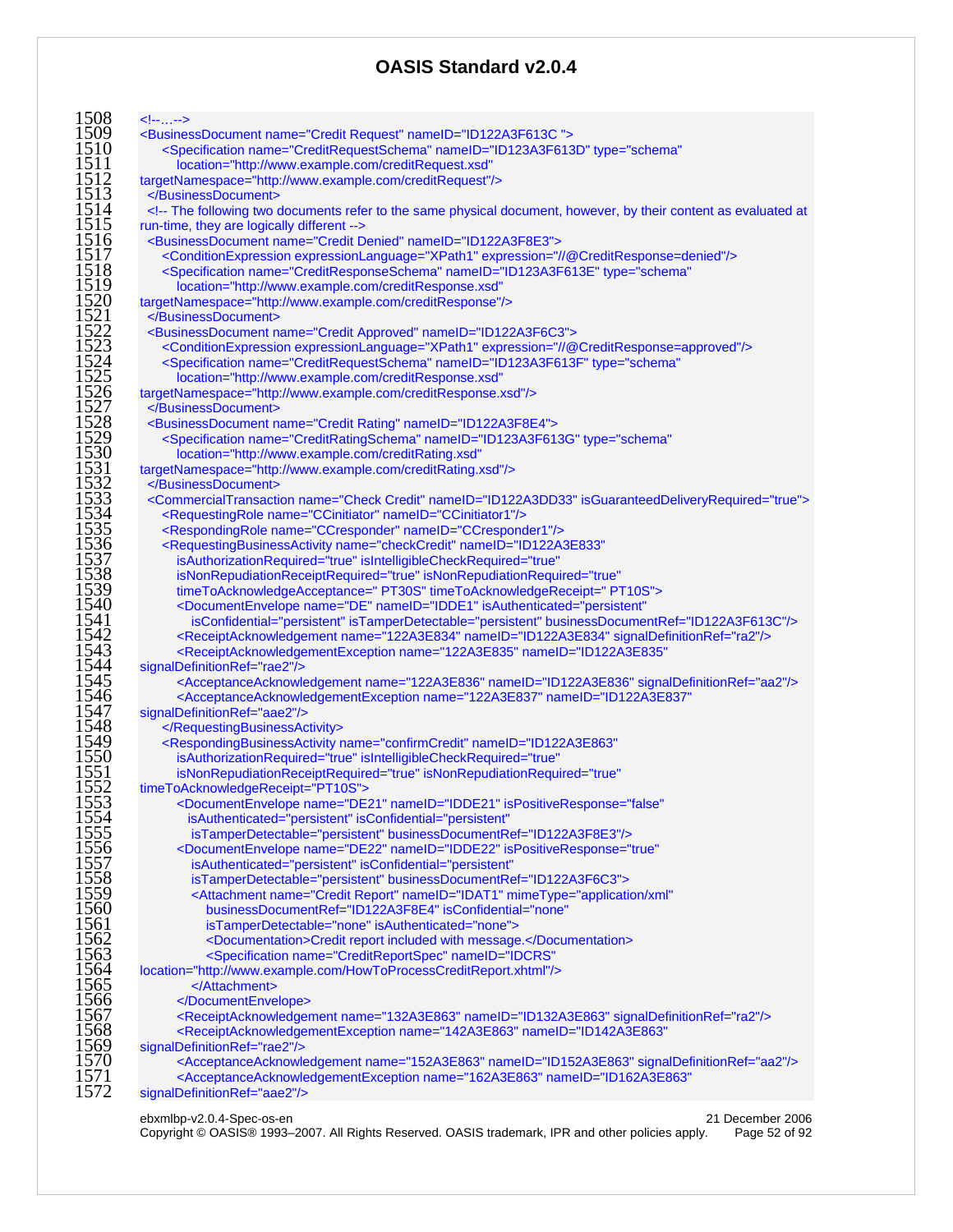| 1573<br>1574<br>1575 | <br><br>…                       |
|----------------------|---------------------------------|
| 1576                 |                                 |
| 1577                 | See Section 3.5.5 for a discuss |

See Section 3.5.5 for a discussion on document security parameters.

#### 1578 **3.4.9.7 Business Transaction Activity**

1579 A Business Transaction Activity is the performance of a Business Transaction within a<br>1580 Collaboration, Business Transaction definitions can be associated to any number of BT 1580 collaboration. Business Transaction definitions can be associated to any number of BTA 1581 elements. This means that the same Business Transaction can be performed by multiple<br>1582 Business Transaction Activities in different collaborations, or by multiple Business Transa 1582 Business Transaction Activities in different collaborations, or by multiple Business Transaction 1583 Activities in the same collaboration, sometimes with opposite roles. For instance a "Cancel 1584 Purchase Order" Business Transaction could be used by two Business Transaction Activities,<br>1585 which can be performed by opposite roles, meaning that after a purchase order has been 1585 which can be performed by opposite roles, meaning that after a purchase order has been<br>1586 accepted, either party could cancel it (for a certain period of time) using the exact same B 1586 accepted, either party could cancel it (for a certain period of time) using the exact same Business 1587 Document interchange. Document interchange.

1588 The BTA conveys additional semantics that configure the particular performance of the Business<br>1589 Transaction it references. The BTA binds each abstract business partner to a role, and to the Transaction it references. The BTA binds each abstract business partner to a role, and to the 1590 generic role in the BT.

1591 A Business Transaction Activity MAY specify that this particular document interchange "has legal<br>1592 intent" via the hasLegalIntent attribute. This attribute is optional and means that particular activity 1592 intent" via the hasLegalIntent attribute. This attribute is optional and means that particular activity<br>1593 that could represents a statement or commitment between trading partners, and their shared 1593 that could represents a statement or commitment between trading partners, and their shared<br>1594 intent. Referencing the eCommerce Patterns v1.0 [http://www.ebxml.org/specs/bpPATT.pdf]. 1594 intent. Referencing the eCommerce Patterns v1.0 [http://www.ebxml.org/specs/bpPATT.pdf], the 1595 digital signature cannot in and of itself infer intent. Given parameters outside of this specification,<br>1596 this constraint may be used as a substantive and enforceable precondition on the BTA. The 1596 this constraint may be used as a substantive and enforceable precondition on the BTA. The 1597 mechanisms in the BSI that provide the capability to support this precondition are: mechanisms in the BSI that provide the capability to support this precondition are:

- 1598 · reliability
- 1599 document security: confidential, tamper detectable and authenticated
- 1600 · non-repudiation
- 1601 authorization
- 1602 predictability

1603 The parties may establish the parameters for reliability and intent, and its relationship to 1604 assurance or non-repudiation, for example, Agreements and enforceability may be relevi-1604 assurance or non-repudiation, for example. Agreements and enforceability may be relevant to 1605 establishing these capabilities. How these parameters translate to implementation decisions is establishing these capabilities. How these parameters translate to implementation decisions is 1606 unspecified. For example, it may be implemented using a receipt signature with digest, using and 1607 upsta<br>1607 persisting digital signatures with ebMS, or other implementation options. Users may choose to 1607 persisting digital signatures with ebMS, or other implementation options. Users may choose to 1608 use separate agreements to define business responsibility, including criteria for participation. The use separate agreements to define business responsibility, including criteria for participation. The 1609 Requesting logical Business Document can trigger a chain of protocol-specified Responding<br>1610 documents and subsequent Business Transactions. Roles are bound to those Business documents and subsequent Business Transactions. Roles are bound to those Business 1611 Transactions.

1612 The hasLegalIntent attribute could have widely differing interpretations and enforceability<br>1613 depending on type of business, process, and iurisdiction. No implication of interpretation 1613 depending on type of business, process, and jurisdiction. No implication of interpretation or 1614 enforceability is made by the ebBP specification. The contractual framework, agreements and

- 1614 enforceability is made by the ebBP specification. The contractual framework, agreements and 1615 their application to any artifact are outside the scope of this specification. The implementer
- 1615 their application to any artifact are outside the scope of this specification. The implementer 1616 SHOULD NOT assume any particular runtime behavior based on this attribute. SHOULD NOT assume any particular runtime behavior based on this attribute.

#### 1617 **3.4.9.8 Operation Mapping**

- 1618 An Operation Mapping specifies a possible mapping of a BTA to a set of web service operation<br>1619 invocations to enable the participation of a non-ebXML capable party in an ebXML relationship. invocations to enable the participation of a non-ebXML capable party in an ebXML relationship.
- 1620 An ebBP definition does not itself contain a reference to a WSDL file, but rather references to

ebxmlbp-v2.0.4-Spec-os-en 21 December 2006 Copyright © OASIS® 1993–2007. All Rights Reserved. OASIS trademark, IPR and other policies apply. Page 53 of 92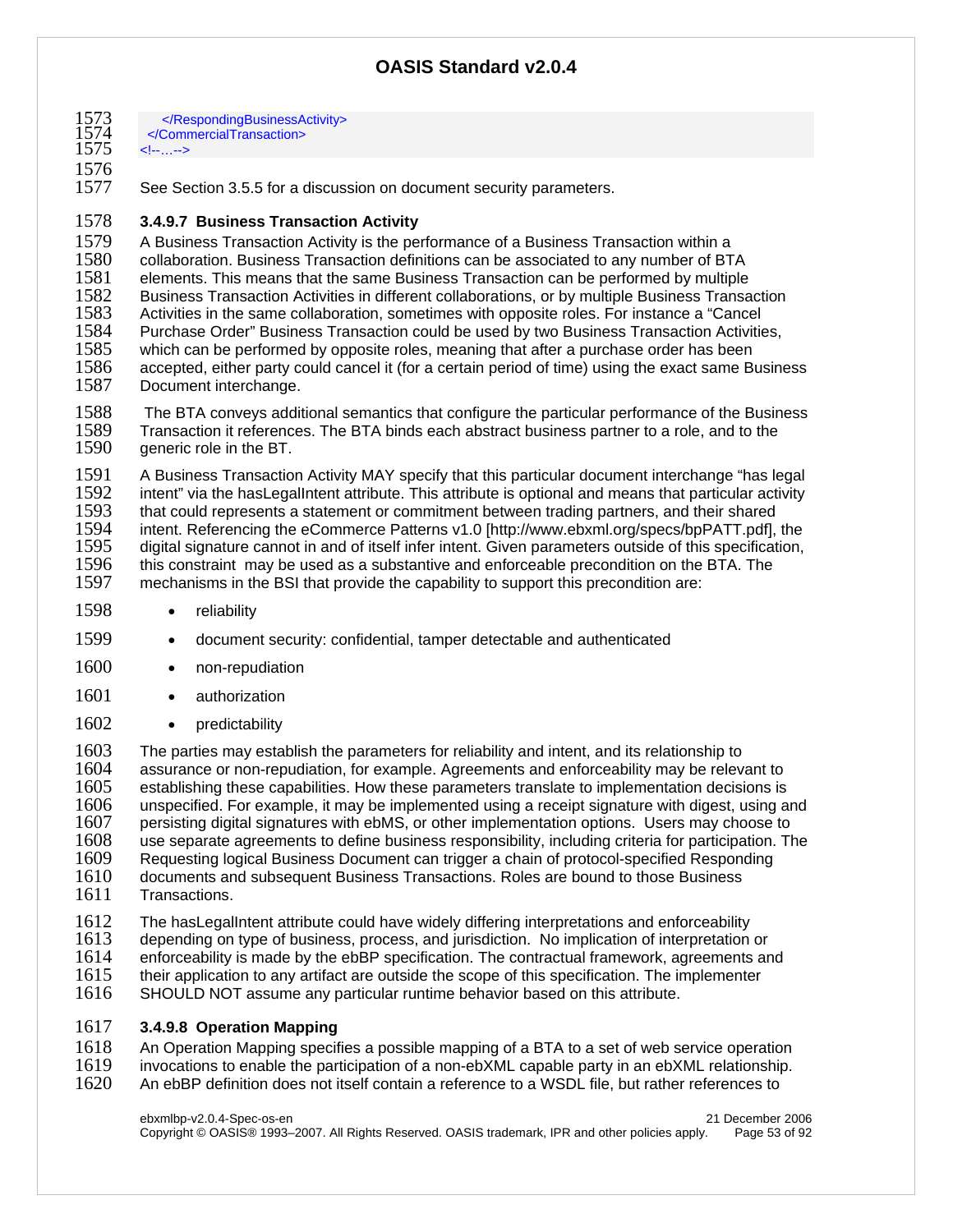- 1621 abstract operation names, which can be de-referenced with specific WSDL files, specified at the 1622 Collaboration Protocol Profile.
- Collaboration Protocol Profile.
- 1623 The goal of the Operation Mapping is to offer a flexible mapping scheme to map all Document 1624 Envelope and signal interchanges to any combination of web service operation interactions. Envelope and signal interchanges to any combination of web service operation interactions.



#### 1627 **Figure 8: A possible mapping between a Business Transaction definition and a set of**  1628 **operations**

1629 Note: Figure 8 was developed under the same assumptions as Figure 7 earlier in Section 3. A<br>1630 troical example is represented Figure 8. It shows that the Request and possible Responses of a 1630 typical example is represented Figure 8. It shows that the Request and possible Responses of a 1631 Business Transaction Activity being mapped to a single operation invocation while the Business<br>1632 Signals are mapped to individual one ways and notifications or information (not the Notification Signals are mapped to individual one ways and notifications or information (not the Notification 1633 Pattern). The mapping allows for any combination, where for instance a Request and a Receipt 1634 signal (one of the Business Signals) would map to a request/response operation. Similarly a<br>1635 Response document and an Receipt Acknowledgement signal could map to a solicit/respons Response document and an Receipt Acknowledgement signal could map to a solicit/response 1636 type of operation. There is no limit to the number of operations that can be mapped to a single 1637 BTA. In the context of BPMN v1.0, the Group object is used to show the mapping and 1637 BTA. In the context of BPMN v1.0, the Group object is used to show the mapping and 1638 relationship between the BTA and the associated possible abstract operations. The abs 1638 relationship between the BTA and the associated possible abstract operations. The abstract 1639 operations are not subprocesses to the BTA but possible implementation choices for the acti operations are not subprocesses to the BTA but possible implementation choices for the activity. 1640 The mapping is also designed to define an Operation Mapping on both sides of a BTA. This 1641 Internal and the ebBP specification can be used to define the abstract behavior of complex

1641 means that the ebBP specification can be used to define the abstract behavior of complex 1642 collaborations between web services even in the case where no role in the collaboration is

- 1642 collaborations between web services even in the case where no role in the collaboration is <br>1643 capable of ebXML.
- capable of ebXML.

1625 1626

> ebxmlbp-v2.0.4-Spec-os-en 21 December 2006 Copyright © OASIS® 1993–2007. All Rights Reserved. OASIS trademark, IPR and other policies apply. Page 54 of 92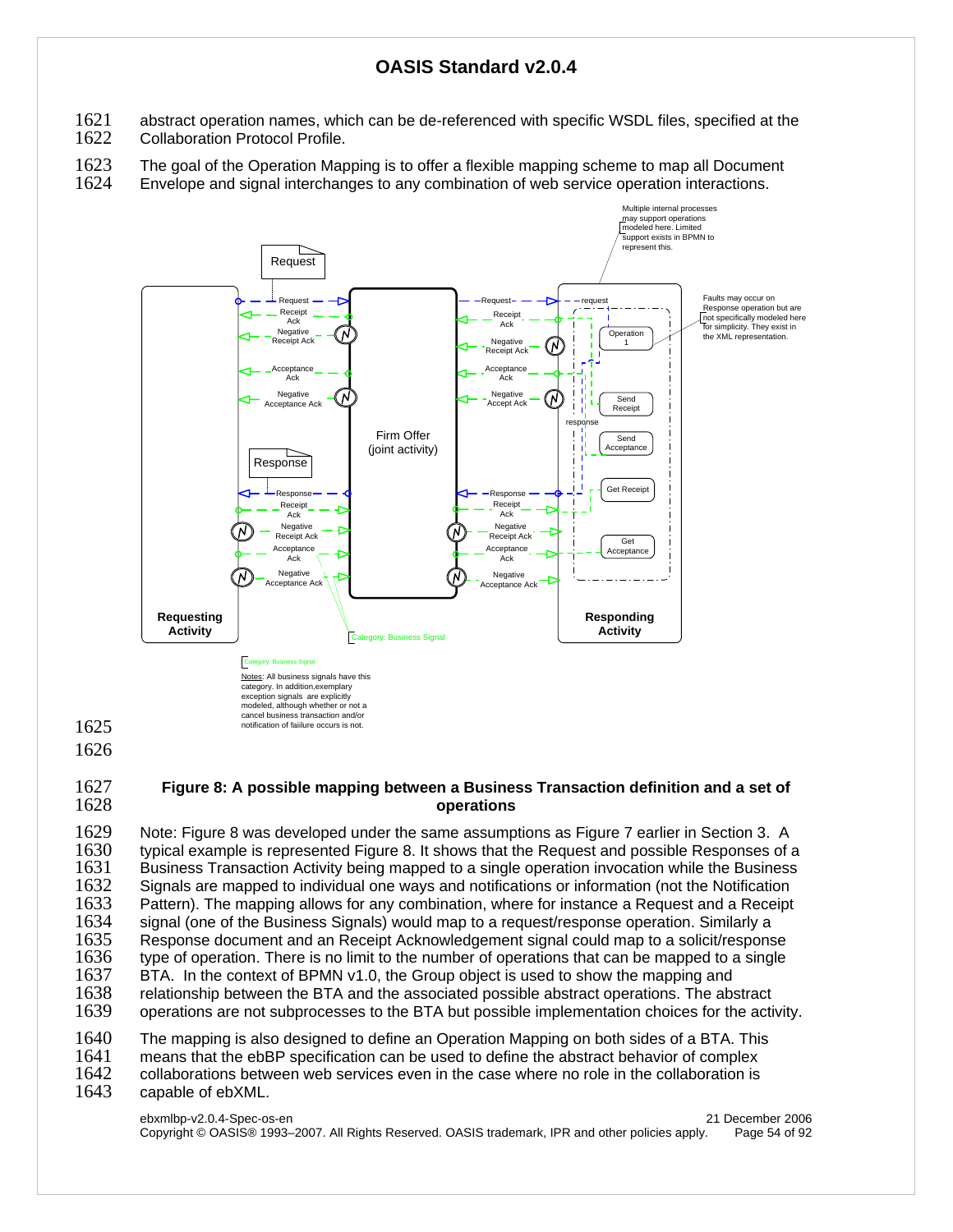



1645

## 1646 **Figure 9: Operation Mapping in the ebXML architecture**

1647

1648 Figure 9 presents the relationship of the Operation Mappings with the ebXML architecture. If a 1649 party is capable of web services only, it can create a simple Collaboration Protocol Profile which<br>1650 (1) references the WSDL files that contains the appropriate concrete operations and (2) may also 1650 (1) references the WSDL files that contains the appropriate concrete operations and (2) may also 1651 include the service and actions that map to the ebBP process definition. More information is 1651 include the service and actions that map to the ebBP process definition. More information is 1652 found in Section 3.5.7. The Business Collaboration definition processed by the BSI of the eb 1652 found in Section 3.5.7. The Business Collaboration definition processed by the BSI of the ebXML<br>1653 or correspondingly capable party will use the WSDL definition to identify or initiate the 1653 or correspondingly capable party will use the WSDL definition to identify or initiate the 1654 corresponding web service operation invocations. corresponding web service operation invocations.

1655 The web service operations MAY be correlated to the corresponding ebBP instance and BTA. As 1656 of the time of this technical specification. a standards-based run-time correlation mechanism 1656 of the time of this technical specification, a standards-based run-time correlation mechanism<br>1657 exists in the W3C (WS-Addressing) and WS-MessageDelivery offered as a W3C note. In the exists in the W3C (WS-Addressing) and WS-MessageDelivery offered as a W3C note. In the 1658 future, it is anticipated that this team will consider a white paper on how to use an addressing 1659 mechanism in the context of a BTA. mechanism in the context of a BTA.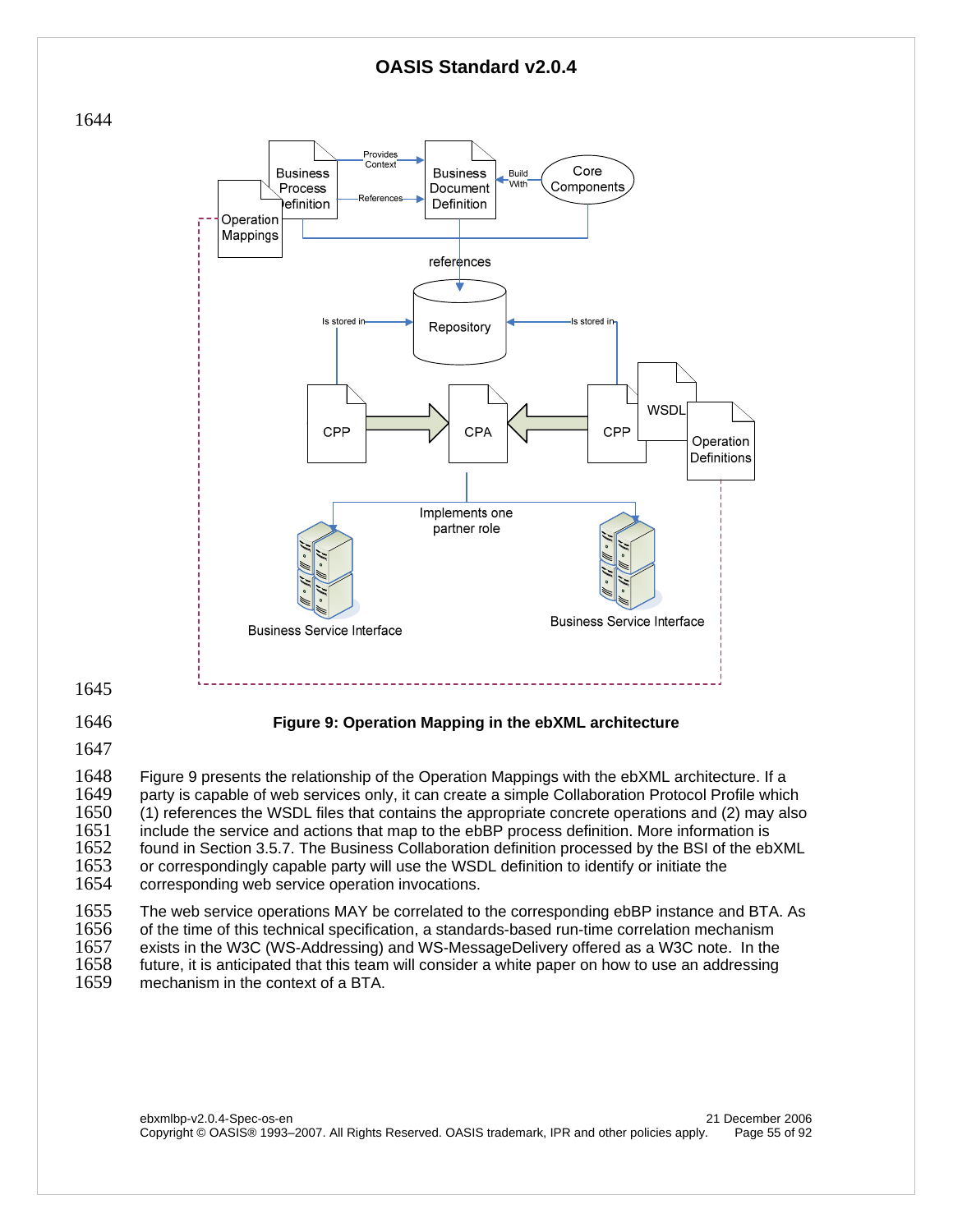#### **3.4.9.9 Sample syntax**

1661 This snippet example shows how a Catalog Request query response Business Transaction with a<br>1662 Supplier abstract partner role may be implemented with web services. If this example BTA was 1662 Supplier abstract partner role may be implemented with web services. If this example BTA was<br>1663 expanded, the Operation Mapping may include business messages and signals of that BTA expanded, the Operation Mapping may include business messages and signals of that BTA including inputs, outputs and faults. The BTA defines the business messages and/or signals that 1665 MAY map to abstract operations. When the OperationMapping constructs are used, the abstract 1666 operations MUST map to the specified business messages and signals in the corresponding BTA 1666 operations MUST map to the specified business messages and signals in the corresponding BTA<br>1667 (for full coverage of the BTA constructs). (for full coverage of the BTA constructs).

| 1669 | $\leftarrow$ ---->                                                                                                    |
|------|-----------------------------------------------------------------------------------------------------------------------|
| 1670 | <queryresponse isguaranteeddeliveryrequired="false" name="Catalog Request" nameid="ID100"></queryresponse>            |
| 1671 | <requestingrole name="QRinitiator" nameid="QRinitiator1"></requestingrole>                                            |
| 1672 | <respondingrole name="QRresponder" nameid="QRresponder1"></respondingrole>                                            |
| 1673 | <requestingbusinessactivity name="requestCatalog" nameid="ID101"></requestingbusinessactivity>                        |
| 1674 | <documentenvelope businessdocumentref="ID1000" name="Catalog Request" nameid="ID102"></documentenvelope>              |
| 1675 |                                                                                                                       |
| 1676 | <respondingbusinessactivity name="sendCatalog" nameid="ID103"></respondingbusinessactivity>                           |
| 1677 | <documentenvelope <="" ispositiveresponse="true" name="Catalog Response" nameid="ID104" th=""></documentenvelope>     |
| 1678 | businessDocumentRef="ID1001"/>                                                                                        |
| 1679 |                                                                                                                       |
| 1680 |                                                                                                                       |
| 1681 | <businesscollaboration name="BC" nameid="BC100"></businesscollaboration>                                              |
| 1682 | <role name="Buyer" nameid="ID7902847"></role>                                                                         |
| 1683 | <role name="Supplier" nameid="ID7902028"></role>                                                                      |
| 1684 | <timetoperform duration="P1D" type="design"></timetoperform>                                                          |
| 1685 | <businesstransactionactivity <="" name="Catalog Request" nameid="ID100300" th=""></businesstransactionactivity>       |
| 1686 | businessTransactionRef="ID100" hasLegalIntent="false">                                                                |
| 1687 | <timetoperform duration="P1D"></timetoperform>                                                                        |
| 1688 | <performs currentroleref="ID7902847" performsroleref="QRinitiator1"></performs>                                       |
| 1689 | <performs currentroleref="ID7902028" performsroleref="QRresponder1"></performs>                                       |
| 1690 |                                                                                                                       |
| 1691 | -start and completion omitted                                                                                         |
| 1692 |                                                                                                                       |
| 1693 | <operationmapping <="" name="Catalog Request" nameid="ID23948092" roleref="ID7902028" th=""></operationmapping>       |
| 1694 | businessTransactionActivityRef="ID100300">                                                                            |
| 1695 | <messagemap <="" interfacename="Procurement" operationname="catalogRequest" operationstep="input" th=""></messagemap> |
| 1696 | documentEnvelopeRef="ID102"/>                                                                                         |
| 1697 | <messagemap <="" interfacename="Procurement" operationname="catalogRequest" th=""></messagemap>                       |
| 1698 | operationStep="output" documentEnvelopeRef="ID104"/>                                                                  |
| 1699 | -fault omitted--                                                                                                      |
| 1700 |                                                                                                                       |
| 1701 | $\leftarrow$                                                                                                          |
| 1702 |                                                                                                                       |
|      |                                                                                                                       |

1703 Note: In the preceding example, in a BTA context, Performs' currentRole attribute contains a<br>1704 value referring a Role by Requesting or Responding Role attributes that contain a value 1704 value referring a Role by Requesting or Responding Role attributes that contain a value<br>1705 Feferencing a Requesting or Responding Business Activity and that relate to those identi 1705 referencing a Requesting or Responding Business Activity and that relate to those identified in 1706 the Business Collaboration. the Business Collaboration.

1707 A more complex OperationMapping could be specified where roles change in BTA within a<br>1708 Business Collaboration and where different operations come from different interfaces. Business Collaboration and where different operations come from different interfaces.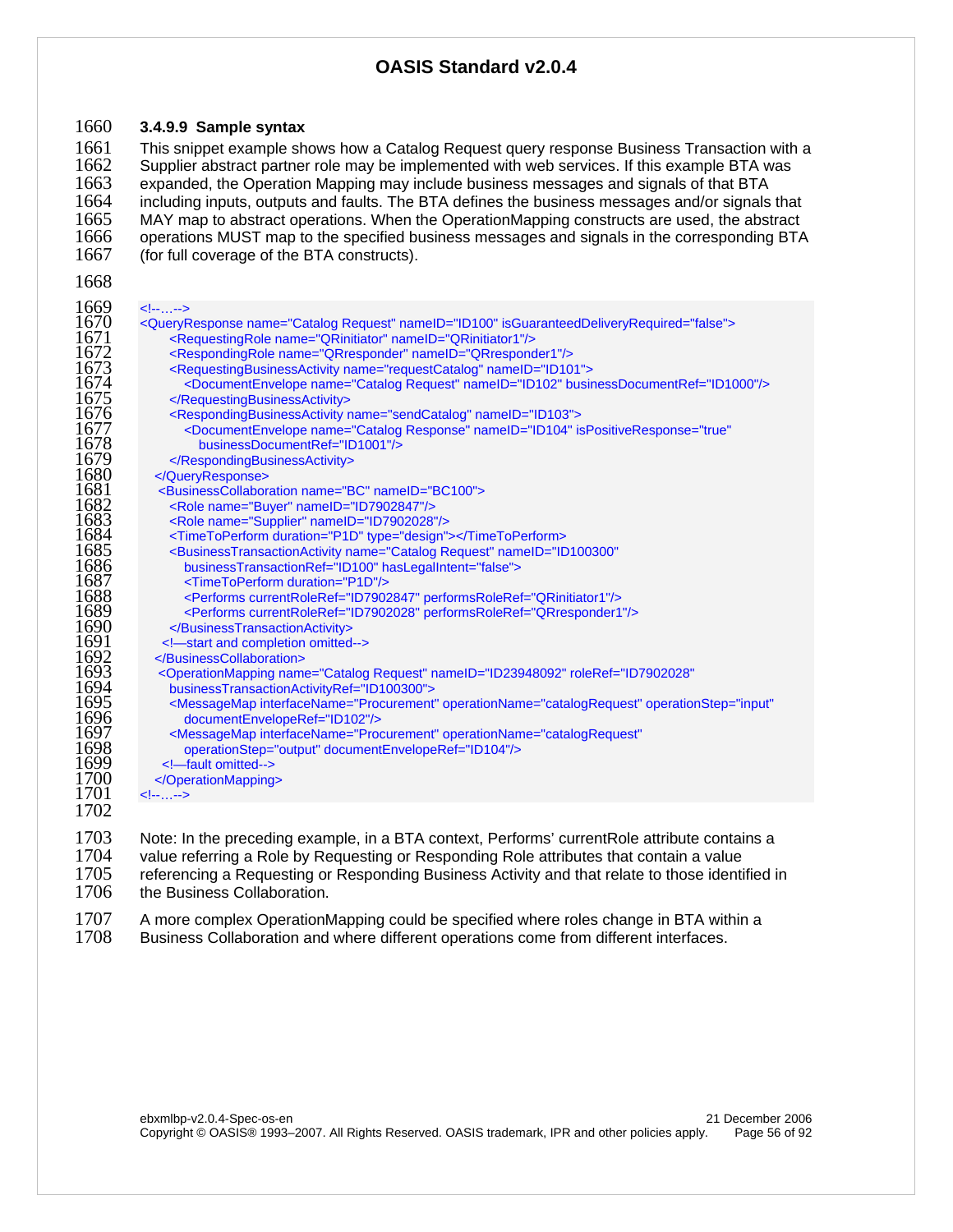## 1709 **3.4.10 Specify a Business Collaboration**

## 1710 **3.4.10.1 Key Semantics of a Business Collaboration**

1711 There is no conceptual difference between a Binary and a Multiparty (Business) Collaboration. A<br>1712 Binary (Business) Collaboration is a Multiparty Collaboration between two roles only. However. 1712 Binary (Business) Collaboration is a Multiparty Collaboration between two roles only. However, 1713 architecturally, there is a difference. A Binary (Business) Collaboration is always self-coordinate 1713 architecturally, there is a difference. A Binary (Business) Collaboration is always self-coordinated,<br>1714 while a Multiparty (Business) Collaboration may require infrastructure level coordination to align 1714 while a Multiparty (Business) Collaboration may require infrastructure level coordination to align<br>1715 the state of all relevant parties after any given message interchange. This type of infrastructure 1715 the state of all relevant parties after any given message interchange. This type of infrastructure 1716 coordination is out of scope for the current version of the technical specification and it is assume 1716 coordination is out of scope for the current version of the technical specification and it is assumed<br>1717 that Multiparty (Business) Collaborations will be designed with explicit Business Transactions to 1717 that Multiparty (Business) Collaborations will be designed with explicit Business Transactions to 1718 synchronize the state of the collaboration for the relevant parties. The BinaryCollaboration and

1718 synchronize the state of the collaboration for the relevant parties. The BinaryCollaboration and 1719 MultipartyCollaboration elements are here for backward compatibility. Moving forward,

1719 MultipartyCollaboration elements are here for backward compatibility. Moving forward,<br>1720 Collaboration definitions SHOULD be using the BusinessCollaboration element. collaboration definitions SHOULD be using the BusinessCollaboration element.

1721 The context of a Business Collaboration is limited to the Document Flows, activities and signals<br>1722 that are received or sent by the BSI. The BSI do not need to query information in other systems. 1722 that are received or sent by the BSI. The BSI do not need to query information in other systems,<br>1723 internal or external to calculate the result of Condition Expressions. internal or external to calculate the result of Condition Expressions.

1724 One of the roles is initiating the Business Collaboration. This is the role (or may be associated 1725 with the role that performs the activity) that sends the first message (i.e. Request) of the first BTA.<br>1726 The initial abstract partner roles of the parent Business Collaboration are bound to the roles of an 1726 The initial abstract partner roles of the parent Business Collaboration are bound to the roles of an 1727 inner Collaboration Activity, when there is an inner Collaboration are bound to the abstract partner inner Collaboration Activity, when there is an inner Collaboration Activity. The abstract partner 1728 roles, the roles bound and performed (such as the currentRoleRef and performsRoleRef in the 1729 Performs element), and how they relate are described in detail in Section 3.4.1. Performs element), and how they relate are described in detail in Section 3.4.1.

1730 A Business Collaboration consists of one or more Business Activities. These Business Activities<br>1731 are always conducted between the two roles chosen from the roles of the Business Collaboration 1731 are always conducted between the two roles chosen from the roles of the Business Collaboration.<br>1732 For each activity one of two roles is assigned to be the initiating roles (from) and the other to be 1732 For each activity one of two roles is assigned to be the initiating roles (from) and the other to be 1733 the Responding roles (to). This is irrespective of who actually initiated the Business Collaboration the Responding roles (to). This is irrespective of who actually initiated the Business Collaboration.

1734 A Business Activity MAY either be a BTA, a Complex BTA or a Collaboration Activity.

1735 A BTA is described earlier in Section 3.4.9.7.

1736 A Complex Business Transaction Activity (ComplexBTA) allows for nested BTAs to happen in a<br>1737 recursive manner. This concept is a pure sequencing concept and does not affect the atomicity of 1737 recursive manner. This concept is a pure sequencing concept and does not affect the atomicity of 1738 the Business Transaction. The choreography mechanisms for the Business Collaboration allow 1738 the Business Transaction. The choreography mechanisms for the Business Collaboration allow<br>1739 for Business Transaction Activities to happen in parallel, however there MAY be a need to 1739 for Business Transaction Activities to happen in parallel, however there MAY be a need to 1740 express that a BTA can happen only after the request of the other BTA has been entirely 1740 express that a BTA can happen only after the request of the other BTA has been entirely<br>1741 processed (including the return of acknowledgements). This is precisely the purpose of C 1741 processed (including the return of acknowledgements). This is precisely the purpose of Complex<br>1742 Business Transaction Activity. When multiple activities are nested within ComplexBTA, these 1742 Business Transaction Activity. When multiple activities are nested within ComplexBTA, these<br>1743 activities MUST be executed in series. The model supports for any number of nesting levels. activities MUST be executed in series. The model supports for any number of nesting levels. 1744 Each activity element is associated with a StatusVisibility element that specifies which state<br>1745 Guccess, Failure and document exchanged) are visible at the level of the parent ComplexB (Success, Failure and document exchanged) are visible at the level of the parent ComplexBTA.

1746 The ComplexBTA provides a mechanism to implement and communicate the dependencies 1747 between an actual business process (semantic process) and systems implementation of business 1748 processes (service choreography). An actual business process may subscribe to events 1748 processes (service choreography). An actual business process may subscribe to events<br>1749 happening in the services layer, and update the actual state when the event is received. 1749 happening in the services layer, and update the actual state when the event is received. This 1750 functionality allows a complete decoupling of the implementation, as well as clear view of the 1750 functionality allows a complete decoupling of the implementation, as well as clear view of the 1751 required information at the actual (real world) business layer. This mechanism allows the stat 1751 required information at the actual (real world) business layer. This mechanism allows the status 1752 to be known and published in a Business Collaboration with the default being no status visibility. 1752 to be known and published in a Business Collaboration with the default being no status visibility.<br>1753 When status visibility is desired for a ComplexBTA, a simple scenario is provided: Assume a 1753 When status visibility is desired for a ComplexBTA, a simple scenario is provided: Assume a<br>1754 Buver and Seller are parties to the Business Collaboration. The Seller may have visibility to o Buyer and Seller are parties to the Business Collaboration. The Seller may have visibility to other 1755 sub-parties, such as Suppliers, and is responsible for the performance of the sub-parties. In this 1756 sense, the sub-parties are not first class citizens to this particular Business Collaboration nor 1757 constrained by it. Another Business Collaboration may exist elsewhere that defines the constrained by it. Another Business Collaboration may exist elsewhere that defines the 1758 interaction of the parties that are sub-parties visible in this Business Collaboration. Conversely, in

ebxmlbp-v2.0.4-Spec-os-en 21 December 2006 Copyright © OASIS® 1993–2007. All Rights Reserved. OASIS trademark, IPR and other policies apply. Page 57 of 92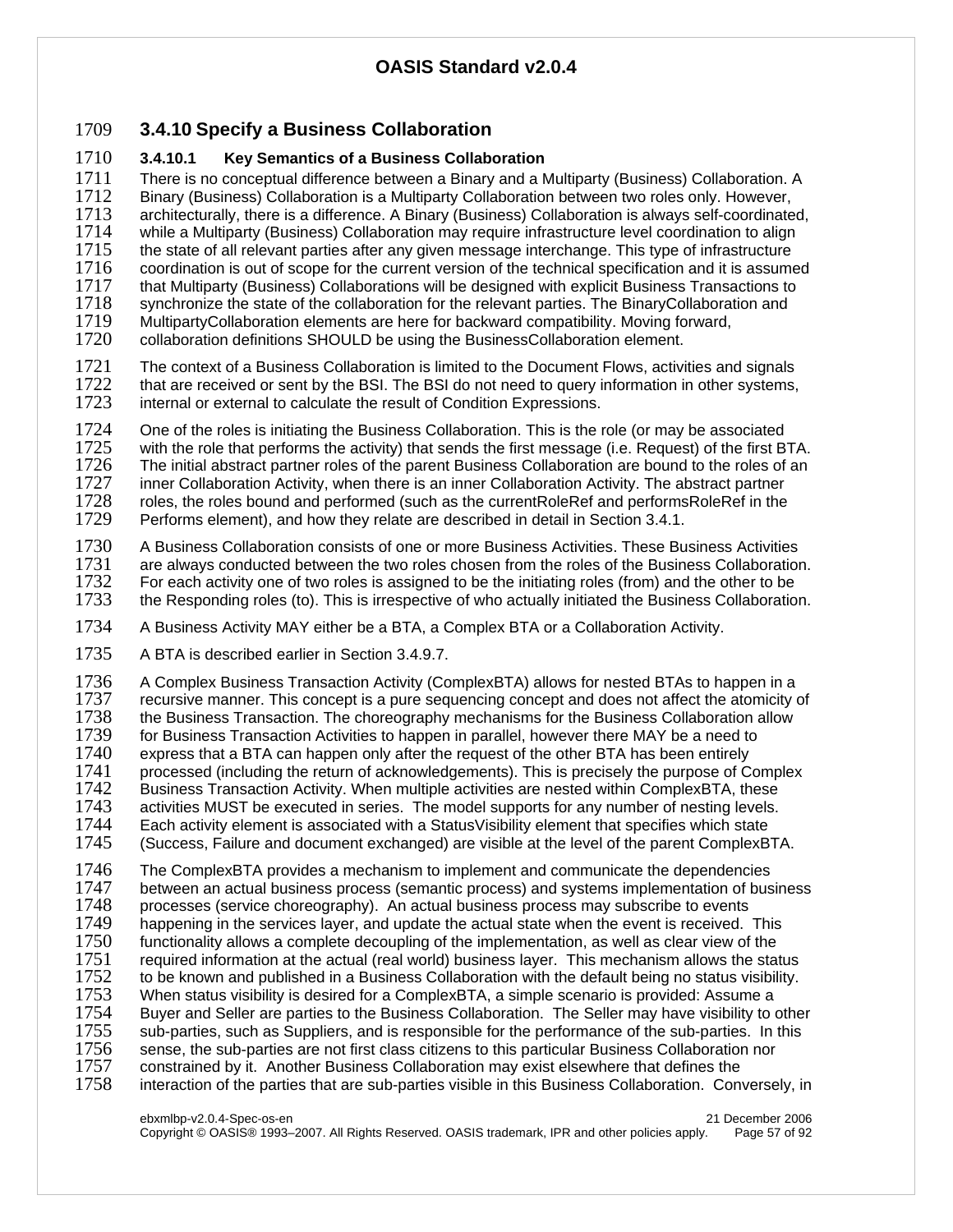- 
- 1759 a Multiparty (Business) Collaboration, the parties are responsible in that Business Collaboration.<br>1760 For example, the Supplier would be responsible for the performance of the sub-parties. A brief 1760 For example, the Supplier would be responsible for the performance of the sub-parties. A brief 1761 example of a ComplexBTA is shown in Figure 10.

example of a ComplexBTA is shown in Figure 10.



1762

#### 1763 **Figure 10: Status Visibility**

#### 1764

1765 For ComplexBTA, the Status Visibility is included in order to specify which status values of the 1766 embedded processes are considered. if any, when returning the status value to the context in 1766 embedded processes are considered, if any, when returning the status value to the context in 1767 which the parent ComplexBTA was included. which the parent ComplexBTA was included.

1768 Condition expressions and guards govern the incoming transitions on links (FromLink from a<br>1769 parent ComplexBTA for example). Each of the FromLinks can be specified to transition to the 1769 parent ComplexBTA for example). Each of the FromLinks can be specified to transition to the 1770 CompletionState (Success or Failure) as a result of the satisfying condition quard. This allows 1770 CompletionState (Success or Failure) as a result of the satisfying condition guard. This allows, for 1771 example, exposing technical failures. If expected, failures can also be modeled. The parties 1772 specify how it is handled. Condition expressions and variables are described in Section 3.4. specify how it is handled. Condition expressions and variables are described in Section 3.4.11. 1773 Expected (choreographed) and unplanned (General Exceptions) are described further in Section 1774 3.6.2.3.

1775 As described later in Section 3, these linking constructs, or movements between states (which 1776 vere previously called pseudo-states), would be Start. CompletionState (and sub-specialization were previously called pseudo-states), would be Start, CompletionState (and sub-specializations 1777 of that, Success and Failure), Fork, Join, Decision (or Choice), and Transition. They correspond 1778 to bundles of labeled edges of a directed possibly cyclic graph. At their core, they are collections 1778 to bundles of labeled edges of a directed possibly cyclic graph. At their core, they are collections 1779 of pairs of nodes, and describe the potential paths of a ebBP definition. of pairs of nodes, and describe the potential paths of a ebBP definition.

1780 In the ComplexBTA, this nesting and the associated constraints allow monitoring of the state<br>1781 model of the collaboration and specifies event visibility of the service layer model. The ebBP 1781 model of the collaboration and specifies event visibility of the service layer model. The ebBP<br>1782 state model and expression enumerate semantic business events and the complexities of ser state model and expression enumerate semantic business events and the complexities of service 1783 events are mapped at a technical layer onto business events (semantic business occurrences).<br>1784 This decoupling is extremely powerful as incremental improvements in both service and busines 1784 This decoupling is extremely powerful as incremental improvements in both service and business<br>1785 layer evolve. If a business process designer specifies the Document Flow from another sub-party, layer evolve. If a business process designer specifies the Document Flow from another sub-party, 1786 it becomes visible. This allows incremental progress in order to anticipate and accommodate<br>1787 future development needs by enabling status visibility in a nested process. Other capabilities future development needs by enabling status visibility in a nested process. Other capabilities 1788 evolving in the messaging layer (such as in future versions of ebXML Messaging Service) may 1789 also support this projected status requirement.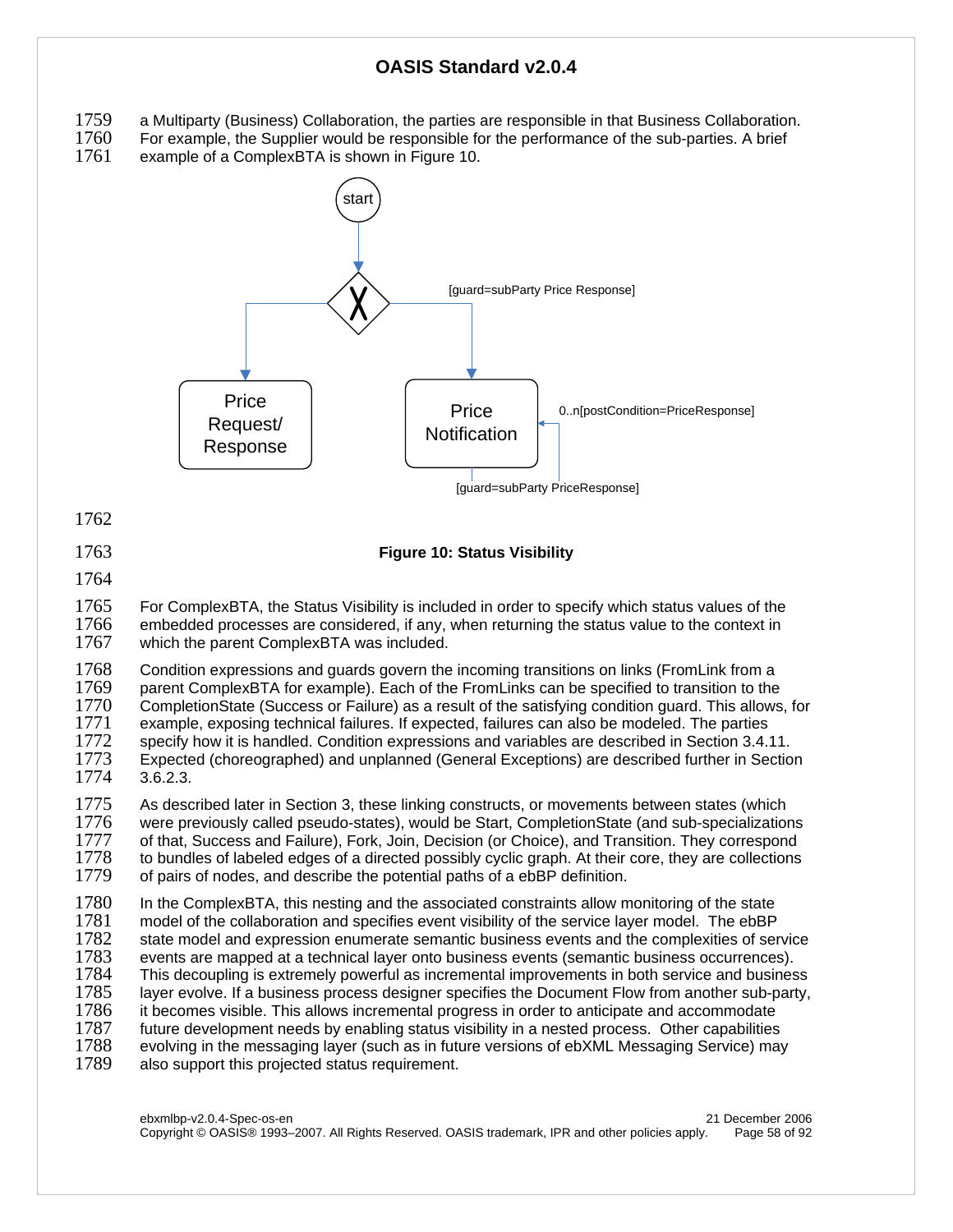1790 Such capabilities allow more effective monitoring of the activities defined. The process designer<br>1791 may choose to use the status visibility details as input to make decisions on other business logic

1791 may choose to use the status visibility details as input to make decisions on other business logic 1792 used in this enclosing BTA. Industry sectors such as logicity for such as logic

1792 used in this enclosing BTA. Industry sectors such as logistics processes (particularly for 1793 international trade) may make use of this mechanism to allow migration to global, potent

1793 international trade) may make use of this mechanism to allow migration to global, potentially fully laited in the visible, collaborations between many parties. visible, collaborations between many parties.

1795 The nesting for status visibility and transitions in a ComplexBTA is unbounded. More business 1796 requirements are being gathered to determine the need and use of status visibility in other 1796 Frequirements are being gathered to determine the need and use of status visibility in other<br>1797 Factivities such a Business Collaboration (Multiparty) and the utility of administrative monitor 1797 activities such a Business Collaboration (Multiparty) and the utility of administrative monitoring. In 1798 the future, it is also anticipated that managing coordinated, complex activities and visibility will be 1798 the future, it is also anticipated that managing coordinated, complex activities and visibility will be 1799 expanded for Business Collaboration of more than two abstract partner roles and for 1799 expanded for Business Collaboration of more than two abstract partner roles and for<br>1800 ComplexBTA. Such coordination may expand the relationship of the ebBP technical

1800 ComplexBTA. Such coordination may expand the relationship of the ebBP technical specification 1801 to other emerging specifications and technologies, in order to support specialized status visibility, 1801 to other emerging specifications and technologies, in order to support specialized status visibility, 1802 particularly to further enhance monitoring capabilities.

particularly to further enhance monitoring capabilities.

1803 A Collaboration Activity is the performance of a Business Collaboration, within another Business<br>1804 Collaboration, Business Collaboration definitions are re-useable relative to Collaboration Activity. 1804 Collaboration. Business Collaboration definitions are re-useable relative to Collaboration Activity.<br>1805 The same Business Collaboration can be performed by multiple Collaboration Activities in The same Business Collaboration can be performed by multiple Collaboration Activities in 1806 different collaborations, or by multiple Collaboration Activities in the same Binary (Business) 1807 Collaboration. A Binary (Business) Collaboration definition may be restricted to be an "inner 1808 collaboration" only via the boolean attribute islnnerCollaboration. In this case, the Binary 1808 collaboration" only via the boolean attribute isInnerCollaboration. In this case, the Binary<br>1809 (Business) Collaboration definition can only be initiated as part of a Collaboration Activity (Business) Collaboration definition can only be initiated as part of a Collaboration Activity and

1810 cannot be initiated by itself. The isInnerCollaboration attribute MAY occur on any Business<br>1811 Collaboration and specify it MAY only occur from within another Business Collaboration. Collaboration and specify it MAY only occur from within another Business Collaboration.

1812 Business Transaction Activities, Complex Business Transaction Activities and Collaboration<br>1813 Activities MAY define business rules with the BeginsWhen, EndsWhen, PreCondition and 1813 Activities MAY define business rules with the BeginsWhen, EndsWhen, PreCondition and 1814 PostCondition elements. These elements MAY be used for annotation purposes. If the PostCondition elements. These elements MAY be used for annotation purposes. If the

1815 expressions rendered as computable, the BSI MAY use them at run-time.

- 1816 These element definitions are:
- 1817 PreCondition: A description of a state external to this activity that is required before the 1818 activity can commence.
- 1819 PostCondition: A description of a state external to this activity that is required after the 1820 activity concludes (i.e. the state doesn't exist before the execution of this activity but does 1821 exist afterwards).
- **1822** BeginsWhen: A description of an event external to this activity that normally causes it to commence (i.e. PreCondition + other variables = BeginsWhen).  $commonce$  (i.e. PreCondition  $+$  other variables = BeginsWhen).
- 1824 EndsWhen: A description of an event external to this activity that normally causes it to 1825 conclude (i.e. PostCondition + other variables = EndsWhen).

1826 These expressions may also be made available elsewhere (such as used internally) to further 1827 verify the legitimacy of an activity. The partners involved collaboratively define the constraints 1827 verify the legitimacy of an activity. The partners involved collaboratively define the constraints 1828 whereby they engage in these activities. This may provide the capability for both parties to ver 1828 whereby they engage in these activities. This may provide the capability for both parties to verify 1829 the conditions (rules or logic, for example) were followed. the conditions (rules or logic, for example) were followed.

1830 If desired, variables MAY be used to further enable Pre- and PostCondition, BeginsWhen and 1831 EndsWhen elements, as they are of type ConditionExpressionType. For example, an XSLT 1831 EndsWhen elements, as they are of type ConditionExpressionType. For example, an XSLT 1832 variable may be used for the expression of this condition and allow values to be placed in them.<br>1833 Variables are semantic enablers, as discussed in Section 3.4.11. Variables are semantic enablers, as discussed in Section 3.4.11.

1834

1835 It is possible that conditions, such as these, could be a part of a standard application of a 1836 Business Transaction and/or specific to the context of which the transaction that is used (for a 1837 Business Transaction Activity). If conditions existed on the BT, they could act as process 1837 Business Transaction Activity). If conditions existed on the BT, they could act as process 1838 at eater at as process 1838

1838 gatekeepers into/out of the BT. Enabling conditions on the BT (in addition to where they currently 1839 exist on the BTA) may be considered in a future version. exist on the BTA) may be considered in a future version.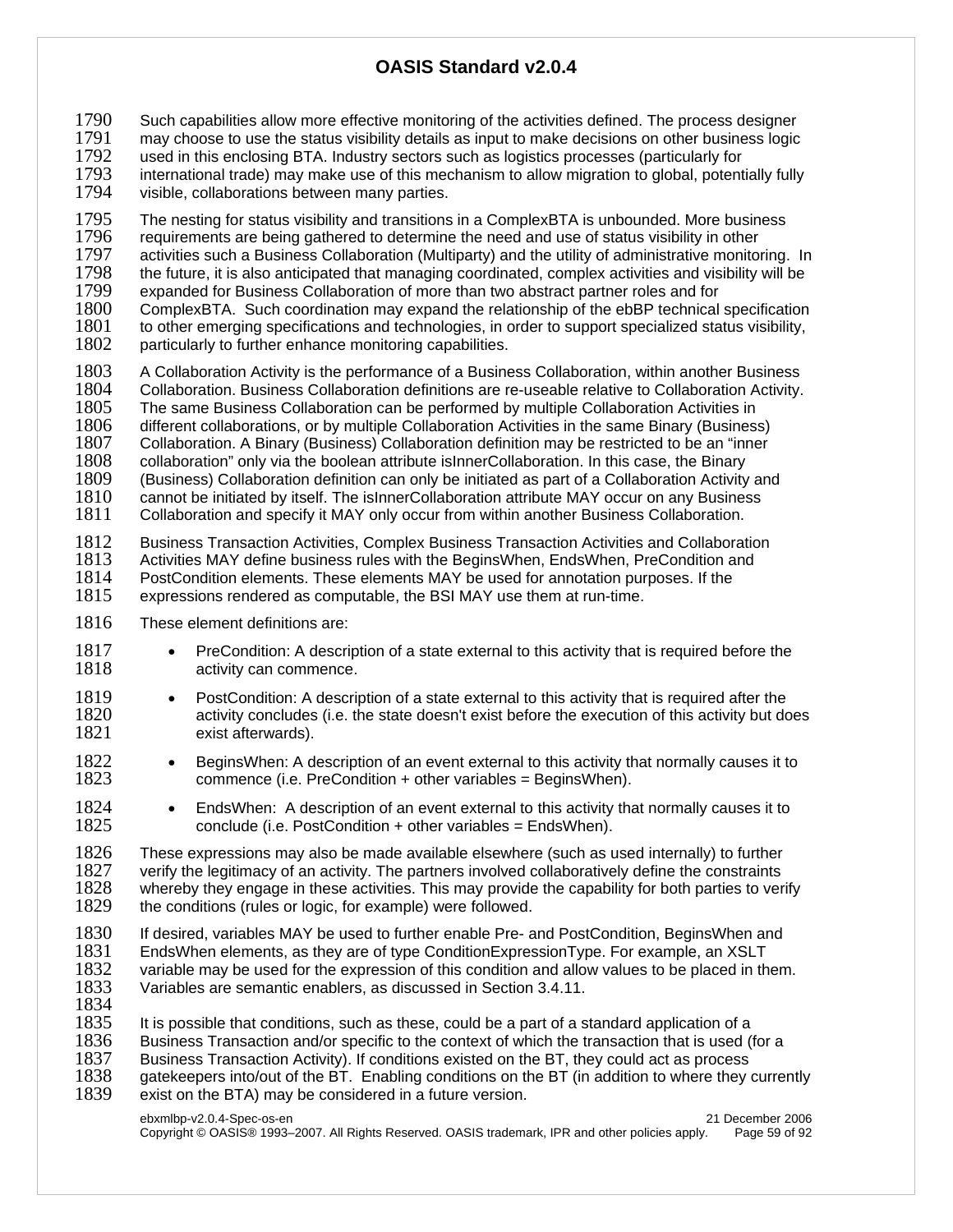1840 The semantics of BeginsWhen and EndsWhen indicate that the corresponding Business Activity<br>1841 is expected to be started or ended as soon as the expression in the attribute value is true. The 1841 is expected to be started or ended as soon as the expression in the attribute value is true. The 1842 Begins When expression MAY be used to: BeginsWhen expression MAY be used to:

- 1843 Link a semantic state (e.g. begins when "state" of "product-delivered" is reached)
- **1844** Serve as a semantic definition that MAY be used to define that state (e.g. "in the context 1845 of this ebBP definition. "product-delivered" is defined as the existence of both product-1845 of this ebBP definition, "product-delivered" is defined as the existence of both product-<br>1846 delivered date and delivery-signature) delivered date and delivery-signature)

1847 These external events may drive a transition and condition to be possible or not (and hence could 1848 affect success or failure). For example, an invoice may not be generated until a product is 1848 affect success or failure). For example, an invoice may not be generated until a product is 1849 delivered. delivered.

1850 For EndsWhen, in the case of a certification exam, a registrant is allowed three attempts to pass 1851 an exam to achieve certification; otherwise the registrant fails. In an academic setting, a health 1852 care provider, i.e. the registrant, attempts the certification exam three times. For the first try, the 1853 registrant submits a certification request and engages in a registration step. The registrant 1853 registrant submits a certification request and engages in a registration step. The registrant<br>1854 request fails and is returned. The registrant increases insurance, retries and fails. For a thir  $1854$  request fails and is returned. The registrant increases insurance, retries and fails. For a third try,<br> $1855$  the registrant increases staff capacity, then retries. The registrant reguests fails a third time. The 1855 the registrant increases staff capacity, then retries. The registrant requests fails a third time. The 1856 registrant attempts to re-register but must start over again. This scenario may apply to other than registrant attempts to re-register but must start over again. This scenario may apply to other than 1857 health care, such as Amazon self-registration.

1858 The EndsWhen is a quality of service attribute that may enable evaluation (and in the future 1859 computation) of Business Transaction status after the Business Document is received.

computation) of Business Transaction status after the Business Document is received.

1860 EndsWhen may be a description of an event external to this collaboration that typically causes 1861 this collaboration to conclude.

1862 A PreCondition indicates that the corresponding Business Activity may start only if the 1863 corresponding expressions are true. A PostCondition expresses a condition that must l  $1863$  corresponding expressions are true. A PostCondition expresses a condition that must be true<br> $1864$  once the activity has been completed. For example. Business Success is true (i.e. the status 1864 once the activity has been completed. For example, Business Success is true (i.e. the status 1865 reported to the choreography is true) when the activity is completed. reported to the choreography is true) when the activity is completed.

- 1866 Whether BeginsWhen, EndsWhen, or Pre- or PostCondition, the information MUST be visible to 1867 the parties involved. the parties involved.
- 1868 In the future, these capabilities could be filter- or subscription-based capabilities to enable the

1869 business community to define the semantic business-event controlling the process. A constraint

- 1870 may be declared on an action that maps to information that is produced by that action. For 1871 example. Begins When is based on business content in the business message delivered or 1871 example, BeginsWhen is based on business content in the business message delivered on that 1872 action. action.
- 1873 Such constructs may be useful for process-context driven communication, monitoring and<br>1874 verification of rules related to content driven processes. For example, a Business Collabor 1874 verification of rules related to content driven processes. For example, a Business Collaboration<br>1875 requires a notification of delivery. A DeliveryNotification transaction adheres to the Notification 1875 requires a notification of delivery. A DeliveryNotification transaction adheres to the Notification 1876 pattern is used that includes a Receipt Acknowledgement signal. However, the parties involved 1877 only want that notification to take place when the signature is available. This could occur when 1877 only want that notification to take place when the signature is available. This could occur when<br>1878 the driver return his device, although implementation (result) is visible to the business process. the driver return his device, although implementation (result) is visible to the business process. 1879 The transition occurs to this transaction as soon as the product is shipped, so the enabling 1880 component is then, in essence, waiting for an event that will start this transaction. component is then, in essence, waiting for an event that will start this transaction.

1881 When performing a Collaboration Activity within a collaboration there is an implicit relationship 1882 between the roles at multiple levels (two at a minimum). For example, assume that a Binary 1882 between the roles at multiple levels (two at a minimum). For example, assume that a Binary<br>1883 (Business) Collaboration Firm Order is performing Binary (Business) Collaboration Product 1883 (Business) Collaboration Firm Order is performing Binary (Business) Collaboration Product<br>1884 Fulfillment through Collaboration Activity Drop Ship. Binary (Business) Collaboration Firm O 1884 Fulfillment through Collaboration Activity Drop Ship. Binary (Business) Collaboration Firm Order 1885 has the following roles: Customer and Retailer. In Collaboration Activity Drop Ship we assign 1885 has the following roles: Customer and Retailer. In Collaboration Activity Drop Ship we assign<br>1886 Customer to be the Initiator, and Retailer to be the Responder. Binary (Business) Collaboratio 1886 Customer to be the Initiator, and Retailer to be the Responder. Binary (Business) Collaboration<br>1887 Product Fulfillment has the following roles: Buyer and Seller and a BTA where Buyer is the 1887 Product Fulfillment has the following roles: Buyer and Seller and a BTA where Buyer is the 1888 Intertional and Seller is the Responder. The Business Transaction and its declared roles are u 1888 Initiator and Seller is the Responder. The Business Transaction and its declared roles are used 1889 by the BTA. We have now established a role mapping and relationships between the roles by the BTA. We have now established a role mapping and relationships between the roles

ebxmlbp-v2.0.4-Spec-os-en 21 December 2006 Copyright © OASIS® 1993–2007. All Rights Reserved. OASIS trademark, IPR and other policies apply. Page 60 of 92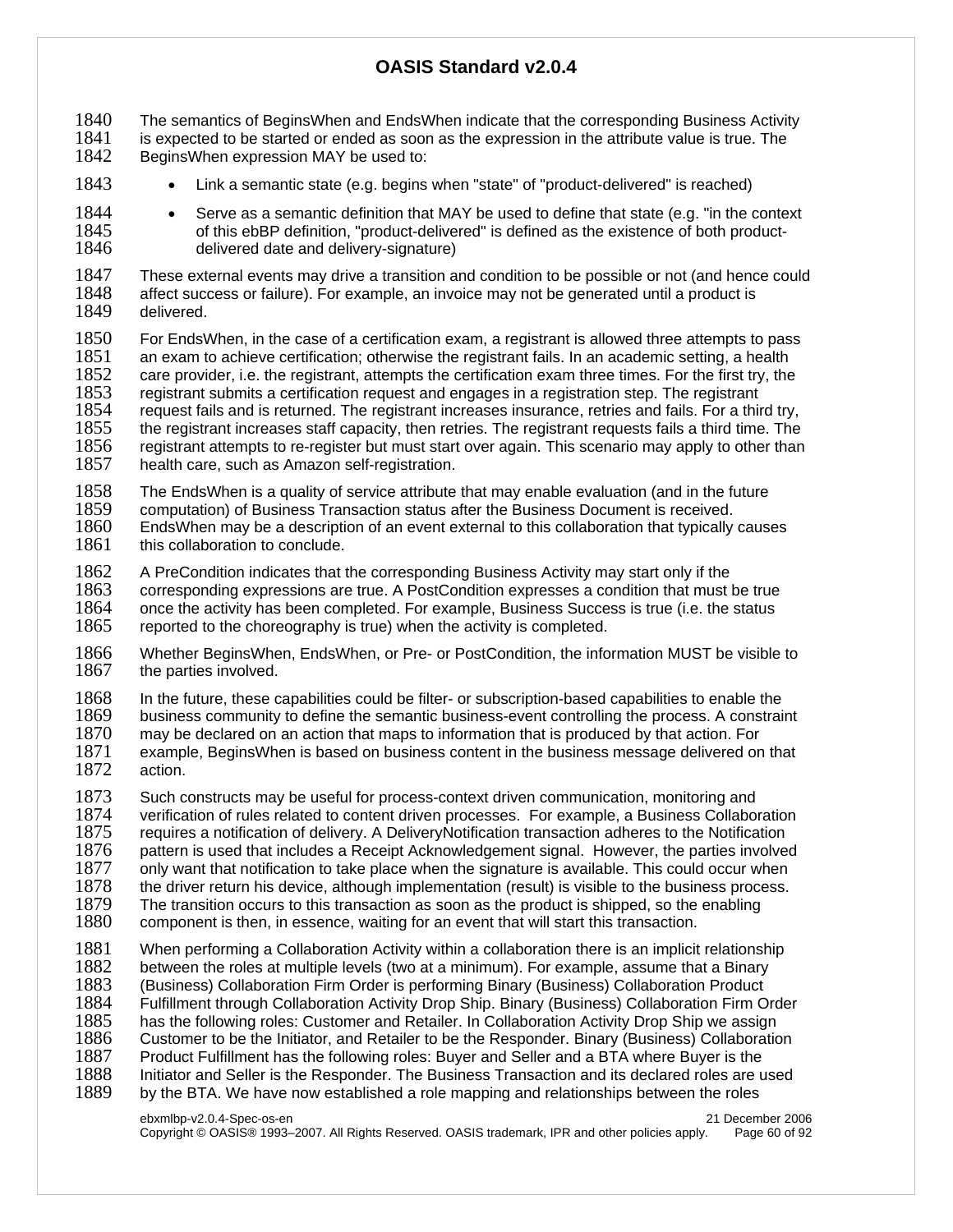1890 Customer and Buyer because they are both Initiators in activities in the related performing and 1891 performed Binary (Business) Collaborations. performed Binary (Business) Collaborations.

1892 Since a Business Transaction is atomic in nature, the performing of a single Business<br>1893 Transaction through a BTA is also atomic in nature. If the desired semantic is not atom Transaction through a BTA is also atomic in nature. If the desired semantic is not atomic, and 1894 then the task SHOULD be split over multiple Business Transactions. For instance if it is desired to 1895 specify several partial acceptances of a request, then the request SHOULD be specified as one 1895 specify several partial acceptances of a request, then the request SHOULD be specified as one<br>1896 transaction within a Binary (Business) Collaboration and the partial acceptance(s) as separate 1896 transaction within a Binary (Business) Collaboration and the partial acceptance(s) as separate<br>1897 transactions, thus handling the partial acceptances within the choreography. The choreograph 1897 transactions, thus handling the partial acceptances within the choreography. The choreography<br>1898 can also support multiple requests in the same manner. can also support multiple requests in the same manner.

1899 Similar or more complex circumstances may apply. For example, the Document Envelope may<br>1900 contain multiple EDI (Electronic Date Interchange) payloads or pertain to separate Business 1900 contain multiple EDI (Electronic Date Interchange) payloads or pertain to separate Business<br>1901 Transactions. In this case, it is recommended that choreography be used to logically handle 1901 Transactions. In this case, it is recommended that choreography be used to logically handle<br>1902 these, similar to how multiple requests or responses are handled. More requirements will be 1902 these, similar to how multiple requests or responses are handled. More requirements will be 1903 solicited to evaluate what other mechanisms are needed to support Business Collaboration a solicited to evaluate what other mechanisms are needed to support Business Collaboration and 1904 conditions such as those that may apply to batch processing.

1905 The parties can agree upon a CPA in order to transact business. A CPA may associate itself with 1906 a specific collaboration. Thus, all Business Transactions performed between any two parties 1906 a specific collaboration. Thus, all Business Transactions performed between any two parties<br>1907 – SHOULD be referenced through Business Transaction Activities contained within a Business 1907 SHOULD be referenced through Business Transaction Activities contained within a Business<br>1908 Collaboration. Collaboration.

1909 For a Business Collaboration involving more than two parties, the roles assumed by the parties 1910 MUST be specified. The Performs element MUST be used to assign the roles that a party

1910 MUST be specified. The Performs element MUST be used to assign the roles that a party<br>1911 assumes for this type of Business Collaboration. Where allowed, the Performs element M

1911 assumes for this type of Business Collaboration. Where allowed, the Performs element MAY be 1912 omitted if the actual values of Roles in the referring and referred-to context are the same (i.e.

omitted if the actual values of Roles in the referring and referred-to context are the same (i.e. 1913 string identical) and they match. If a new value is found in the referred-to context and it has not 1914 been associated with a previous role, then it MUST be considered to be a new role. been associated with a previous role, then it MUST be considered to be a new role.

1915 A party may assume several roles during a Collaboration Activity. When a Business Collaboration<br>1916 between two parties is related to another Business Collaboration (also of two parties) using a 1916 between two parties is related to another Business Collaboration (also of two parties) using a<br>1917 Collaboration Activity, the roles may change for the parties. Those roles MUST be traced and 1917 Collaboration Activity, the roles may change for the parties. Those roles MUST be traced and<br>1918 associated with the parties. For example, a Handle Order Business Collaboration (of two partion associated with the parties. For example, a Handle Order Business Collaboration (of two parties) 1919 invokes a CreditCheck via a Collaboration Activity. The Seller (in the top level Business<br>1920 Collaboration) also performs the role of Customer and the Credit Agency also performs t Collaboration) also performs the role of Customer and the Credit Agency also performs the role of

1921 Credit Service.

1922 This functionality supports tracing and binding of roles of the Business Collaboration across and<br>1923 vithin multiple levels of nesting. Roles can be mapped and referenced (via @nameID) through within multiple levels of nesting. Roles can be mapped and referenced (via @nameID) through 1924 multiple levels of activity nesting.

1925 isConcurrent is a parameter that governs the flow of transactions. Unlike the security and timing 1926 parameters it does not govern the internal flow of a transaction, rather it determines whether at 1926 parameters it does not govern the internal flow of a transaction, rather it determines whether at 1927 run-time multiple instances of that BTA can be 'open' at the same time within any Business 1927 run-time multiple instances of that BTA can be 'open' at the same time within any Business<br>1928 Collaboration instance performed between any parties. isConcurrent limits the ability to exee 1928 Collaboration instance performed between any parties. isConcurrent limits the ability to execute<br>1929 multiple BTA of the same BT across Business Collaboration instances (with the same party), or

1929 multiple BTA of the same BT across Business Collaboration instances (with the same party), or 1930 within the same Business Collaboration if multiple paths are open.

within the same Business Collaboration if multiple paths are open.

1931 As a result, when isConcurrent is set to false, the BSIs of each party MUST serialize these BTAs.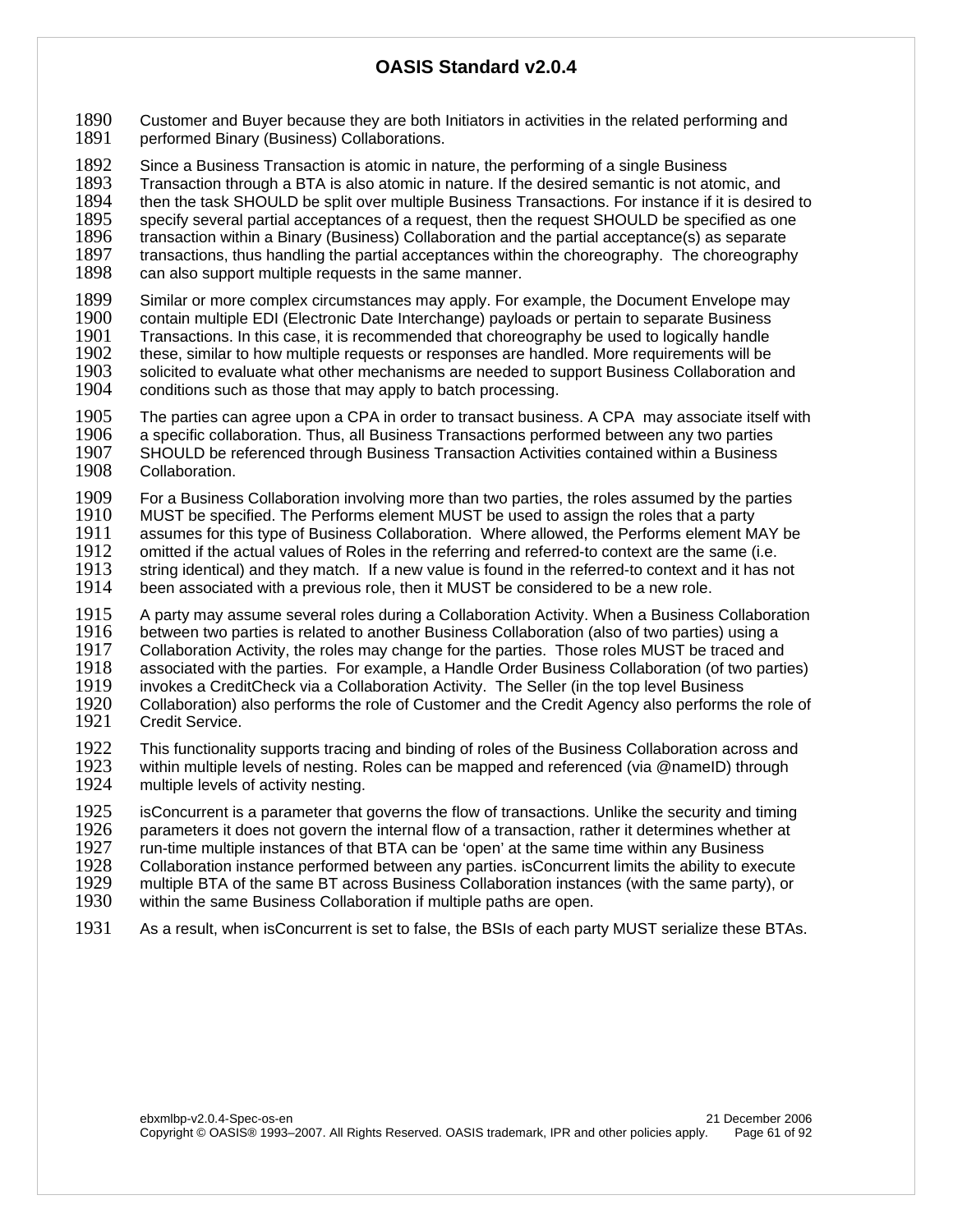## **3.4.10.2 Sample syntax**

1934 Here is a simple Binary (Business) Collaboration using one of the Business Transactions defined<br>1935 above: above:

| 1937 | <businesscollaboration name="Firm Order" nameid="ID122A38D93"></businesscollaboration>                      |
|------|-------------------------------------------------------------------------------------------------------------|
| 1938 | <role name="buyer" nameid="ID122A38DA3"></role>                                                             |
| 1939 | <role name="seller" nameid="ID122A38DA5"></role>                                                            |
| 1940 | <timetoperform duration="P1D"></timetoperform>                                                              |
| 1941 | <start name="ID876F38OP5" nameid="ID876F38OP5"></start>                                                     |
| 1942 | <tolink tobusinessstateref="IDPO3DA1"></tolink>                                                             |
| 1943 | $\langle$ Start $\rangle$                                                                                   |
| 1944 | <businesstransactionactivity <="" name="Place Order" nameid="IDPO3DA1" th=""></businesstransactionactivity> |
| 1945 | businessTransactionRef="ID122A3DD33" hasLegalIntent="true">                                                 |
| 1946 | <timetoperform duration="PT4H"></timetoperform>                                                             |
| 1947 | <performs currentroleref="ID122A38DA3" performsroleref="CCinitiator1"></performs>                           |
| 1948 | <performs currentroleref="ID122A38DA5" performsroleref="CCresponder1"></performs>                           |
| 1949 |                                                                                                             |
| 1950 | <success name="Success" nameid="D2JSK99AK"></success>                                                       |
| 1951 | <failure name="Failure" nameid="DK9726AJ"></failure>                                                        |
| 1952 | <decision></decision>                                                                                       |
| 1953 | <fromlink frombusinessstateref="IDPO3DA1"></fromlink>                                                       |
| 1954 | <tolink tobusinessstateref="D2JSK99AK"></tolink>                                                            |
| 1955 | <conditionexpression expression="Success" expressionlanguage="ConditionGuardValue"></conditionexpression>   |
| 1956 | $<$ $T$ oLink $>$                                                                                           |
| 1957 | <tolink tobusinessstateref="DK9726AJ"></tolink>                                                             |
| 1958 | <conditionexpression expression="Failure" expressionlanguage="ConditionGuardValue"></conditionexpression>   |
| 1959 | $<$ $T$ oLink $>$                                                                                           |
| 1960 |                                                                                                             |
| 1961 |                                                                                                             |
|      |                                                                                                             |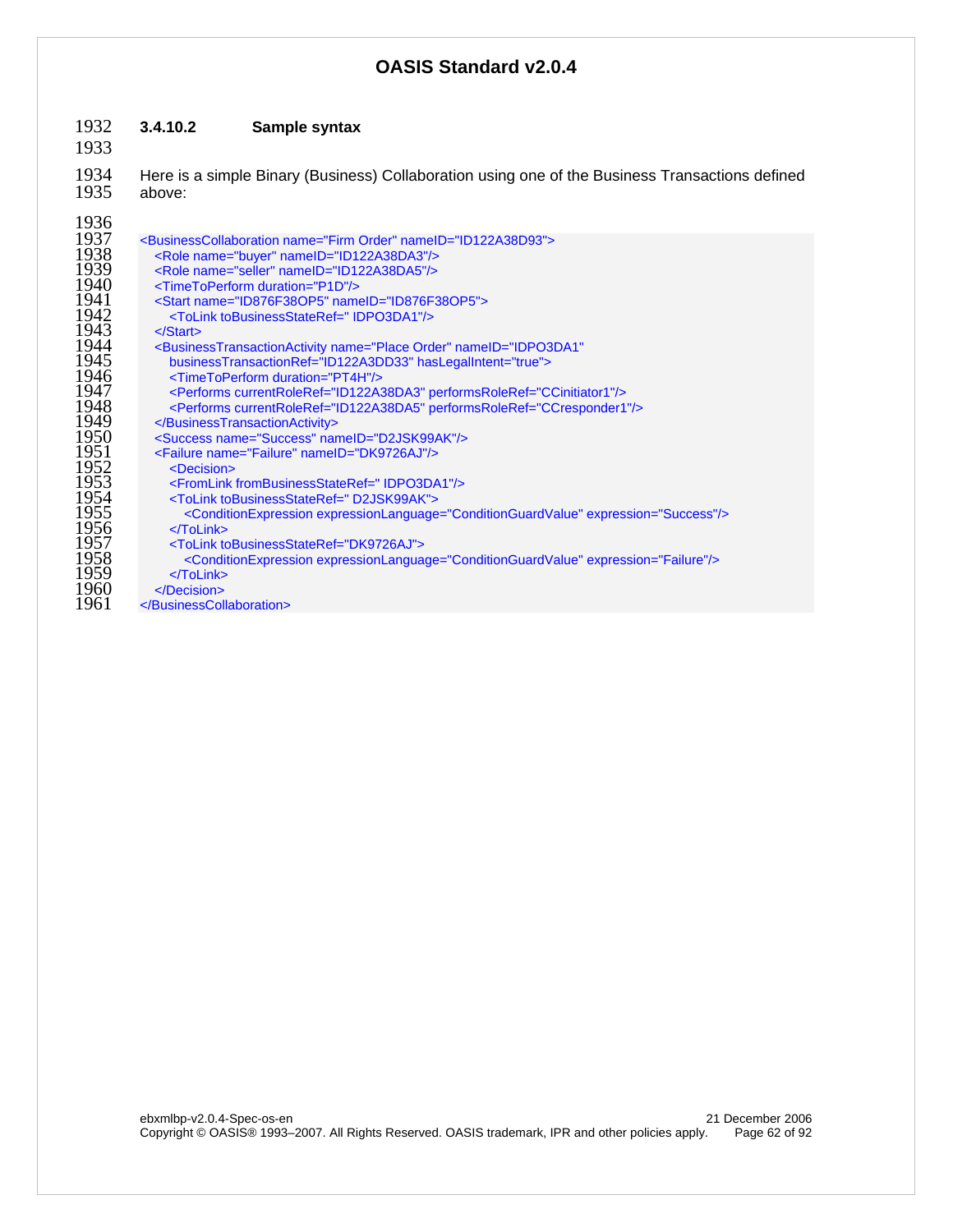## 1962 **3.4.11 Choreography**

#### 1963 **3.4.11.1 Key Semantics of a Choreography**

1964 A Choreography is an ordering of Business Activities within a Business Collaboration. The 1965 uppendent our post a Choreography is to specify which BTA. Complex Business Transaction Activity 1965 purpose of a Choreography is to specify which BTA, Complex Business Transaction Activity<br>1966 and/or Collaboration Activity should (are expected to) happen. As a result, the specification o 1966 and/or Collaboration Activity should (are expected to) happen. As a result, the specification of 1967 choreography definition and the Business Transaction protocol defines unambiquously which 1967 choreography definition and the Business Transaction protocol defines unambiguously which<br>1968 business message (DocumentEnvelope or Business Signal) is expected by any of the parties. business message (DocumentEnvelope or Business Signal) is expected by any of the parties.

1969 The choreography is specified in terms of Business States, and transitions between those<br>1970 Business States. When a transition is validated, it does not mean that the target Business 1970 Business States. When a transition is validated, it does not mean that the target Business Activity<br>1971 vould start immediately, Instead, it means that the Business Activity is "enabled" and the initiating would start immediately. Instead, it means that the Business Activity is "enabled" and the initiating 1972 party MAY now send the request whenever appropriate, provided that it remains within the 1973 TimeToPerform of the Binary (Business) Collaboration. It is merely the execution of the backend 1974 systems, which instruct the BSI to send or receive messages that advance the state of a 1974 systems, which instruct the BSI to send or receive messages that advance the state of a<br>1975 collaboration. There is no execution engine associated to the collaboration itself.

collaboration. There is no execution engine associated to the collaboration itself.

1976 The Business Collaboration is either in the state of performing a given Business Activity (or 1977 multiple concurrent Business Activities) or waiting to start a Business Activity, unless it has 1977 multiple concurrent Business Activities) or waiting to start a Business Activity, unless it has 1978 reached a completion state. Once a Business Activity completes a transition from this Busin 1978 reached a completion state. Once a Business Activity completes a transition from this Business<br>1979 – Activity, it navigates to another Business Activity. A business message initiates a Business 1979 Activity, it navigates to another Business Activity. A business message initiates a Business 1980 Collaboration or advances its state. Collaboration or advances its state.

1981 There are a number of auxiliary kinds of States that facilitate the choreographing of Business<br>1982 Activities. These include a Start state, a Completion state (which comes in a Success and Fai

1982 Activities. These include a Start state, a Completion state (which comes in a Success and Failure 1983 fi<br>1983 flavor) as well as a series of gateways: a Fork gateway, a Join gateway and a Decision gateway. 1983 flavor) as well as a series of gateways: a Fork gateway, a Join gateway and a Decision gateway.<br>1984 There are two types of Fork gateway: OR and XOR. There are two types of Fork gateway: OR and XOR.

1985 An XOR Fork means that only one Business State of the Fork will be allowed to be reached,<br>1986 although all transitions to Business States are possible at the start. Once one of the outgoing 1986 although all transitions to Business States are possible at the start. Once one of the outgoing 1987 transitions attached to the Fork gateway get activated, all the other transitions becomes invali transitions attached to the Fork gateway get activated, all the other transitions becomes invalid 1988 (e.g. a BTA starts).

1989 An OR value mean that one or more Business Activity pointed to by a transition coming from the 1990 Fork might be initiated. Several paths are possible although when and which become active is 1990 Fork might be initiated. Several paths are possible although when and which become active is<br>1991 Lunknown. These Business Activities MAY occur in parallel. Note that it is not important to specit 1991 unknown. These Business Activities MAY occur in parallel. Note that it is not important to specify<br>1992 the order in which Condition Expression on a transition coming from a Fork will be evaluated. It is 1992 the order in which Condition Expression on a transition coming from a Fork will be evaluated. It is 1993 merely the order in which the request of the Business Transaction Activities arrive that 1993 merely the order in which the request of the Business Transaction Activities arrive that 1994 determines the order in which the Condition Expression need to be evaluated. A Decisi 1994 determines the order in which the Condition Expression need to be evaluated. A Decision differs 1995 from a Fork in the sense that a Decision selects only one of the possible transitions, and the 1995 from a Fork in the sense that a Decision selects only one of the possible transitions, and the 1996 other(s) is/are automatically disabled. An XOR Fork may be designed to operate like a Decis 1996 other(s) is/are automatically disabled. An XOR Fork may be designed to operate like a Decision, 1997 but a Decision, but a Decision cannot be an XOR Fork.

1998 A Fork has a TimeToPerform element, where the duration MAY be specified. At the end of this 1999 time interval, the state of the Binary (Business) Collaboration will automatically be moved to its 1999 time interval, the state of the Binary (Business) Collaboration will automatically be moved to its its<br>2000 corresponding Join. This feature MAY be used in cases where the Business Activities are 2000 corresponding Join. This feature MAY be used in cases where the Business Activities are 2001 optional. For instance a Cancel Purchase Order and Change Purchase Order BTA could be<br>2002 defined as part of a Fork/Join control block. However, most often none of these activity would 2002 defined as part of a Fork/Join control block. However, most often none of these activity would<br>2003 happen. If any given BTA within the Fork/Join pair has not reached its completion state, the B 2003 happen. If any given BTA within the Fork/Join pair has not reached its completion state, the BSI<br>2004 will generate a corresponding timeout exception. The TimeToPerform duration of a Fork MUST 2004 will generate a corresponding timeout exception. The TimeToPerform duration of a Fork MUST<br>2005 be greater than (or equal to) any TimeToPerform duration of its Business Activities. be greater than (or equal to) any TimeToPerform duration of its Business Activities.

2006 Via the AND-Join (by default, the Join is an AND-Join), the waitForAll attribute (waitForAll='true')<br>2007 of the Join MUST indicate that all transitions coming into the Join MUST be executed for the 2007 of the Join MUST indicate that all transitions coming into the Join MUST be executed for the 2008 collaboration to reach the Join state that reflects the state movement. When the waitForAll 2008 collaboration to reach the Join state that reflects the state movement. When the waitForAll<br>2009 coarameter is set to false, it is an OR-Join. If one or more Business Activities complete, the 2009 parameter is set to false, it is an OR-Join. If one or more Business Activities complete, the OR-<br>2010 Upin (waitForAll='false') completes. For an OR-Join (where waitForAll='false'), the BSI will 2010 Join (waitForAll='false') completes. For an OR-Join (where waitForAll='false'), the BSI will 2011 generate a timeout exception if an OR-Join is reached while a Business Activity has not reached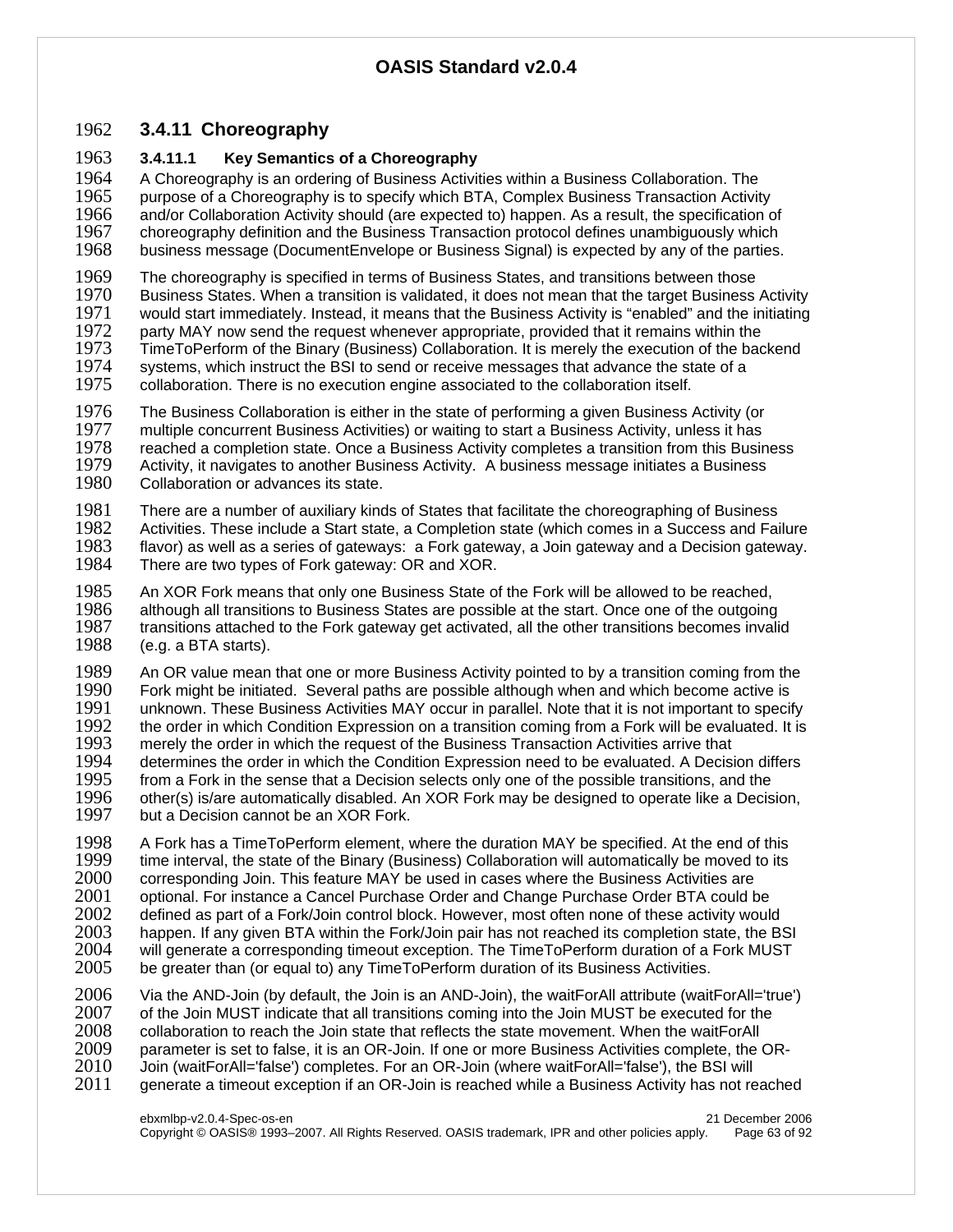2012 its completion state. The semantics of Fork and Join are such that for instance a Fork MAY be <br>2013 defined without a corresponding Join. In this case, the TimeToPerform element MUST NOT be

2013 defined without a corresponding Join. In this case, the TimeToPerform element MUST NOT be <br>2014 Used. It MUST only be used in the case where all outgoing transitions from the Fork have

2014 used. It MUST only be used in the case where all outgoing transitions from the Fork have <br>2015 incoming transitions to the Join.

incoming transitions to the Join.

2016 For XOR or OR Fork, this does not rule out different joins pertaining to states emerging from a<br>2017 Fork or Forks. This allows a split in processing between a group all of which must be done and 2017 Fork or Forks. This allows a split in processing between a group all of which must be done and 2018 one where at least one (or more) is sufficient for the transition. As bounded by Fork semantics, 2018 one where at least one (or more) is sufficient for the transition. As bounded by Fork semantics,<br>2019 multiple joins may be allowed for a fork (multiple dependencies exist). The behavior of Forks

2019 multiple joins may be allowed for a fork (multiple dependencies exist). The behavior of Forks<br>2020 over Joins may be handled by monitoring capabilities (for example, detection via static analys

over Joins may be handled by monitoring capabilities (for example, detection via static analysis).

2021

| <b>Fork</b>   | Join       | <b>Comments</b>                                                                                                                                                                                                        |
|---------------|------------|------------------------------------------------------------------------------------------------------------------------------------------------------------------------------------------------------------------------|
| OR.           | waitforAll | This models the behavior of an AND-Fork and<br>AND-Join                                                                                                                                                                |
|               | (true)     |                                                                                                                                                                                                                        |
| OR.           | waitforAll | The Join state is reached when the activity has                                                                                                                                                                        |
|               | (false)    | been performed or when the timeout occurs,<br>whichever comes first. TimeToPerform on a Fork<br>is typically used when a Join is expected to be<br>taken (i.e. the Join takes place even if the<br>activities do not). |
| <b>XOR</b>    | waitforAll | This combination is forbidden (creates a dead<br>lock)                                                                                                                                                                 |
|               | (true)     |                                                                                                                                                                                                                        |
| <b>XOR</b>    | waitforAll | Only one path between the Fork and Join will be                                                                                                                                                                        |
|               | (false)    | allowed to happen                                                                                                                                                                                                      |
| TimeToPerform | Any value  | The Join happens when TimeToPerform duration                                                                                                                                                                           |
| Duration $>0$ |            | is reached.                                                                                                                                                                                                            |

2022

## 2023 **Table 7 TimeToPerform**

2024 Forks and joins are useful particularly when activities between parties may be optional. For <br>2025 example, in retail or manufacturing/production cases, order status may or may not occur. 2025 example, in retail or manufacturing/production cases, order status may or may not occur.<br>2026 However, when it does occur, the order response and status are important to the involved 2026 However, when it does occur, the order response and status are important to the involved parties.<br>2027 Hanother case between a Producer and a subcontractor, the order status, a disposition change 2027 In another case between a Producer and a subcontractor, the order status, a disposition change<br>2028 and response, and other integration changes may or may not occur. In both cases, these optiona 2028 and response, and other integration changes may or may not occur. In both cases, these optional 2029 business transactions may be modeled as forks between the related business transactions. business transactions may be modeled as forks between the related business transactions.

2030 Transitions can originate from Business Transaction Activities, Complex Transaction Activities or<br>2031 Collaboration Activities within a Business Collaboration. Guards MAY gate transitions. Guards 2031 Collaboration Activities within a Business Collaboration. Guards MAY gate transitions. Guards<br>2032 Frefer to the status of the Activity from which the transition originates. The guard values include: refer to the status of the Activity from which the transition originates. The guard values include: 2033 ProtocolSuccess, AnyProtocolFailure, RequestReceiptFailure, RequestAcceptanceFailure, ResponseReceiptFailure, ResponseAcceptanceFailure, SignalTimeOut, ResponseTimeOut, 2035 Failure, BusinessSuccess, BusinessFailure and Success.

- 2036
- 2037 3.4.11.1.1 Use of Variables and Condition Expressions 2038

2039 Transitions MAY also have a Condition Expression element. Condition expression MAY depend<br>2040 on variables. Variables are named information elements that are available to bind concepts

2040 on variables. Variables are named information elements that are available to bind concepts

ebxmlbp-v2.0.4-Spec-os-en 21 December 2006 2041 across Business Transaction. They also serve to make the semantics clear in a condition

Copyright © OASIS® 1993–2007. All Rights Reserved. OASIS trademark, IPR and other policies apply. Page 64 of 92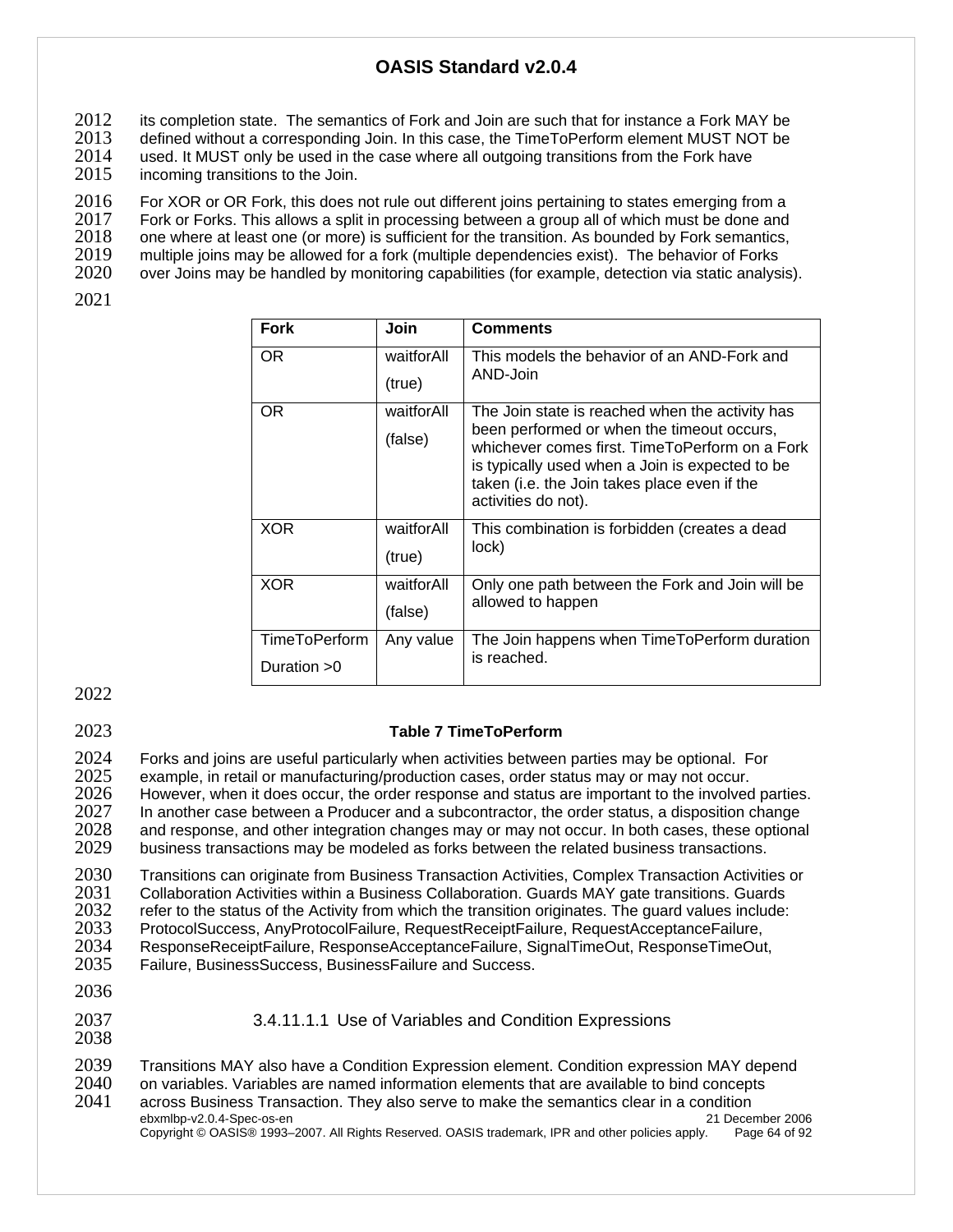- 2042 expression. There are two types of variables: simple and complex. Simple variable reference a<br>2043 BTA and a Business Document exchanged as part of this BTA. Variables allow abstract
- 2043 BTA and a Business Document exchanged as part of this BTA. Variables allow abstract
- 2044 elements used in conditional statements as well as external specifications (e.g. business<br>2045 agreements) to link to Business Document contents. For example, variables may be used
- agreements) to link to Business Document contents. For example, variables may be used to
- 2046 apply context to a particular business transaction and the roles involved. The capability to bind
- 2047 semantic information raises visibility to what drives the execution of the Business Collaboration.
- 2048 Each Variable represents an abstract information element, and is defined by XPath executed on a<br>2049 Business Document instance. Once defined a variable MAY be used in any conditional statement 2049 Business Document instance. Once defined a variable MAY be used in any conditional statement 2050 as a node-list in the condition XPath. For instance if two variables are defined: as a node-list in the condition XPath. For instance if two variables are defined:
- 2051 <Variable name="PO Accepted" nameID="H7YIUSOP" businessTransactionActivityRef="ID122A39C23" businessDocumentRef="ID1012">
- 2053 <ConditionExpression expressionLanguage="XPath1" expression="//POAck[@status='Reject']"/>
- 2054 </variable><br>2055 The imple The implementation of the collaboration engine MAY compute these variables whenever a 2056 document they are defined on is processed. Each occurrence of the variable would be<br>2057 maintained, and the entire list of occurrences of each passed as a node list to any comi 2057 maintained, and the entire list of occurrences of each passed as a node list to any component 2058 evaluating a condition statement. evaluating a condition statement.
- 2059 The lists may be kept in order, so that multiple lists can be indexed to each other. For instance, 2060 in a negotiation, if \$quoteAmount[1] is referenced the first quote amount is acquired.
- 2061 The Variable element allows a Business Document instance to be referenceable. For instance<br>2062 Sorder request would contain a reference to the Business Document instance for the business 2062 \$order.request would contain a reference to the Business Document instance for the business<br>2063 message ("request") for the businessTransactionActivity ("order"). message ("request") for the businessTransactionActivity ("order").
- 2064 These variables could be made externally available for use, such as for a business agreement.<br>2065 Control of multiple instances will be handled in implementation. Control of multiple instances will be handled in implementation.
- 2066 Typically simple variables are implemented with the XPath language and extract values from a<br>2067 given Business Document. If a BTA is executed multiple times, an array of values is automatica given Business Document. If a BTA is executed multiple times, an array of values is automatically 2068 created for this variable. Complex variables contain complex expressions, which can reference 2069 other variables. A simple variable cannot reference another variables are 2069 other variables. A simple variable cannot reference another variable. Complex variables are<br>2070 Urbically specified with XSLT, which enables the passing of variables as an input to the XSLT 2070 typically specified with XSLT, which enables the passing of variables as an input to the XSLT<br>2071 execution. A ConditionExpression element MAY be associated to a variable, which can be eit execution. A ConditionExpression element MAY be associated to a variable, which can be either 2072 Boolean or Decimal. When the variable is of decimal type, it is casted as "true" when it is greater 2073 than zero and to "false" otherwise. Alternatively a ConditionExpression also has an optional 2073 than zero and to "false" otherwise. Alternatively a ConditionExpression also has an optional<br>2074 language attribute, which specifies in which language the predicate is written. One such 2074 language attribute, which specifies in which language the predicate is written. One such <br>2075 expression language is a DocumentEnvelope (expressionLanguage of
- 2075 expression language is a DocumentEnvelope (expressionLanguage of 2076 ExpressionLanguage of a
- ExpressionLanguageType), which allows specifying the exchange of a particular response 2077 document type, by the Business Transaction Activity from which the transition initiates.
- 2078 This specification does not limit the type and number of languages a BSI MAY support for <br>2079 variables or condition expressions. A BSI MUST support at least two forms of the
- 2079 variables or condition expressions. A BSI MUST support at least two forms of the 2080 ConditionExpression element: the XPath language, as well as the DocumentEnve 2080 ConditionExpression element: the XPath language, as well as the DocumentEnvelope (of 2081 Construction 20<br>2081 ExpressionLanguageType). This ExpressionLanguageType is simply defined as the name 2081 ExpressionLanguageType). This ExpressionLanguageType is simply defined as the nameID of a<br>2082 DocumentEnvelope. This expression language type was known in preceding ebXML BPSS 2082 DocumentEnvelope. This expression language type was known in preceding ebXML BPSS<br>2083 versions as the DocumentEnvelopeNotation. An XPath expression MAY involve the content 2083 versions as the DocumentEnvelopeNotation. An XPath expression MAY involve the content of 2084 any DocumentEnvelope received prior to the transition within the scope of the current Binary 2084 any DocumentEnvelope received prior to the transition within the scope of the current Binary<br>2085 (Business) Collaboration instance. XPath may also operate on the result of rendering EDI into 2085 (Business) Collaboration instance. XPath may also operate on the result of rendering EDI into 2086 XML per ISO/DIS20625. When the DocumentEnvelope of ExpressionLanguageType is used for 2087 an expression, the nameID of the DocumentEnvelope SHOULD be used. More details on the use 2088 of NameID for referencing is found in Section 3.8. of NameID for referencing is found in Section 3.8.
- 2089 In addition, other functions have been identified where variables may be used. Variables MAY<br>2090 provide the capability to redefine timing expectations during the product lifecycle. The use of 2090 provide the capability to redefine timing expectations during the product lifecycle. The use of 2091 variables in this way is described later in Section 3. variables in this way is described later in Section 3.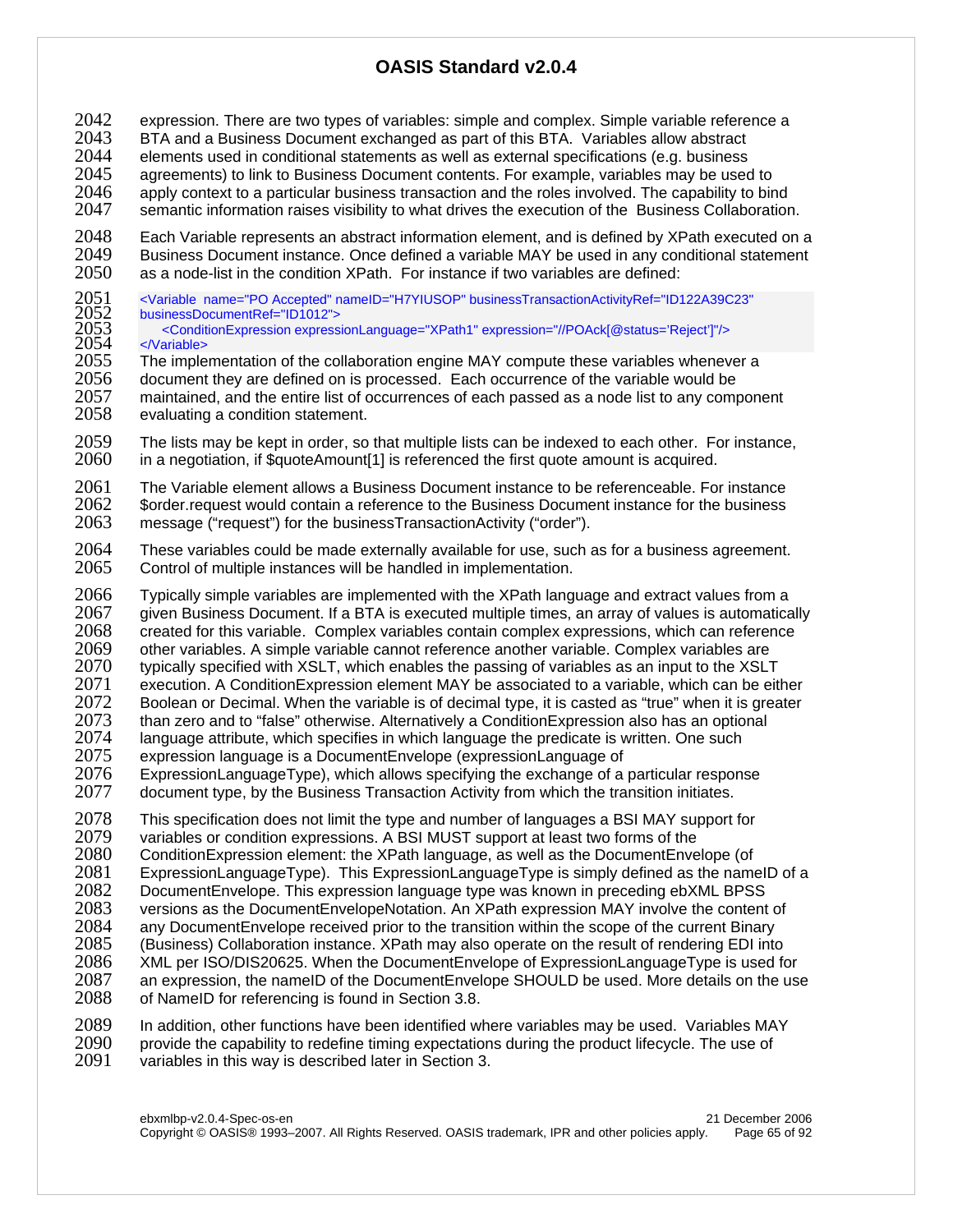2092 XPath SHOULD be and XSLT (Extensible Stylesheet Language Transformation) MAY be used,<br>2093 particularly when multiple condition expressions and variables are used. Currently or in the futur 2093 particularly when multiple condition expressions and variables are used. Currently or in the future, <br>2094 other technologies may also support the use of condition expressions and variables include other technologies may also support the use of condition expressions and variables include XQuery (W3C), OASIS CAM or others.

2096 The Success and Failure elements represent completion states. The From Link element ensures<br>2097 that a transition to a completion state MAY be quarded by a condition Guard. The Success or 2097 that a transition to a completion state MAY be guarded by a conditionGuard. The Success or 2098 Failure of the collaboration does not affect the Success or Failure of the individual BTAs, which Failure of the collaboration does not affect the Success or Failure of the individual BTAs, which 2099 comprise the Business Collaboration. In particular, the nature of the commitments is not changed<br>2100 when the collaboration ends in a specific state. The Success or Failure of a collaboration is rather 2100 when the collaboration ends in a specific state. The Success or Failure of a collaboration is rather 2101 an indication, which MAY be reported on, or acted upon to initiate other collaborations. If several 2101 an indication, which MAY be reported on, or acted upon to initiate other collaborations. If several 2102 completion states are specified within a collaboration checkination from-2102 completion states are specified within a collaboration definition, the Business Collaboration run-<br>2103 time instance state is "complete" as soon as one of the completion state is reached. It is the 2103 time instance state is "complete" as soon as one of the completion state is reached. It is the 2104 responsibility of the designer to ensure that all completion states are mutually exclusive and 2104 responsibility of the designer to ensure that all completion states are mutually exclusive and that <br>2105 once one of them is reached there are no further open Activities. The BSI MUST reiect all further once one of them is reached there are no further open Activities. The BSI MUST reject all further messages associated to a collaboration instance as soon as a completion state is reached.

2107 In this version, the condition expression and variable functions allow assignment of the 2108 TimeToPerform value through the process lifecycle to enable late binding. The TimeTo 2108 TimeToPerform value through the process lifecycle to enable late binding. The TimeToPerform<br>2109 element MAY specify a duration and a type (for example, the value MAY be specified at design 2109 element MAY specify a duration and a type (for example, the value MAY be specified at design 2110 time). More requirements will be gathered to further understand the definition, use and other

2110 time). More requirements will be gathered to further understand the definition, use and other 2111 scenarios where variables may apply. scenarios where variables may apply.

#### **3.4.11.2 Sample syntax**

2113 Here is the same Binary (Business) Collaboration as used before, with choreography. There is a<br>2114 transition between the two, a start and two possible outcomes of this collaboration. Success and 2114 transition between the two, a start and two possible outcomes of this collaboration, Success and 2115 Failure: Failure:

| 2117                                                                                  |                                                                                                                          |                  |
|---------------------------------------------------------------------------------------|--------------------------------------------------------------------------------------------------------------------------|------------------|
| 2118                                                                                  | <businesscollaboration<br>name="Firm Order" nameID="ID122A38D93"&gt;</businesscollaboration<br>                          |                  |
| $\frac{2119}{2120}$                                                                   | <role name="buyer" nameid="ID122A38DA3"></role>                                                                          |                  |
|                                                                                       | <role name="seller" nameid="ID122A38DA5"></role>                                                                         |                  |
| 2121                                                                                  | <role name="creditauthority" nameid="ID122A38DA7"></role>                                                                |                  |
| 2122                                                                                  | <timetoperform duration="P1D"></timetoperform>                                                                           |                  |
| $\frac{2\overline{1}\overline{2}\overline{3}}{2\overline{1}\overline{2}\overline{4}}$ | <start name="ID876F38OP5" nameid="ID876F38OP5"></start>                                                                  |                  |
|                                                                                       | <tolink tobusinessstateref="ID122A39C23"></tolink>                                                                       |                  |
| 2125                                                                                  | $<$ /Start $>$                                                                                                           |                  |
| 2126                                                                                  | <businesstransactionactivity <="" name="Place Order" nameid="ID122A39C23" th=""><th></th></businesstransactionactivity>  |                  |
| 2127                                                                                  | businessTransactionRef="ID110" hasLegalIntent="true">                                                                    |                  |
|                                                                                       | <timetoperform duration="PT4H"></timetoperform>                                                                          |                  |
| $\frac{2\overline{1}\overline{2}8}{2\overline{1}\overline{2}9}$                       |                                                                                                                          |                  |
| 2130                                                                                  | <performs currentroleref="ID122A38DA3" performsroleref="ID122A3E833"></performs>                                         |                  |
|                                                                                       | <performs currentroleref="ID122A38DA5" performsroleref="ID122A3E863"></performs>                                         |                  |
| 2131                                                                                  |                                                                                                                          |                  |
| $21\overline{3}2$<br>$21\overline{3}3$                                                | <businesstransactionactivity <="" name="Check Credit" nameid="ID122A39D24" th=""><th></th></businesstransactionactivity> |                  |
|                                                                                       | businessTransactionRef=" ID122A3DD33" hasLegalIntent="true">                                                             |                  |
| 2134                                                                                  | <timetoperform duration="PT4H"></timetoperform>                                                                          |                  |
| 2135                                                                                  | <performs currentroleref="ID122A38DA5" performsroleref="CCinitiator1"></performs>                                        |                  |
|                                                                                       | <performs currentroleref="ID122A38DA7" performsroleref="CCresponder1"></performs>                                        |                  |
| 2136<br>2137<br>2138                                                                  |                                                                                                                          |                  |
|                                                                                       | <success name="Success" nameid="D2JSK99AK"></success>                                                                    |                  |
| 2139                                                                                  | <failure name="Failure" nameid="DK9726AJ"></failure>                                                                     |                  |
| 2140                                                                                  | <decision></decision>                                                                                                    |                  |
| 2141                                                                                  | <fromlink frombusinessstateref="ID122A39C23"></fromlink>                                                                 |                  |
| 2142                                                                                  | <tolink tobusinessstateref="ID122A39D24"></tolink>                                                                       |                  |
| 2143                                                                                  | <conditionexpression expression="Success" expressionlanguage="ConditionGuardValue"></conditionexpression>                |                  |
| 2144                                                                                  | $<$ $T$ oLink $>$                                                                                                        |                  |
| 2145                                                                                  | <tolink tobusinessstateref="DK9726AJ"></tolink>                                                                          |                  |
| 2146                                                                                  | <conditionexpression expression="Failure" expressionlanguage="ConditionGuardValue"></conditionexpression>                |                  |
| 2147                                                                                  |                                                                                                                          |                  |
| 2148                                                                                  |                                                                                                                          |                  |
|                                                                                       | ebxmlbp-v2.0.4-Spec-os-en                                                                                                | 21 December 2006 |
|                                                                                       |                                                                                                                          |                  |

Copyright © OASIS® 1993–2007. All Rights Reserved. OASIS trademark, IPR and other policies apply. Page 66 of 92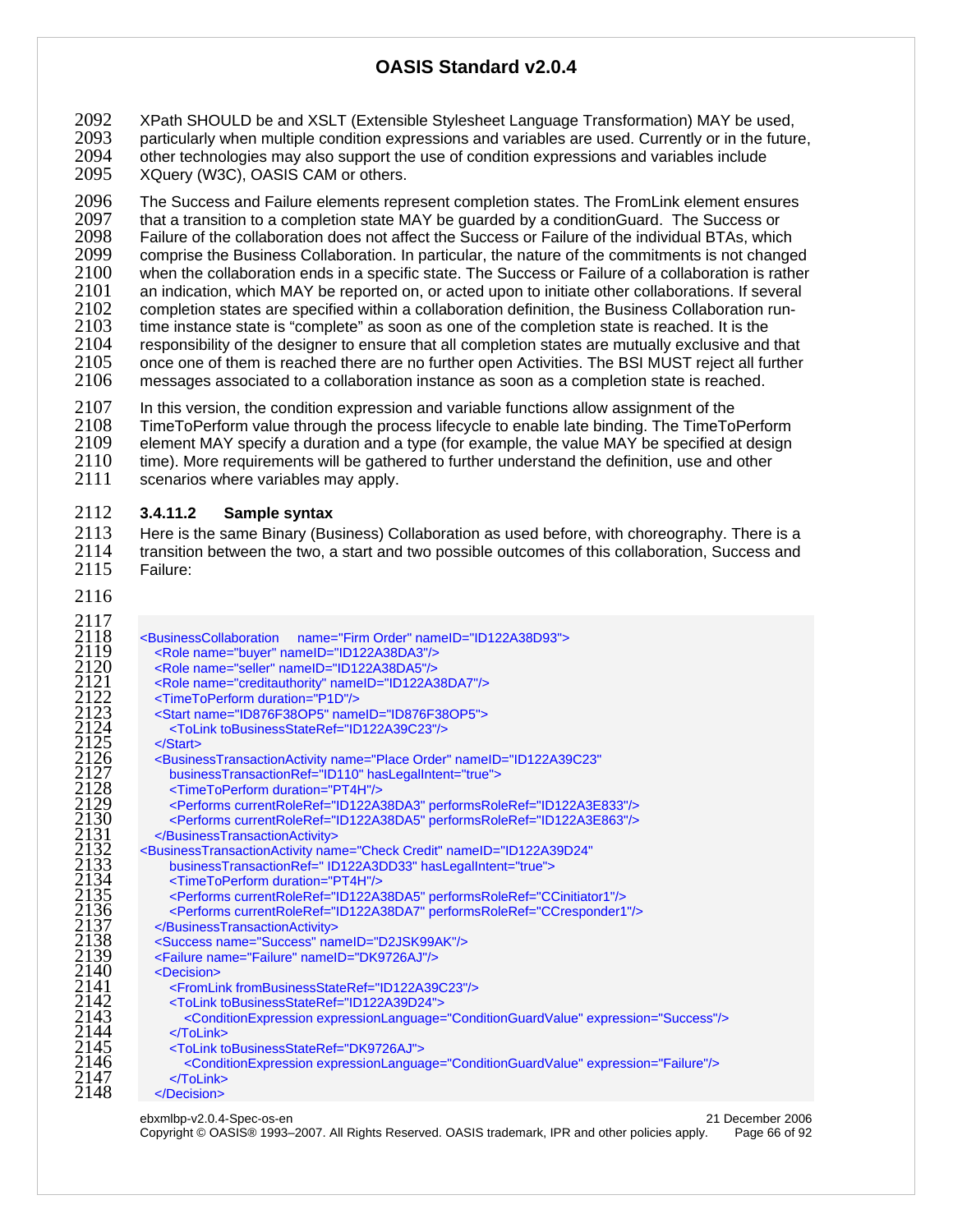| 2149<br>2150<br>2151<br>2152<br>2153<br>2154<br>2155<br>2156<br>2157<br>2158<br>2159 | <decision><br/><fromlink frombusinessstateref="ID122A39D24"></fromlink><br/><tolink tobusinessstateref="D2JSK99AK"><br/><conditionexpression expression="Success" expressionlanguage="ConditionGuardValue"></conditionexpression><br/><math>&lt;</math><math>T</math>oLink<math>&gt;</math><br/><tolink tobusinessstateref="DK9726AJ"><br/><conditionexpression expression="Failure" expressionlanguage="ConditionGuardValue"></conditionexpression><br/><math>&lt;</math><math>T</math>oLink<math>&gt;</math><br/></tolink></tolink></decision><br> |
|--------------------------------------------------------------------------------------|------------------------------------------------------------------------------------------------------------------------------------------------------------------------------------------------------------------------------------------------------------------------------------------------------------------------------------------------------------------------------------------------------------------------------------------------------------------------------------------------------------------------------------------------------|
| 2160                                                                                 |                                                                                                                                                                                                                                                                                                                                                                                                                                                                                                                                                      |
| 2161                                                                                 | The completion states of this Business Collaboration definition are mutually exclusive.                                                                                                                                                                                                                                                                                                                                                                                                                                                              |
| 2162<br>2163                                                                         | Optionally the transition with the ConditionExpression could be expressed using variables based<br>on an XPath predicate:                                                                                                                                                                                                                                                                                                                                                                                                                            |
| 2164<br>2165<br>2166<br>2167<br>2168<br>2169<br>2170                                 | <variable <br="" businesstransactionactivityref="ID122A39C23" name="PO Accepted" nameid="H7YIUSOP">businessDocumentRef="ID1012"&gt;<br/><conditionexpression expression="//POAck[@status='Reject']" expressionlanguage="XPath1"></conditionexpression><br/></variable><br>$\cdots$                                                                                                                                                                                                                                                                   |
| 2171<br>2172<br>2173<br>2174<br>2175<br>2176<br>2177<br>2178                         | <decision name="Decision10" nameid="IDDecision10"><br/><fromlink frombusinessstateref="ID122A39C23"></fromlink><br/><tolink tobusinessstateref="ID122A39D24"><br/><conditionexpression expression="PO Accepted" expressionlanguage="XPath1"></conditionexpression><br/><math>&lt;</math>ToLink&gt;<br/><tolink tobusinessstateref="DK9726AJ"><br/><conditionexpression expression="Failure" expressionlanguage="ConditionGuardValue"></conditionexpression><br/><math>&lt;</math>ToLink&gt;</tolink></tolink></decision>                             |
| 2179                                                                                 |                                                                                                                                                                                                                                                                                                                                                                                                                                                                                                                                                      |

# **3.5 Core Business Transaction Semantics**

The ebXML concept of a Business Transaction and the semantics behind it are central to 2182 predictable, enforceable commerce. It is expected that any BSI will be capable of managing a 2183 transaction according to these semantics.

2184 The ebXML Business Transaction semantics, i.e. the rules and configuration parameters required<br>2185 for BSI software components to predictably and deterministically implement ebXML Business 2185 for BSI software components to predictably and deterministically implement ebXML Business<br>2186 Transactions, allows vou to specify electronic commerce transactions that provide Transactions, allows you to specify electronic commerce transactions that provide

- Interaction Predictability, i.e. have clear roles, precise transaction scope, understood time bounds, succinct business information semantics, and unambiguous determination of Success or Failure. Each party can compute without ambiguity and the status of a transaction independently.
- <sup>2191</sup> Ability to show shared intent related to defined expectations between parties, i.e. the<br><sup>2192</sup> ability to specify that Business Transactions MAY be agreed to show intent of the par ability to specify that Business Transactions MAY be agreed to show intent of the parties.
- Non-repudiation, i.e. MAY specify the keeping of artifacts to aid in legal enforceability.
- Authorization Security, i.e. MAY be specified to require authorization of parties 2195 performing roles.
- 2196 Document Security, i.e. MAY be specified to be authorized, authenticated, confidential,<br>2197 · Tamper detectable. tamper detectable.
- 2198 Reliability, i.e. the ability to specify reliable delivery of Business Documents and signals.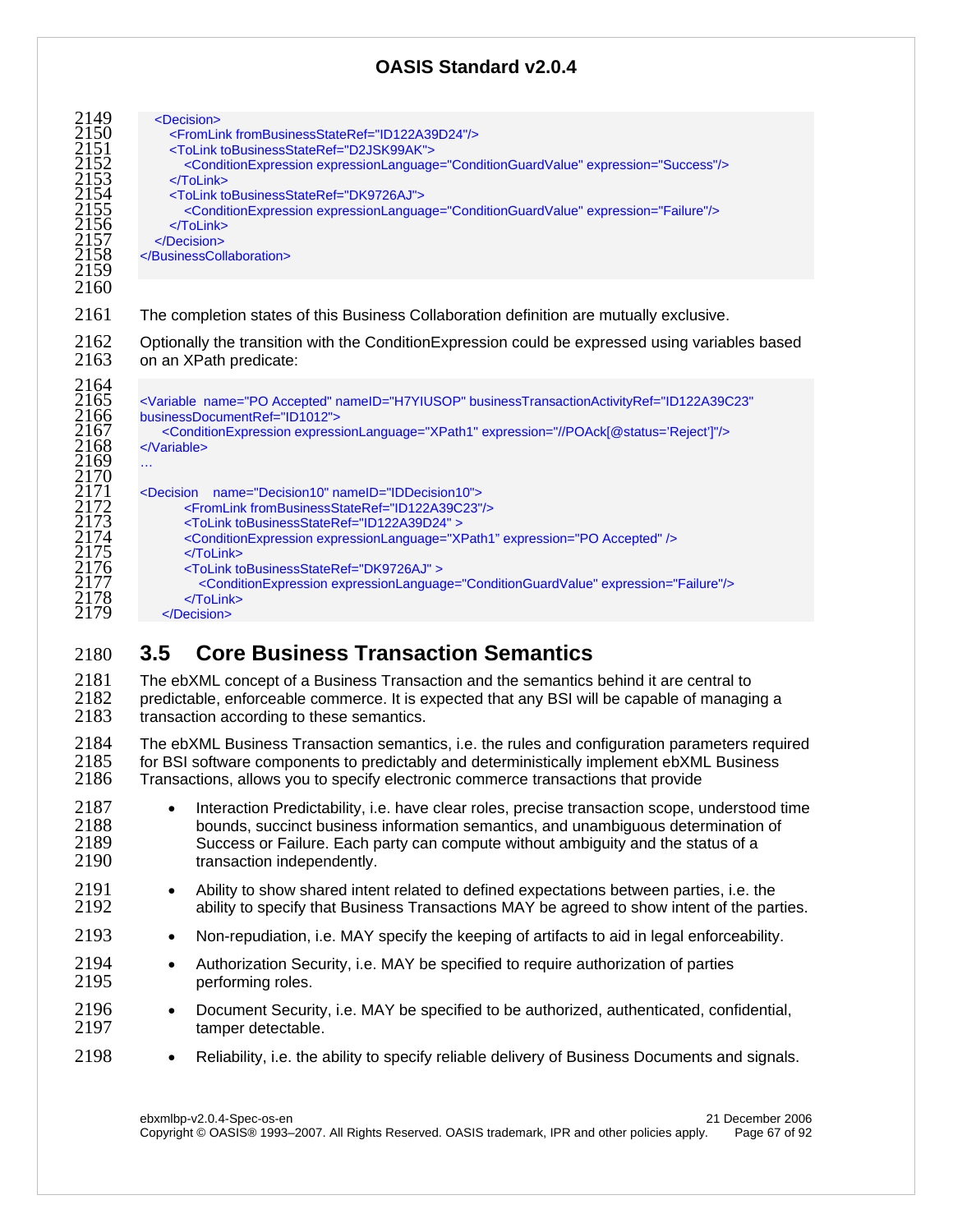2199 Each of the above characteristics of the concept that we call an ebXML Business Transaction<br>2200 semantics is discussed in detail below. These characteristics are related to the BT patterns are 2200 semantics is discussed in detail below. These characteristics are related to the BT patterns and 2201 supporting matrices referenced earlier in Section 3.4.9.1. supporting matrices referenced earlier in Section 3.4.9.1.

2202 These available characteristics are only applicable to ebXML Business Transactions, where an <br>2203 ebXML Business Transaction is a single request or single request / response pair only. A future 2203 ebXML Business Transaction is a single request or single request / response pair only. A future<br>2204 version of this specification MAY extend the applicability of these characteristics to other types of 2204 version of this specification MAY extend the applicability of these characteristics to other types of 2205 Business Transactions. In particular, no claim is made that the ebXML Business Transaction 2205 Business Transactions. In particular, no claim is made that the ebXML Business Transaction<br>2206 Concept covers all possible Business Transactions. For instance, a use case could involve 2206 concept covers all possible Business Transactions. For instance, a use case could involve<br>2207 exchanges of a reguest and two responses as a unit of work. The primary way to handle su 2207 exchanges of a request and two responses as a unit of work. The primary way to handle such a<br>2208 use case would be to specify in the choreography as a Binary (Business) Collaboration involving 2208 use case would be to specify in the choreography as a Binary (Business) Collaboration involving<br>2209 as many ebXML Business Transaction as necessary. The Binary (Business) Collaboration 2209 as many ebXML Business Transaction as necessary. The Binary (Business) Collaboration<br>2210 definition would then be specified in such a way to handle the individual ebXML Business  $2210$  definition would then be specified in such a way to handle the individual ebXML Business  $2211$  Transaction exceptions and aggregate them. Therefore, the multiple responses are handle 2211 Transaction exceptions and aggregate them. Therefore, the multiple responses are handled in <br>2212 the choreography itself. the choreography itself.

## 2213 **3.5.1 Interaction Predictability**

2214

2215 All Business Transactions follow a precisely prescribed flow, or a precisely defined subset there-<br>2216 of. The following is an overall illustration of this flow. It can be thought of as the state machine 2216 of. The following is an overall illustration of this flow. It can be thought of as the state machine  $2217$  across the two business partners.

across the two business partners.

2218 The goal of the Business Transaction protocol is to synchronize the business state between two<br>2219 parties. As few resources can be shared across company boundaries, we must use such protoco

 $2219$  parties. As few resources can be shared across company boundaries, we must use such protocol  $2220$  to achieve the business state synchronization as recorded by each party enterprise systems.

to achieve the business state synchronization as recorded by each party enterprise systems.



ebxmlbp-v2.0.4-Spec-os-en 21 December 2006 Copyright © OASIS® 1993–2007. All Rights Reserved. OASIS trademark, IPR and other policies apply. Page 68 of 92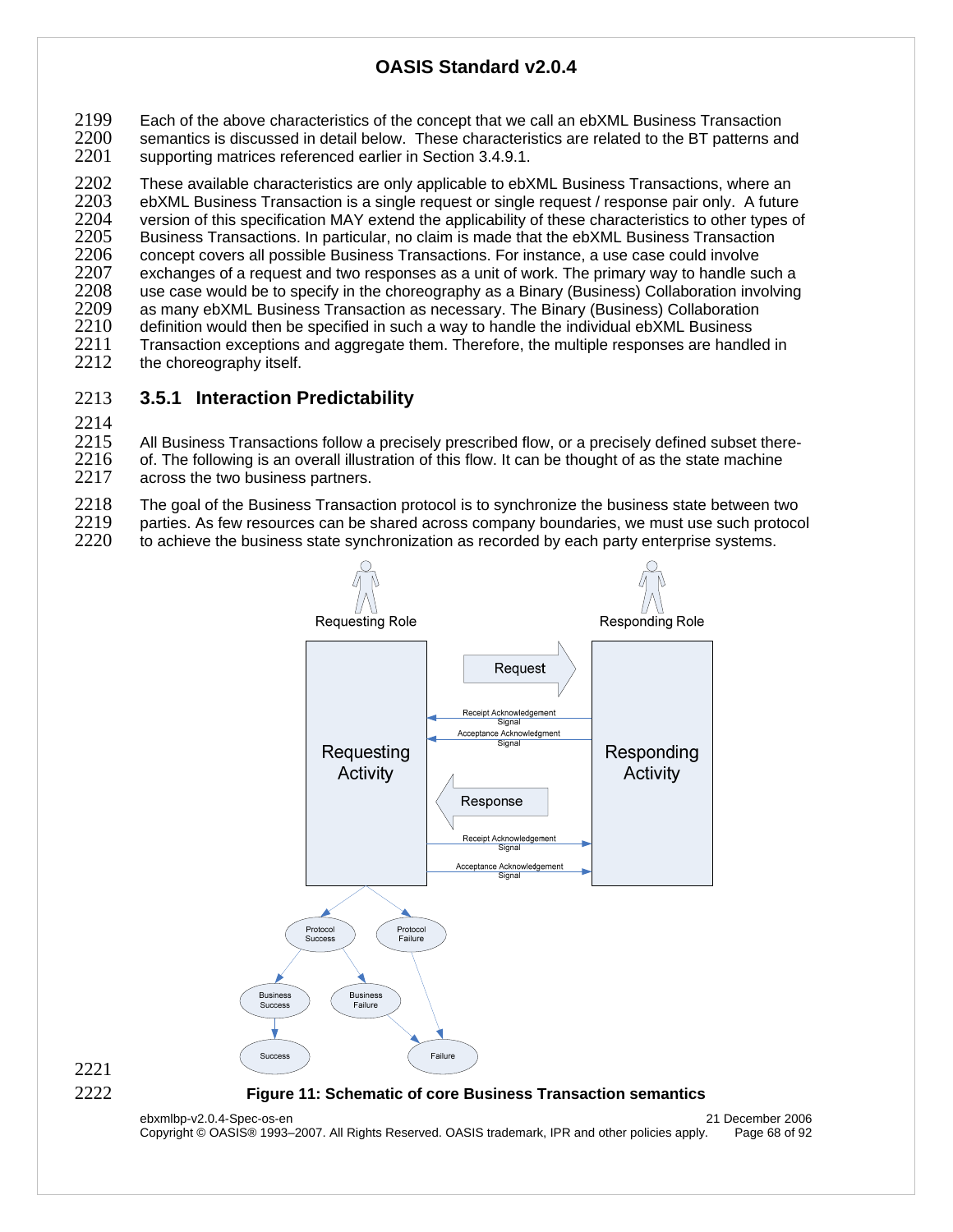2223 Figure 11 does not assume any hierarchy in the way exceptions are generated or evaluated. In<br>2224 order to achieve a Success state, a BTA MUST complete with both a Protocol and a Business  $2224$  order to achieve a Success state, a BTA MUST complete with both a Protocol and a Business<br>2225 Success. Exceptions are constantly evaluated by the BSI, and thrown as soon as detected. Th 2225 Success. Exceptions are constantly evaluated by the BSI, and thrown as soon as detected. This 2226 is graphically represented in Figure 12 later in Section 3. is graphically represented in Figure 12 later in Section 3.

2227 If either a Protocol or Business Failure occurs, the BTA will be put into a Failure state.

2228 Only if agreed by the parties, a Notification of Failure MAY be issued during the performance of a 2229 Business Collaboration. At this point all further message exchange relative to this Business 2229 Business Collaboration. At this point all further message exchange relative to this Business<br>2230 Collaboration instance is prohibited and will end in Failure. Collaboration instance is prohibited and will end in Failure.

- 2231 In the ebXML model the Business Transaction has the following semantics:
- 2232 The Business Transaction is an atomic unit of work. All of the interactions in a Business<br>2233 Transaction MUST succeed or each party MUST revert their state to the state prior to the 2233 Transaction MUST succeed or each party MUST revert their state to the state prior to the 2234 start of the BTA.
- 2235 A Business Transaction is conducted between two business partners playing opposite<br>2236  **Partic Prendict** roles in the transaction. These roles are always the Requesting and Responding roles. roles in the transaction. These roles are always the Requesting and Responding roles.
- 2237 A Business Transaction definition specifies exactly when the Requesting Activity is in 2238 control, when the Responding Activity is in control, and when control transitions from one<br>2239 to the other In all Business Transactions control starts at the Requesting Activity then to the other. In all Business Transactions control starts at the Requesting Activity, then 2240 transitions to the Responding Activity, and then returns to the Requesting Activity.
- 2241 A Business Transaction always starts with a request sent out by the Requesting Activity.
- 2242 The Request serves to transition control to the Responding role.
- 2243 After the receipt of the Request Document Flow, the Responding Activity MAY send a<br>2244  **Receipt Acknowledgement Business Signal and/or an Acceptance Acknowledgement** ReceiptAcknowledgement Business Signal and/or an AcceptanceAcknowledgement 2245 Business Signal to the Requesting role.
- 2246 The Responding role then enters a Responding Activity. During or upon completion of the 2247 Responding Activity zero or one Response is sent.
- 2248 Control will be returned back to the Requesting Activity if either a<br>2249  **ReceiptAcknowledgement and/or AcceptanceAcknowledgement** 2249 ReceiptAcknowledgement and/or AcceptanceAcknowledgement and/or a Response are<br>2250 specified as required A ReceiptAcknowledgement (if required) MUST always occur specified as required. A ReceiptAcknowledgement (if required) MUST always occur 2251 before an AcceptanceAcknowledgement (if required), and an 2252 AcceptanceAcknowledgement MUST always occur before a Response (if required).<br>2253 Control is returned to the Requesting Activity based on the last required of these thre 2253 Control is returned to the Requesting Activity based on the last required of these three (if 2254 control stave required. control stavs with the Responding Activity. Occurrence of 2254 any). If none required, control stays with the Responding Activity. Occurrence of 2255 Business Signals and their receipt are not dependent. Receipt is summarized in 2255 Business Signals and their receipt are not dependent. Receipt is summarized in Section  $3.4.9.3.3.$
- 2257 All Business Transactions succeed or fail. Success or Failure depends on:
- 2258 The successful transmission of the request, the response and/or receipt and acceptance<br>2259 signals signals
- 2260 The occurrence of time-outs
- 2261 The occurrence of exceptions, as indicated by a negative receipt or acceptance signals
- 2262 The computation of Business Failure or Success by detecting if the response document was<br>2263 specified at design time with is Positive Response=false  $specified - at design time - with isPositiveResponse = false.$
- 2264 The occurrence of a Notification of Failure business message Although not part of or<br>2265 contracts a party's capal 2265 described in the BT patterns, General Exception may occur that impacts a party's capability.<br>2266 The NOF and General Exception are described later in Section 3.6.2.3. The NOF and General Exception are described later in Section 3.6.2.3.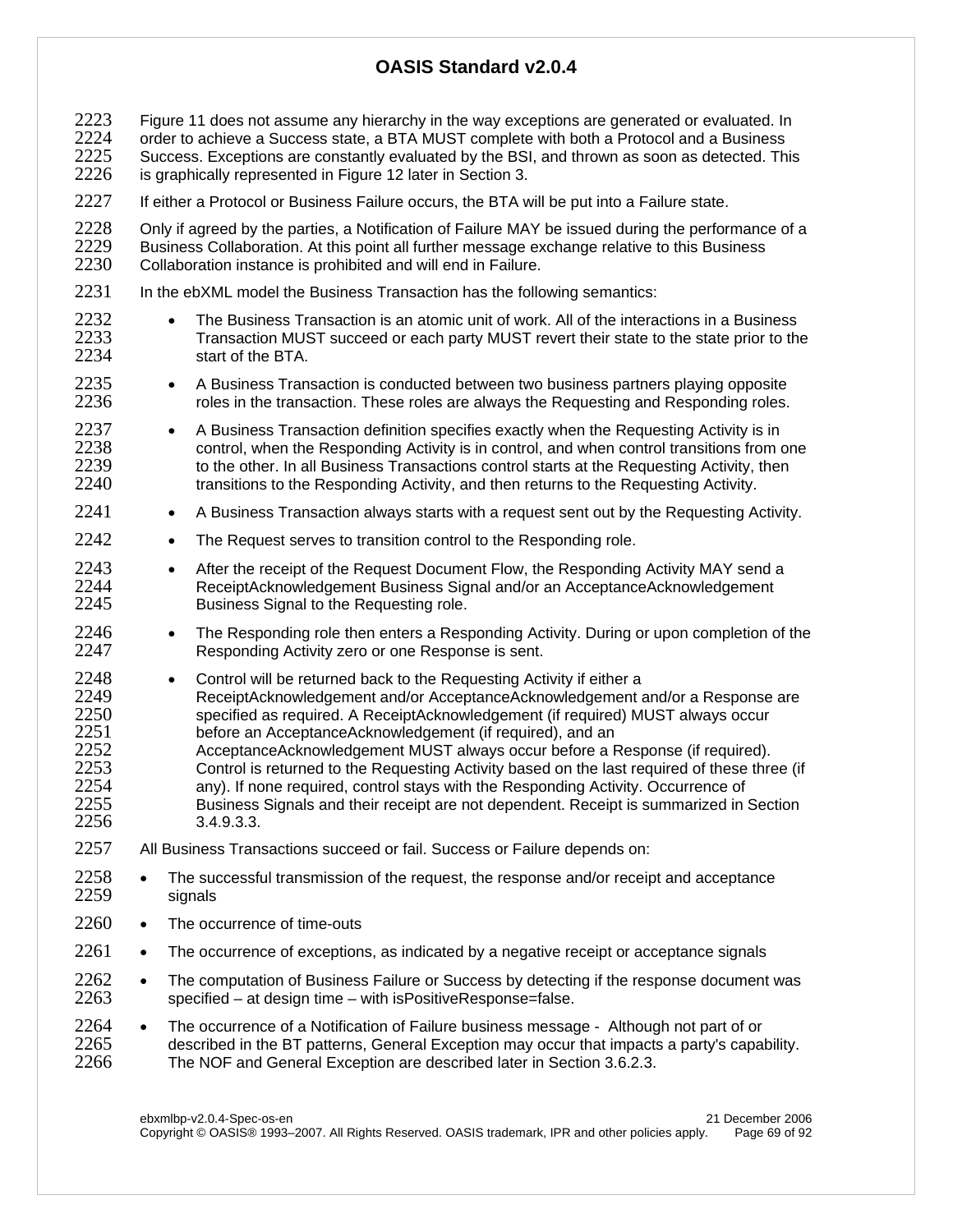- 2267 Both parties can compute the Success or Failure of the transaction if reliable messaging, as well<br>2268 as request and response Acceptance Acknowledgement signals, is used. Once Success or
- 2268 as request and response Acceptance Acknowledgement signals, is used. Once Success or 2269 Failure is thus established, the Business Transaction is considered closed with respect to both 2270 parties. If reliable messaging is not used, state alignment cannot be quaranteed and therefore i
- parties. If reliable messaging is not used, state alignment cannot be guaranteed and therefore it  $2271$  could happen that one party believes the transaction has been successful, while the other
- 2272 believes it ended in Failure.
- 2273 Upon receipt of a response the Requesting Activity MAY send a Receipt Acknowledgement<br>2274 and/or Acceptance Acknowledgement signal back to the Responding role. This operation do 2274 and/or Acceptance Acknowledgement signal back to the Responding role. This operation does<br>2275 on the pass control back to the Responding activity. When the Reguesting Party send the signal(s) 2275 not pass control back to the Responding activity. When the Requesting Party send the signal(s) 2276 after the defined timeouts occur (Receipt or Acceptance Acknowledgement), the Business 2276 after the defined timeouts occur (Receipt or Acceptance Acknowledgement), the Business<br>2277 Transaction is considered null and void. This may be subject to the agreement of the partie Transaction is considered null and void. This may be subject to the agreement of the parties.
- 2278 Upon identifying a time-out or exception in the processing of a Business Transaction each party<br>2279 will close the transaction and end in a Protocol Failure state. will close the transaction and end in a Protocol Failure state.

## 2280 **3.5.1.1 Transaction Interaction Patterns**

- 2281 The Business Transaction pattern and operational semantics will specify whether a Requesting<br>2282 Business Document requires a Responding substantive document in order to achieve a 2282 Business Document requires a Responding substantive document in order to achieve a<br>2283 Fuccess end state. In addition, the Business Transaction MAY specify a proper nonze 2283 STA Success" end state. In addition, the Business Transaction MAY specify a proper nonzero time<br>2284 State duration for TimeToPerform, imposing a deadline for the substantive response. A substantive 2284 duration for TimeToPerform, imposing a deadline for the substantive response. A substantive 2285 response is a business message that includes a Business Document rather than a non-2285 response is a business message that includes a Business Document rather than a non-<br>2286 substantive Business Signal that MAY or MAY not include identification data. substantive Business Signal that MAY or MAY not include identification data.
- 2287 Furthermore, the specification of a Business Transaction MAY indicate, for the request whether 2288 Receipt Acknowledgement and/or Acceptance Acknowledgement and for the 2288 Receipt Acknowledgement and/or Acceptance Acknowledgement are required, and for the 2289 response whether Receipt Acknowledgement and/or Acceptance Acknowledgement are required response whether Receipt Acknowledgement and/or Acceptance Acknowledgement are required.
- 2290 The specification of a Business Transaction MAY require each one of these business signals<br>2291 independently of whether the other is required. Therefore there is a finite set of combinations. 2291 independently of whether the other is required. Therefore there is a finite set of combinations.<br>2292 The ebBP specification supports a subset of all possible combinations based on the patterns 2292 The ebBP specification supports a subset of all possible combinations based on the patterns<br>2293 defined earlier in this document. The condition guards on state transitions are described in 2293 defined earlier in this document. The condition guards on state transitions are described in 2294 further detail later in Section 3. further detail later in Section 3.
- 2295 Note: In addition to the concrete patterns, the Legacy Business Transaction pattern (known in 2296 preceding versions as Business Transaction) is being retained for conversion purposes only. 2296 preceding versions as Business Transaction) is being retained for conversion purposes only.<br>2297 Pladustry or communities are recommended to define and use the extensible Data Exchange Industry or communities are recommended to define and use the extensible Data Exchange 2298 pattern if the process pattern requires specialization.

# 2299 **3.5.2 Business Transactions and Shared Intent**

- 2300 Trading partners MAY wish to indicate that a Business Transaction performed as part of an <br>2301 ebXML arrangement is, or is not, intentional. A declaration of intent to be bound may assist ebXML arrangement is, or is not, intentional. A declaration of intent to be bound may assist in 2302 establishing the equivalence of an electronic message to an enforceable-signed physical writing.<br>2303 Parties MAY create explicit reference of that shared intent when they use the ebBP technical 2303 Parties MAY create explicit reference of that shared intent when they use the ebBP technical<br>2304 specification by manipulating the parameter ("hasLegalIntent") as described in Section 3.4.9.7 specification by manipulating the parameter ("hasLegalIntent") as described in Section 3.4.9.7.
- 2305 In some early electronic applications, trading partners have simply used the presence, or 2306 absence, or an electronic signature (such as under the XML-DSIG standard). However,
- 2306 absence, of an electronic signature (such as under the XML-DSIG standard). However,<br>2307 documents which rely solely on the presence of a signature MAY or MAY NOT be correct
- 2307 documents which rely solely on the presence of a signature MAY or MAY NOT be correctly 2308 interpreted, if there is semantic content indicating the conditions the parties expect. interpreted, if there is semantic content indicating the conditions the parties expect.
- 2309 In ebXML, the presence or absence of an electronic signature cannot indicate by itself intentional 2310 assent, because XML-DSIG signatures are reserved for other uses as an assurance of sender 2310 assent, because XML-DSIG signatures are reserved for other uses as an assurance of sender<br>2311 identity and message integrity. identity and message integrity.
- 
- 2312 The hasLegalIntent parameter occurs at the BusinessTransactionActivity level, which means that 2313 the performing of a BusinessTransaction within a Binary (Business) Collaboration is either
- 2313 the performing of a BusinessTransaction within a Binary (Business) Collaboration is either 2314 specified as intentional or not. As specified in Section 3.4.9.7, mechanisms in the BSI prov specified as intentional or not. As specified in Section 3.4.9.7, mechanisms in the BSI provide the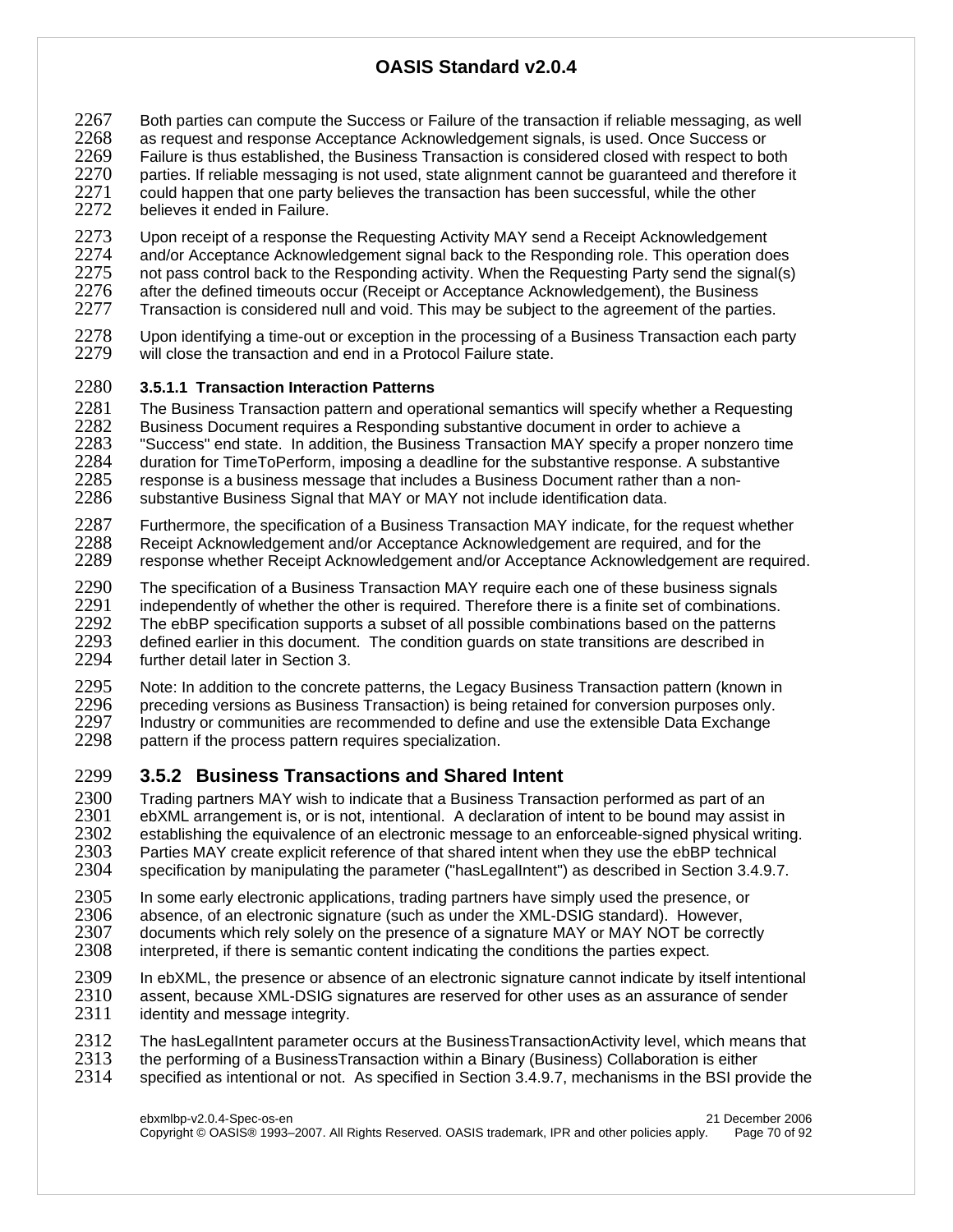- 2315 capability to support this constraint (or shared intent) such as reliability, document security, non-<br>2316 repudiation, etc. The default value is "false." repudiation, etc. The default value is "false."
- 2317 These three descriptions have been extracted from the eCommerce Patterns v1.0 white paper for 2318 informational reference (See Section 5 for the white paper location). informational reference (See Section 5 for the white paper location).
- 2319 Legally Binding An optional character of a statement or commitment exchanged 2320 between trading partners (such as an offer or acceptance), set by its sender, which<br>2321 http://www.indicates that the sender has expressed its intent to make the statement or commitri 2321 indicates that the sender has expressed its intent to make the statement or commitment 2322 legally enforceable.
- <sup>2323</sup> Non-binding -- An optional character of a statement or commitment exchanged between<br>2324 **•** trading partners (such as an offer or acceptance), set by its sender that indicates the  $2324$  trading partners (such as an offer or acceptance), set by its sender that indicates the  $2325$  intent to be legally bound. See first description above. intent to be legally bound. See first description above.
- 2326 Trading partners MAY also wish to exchange proposed terms, without making an 2327 assertion of intent to be legally bound. This is analogous to the paper contracting 2327 assertion of intent to be legally bound. This is analogous to the paper contracting practice<br>2328 of exchanging unsigned drafts or term sheets. of exchanging unsigned drafts or term sheets.

## 2329 **3.5.3 Non-Repudiation**

2330 Trading partners MAY wish to conduct intentional Business Transactions over ebXML. A party<br>2331 MAY elect to use non-repudiation protocols in order to generate documentation that would assis 2331 MAY elect to use non-repudiation protocols in order to generate documentation that would assist<br>2332 in the enforcement of an obligation, in the case that the counter party later attempts to repudiate 2332 in the enforcement of an obligation, in the case that the counter party later attempts to repudiate 2333 its ebXML Business Documents and messages. its ebXML Business Documents and messages.

- 2334 Repudiation generally refers to the ability of a trading partner to argue at a later time, based on 2335 the persistent artifacts of a transaction, that if did not agree to the transaction. That argument 2335 the persistent artifacts of a transaction, that it did not agree to the transaction. That argument 2336 might be based on assertions that a replying document was not sent by the 2336 2336 might be based on assertions that a replying document was not sent, or was not sent by the 2337 proper party, or was incorrectly interpreted (under the applicable standard or the trading part 2337 proper party, or was incorrectly interpreted (under the applicable standard or the trading partners' 2338 business rules) as forming agreement.
- 2339 There are two kinds of non-repudiation protocol available in this technical specification. Each<br>2340 protocol provides the user with some degree of additional evidentiary information by creating 2340 protocol provides the user with some degree of additional evidentiary information by creating or <br>2341 equesting additional artifacts that would assist in a later questions over repudiation issues. 2341 requesting additional artifacts that would assist in a later questions over repudiation issues.<br>2342 Neither is a dispositive absolute assurance. Neither is a dispositive absolute assurance.
- 2343 One expects each party to save copies of all Business Documents and Document Envelopes<br>2344 comprising the transaction in the form they where received (e.g. save in encrypted form if they  $2344$  comprising the transaction in the form they where received (e.g. save in encrypted form if they<br>2345 where received in encrypted form), each on their own side, i.e., requester saves his request, 2345 where received in encrypted form), each on their own side, i.e., requester saves his request, 2346 Besponder saves his response. This is the isNonRepudiationRequired parameter in the 2346 Besponder saves his response. This is the isNonRepudiationRequired parameter in the<br>2347 Bequesting or Responding Activity. It is logically equivalent to a request that the other tra Requesting or Responding Activity. It is logically equivalent to a request that the other trading 2348 partner maintain an audit trail. However, Failure to comply with that request is not necessarily<br>2349 computationally detectable at run time, nor would it override the determination of a "Success" c 2349 computationally detectable at run time, nor would it override the determination of a "Success" or 2350 Failure" end state. This relates to the Business Action concept in the UMM. "Failure" end state. This relates to the Business Action concept in the UMM.
- 2351 The other requires the receiver of a Business Document to send a signed receipt, which the 2352 original sender saves. This is the isNonRepudiationOfReceiptRequired parameter in the 2352 original sender saves. This is the isNonRepudiationOfReceiptRequired parameter in the 2353 Requesting and Responding Business Activity. Requesting and Responding Business Activity.
- 2354 NonRepudiationOfReceipt is tied to the ReceiptAcknowledgement, in that it requires the latter to 2355 be digitally signed or a comparable mechanism be used. So NonRepudiationOfReceipt is 2355 be digitally signed or a comparable mechanism be used. So NonRepudiationOfReceipt is<br>2356 meaningless if ReceiptAcknowledgement is not required. Failure to conform to NonRepu 2356 meaningless if ReceiptAcknowledgement is not required. Failure to conform to NonRepudiation 2357 of Receipt would be computationally detectable at run time, and would override the determination<br>2358 of a "Failure" end state. If a timeToAcknowledgeReceipt is imposed on a requesting message. 2358 of a "Failure" end state. If a timeToAcknowledgeReceipt is imposed on a requesting message,<br>2359 and NonRepudiationOfReceipt is true, only a digitally signed (or comparable mechanism) recei 2359 and NonRepudiationOfReceipt is true, only a digitally signed (or comparable mechanism) receipt<br>2360 will satisfy the imposed timeout deadline. Thus, a Failure to send a signed receipt within 2360 will satisfy the imposed timeout deadline. Thus, a Failure to send a signed receipt within<br>2361 timeToAcknowledgeReceipt, would make the transaction null and void, i.e. the agreed up 2361 timeToAcknowledgeReceipt, would make the transaction null and void, i.e. the agreed upon 2362 expectations of business significance of the Requesting party has not been adhered to in the 2362 expectations of business significance of the Requesting party has not been adhered to in the 2363 activity. activity.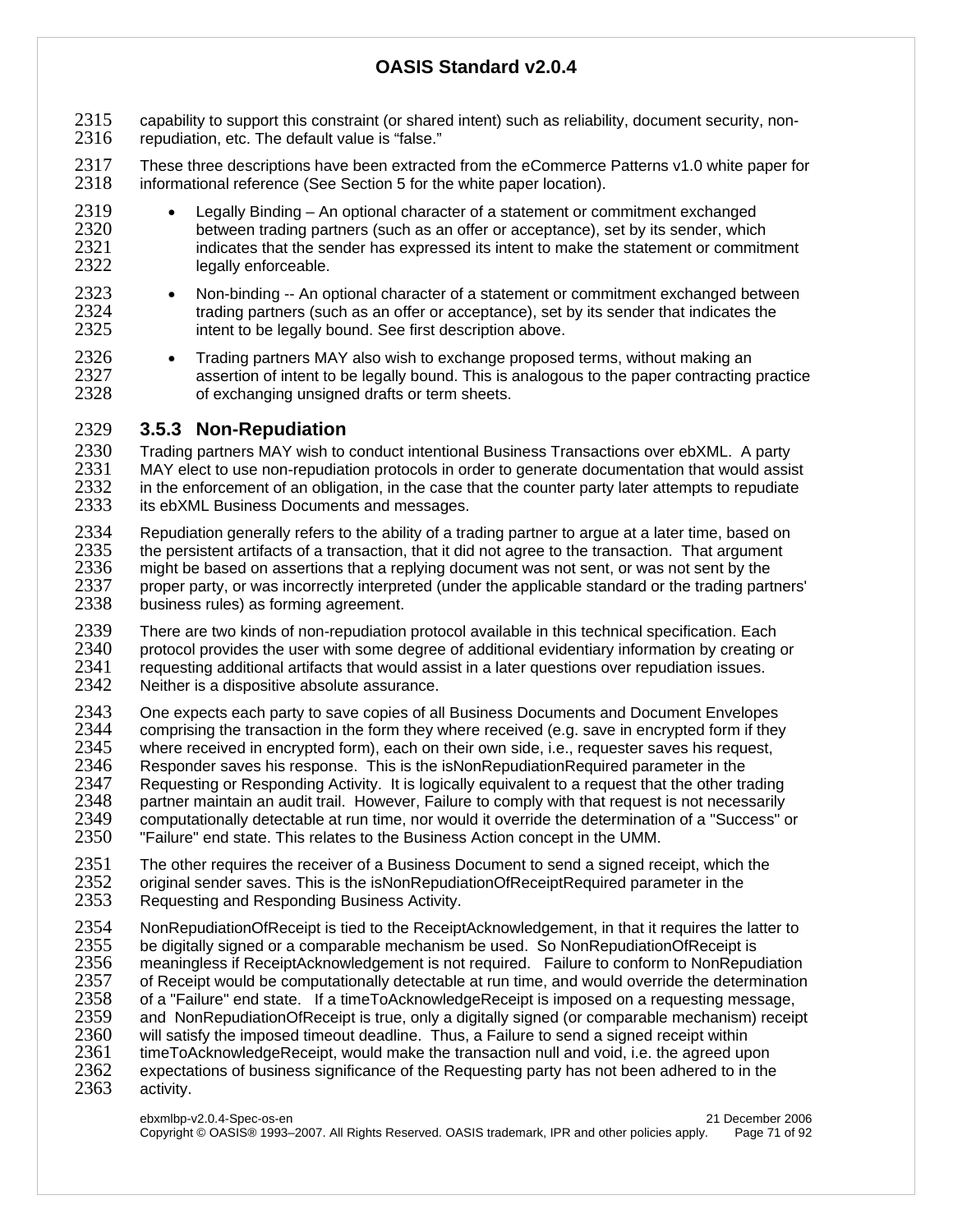## 2364 **3.5.4 Authorization security**

2365 Each request or response MAY be sent by a variety of individuals, representatives or automated<br>2366 systems associated with a business partner. There MAY be cases where trading partners have 2366 systems associated with a business partner. There MAY be cases where trading partners have 2367 more than one ebXML or correspondingly capable BSI, representing different levels of authority. 2367 more than one ebXML or correspondingly capable BSI, representing different levels of authority.<br>2368 In such a case, the parties MAY establish rules regarding which interfaces or authors MAY be 2368 In such a case, the parties MAY establish rules regarding which interfaces or authors MAY be 2369 confidently relied upon as speaking for the enterprise. confidently relied upon as speaking for the enterprise.

2370 In order to invoke those rules, a party MUST specify isAuthorizationRequired on a Requesting<br>2371 and/or a Responding Activity accordingly, with the result that [the activity] will only be processe 2371 and/or a Responding Activity accordingly, with the result that [the activity] will only be processed<br>2372 as valid if the party interpreting it successfully matches the stated identity of the activity [activity's 2372 as valid if the party interpreting it successfully matches the stated identity of the activity [activity's 2373 collet to a list of allowed values previously supplied by that party. role] to a list of allowed values previously supplied by that party.

2374 isAuthorizationRequired is specified on the Requesting and Responding Activity accordingly.<br>2375 Authorization typically relates to a signed Business Document and the association to the role 2375 Authorization typically relates to a signed Business Document and the association to the role<br>2376 identity of the party expected for that activity. Acknowledgement signals MAY communicate 2376 identity of the party expected for that activity. Acknowledgement signals MAY communicate 2377 authorization failures. It is important to surface exceptions so action can be taken. Some 2377 authorization failures. It is important to surface exceptions so action can be taken. Some 2378 conditions where authorization MAY apply and be related to exceptions include: conditions where authorization MAY apply and be related to exceptions include:

- 2379 When business rules are applied
- 2380 When a communication is persisted
- 2381 When a business message is submitted for acceptance processing

2382 Based on agreements, the parties may establish the authorization parameters to establish these<br>2383 capabilities. If authorization is enabled, the Business Document and Business Signal SHOULD b 2383 capabilities. If authorization is enabled, the Business Document and Business Signal SHOULD be 2384 authenticated or tamper detection enabled. In this version, the mechanisms for a BSI to specify<br>2385 that an attempt has been made by an application or system to initiate a Business Transaction 2385 that an attempt has been made by an application or system to initiate a Business Transaction<br>2386 (therefore sending a request) and this application or system was not authorized to do so, is 2386 (therefore sending a request) and this application or system was not authorized to do so, is<br>2387 undefined. This quality of service attribute is like a hint to the BSI and MAY be delegated to 2387 undefined. This quality of service attribute is like a hint to the BSI and MAY be delegated to an 2388 underlying service. underlying service.

2389<br>2390

2390 In this version, the mechanisms for a BSI to specify that an attempt has been made by an 2391 application or system to initiate a Business Transaction (therefore sending a request) and application or system to initiate a Business Transaction (therefore sending a request) and this 2392 application or system was not authorized to do so, is undefined. This quality of service attribute is 2393 like a hint to the BSI and MAY be delegated to an underlying service. like a hint to the BSI and MAY be delegated to an underlying service.

## 2394 **3.5.5 Document security**

2395 The value of isConfidential, isTamperDetectable, and isAuthenticated apply to the Document 2396 Envelope (primary logical Business Document) or Attachment. It also applies to each of the 2396 Envelope (primary logical Business Document) or Attachment. It also applies to each of the<br>2397 Attachments unless specifically overridden at the Attachment level. These parameters can h 2397 attachments unless specifically overridden at the Attachment level. These parameters can have 2398 four possible values: none, transient, persistent, transient-and-persistent. four possible values: none, transient, persistent, transient-and-persistent.

- 2399 The communications channel used to transport the Message provides transient 2400 2400 authentication. The specific method will be determined by the communications protocol<br>2401 sused. used.
- 2402 Persistent authentication means the Business Document signer's identity MUST be<br>2403 verified at the receiving application level. Authentication assists in verification of role 2403 verified at the receiving application level. Authentication assists in verification of role identity of a participating party.
- 2405 Transient confidentiality is provided by a secure network protocol, such as SSL as the 2406  **Confidentiality** is provided by a secure network protocol, such as SSL as the 2406 2406 document is transferred between two adjacent ebXML Messaging Service (MSH) or other 2407 transport messaging nodes.
- 2408 Persistent confidentiality is intended to preserve the confidentiality of the message such 2409 2409 that only the intended party (application) can see it. The message MUST remain in<br>2410 encrypted form after it is delivered to the messaging node and will be decrypted on 2410 encrypted form after it is delivered to the messaging node and will be decrypted only by 2411 the authorized application. S/MIME MAY be used to provide that functionality,<br>2412 findependent of the transient confidentiality. independent of the transient confidentiality.
	- ebxmlbp-v2.0.4-Spec-os-en 21 December 2006

Copyright © OASIS® 1993–2007. All Rights Reserved. OASIS trademark, IPR and other policies apply. Page 72 of 92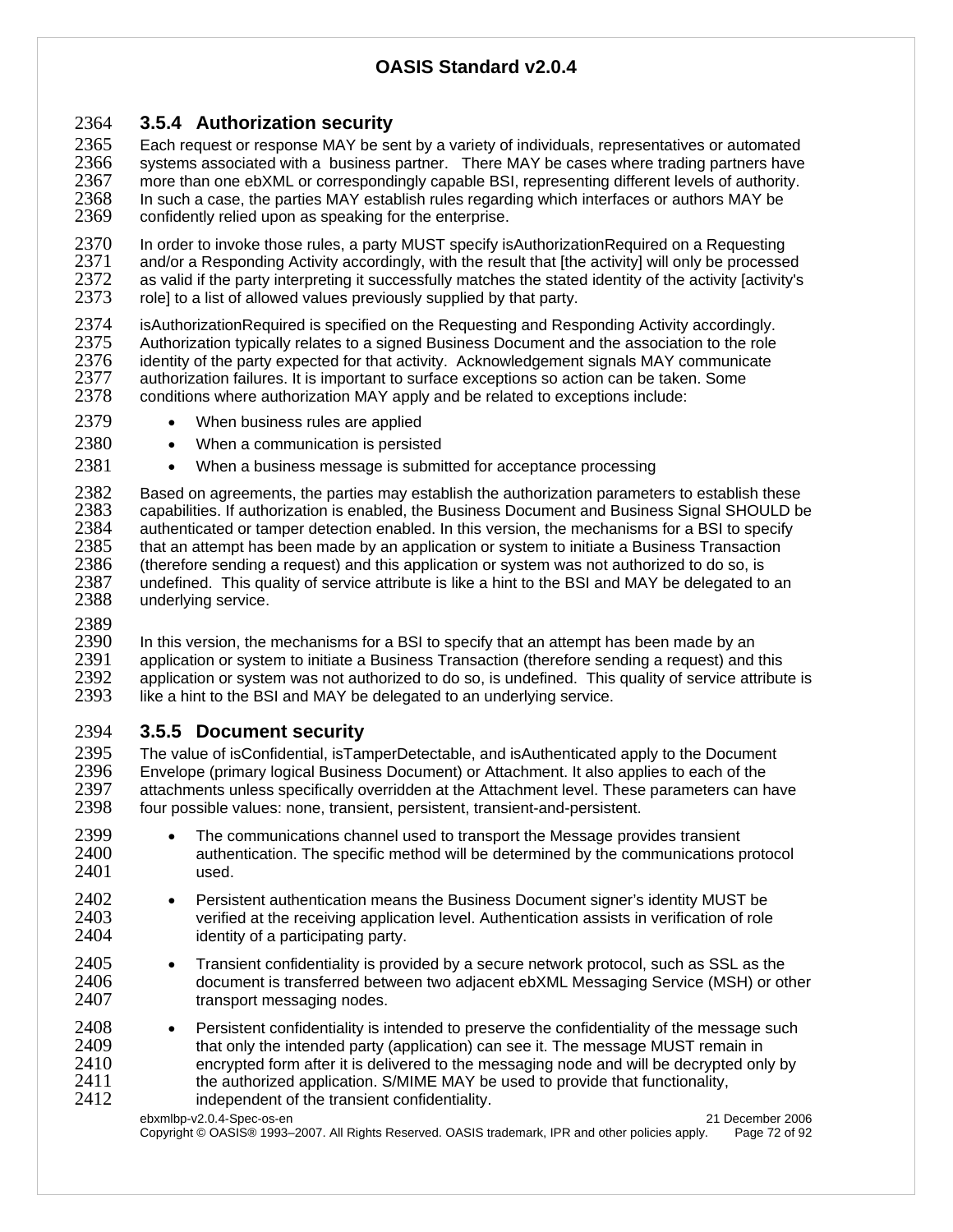- 2413 Transient isTamperDetectable is the ability to detect if the information has been tampered with during transfer between two adiacent MSH nodes. with during transfer between two adjacent MSH nodes.
- 2415 Persistent isTamperDetectable is the ability to detect if the information has been 2416 tampered with after it has been received by messaging node, between the messaging<br>2417 hode and the application Tamper detection assists in verification of content integrity 2417 hode and the application. Tamper detection assists in verification of content integrity<br>2418 between and within a participating party. between and within a participating party.

2419 As with reliability, the parties may establish the assurance parameters, for example. The level of 2420 document security (i.e. the document Security attribute group used) of Business Documents or 2420 document security (i.e. the documentSecurity attribute group used) of Business Documents or <br>2421 Attachments SHOULD adhere to the operational semantics held in the BT pattern matrices. Attachments SHOULD adhere to the operational semantics held in the BT pattern matrices.

2422 Agreements may also be relevant to establishing these capabilities (See earlier subsections in 2423 Section 3 for further detail) If non-repudiation of content is required these attributes SHOULD 2423 Section 3 for further detail). If non-repudiation of content is required, these attributes SHOULD be 2424 enabled (i.e. the enumeration selected for each of these values is other than 'none.'). Typically, 2424 enabled (i.e. the enumeration selected for each of these values is other than 'none.'). Typically,  $2425$  this occurs in intentional situations where authentication and tamper detection are particularly 2425 this occurs in intentional situations where authentication and tamper detection are particularly  $2426$  important to support enforceability. In such cases, the parties SHOULD also specify the change 2426 important to support enforceability. In such cases, the parties SHOULD also specify the channel 2427 is confidential (i.e. this practice is recommended). Otherwise, the parties involved specify 2427 is confidential (i.e. this practice is recommended). Otherwise, the parties involved specify<br>2428 document security. See the patterns matrices earlier in Section 3 for other details. In those 2428 document security. See the patterns matrices earlier in Section 3 for other details. In those 2429 instances where intent is specified regardless of pattern, document Security attributes apply 2429 instances where intent is specified regardless of pattern, documentSecurity attributes apply. For example, where non-repudiation of content is required, documentSecurity should apply although 2431 this is subject to the agreement of the parties. Updates to documentSecurity MAY also be made 2432 in the CPA. in the CPA.

### 2433 **3.5.6 Reliability**

2434 The parameter isGuaranteedDeliveryRequired at the Business Transaction level states whether<br>2435 auaranteed delivery of the transaction Business Documents is required. quaranteed delivery of the transaction Business Documents is required.

2436 This is a declaration that trading partners MUST employ only a delivery channel that provides a 2437 delivery quarantee, to send Business Documents in the relevant transaction. delivery guarantee, to send Business Documents in the relevant transaction.

### 2438 **3.5.7 Parameters required for CPP/CPA**

2439 The ebBP technical specification provides parameters that can be used to specify certain levels<br>2440 of security and reliability. This specification provides these parameters in general business terms of security and reliability. This specification provides these parameters in general business terms.

- 2441 These parameters are generic requirements for the business process, which may be used ebXML<br>2442 or hybrid (ebXML and web services) implementations. These parameters MAY be specifically 2442 or hybrid (ebXML and web services) implementations. These parameters MAY be specifically 2443 used to instruct the CPP and CPA to require BSI and/or delivery channel capabilities to achiev 2443 used to instruct the CPP and CPA to require BSI and/or delivery channel capabilities to achieve 2444 the specified service levels. the specified service levels.
- 2445 The CPP and CPA translate these into parameters of two kinds.

2446 One kind of parameters determines the selection of certain security and reliability parameters<br>2447 applicable to the transport method and techniques used by the delivery channel. Document applicable to the transport method and techniques used by the delivery channel. Document 2448 securities, and reliability above, are determinants of delivery channel selection.

2449 The other kind of parameters determines the selection of certain service levels or capabilities of 2450 the BSI itself. in order for it to support the run time Business Transaction semantics as listed 2450 the BSI itself, in order for it to support the run time Business Transaction semantics as listed 2451 below. below.

#### 2452 **3.5.7.1 Handling Partner Roles**

2453 The CPP and CPA also use the roles defined for a party in the Business Collaboration that map 2454 to corresponding ones in the CPP or CPA. The Business Collaboration provides a general 2454 to corresponding ones in the CPP or CPA. The Business Collaboration provides a general<br>2455 prescription of the roles a business partner can play. A trading partner may play multiple rol 2455 prescription of the roles a business partner can play. A trading partner may play multiple roles 2456 and are specified in the CPP or CPA. and are specified in the CPP or CPA.

2457 The mapping of the roles to the Business Transaction MAY vary between Business Collaboration<br>2458 instances. Roles MAY also map differently in a Business Collaboration instance. For example, in instances. Roles MAY also map differently in a Business Collaboration instance. For example, in 2459 an CPA negotiation, a trading partner may be a requester or responder in the same Business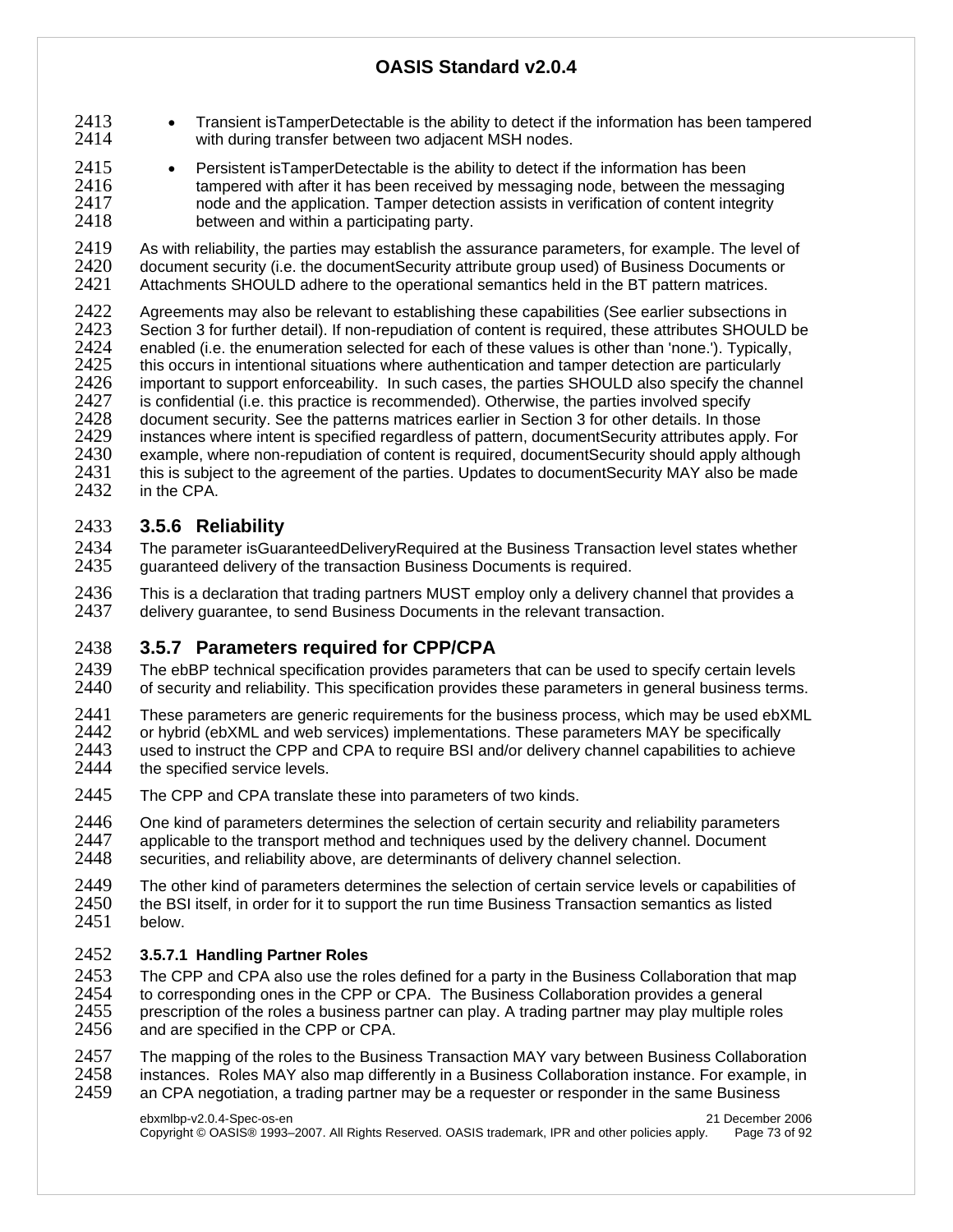2460 Collaboration. Translating that to a CPA, the trading partner can serve both (or multiple) roles of 2461 Requester and Responder. In the negotiation example, the role mapping of the trading partner as  $2461$  Requester and Responder. In the negotiation example, the role mapping of the trading partner as  $2462$  requester MAY be relevant to the role mapping when the same trading partner as the 2462 requester MAY be relevant to the role mapping when the same trading partner acts as the 2463 responder. responder.

2464

2465 In the CPA, this is handled by the choreography that includes specific Business Transaction<br>2466 Activities. For example, the trading partner acts as the Initiator for the sending of another offe 2466 Activities. For example, the trading partner acts as the Initiator for the sending of another offer. In 2467 another BTA, the same trading partner is the responder. In this example, the choreography another BTA, the same trading partner is the responder. In this example, the choreography 2468 should be explicit about this transition. Each defined BTA would relate to a separate Performs (in 2469 the ebBP schema) even though the role reference remains the same. These constructs allow role 2469 the ebBP schema) even though the role reference remains the same. These constructs allow role 2470 mapping across Business Collaborations, activities and BT.

mapping across Business Collaborations, activities and BT.

#### 2471 **3.5.7.2 Handling Operation Mapping**

2472 In CPA and WSDL, service context SHOULD be concrete and MAY map to the business services<br>2473 abstractly defined in the ebBP schema. In the CPA, extensions SHOULD be used to identify a 2473 abstractly defined in the ebBP schema. In the CPA, extensions SHOULD be used to identify a 2474 concrete web service (WSDL) endpoint. Where the relationship is explicit, the Action Context 2475 SHOULD be used to map the web services endpoint identified in CPA to the corresponding B 2475 SHOULD be used to map the web services endpoint identified in CPA to the corresponding BTA<br>2476 through the abstract operation (WSDL) name in the ebBP schema. through the abstract operation (WSDL) name in the ebBP schema.

2477<br>2478

2478 Where the ebBP schema is used but the OperationMapping is not explicitly defined, the business 2479 partners SHOULD manage the service mappings. Through a business service, the

2479 partners SHOULD manage the service mappings. Through a business service, the 2480 OperationMapping MAY also support Business Transactions defined in other than 2

2480 OperationMapping MAY also support Business Transactions defined in other than XML where<br>2481 different identification mechanisms are used. This allows the binding of service and business 2481 different identification mechanisms are used. This allows the binding of service and business 2482 endpoints.

endpoints.

# 2483 **3.6 Run time Business Transaction Semantics**

2484 The ebXML concept of a Business Transaction and the semantics behind it are central to 2485 providing predictable and supporting enforceable commerce. It is expected that any BSI w 2485 providing predictable and supporting enforceable commerce. It is expected that any BSI will be 2486 capable of managing a transaction according to these semantics. capable of managing a transaction according to these semantics.

2487 Therefore, the BSI, or any software that implements one role in an ebXML Business<br>2488 Collaboration, SHOULD at minimum to be able to support the following transaction s 2488 Collaboration, SHOULD at minimum to be able to support the following transaction semantics:

- 2489 Detection of the opening of a transaction
- 2490 Detection of transfer of control
- 2491 Detection of successful completion of a transaction
- 2492 Application of business rules expressed as schema definitions and isPositiveResponse or<br>2493 **•** isPositiveSignal for determination of Success isPositiveSignal for determination of Success
- 2494 Detection of failed completion of a transaction
- 2495 Detection of timeouts
- 2496 Detection of protocol exceptions
- 2497 Validation of the received response or signal and identify if it was specified with<br>2498  **Shoult is Positive Response** = false or adherence to the fixed is Positive Signal value 2498 isPositiveResponse = false or adherence to the fixed isPositiveSignal value
- 2499 Detection of Business Failures (such as Notification of Failure)

2500 ebXML does not specify how these transaction semantics are implemented but it is assumed that <br>2501 any BSI will be able to support these basic transaction semantics at runtime. If either party cannot 2501 any BSI will be able to support these basic transaction semantics at runtime. If either party cannot 2502 provide full support, then the requirements MAY be supported by or relaxed as overrides in the 2502 provide full support, then the requirements MAY be supported by or relaxed as overrides in the 2503 CPP or CPA. CPP or CPA.

2504 The following sections discuss the two causes of Failure: timeouts and exception. When either 2505 one happens, typically and as unless otherwise agreed by the parties, it is the responsibility of the

ebxmlbp-v2.0.4-Spec-os-en 21 December 2006 Copyright © OASIS® 1993–2007. All Rights Reserved. OASIS trademark, IPR and other policies apply. Page 74 of 92 2505 one happens, typically and as unless otherwise agreed by the parties, it is the responsibility of the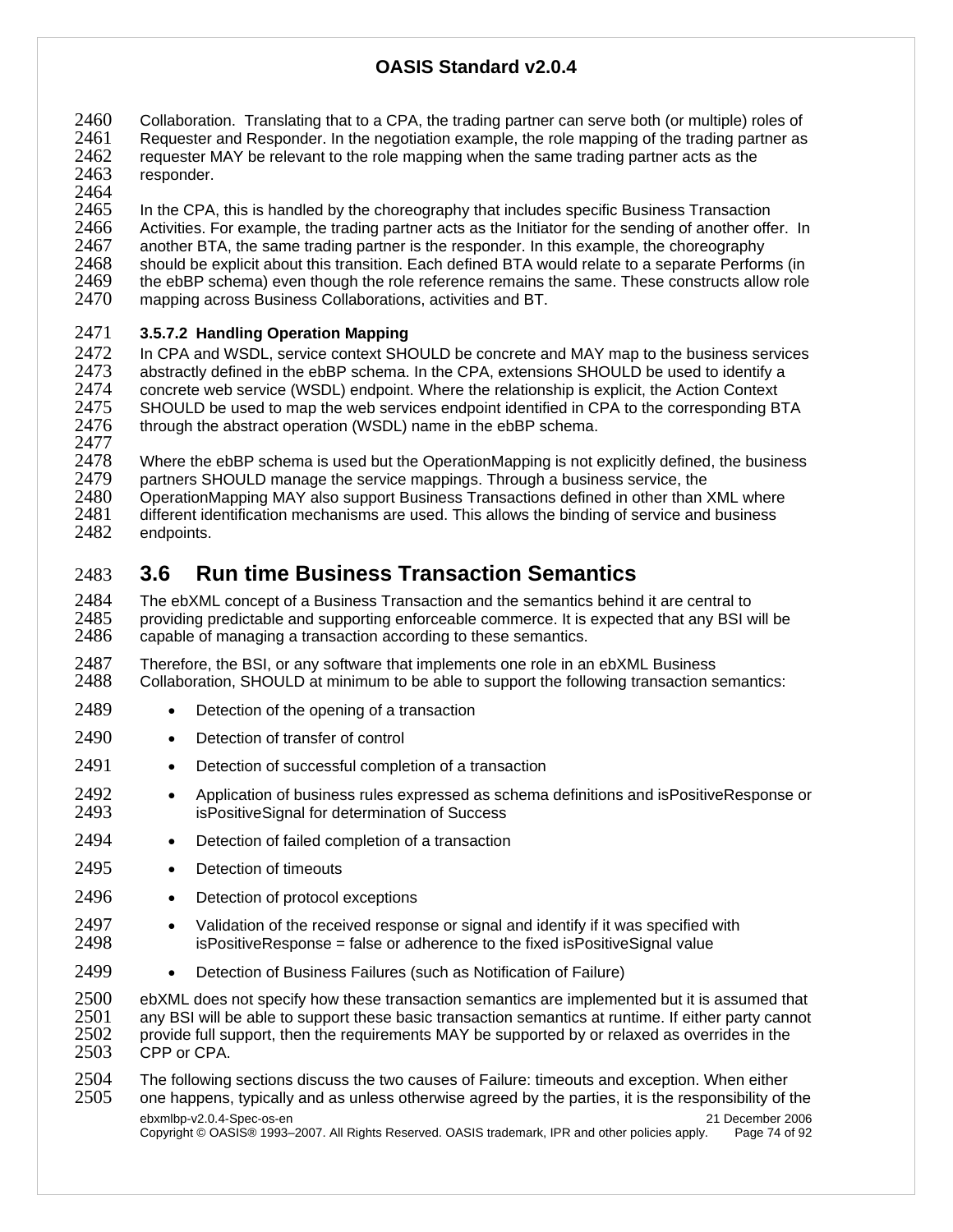2506 two roles to exit the transaction. It is also expected that the corresponding collaboration will be <br>2507 designed (and choreographed) to execute the appropriate compensating transactions if needed

2507 designed (and choreographed) to execute the appropriate compensating transactions if needed<br>2508 and MAY reach a completion state after that. The technical mechanisms used for compensation

2508 and MAY reach a completion state after that. The technical mechanisms used for compensation 2509 is outside of the scope of this technical specification. The responsibilities of the two roles differ

2509 is outside of the scope of this technical specification. The responsibilities of the two roles differ<br>2510 slightly and are described in each of the sections below. When a Failure other than a timeout slightly and are described in each of the sections below. When a Failure other than a timeout

2511 occurs at either the Responding or Requesting role, an exception signal or Notification of Failure 2512 business message MAY be sent based on the circumstances and the parties' defined

2512 business message MAY be sent based on the circumstances and the parties' defined<br>2513 expectations. If used, typically both parties will exit the current Business Transaction. expectations. If used, typically both parties will exit the current Business Transaction. The

2514 Notification of Failure is explained in Section 3.6.2.3.

2515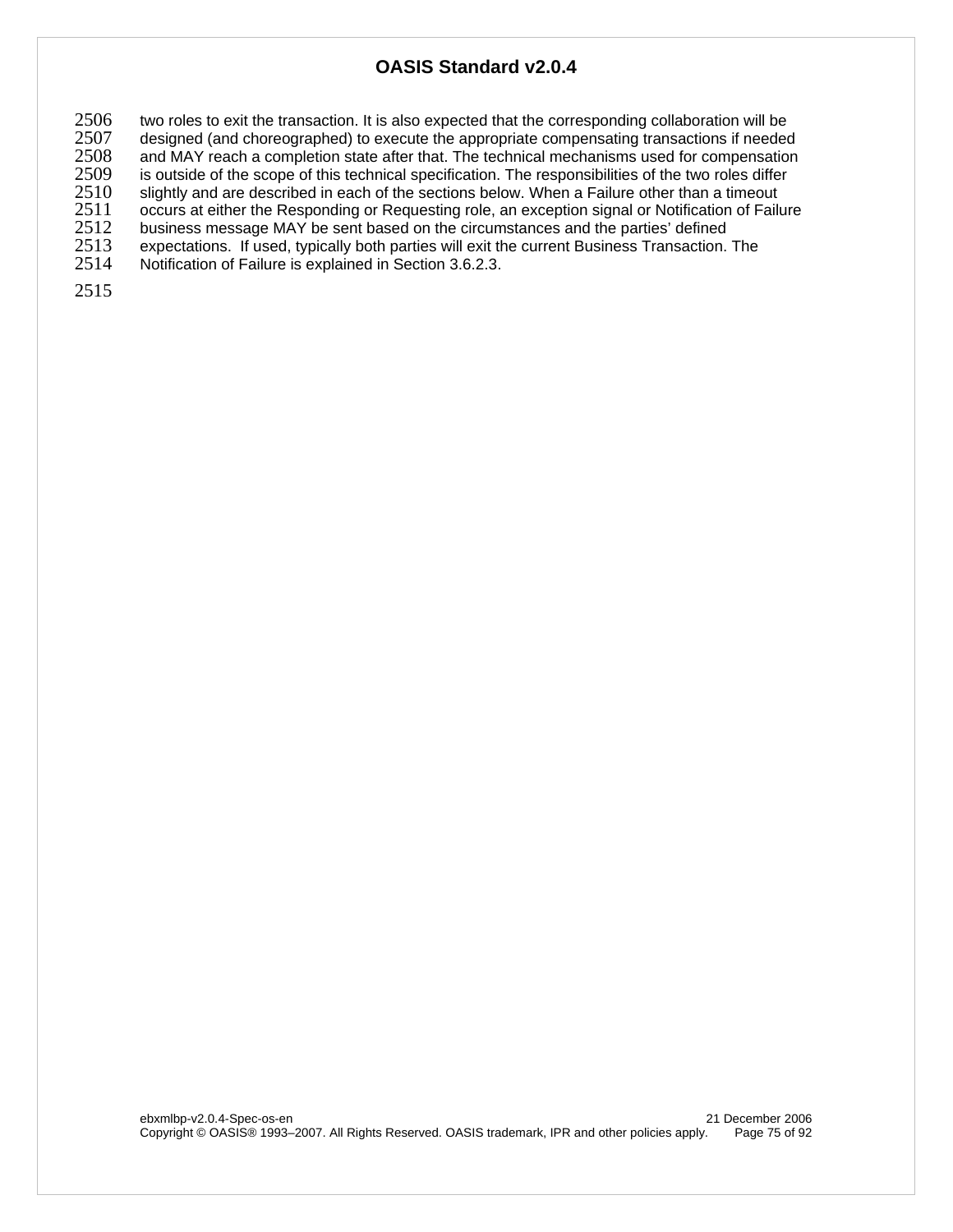#### 2516 **3.6.1 Timeouts**

2517 Since all Business Transactions must have a distinct time boundary, there are timeout

2518 parameters associated with the Response and each of the acknowledgement Business Signals<br>2519 (Receipt and/or Acceptance). If Business Signals and/or a Response apply in the BT used and a 2519 (Receipt and/or Acceptance). If Business Signals and/or a Response apply in the BT used and a<br>2520 timeout occurs before the corresponding Response or Business Signal arrives, the transaction 2520 timeout occurs before the corresponding Response or Business Signal arrives, the transaction MUST be null and void.

- 2522 Here are the timeout parameters relative to the three response types:
- 2523

| <b>Response required</b>                           | Parameter Name and meaning of the timeout                                                                                               |
|----------------------------------------------------|-----------------------------------------------------------------------------------------------------------------------------------------|
| Receipt<br>Acknowledgement                         | timeToAcknowledgeReceipt                                                                                                                |
|                                                    | The time a Responding or Requesting role has to<br>acknowledge receipt of a Business Document.                                          |
| Acceptance<br>Acknowledgement<br>(Non-substantive) | timeToAcknowledgeAcceptance                                                                                                             |
|                                                    | The time a Responding or Requesting role has to non-<br>substantively acknowledge business acceptance of a<br><b>Business Document.</b> |
| <b>Substantive Response</b>                        | <b>TimeToPerform</b>                                                                                                                    |
|                                                    | The maximum amount of time between the time at<br>which the request is sent and the substantive<br>response is received.                |

#### 2524 **Table 8 Timeout Parameters**

2525 Note that the Acceptance Acknowledgement signal is often called the "non-substantive" response<br>2526 to the request. to the request.

2527 A timeout parameter MUST be specified whenever a Requesting or Responding party expects<br>2528 Business Signals in return to the Business Document Request or Response. A Requesting party 2528 Business Signals in return to the Business Document Request or Response. A Requesting party<br>2529 MUST NOT remain in an infinite wait state. MUST NOT remain in an infinite wait state.

2530 The timeout value for each of the timeout parameters is absolute i.e. not relative to each other. All 2531 timers start when the initial Requesting Business Document is sent. Correlating timeouts is 2531 timers start when the initial Requesting Business Document is sent. Correlating timeouts is

- 2532 partner-specific. All timeouts typically SHOULD be reported independent of their priority. The 2533 timer values MUST conform to the well-formedness rules for timer values. Refer to Section 3. timer values MUST conform to the well-formedness rules for timer values. Refer to Section 3.8.
- 2534 When used, a BSI SHOULD adhere to the above parameters to detect the appropriate timeouts.

2535 To preserve the atomic semantics of the Business Transaction, the Requesting and Responding<br>2536 roles take different action based on timeouts. roles take different action based on timeouts.

2537 A Responding party simply terminates if a timeout is thrown. This prevents Responding Business<br>2538 Transactions from hanging indefinitely. Transactions from hanging indefinitely.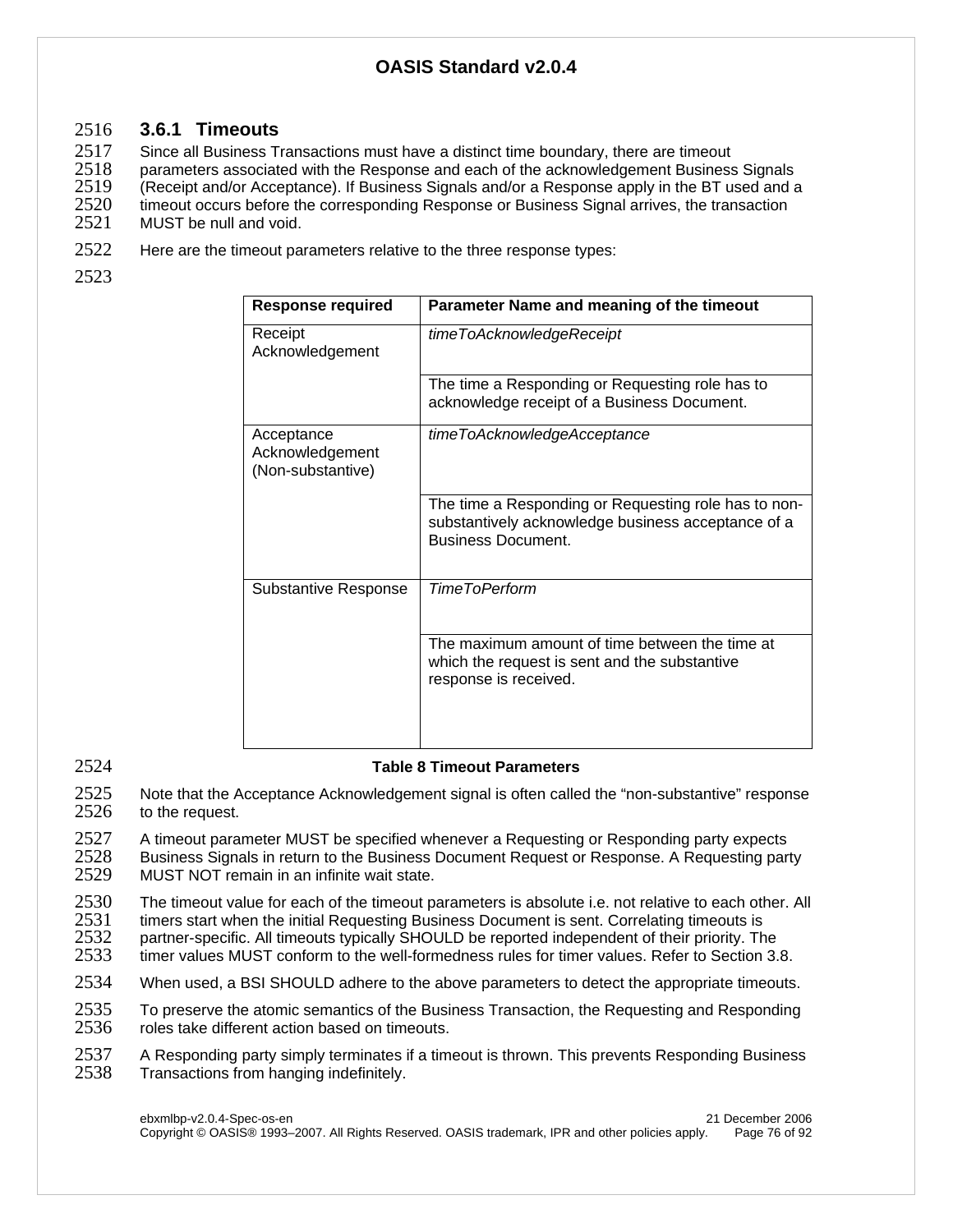- 2539 The total time allowed for a BTA to complete is therefore, TimeToPerform that is equal to or<br>2540 greater than the larger of timeToAcknowledgeReceipt and the timeToAcknowledgeAcceptar
- 2540 greater than the larger of timeToAcknowledgeReceipt and the timeToAcknowledgeAcceptance on
- 2541 the Request plus the TimeToPerform that is equal to or greater than the larger of the larger of the larger of 2542 timeToAcknowledgeReceipt and the timeToAcknowledgeReceipt and the timeToAcknowledgeReceipt and the tim 2542 timeToAcknowledgeReceipt and the timeToAcknowledgeAcceptance on the Response (given 2543 vhich. if anv. are used). which, if any, are used).

2544 The timeToAcknowledgeReceipt is the duration from the time a Business Document in a<br>2545 Requesting Activity is sent by a Requesting party until the time a verification of receipt is 2545 Requesting Activity is sent by a Requesting party until the time a verification of receipt is properly<br>2546 Freceived by the Requesting party. The time to acknowledge business acceptance of a Requesting 2546 received by the Requesting party. The time to acknowledge business acceptance of a Requesting<br>2547 Business Document is the duration from the time a Requesting party sends a Business Document 2547 Business Document is the duration from the time a Requesting party sends a Business Document<br>2548 Until the time an Acceptance Acknowledgement Business Signal (non-substantive) is properly 2548 until the time an Acceptance Acknowledgement Business Signal (non-substantive) is properly 2549 received by the Requesting party from the Responder.

- received by the Requesting party from the Responder.
- 2550 Timing parameters or expectations MAY change during the Business Collaboration lifecycle, and<br>2551 conditionality exists where late binding constructs MAY be used. For example, in
- 2551 conditionality exists where late binding constructs MAY be used. For example, in <br>2552 telecommunications timing may be renegotiated during execution.
- telecommunications timing may be renegotiated during execution.
- 2553



2554 **Figure 12: Timing Changes in Process Lifecycle** 

2555 Actually timing MAY be handled in these parameters or in the choreography. In the latter, the 2556 timing requirements are specified in different activities defined in the choreography (for examp timing requirements are specified in different activities defined in the choreography (for example, 2557 delivery).

2558 A Variable MAY be used to allow the flexibility. Variables were described in more detail in Section<br>2559 3.4.11.1. Key Semantics of Choreography. A Variable MAY have a duration, a type and, where

2559 3.4.11.1, Key Semantics of Choreography. A Variable MAY have a duration, a type and, where applicable, a default value. Variables MAY also be specified externally and the value acquired.

### 2561 **3.6.2 Protocol Exceptions**

2562 In addition to timeouts, the Business Transaction protocol provides a series of protocol 2563 exceptions, which indicate whether the business processing of the transaction went wrong at 2564 either the Responding or the Requesting role.

#### 2565 **3.6.2.1 Receipt Acknowledgement Exception**

2566 A Receipt Exception signals an error condition in the management of a Business Transaction.<br>2567 This Business Signal is returned to the initiating activity that originated the reguest. This 2567 This Business Signal is returned to the initiating activity that originated the request. This 2568 exception MUST terminate the Business Transaction. These errors deal with the mechanisms of 2569 message exchange such as verification, validation, authentication and will 2569 message exchange such as verification, validation, authentication and authorization and will 2570 occur up to message acceptance. Typically the rules and constraints applied to the message will have only dealt with the well-formedness of the message.

- 2572 A receipt exception terminates the Business Transaction. The following are receipt exceptions:
- 2573 Syntax exceptions. There is invalid punctuation, vocabulary or grammar in the Business<br>2574 Document or Business Signal. Document or Business Signal.
- 2575 Authorization exceptions. Roles are not authorized to participate in the BTA. Note that the 2576  **Precelly** receiving BSI can only identify this exception. receiving BSI can only identify this exception.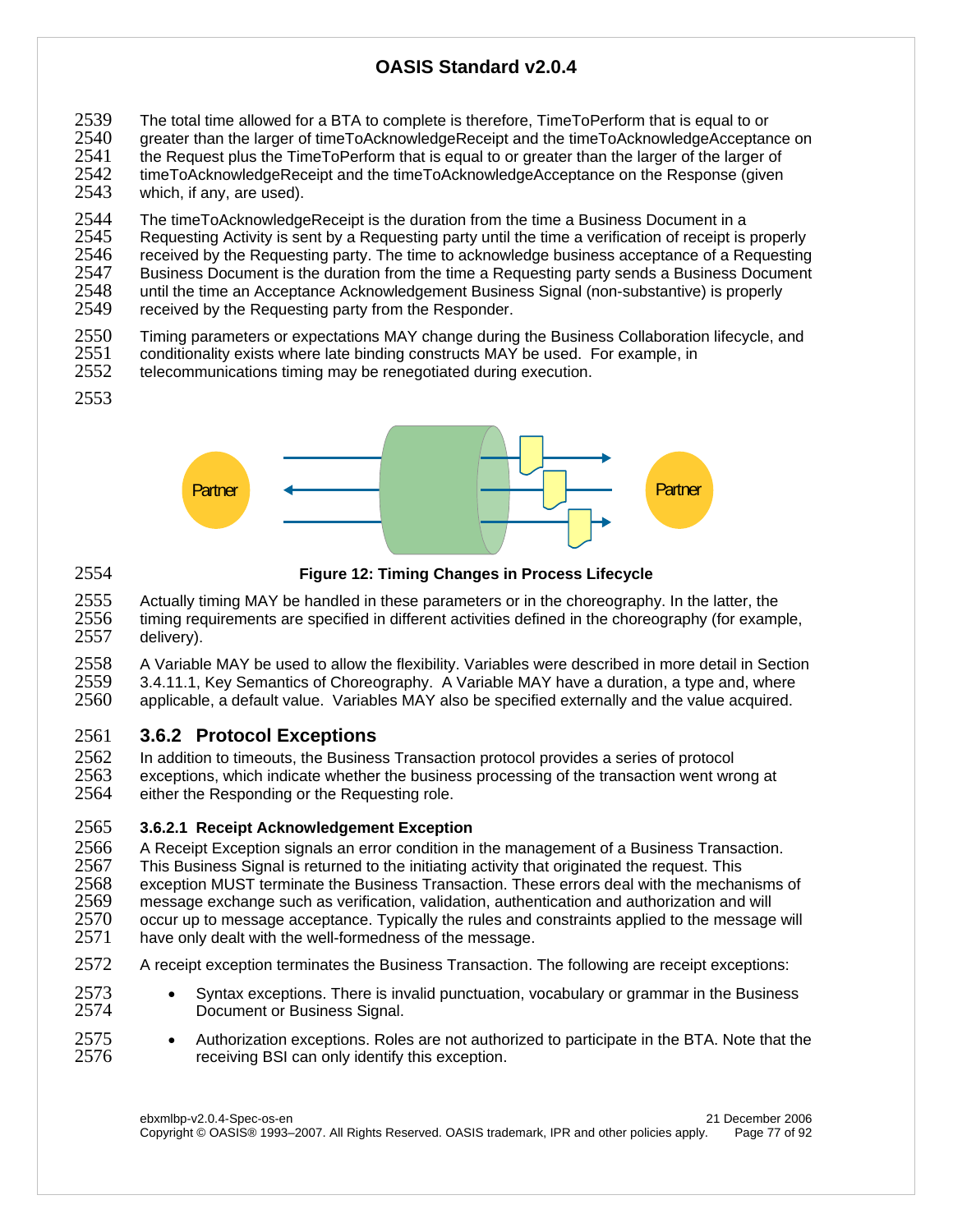- 2577 Signature exceptions. Business Documents are not signed for non-repudiation when 2578 required.
- 2579 Sequence exceptions. The order or type of a Business Document or Business Signal is 2580 incorrect.
- 2581 A Receipt Exception typically means that the current message could not be handed to an <br>2582 application for processing. application for processing.
- 2583 **3.6.2.2 Acceptance Acknowledgement Exceptions**

2584 An Acceptance Exception signals an error condition in a Business Activity. This Business Signal 2585 is returned to the initiating role that originated the request. This exception MUST terminate the 2586 Susiness Transaction. These errors deal with the mechanisms that process the Business 2586 Business Transaction. These errors deal with the mechanisms that process the Business 2587 Transaction and will occur after message verification. Typically the rules and constraints applied 2588 to the message will deal with the semantics of message elements and the validity of the request 2588 to the message will deal with the semantics of message elements and the validity of the request 2589 itself. This exception MAY also apply when the content is not valid with respect to a Responding 2589 itself. This exception MAY also apply when the content is not valid with respect to a Responding role's business rules.

- 2591 An Acceptance Exception terminates the Business Transaction. The following are business<br>2592 protocol exceptions: protocol exceptions:
- 2593 Business exception. The business rules of the Responding activity are violated. The 2594 2594 application refused to process the incoming Business Document. Most often because it<br>2595 violated some pre-processing business rules. violated some pre-processing business rules.
- 2596 Performance exceptions. The requested Business Action cannot be performed. The 2597 application MAY NOT be available.
- 2599 Typically, an Acceptance Exception means that the processing application (usually unknown to 2600 the other party) received the corresponding Business Document but was unable to process then the other party) received the corresponding Business Document but was unable to process them.
- 2601 A Business Transaction is defined in very atomic and deterministic terms. It always is initiated by 2602 the Requesting role, and will always conclude at the Requesting role. Upon receipt of the required 2603 Response and/or Business Signals, or timeout of same, the Requesting role can unambiquously 2603 Response and/or Business Signals, or timeout of same, the Requesting role can unambiguously<br>2604 determine the Success or Failure of the Business Transaction. A Responding role that 2604 determine the Success or Failure of the Business Transaction. A Responding role that 2605 encounters an Acceptance Exception signals the exception back to the Requesting role 2605 encounters an Acceptance Exception signals the exception back to the Requesting role and then <br>2606 terminates the Business Transaction. terminates the Business Transaction.
- 2607 Conversely, a Requesting role that encounters an Acceptance Acknowledgement Exception<br>2608 signals the exception back to the Responding role and terminates the Business Transaction. signals the exception back to the Responding role and terminates the Business Transaction.
- 2609 **3.6.2.3 Notification of Failure Business Messages and General Exception Signals**
- 2610 A Notification of Failure business message is a choreographed behavior that is defined (i.e.<br>2611 planned for use where necessary). Conversely, if specified by the parties, the General Exce 2611 planned for use where necessary). Conversely, if specified by the parties, the General Exception<br>2612 signal MAY handle unchoreographed/unplanned events (unforeseen and, most often,
- 2612 signal MAY handle unchoreographed/unplanned events (unforeseen and, most often, 2613 catastrophic in nature) for a party when that party is in control during a Business Trans
- catastrophic in nature) for a party when that party is in control during a Business Transaction. If 2614 agreed amongst the parties, any BSI at any point MAY issue the Notification of Failure business
- 2615 message in time, during, or after a collaboration. The Notification of Failure is not intended to be 2616 reported by Receipt and Acceptance Acknowledgement Business Signals, especially when one or 2616 reported by Receipt and Acceptance Acknowledgement Business Signals, especially when one of 2617 the party (typically the Requesting party) is not in control of the Business Transaction protocol or
- 2618 between BTAs.

2598

- 2619 *Implementation Note:*
- 2620 *Additional operational semantics may exist in the patterns matrices rather than being*  2621 *held in the ebBP schema. For example, manual or implicit actions by an involved party*  2622 *may be relevant in the ebBP process definition, particularly to provide state transition*  2623 *information in the collaboration for monitoring. In the appendices to this technical*
- 2624 *specification, a brief description is provided about how the patterns may be used when* 
	- ebxmlbp-v2.0.4-Spec-os-en<br>Copyright © OASIS® 1993–2007. All Rights Reserved. OASIS trademark, IPR and other policies apply. Page 78 of 92 Copyright © OASIS® 1993–2007. All Rights Reserved. OASIS trademark, IPR and other policies apply.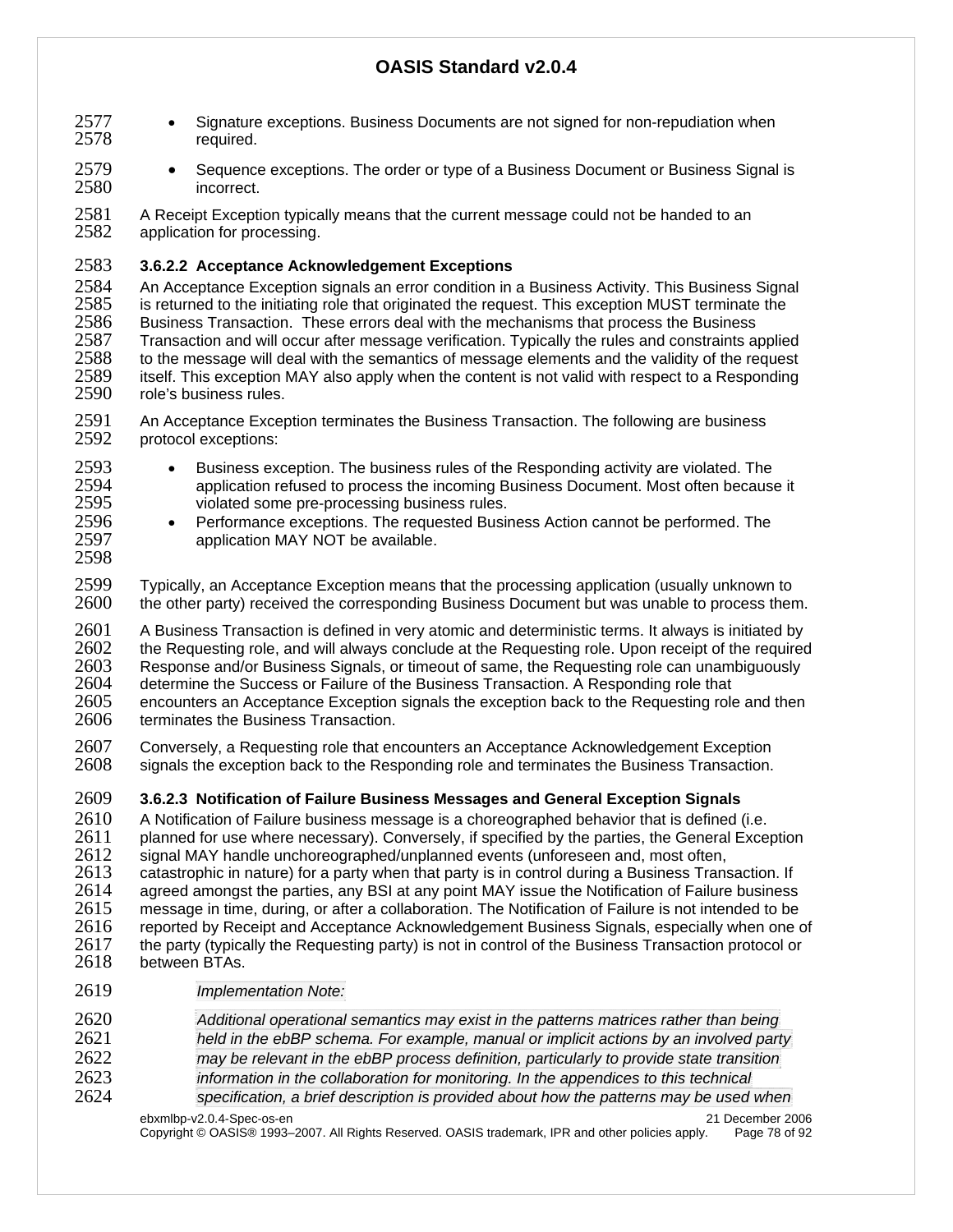2625 *manual or implicit actions exist. In future versions, more semantics may be defined and*  2626 *included in the ebBP technical specification and/or schema as business requirements are*  2627 *identified or user community feedback received.*  2628 The Notification pattern is a formal exchange and requires non-repudiation. When the Notification<br>2629 of Failure is used (for the Notification pattern), a Business Transaction MUST be set aside. A 2629 of Failure is used (for the Notification pattern), a Business Transaction MUST be set aside. A separate communication channel is recommended. If defined by the parties, the NOF MAY occur: 2631 • After timeout occurs on receipt of a response, NOF<br>2632 • MAY occur for Failure to receive a Requesting or I - MAY occur for Failure to receive a Requesting or Responding Business Document 2633 • When a party has conditional acceptance or when the party can't determine that 2634 condition (i.e. no response received at timeout on Time To Perform)<br>2635 • When a party is not under control (differentiates from General Excep • When a party is not under control (differentiates from General Exception) 2636 • When an offer is made and needs to be rescinded as the transaction failed (Business 2637 Failure) 2638 • If a timeout occurs and no/no more retries are available (and TTP has not expired). If retries still exist and a timeout has occurred, the offeror can choose to retry or send a 2640 Notification of Failure 2641 2642 NOF does not rely on the EndsWhen related to a Business Activity. In the cases such as those 2643 above. the transaction is set aside. above, the transaction is set aside. 2644 Generally if a business retry is initiated and a response received, the latter can be used. If this 2645 cccurs the parties will be responsible for identifying and dealing with duplicate business 2645 occurs, the parties will be responsible for identifying and dealing with duplicate business 2646 messages (in this case a duplicate request). Duplicate elimination logic SHOULD reject the 2647 business retry, and possibly resend the business versonse, which would then also be recod 2647 business retry, and possibly resend the business response, which would then also be recognized 2648 as a duplicate. This allows the sender to process the original response safely and mitigate the 2648 as a duplicate. This allows the sender to process the original response safely and mitigate the 2649 version over the response to a business retry. This could also improve efficiency, loweri 2649 overhead to wait for the response to a business retry. This could also improve efficiency, lowering 2650 the need for backend systems support. the need for backend systems support. 2651 The business retry for a RequestingBusinessActivity identifies the number of retries allowed in 2652 addition to the initial request while the Time To Perform has not been exceeded. The business 2652 addition to the initial request while the Time To Perform has not been exceeded. The business<br>2653 retry MAY be associated with control exceptions such as timeouts. If the number of retries is no 2653 retry MAY be associated with control exceptions such as timeouts. If the number of retries is not specified, the parties have not agreed to use a business retry. The Requesting party may retry as 2655 many times as they choose (i.e. it is not constrained to a specific number). If a business retry 2656 count of 3 is chosen (in addition to the initial request), the Requesting party MUST retry up to 3<br>2657 times (i.e. until a retry is successful as long as the retry count has not been exceeded). Busines 2657 times (i.e. until a retry is successful as long as the retry count has not been exceeded). Business 2658 retries SHOULD NOT apply to Exception signals. retries SHOULD NOT apply to Exception signals. 2659 For example, if a business retry was not specified and a response was not received, an NOF<br>2660 could be issued. If the response is received, it is then ignored because the NOF has negated 2660 could be issued. If the response is received, it is then ignored because the NOF has negated the 2661 Business Transaction. In the future after more business requirements are gathered, the 2661 Business Transaction. In the future after more business requirements are gathered, the 2662 business retry count will be further specified in relationship to the choreography. 2663 It is recognized that NOF and the specific details/requirements should be primarily driven by the 2664 agreements between business partners. One possible scenario example could involve the 2665 issuance of a General Exception signal (business control Failure) by a Responder and NOF (stop<br>2666 transaction) by Requester. Responder exits a transaction, and uses a business control Failure 2666 transaction) by Requester. Responder exits a transaction, and uses a business control Failure 2667 (which MAY equate to a Negative Receipt Acknowledgement, Acceptance Acknowledgement, or 2668 General Exception signal). The Requester MAY in turn, issue the NOF. General Exception signal). The Requester MAY in turn, issue the NOF. 2669 Typically, in the case when there is reliable messaging which shows the receipt of request or <br>2670 response, the party MAY not be capable of or required to send a NOF. If for example, a respo response, the party MAY not be capable of or required to send a NOF. If for example, a response  $2671$  is sent then a NOF by a Responder. That is actually an anomaly and MAY be handled by the  $2672$  agreement of the parties. agreement of the parties.

2673 The General Exception signal MAY be used under other conditions such as: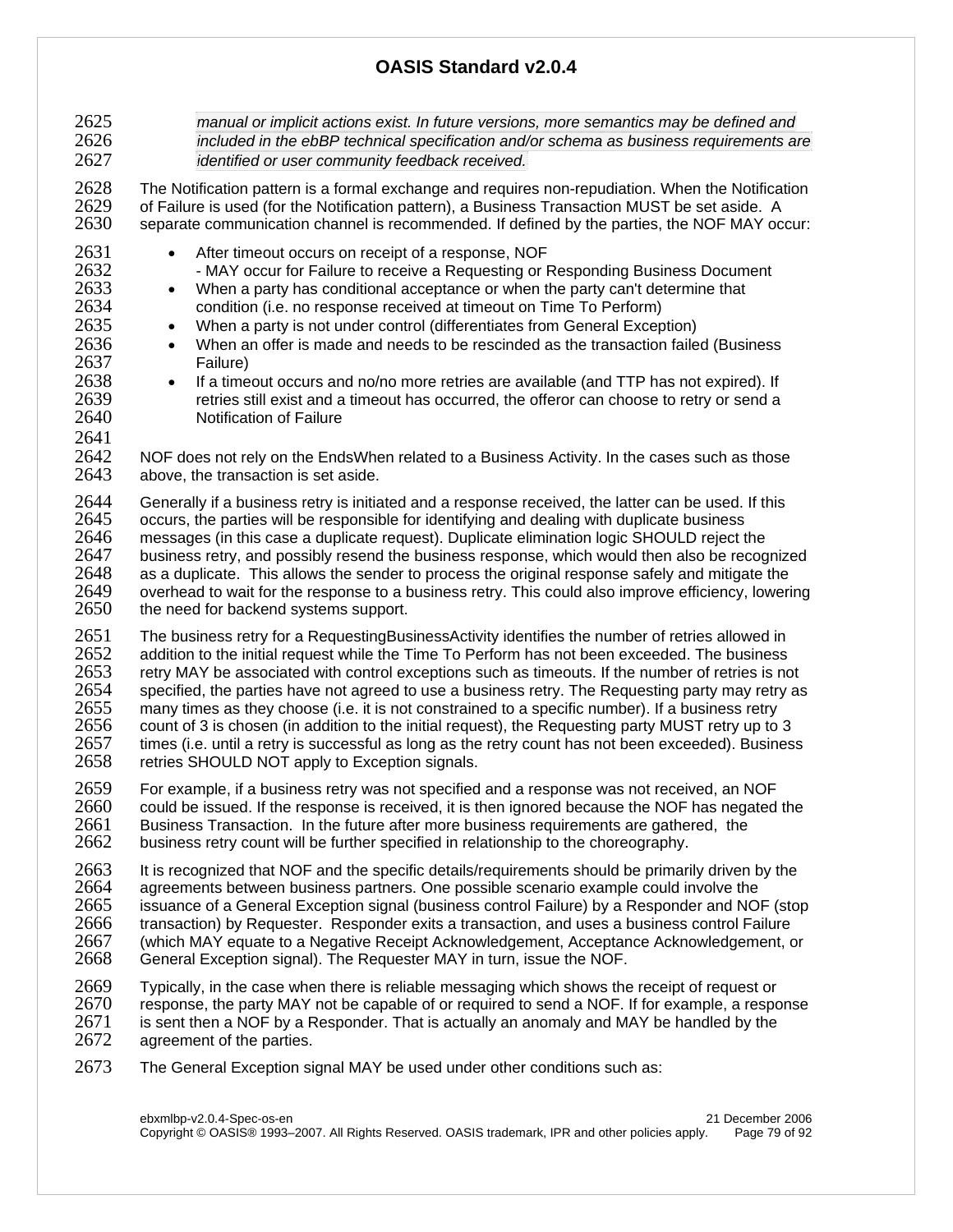- 2674 isIntelligibleCheckRequired exists and a Receipt Acknowledgement has been sent, but 2675 something fails in processing. This is assuming that an Acceptance Acknowledgement is 2676 required, processing has begun but not completed, and the AA has not yet been sent. 2677 • isIntelligibleCheckRequired has not been defined and a ReciptAcknowledgement has been sent, but something fails in processing. An AcceptanceAcknowledgement may or 2679 may not be required later. 2680 • No signals are required and the need exists to notify a business partner of a problem.<br>2681 This could support the known RosettaNet case of synchronous events. This could support the known RosettaNet case of synchronous events. 2682<br>2683 2683 The key is that the technical failure be visible for sufficient state resolution. For example, an 2684 unexpected gateway shutdown may require a General Exception signal be issued. Under these 2685 circumstances, an event outside of the collaboration (gateway shutdown) impacts it 2686 (collaboration). 2687 A General Exception is a limited case and distinct type of technical failure, i.e.<br>2688 AnyProtocolFailure. The involved parties determine if such exceptions are use 2688 AnyProtocolFailure. The involved parties determine if such exceptions are used in order to 2689 recognize and handle the possibility of a catastrophic failure. recognize and handle the possibility of a catastrophic failure. 2690 As an unchoreographed event, a General Exception MAY result in later actions of the parties that <br>2691 are choreographed. A General Exception MAY result in a state transition to a technical failure are choreographed. A General Exception MAY result in a state transition to a technical failure 2692 (AnyProtocolFailure). Similar to other technical failures such as the Receipt Acceptance<br>2693 Acknowledgement Exceptions. AnyProtocolFailure is designed to allow the protocol to ca 2693 Acknowledgement Exceptions, AnyProtocolFailure is designed to allow the protocol to catch and<br>2694 handle behavior when the protocol fails because of technical failure. Note, state transitions and handle behavior when the protocol fails because of technical failure. Note, state transitions and 2695 failures are described earlier in Section 3 and in more detail in Section 3.6.3. If a General Exception occurs and the party notifies the other with a General Exception signal, the parties 2697 transition to a known state. Whether further action is required or the technical failure results in 2698 any business effect is subject to the agreement of the parties. 2699 Should a General Exception not be defined between the parties, i.e. there is no mechanism<br>2700 defined to handle such events, the parties MAY use alternate means or act in line with any  $2700$  defined to handle such events, the parties MAY use alternate means or act in line with any  $2701$  agreements between them. agreements between them. 2702 Under choreographed circumstances, if a party is unable to respond with a choreographed<br>2703 Receipt Acknowledgement within the time specified, that party SHOULD exit and, if agreed 2703 Receipt Acknowledgement within the time specified, that party SHOULD exit and, if agreed by the 2704 parties, the Requesting party MAY issue an NOF or a business retry. For the unchoreographed 2704 parties, the Requesting party MAY issue an NOF or a business retry. For the unchoreographed<br>2705 General Exception, the parties MAY also agree to subsequent actions that are choreographed. General Exception, the parties MAY also agree to subsequent actions that are choreographed. 2706 Whether the unchoreographed General Exception follows the same path as the known<br>2707 circumstances outlined is unspecified. circumstances outlined is unspecified. 2708 *Implementation Note: The General Exception is outside of the currently defined concrete*  2709 *BT patterns. Software implementers MAY choose to enable software that is aware of this*  2710 *Exception type.*  2711 Should a NOF business message be specified by the parties but not sent after an Exception,<br>2712 another Protocol Failure (choreography violation) SHOULD occur. More business requiremen 2712 another Protocol Failure (choreography violation) SHOULD occur. More business requirements<br>2713 are sought to understand. if and when an NOF should be issued, another Business Transaction 2713 are sought to understand, if and when an NOF should be issued, another Business Transaction<br>2714 may occur after the return to initial state, or subsequent choreographed actions are required. may occur after the return to initial state, or subsequent choreographed actions are required. 2715 In addition, more business requirements are being sought to understand needs regarding<br>2716 Propagation of errors in complex activities such as Business Collaboration involving more  $2716$  propagation of errors in complex activities such as Business Collaboration involving more than<br>2717 two parties and in a ComplexBTA. The same holds true for the business retry count and further two parties and in a ComplexBTA. The same holds true for the business retry count and further
- 2718 specification of it in relationship to the choreography. When the business retry is used, the time to
- 
- 2719 Acknowledge Receipt and/or Acceptance (given which are used) SHOULD be reset although the 2720 TimeToPerform SHOULD NOT. Process (signal) timeouts are recoverable within retry
- 2720 TimeToPerform SHOULD NOT. Process (signal) timeouts are recoverable within retry<br>2721 Darameters and not recoverable outside of the retry parameters. parameters and not recoverable outside of the retry parameters.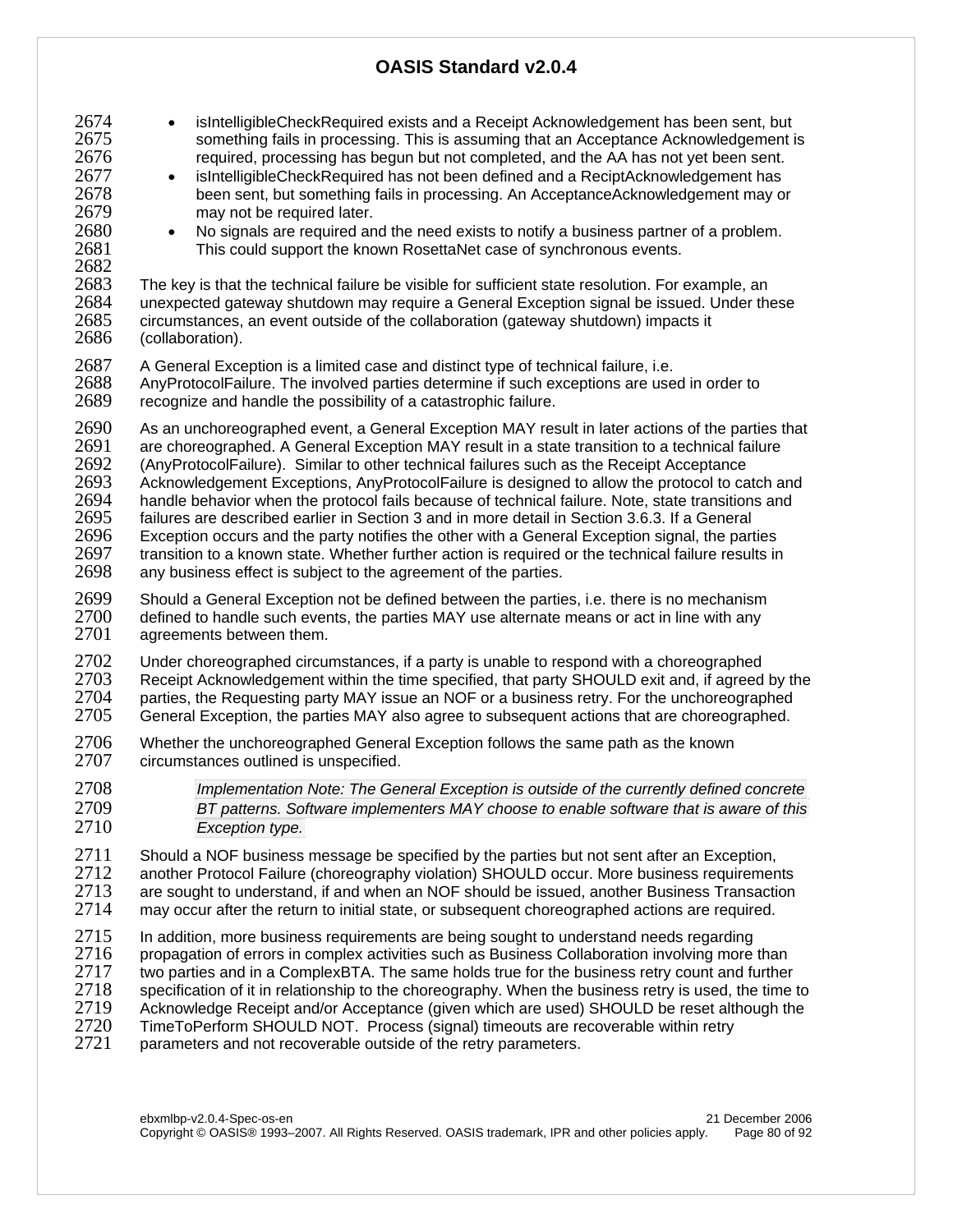#### 2722 **3.6.2.4 BSI Conformance**

2723 In order to produce the appropriate exceptions, the BSI MUST conform to the following<br>2724 parameters. The Requesting and Responding roles take different action as per below. parameters. The Requesting and Responding roles take different action as per below.

#### 2725 *isAuthorizationRequired*

2726 If a business partner role needs authorization to request a Business Action or to respond to a<br>2727 Business Action then the sending party role MUST sign the Business Document exchanged 2727 Business Action then the sending party role MUST sign the Business Document exchanged<br>2728 and the receiving party role MUST validate this business control and approve the authorizer. 2728 and the receiving party role MUST validate this business control and approve the authorizer.<br>2729 A Responding party MUST signal an authorization exception (Receipt Exception) if the role of 2729 A Responding party MUST signal an authorization exception (Receipt Exception) if the role of 2730 the Requesting party role is not authorized to perform the Business Activity. A sending  $2730$  the Requesting party role is not authorized to perform the Business Activity. A sending<br>2731 (Requesting) party MUST send notification of failed authorization if a requesting party i 2731 (Requesting) party MUST send notification of failed authorization if a requesting party is not<br>2732 authorized to perform the Responding Business Activity authorized to perform the Responding Business Activity.

#### 2733 *isNonRepudiationRequired*

2734 If non-repudiation of origin and content is required then the Business Activity MUST store the<br>2735 Business Document in its original form for the duration mutually agreed to in a trading partner 2735 Business Document in its original form for the duration mutually agreed to in a trading partner<br>2736 agreement. A Responding Party MUST signal a Receipt Exception if the sending 2736 agreement. A Responding Party MUST signal a Receipt Exception if the sending<br>2737 (Requesting) party role has not properly delivered their Business Document. Simi 2737 (Requesting) party role has not properly delivered their Business Document. Similarly, a<br>2738 requesting party MUST send Receipt Exception if a Responding party has not properly 2738 requesting party MUST send Receipt Exception if a Responding party has not properly<br>2739 delivered their Business Document. delivered their Business Document.

#### 2740 *isNonRepudiationOfReceiptRequired***.**

2741 Both business partners agree to mutually verify receipt of a Requesting Business Document<br>2742 and that the receipt MUST be non-reputable. If agreed by the parties to use NOF, a 2742 and that the receipt MUST be non-reputable. If agreed by the parties to use NOF, a<br>2743 Requesting party MUST initiate a Notification of Failure Business Transaction if a 2743 Requesting party MUST initiate a Notification of Failure Business Transaction if a<br>2744 Responding party has not properly delivered signed their receipt. For a further dis 2744 Responding party has not properly delivered signed their receipt. For a further discussion of 2745 non-repudiation of receipt, see also the ebXML E-Commerce and Simple Negotiation 2745 non-repudiation of receipt, see also the ebXML E-Commerce and Simple Negotiation<br>2746 **Patterns (See references at the end of** this technical specification). Patterns (See references at the end of this technical specification).

2747<br>2748 2748 Non-repudiation of receipt provides the data for the following audit controls.<br>2749 **Verify responding role identity** (authenticate) – Verify the identity of the Re **Verify responding role identity** (authenticate) – Verify the identity of the Responding role 2750 (individual or organization) that received the Requesting Business Document. 2751 **Verify content integrity** – Verify the integrity of the original content of the Business Document request.

#### 2753 *isPositiveResponse*

2754 A parameter that MAY take the value of TRUE or FALSE. This is a Boolean attribute. If 2755 TRUE this Document Envelope is intended as a positive Response to the Request. If 2755 TRUE this DocumentEnvelope is intended as a positive Response to the Request. If<br>2756 Sispositive Response = FALSE, the BTA ends in Business Failure mode. The value for isPositiveResponse = FALSE, the BTA ends in Business Failure mode. The value for this 2757 parameter supplied for a DocumentEnvelope is an assertion by the sender of the 2758 DocumentEnvelope regarding its intent for the transaction to which it relates, but 2758 DocumentEnvelope regarding its intent for the transaction to which it relates, but does not 2759 bind the recipient, or override the computation of transactional Success or Failure. bind the recipient, or override the computation of transactional Success or Failure.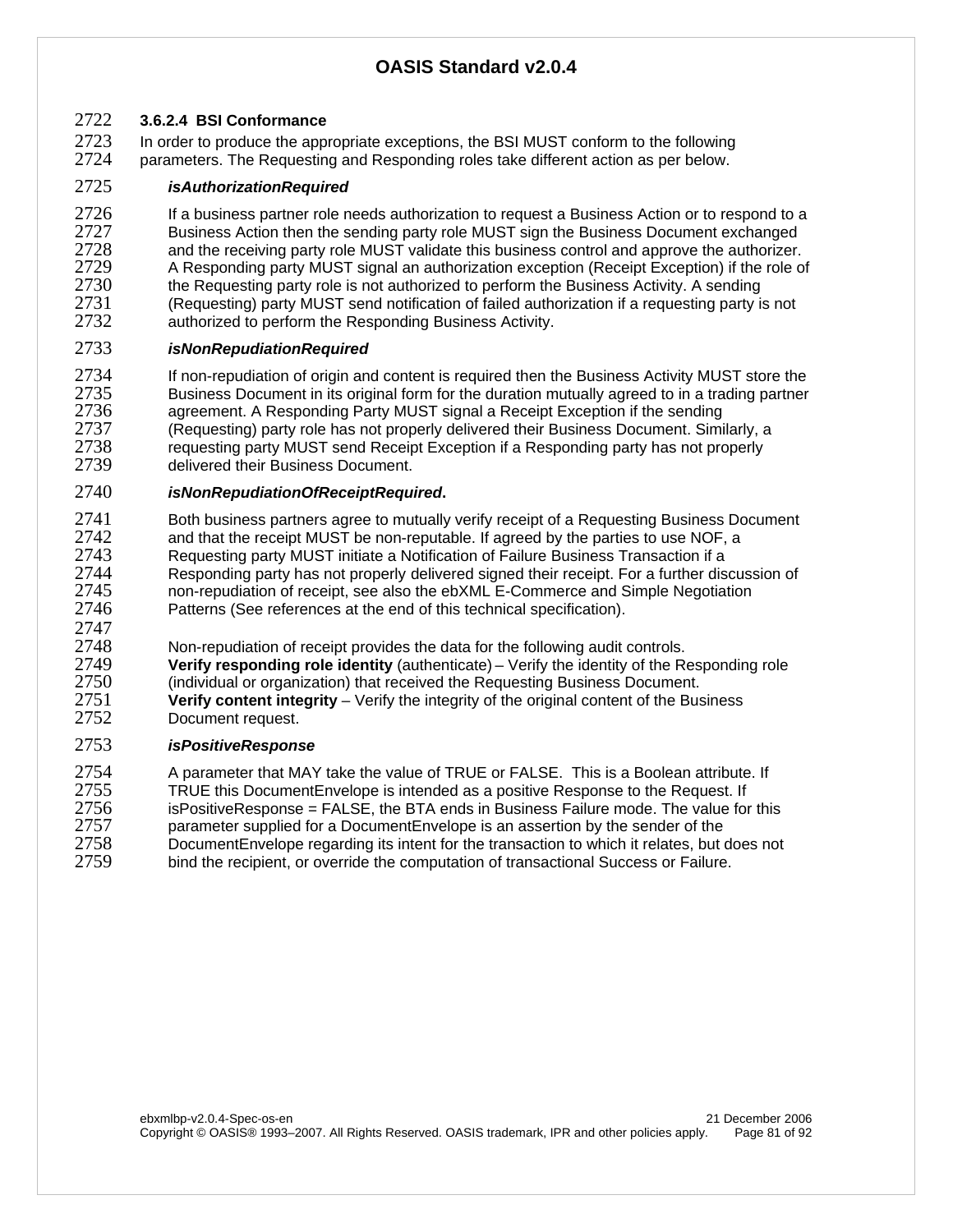2760 **3.6.3 Computation of the status of a Business Transaction Activity**  2761





2763 **Figure 13: Computation of the Status of a Business Transaction Activity** 

2764

ebxmlbp-v2.0.4-Spec-os-en 21 December 2006 Copyright © OASIS® 1993–2007. All Rights Reserved. OASIS trademark, IPR and other policies apply. Page 82 of 92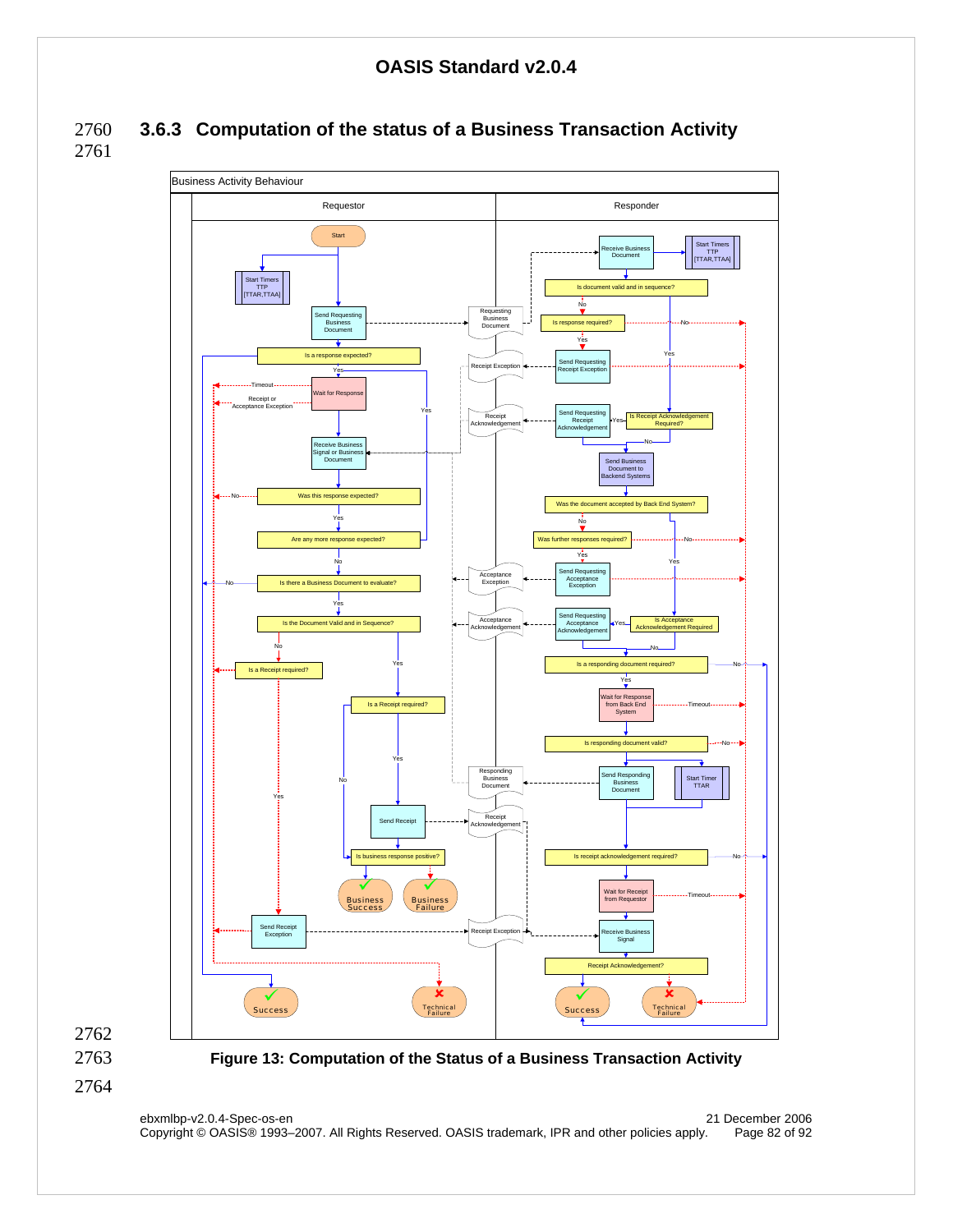2765 As described in this section, Figure 13 represent the computation of the Success or Failure of a<br>2766 BTA based on the different possible scenarios. Note that this diagram (for brevity) does not 2766 BTA based on the different possible scenarios. Note that this diagram (for brevity) does not<br>2767 Specify the use of an Acceptance Acknowledgement Business Signal on the Response or 2767 specify the use of an Acceptance Acknowledgement Business Signal on the Response or<br>2768 business retries (related to retryCount). A General Exception signal could also be used if a 2768 business retries (related to retryCount). A General Exception signal could also be used if a<br>2769 scenario dictates its use, as indicated in a previous Section 3.6.2.3. 2769 scenario dictates its use, as indicated in a previous Section 3.6.2.3.

2770 The values of the enumeration of the state of a Business Transaction of a condition guard on a<br>2771 transition are:

- transition are:
- 2772 ProtocolSuccess
- 2773 AnyProtocolFailure
- 2774 RequestReceiptFailure
- 2775 RequestAcceptanceFailure
- 2776 ResponseReceiptFailure
- 2777 ResponseAcceptanceFailure
- 2778 SignalTimeout
- 2779 ResponseTimeout
- 2780 BusinessSuccess (isPositiveResponse=true or no isPositiveResponse attribute)
- 2781 BusinessFailure(isPositiveResponse=false)
- 2782 Success (Both Protocol and Business Success)
- 2783 Failure (AnyProtocolFailure or BusinessFailure)
- 

2784<br>2785 2785 Each of the defined Business Transaction states of a condition guard that relate to failures in<br>2786 essence has a handler (or interface). For example, AnvProtocolFailure defines transition to the 2786 essence has a handler (or interface). For example, AnyProtocolFailure defines transition to that 2787 handler associated with a technical failure. Two tree diagrams are provided to assist in 2787 handler associated with a technical failure. Two tree diagrams are provided to assist in<br>2788 understanding and using these state transitions. Figure 14 showing a successful path a 2788 understanding and using these state transitions, Figure 14 showing a successful path and Figure 2789 15 specifying Failure. In addition to a corresponding Figure 11 showing successes and failures, 2790 each tree diagram provides useful views into different relations that are represented. For each tree diagram provides useful views into different relations that are represented. For 2791 example, Business Success and Business Failure relate to the Business Documents received.<br>2792 While conversely, any timeout is a business Protocol Failure, i.e. the state is not aligned. While conversely, any timeout is a business Protocol Failure, i.e. the state is not aligned.

2793 The enumerated state values represent:

2794 For Success:

- 2795 Success (Both Protocol and Business Success)<br>2796 ProtocolSuccess: Technical Success. For exam
- 2796 ProtocolSuccess: Technical Success. For example, acknowledgement of receipt signal<br>2797  **ProtocolSuccess** Request prior to a timeout received for a Request prior to a timeout.
- 2798 BusinessSuccess (isPositiveResponse=true or no isPositiveResponse attribute): Specific document(s) are received.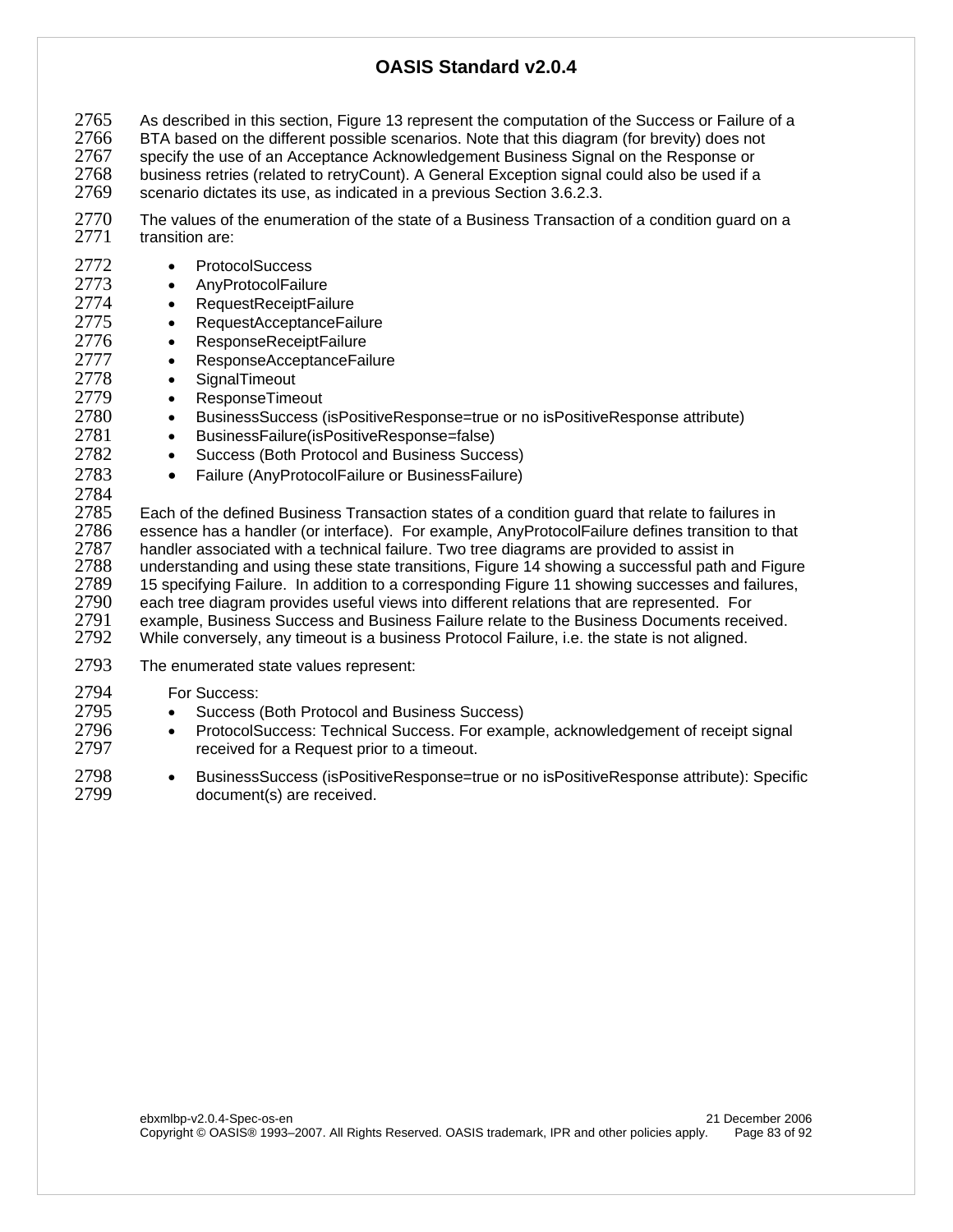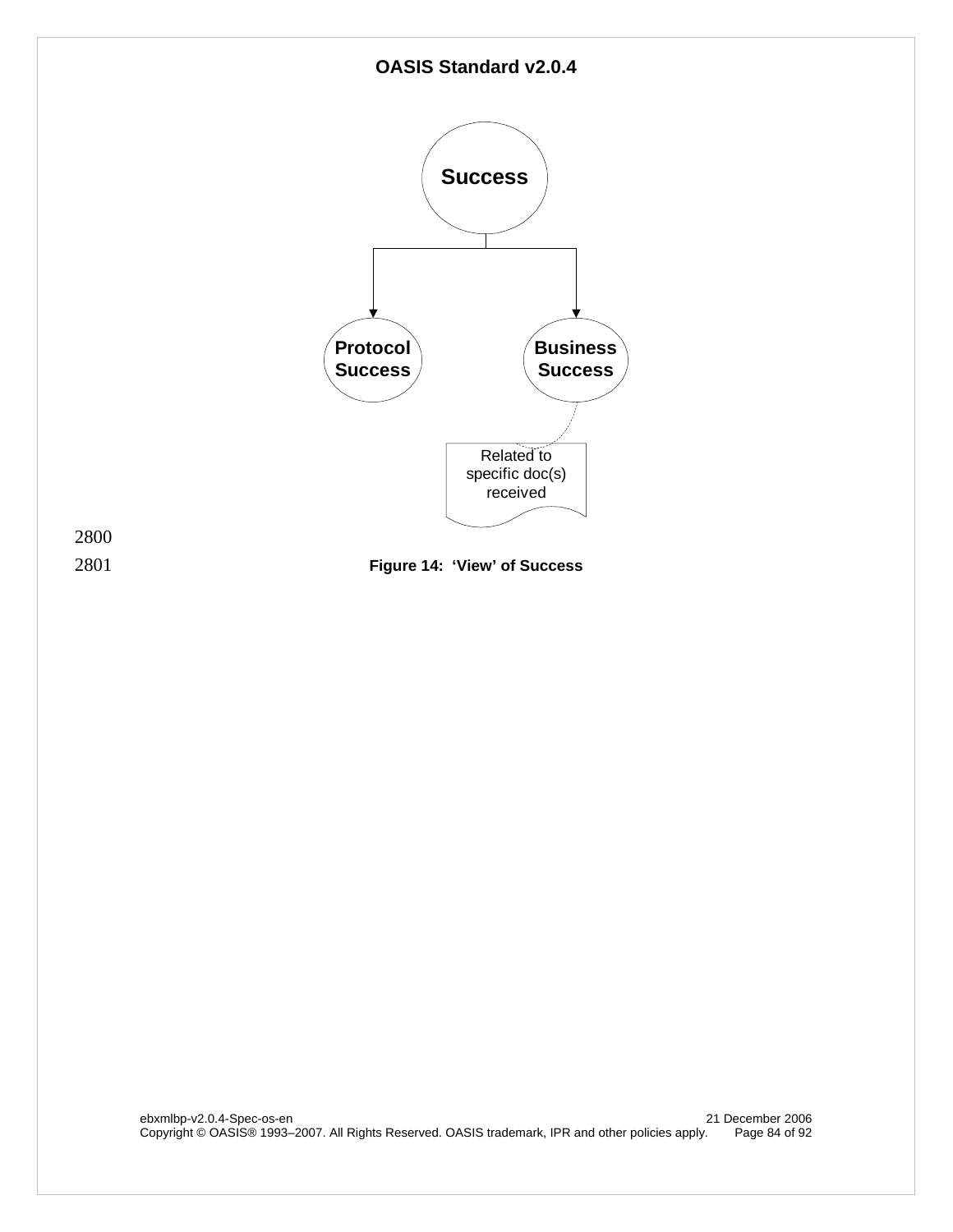

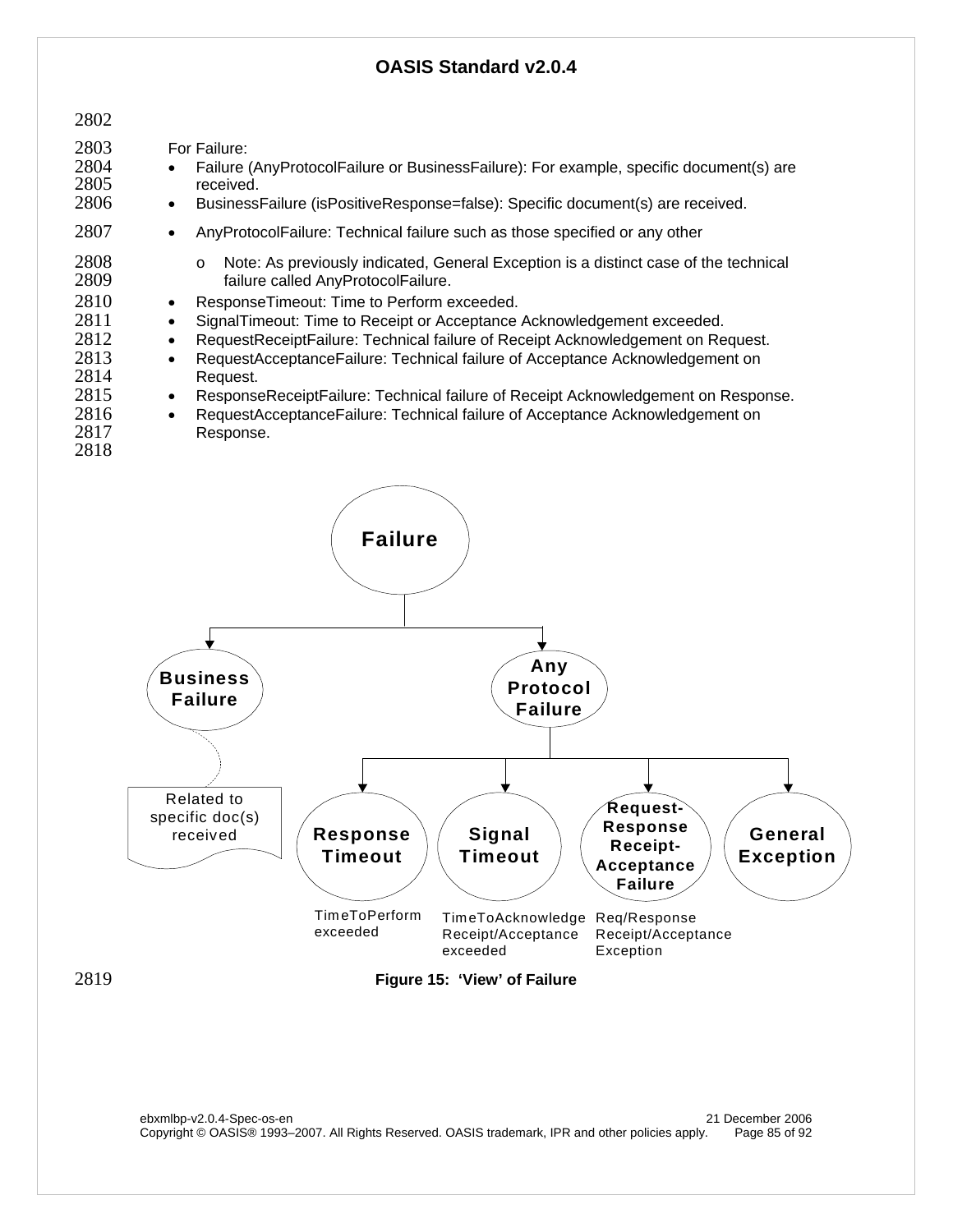2820 In real-world scenarios, it is anticipated that more than one condition guard MAY occur and the<br>2821 parties involved MAY choose to monitor them. Monitoring can continue even if an initial Failure 2821 parties involved MAY choose to monitor them. Monitoring can continue even if an initial Failure<br>2822 or timeout has occurred. The affected parties are notified as soon as possible. or timeout has occurred. The affected parties are notified as soon as possible.

2823 Transitions exist with guards. When more than one condition guard is defined (by the parties), 2824 they MAY be mutually exclusive or all used. If not defined, the assumption is all MAY happen.<br>2825 For example. SignalTimeout will occur before ResponseTimeout. For example, SignalTimeout will occur before ResponseTimeout.

2826 BusinessFailure assumes that the transaction was successful from a "protocol" perspective,<br>2827 meaning that the state between the two parties could be effectively synchronized. However, 2827 meaning that the state between the two parties could be effectively synchronized. However, the 2828 intent of the response was negative with respect to the reguest. As mentioned earlier, this is an 2828 intent of the response was negative with respect to the request. As mentioned earlier, this is an <br>2829 optional qualification of the response, agreed upon at design time, and some messages may not 2829 optional qualification of the response, agreed upon at design time, and some messages may not 2830 be qualifiable, i.e. they are neither positive or negative. The way Business Document 2830 be qualifiable, i.e. they are neither positive or negative. The way Business Document 2831 specifications are designed is to allow the definition two (or more) "logical" documents from the 2832 same physical document and a Condition Expression evaluated at runtime by the BSI. If the 2832 same physical document and a Condition Expression evaluated at runtime by the BSI. If the 2833 condition is true and isPositiveResponse = false, then the transaction ends in BusinessFailur condition is true and isPositiveResponse = false, then the transaction ends in BusinessFailure 2834 based on the Business Document content. Of course entire documents can be directly associated 2835 with is Positive Response=false, not just when they contain a particular field value. with isPositiveResponse=false, not just when they contain a particular field value.

2836 Each BTA MUST be designed such that there is at a minimum two transitions from the BTA, one 2837 with a condition quard with a Success value, the other one with a Failure value, even if in case of 2837 with a condition guard with a Success value, the other one with a Failure value, even if in case of 2838 Failure the transitions goes to the Failure state of the collaboration. Failure the transitions goes to the Failure state of the collaboration.

# 2839 **3.7 Where the ebXML Business Process Specification May Be**  2840 **Implemented**

2841 The ebBP technical specification SHOULD be used wherever software components are being 2842 specified to perform a role in an ebXML Business Collaboration. Specifically, this technical 2842 specified to perform a role in an ebXML Business Collaboration. Specifically, this technical<br>2843 specification is intended to provide the business process and document specification for the 2843 specification is intended to provide the business process and document specification for the 2844 formation of ebXML trading partner Collaboration Protocol Profiles and Agreements. formation of ebXML trading partner Collaboration Protocol Profiles and Agreements.

2845 However, the ebBP technical specification MAY be used to specify any eCommerce, eBusiness<br>2846 or shared collaboration. It MAY also be used for non-commerce collaborations, for instance in 2846 or shared collaboration. It MAY also be used for non-commerce collaborations, for instance in<br>2847 o defining transactional collaborations among non-profit organizations or between applications. 2847 defining transactional collaborations among non-profit organizations or between applications,<br>2848 vithin the enterprise. within the enterprise.

2849 The Operation Mappings allow for using the ebBP technical specification and schema for <br>2850 mapping web service interactions without any other required ebXML support such as 2850 mapping web service interactions without any other required ebXML support such as <br>2851 Collaboration Protocol Profile or Message Service (although they could be used). The 2851 Collaboration Protocol Profile or Message Service (although they could be used). The ebBP<br>2852 technical specification allows the definition of pure message exchange in a choreography 2852 technical specification allows the definition of pure message exchange in a choreography 2853 including constructs for state alignment using Business Signals, state transition and condition 2854 unards, etc. guards, etc.

### 2855 **3.8 Business Collaboration and Business Transaction Well-**2856 **Formedness Rules**

#### 2857 **3.8.1 Assumptions**

- 2858 XInclude processing and AttributeSubstitution processing MUST be performed prior to both 2859 schema validity and well-formedness checks. schema validity and well-formedness checks.
- 2860 *Implementation Note*
- 2861 *It is the responsibility of designers using XInclude for file and package modularity to*  2862 *ensure that any collisions of ID values are removed using AttributeSubstitution.*
- 2863 Also implementers are reminded that the IDREFs SHOULD be changed to reflect the new 2864 collision-free ID values.

ebxmlbp-v2.0.4-Spec-os-en 21 December 2006 Copyright © OASIS® 1993–2007. All Rights Reserved. OASIS trademark, IPR and other policies apply. Page 86 of 92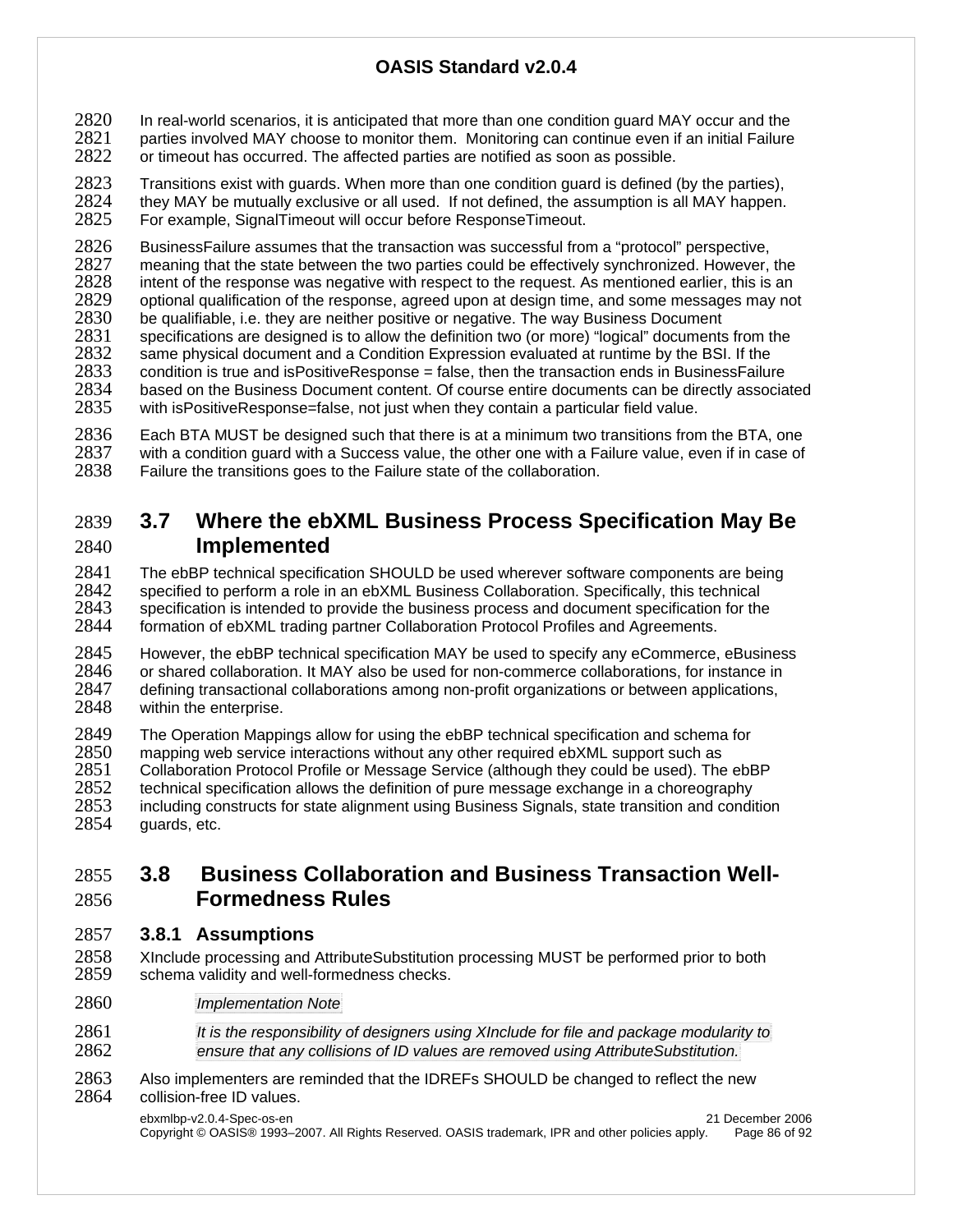- 2865 Elements in the ebBP instance MUST be uniquely identifiable from outside of that instance.<br>2866 Therefore, a qualified identifier syntax is not required. The namelD is document-scoped,
- 2866 Therefore, a qualified identifier syntax is not required. The nameID is document-scoped,<br>2867 Firrelevant of package structure. The benefit of using a document-scoped identifier is that
- 2867 irrelevant of package structure. The benefit of using a document-scoped identifier is that the<br>2868 orgoessor of the referring document requires no semantic knowledge of the referred-to docum 2868 processor of the referring document requires no semantic knowledge of the referred-to document.
- 2869 The focus is on the identification of elements within the ebBP instance.
- 2870 In the majority of cases (and as supported by ebBP schema), the name and nameID SHOULD be 2871 required, and serve different functions for the user community. The Name attribute SHOULD 2871 required, and serve different functions for the user community. The Name attribute SHOULD<br>2872 NOT be used, nor is it intended, for referencing, although it may be important to the business 2872 NOT be used, nor is it intended, for referencing, although it may be important to the business 2873 analyst. analyst.

#### 2874 **3.8.2 Referential Constraints**

- 2875 [Package/@parentRef]
- 2876 The @parentRef attribute's value MUST be a value of a @nameID attribute of a Package.
- 2877 [AttributeSubstitution/@nameIDRef]
- 2878 The @nameIDRef attribute's value MUST be a value of a @nameID attribute (with type ID) of 2879 some element. some element.
- 2880 [DocumentEnvelope/@businessDocumentRef]
- 2881 Every @businessDocumentRef attribute's value MUST be a value of a @nameID attribute of a 2882 BusinessDocument.
- 2883 [Attachment/@businessDocumentRef]
- 2884 Every @businessDocumentRef attribute's value MUST be a value of a @nameID attribute of a 2885 BusinessDocument.
- 2886 [BusinessTransactionActivity/@businessTransactionRef]

2887 Every @businessTransactionRef attribute's value MUST be a value of a @nameID attribute of an <br>2888 element in the substitution group of BusinessTransactionHead. [Note: These elements MAY be 2888 element in the substitution group of BusinessTransactionHead. [Note: These elements MAY be 2889 children of ProcessSpecification or children of Package.] children of ProcessSpecification or children of Package.]

- 2890 [CollaborationActivity/@collaborationRef]
- 2891 Every @collaborationRef attribute's value MUST be a value of a @nameID attribute of either a<br>2892 BusinessCollaboration, a MultiPartyCollaboration, or a BinaryCollaboration. BusinessCollaboration, a MultiPartyCollaboration, or a BinaryCollaboration.
- 2893 [Note: New business process definitions SHOULD use BusinessCollaboration as the basic<br>2894 Collaboration Activity unit of reference. Collaboration Activity unit of reference.]
- 2895 [FromLink/@fromBusinessStateRef]
- 2896 Every @fromBusinessStateRef attribute's value MUST be a value of a nameID attribute of either<br>2897 a BusinessTransactionActivity, a CollaborationActivity, or a ComplexBusinessTransactionActivity.
- 2897 a BusinessTransactionActivity, a CollaborationActivity, or a ComplexBusinessTransactionActivity.<br>2898 Each of these elements referred to MUST be in the same Collaboration elements that the
- 2898 Each of these elements referred to MUST be in the same Collaboration elements that the 2899 From Link is in (that is, MUST be siblings with either a BusinessCollaboration,
- 2899 FromLink is in (that is, MUST be siblings with either a BusinessCollaboration, 2900 MultiPartyCollaboration, or BinaryCollaboration parent). MultiPartyCollaboration, or BinaryCollaboration parent).
- 2901 [ToLink/@toBusinessStateRefl]
- 2902 Every @toBusinessStateRef attribute's value MUST be a value of a @nameID attribute of either<br>2903 a BusinessTransactionActivity, a CollaborationActivity, or a ComplexBusinessTransactionActivity 2903 a BusinessTransactionActivity, a CollaborationActivity, or a ComplexBusinessTransactionActivity. 2904 Each of these elements referred to MUST be in the same Collaboration elements that the ToLink<br>2905 is in (that is, MUST be siblings with either a BusinessCollaboration, MultiPartyCollaboration, or 2905 is in (that is, MUST be siblings with either a BusinessCollaboration, MultiPartyCollaboration, or <br>2906 BinaryCollaboration parent). BinaryCollaboration parent).
- 2907 [Performs/@currentRoleRef]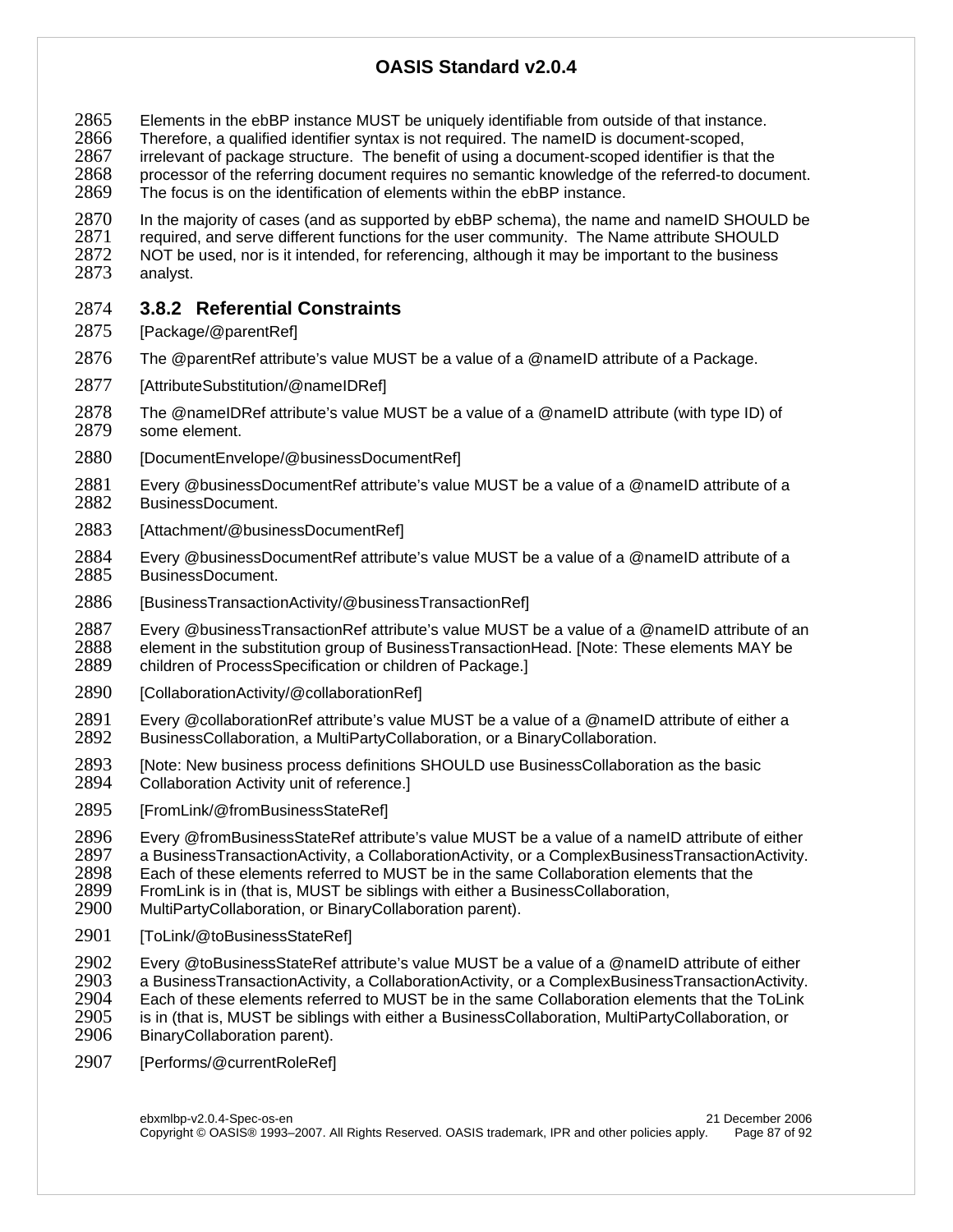- 2908 Every Performs element MUST have one @currentRoleRef attribute whose value matches the 2909 value of a @namelD attribute on a previously mentioned Role element. value of a @nameID attribute on a previously mentioned Role element.
- 2910 Note: Role elements are mentioned at the top-level of a ProcessSpecification (within the 2911 FxternalRoles element) and then in each Collaboration element (BusinessCollaboration)
- ExternalRoles element), and then in each Collaboration element (BusinessCollaboration,
- 2912 MultiPartyCollaboration, BinaryCollaboration) that is not an inner collaboration. After these<br>2913 Contexts, roles are introduced in additional Collaborations that are referenced within a
- 2913 contexts, roles are introduced in additional Collaborations that are referenced within a<br>2914 CollaborationActivity element.
- CollaborationActivity element.
- 2915 [Performs/@performsRoleRef]
- 2916 Exactly one of @performsRoleRef MUST be present under Performs. When @performsRoleRef<br>2917 is used. its value MUST be a @nameID value of a Role element that is declared in the next
- 2917 is used, its value MUST be a @nameID value of a Role element that is declared in the next<br>2918 Collaboration context. From a BTA, the @nameID value in the @performsRoleRef attribute
- 2918 Collaboration context. From a BTA, the @nameID value in the @performsRoleRef attribute must 2919 match either the @nameID value of RequestionRole or RespondingRole in the BT.
- match either the @nameID value of RequestingRole or RespondingRole in the BT.
- 2920 There must be two Performs, and they must reference different Role elements in the BT (that is, 2921 one must match value of RequestingRole/@nameID and the other must match value of <br>2922 RespondingRole/@nameID. RespondingRole/@nameID.
- 2923 Note: When a Role/@nameID is the same in both the current and the next Collaboration context,<br>2924 it is assumed to be the same Role, and so the Performs association is not needed. Performs is 2924 it is assumed to be the same Role, and so the Performs association is not needed. Performs is<br>2925 eneeded for Role switching (that is, when a participant that had been a buver, now reenters the 2925 needed for Role switching (that is, when a participant that had been a buyer, now reenters the 2926 collaboration as a seller), to match up roles differing in names in, for example, included package 2926 collaboration as a seller), to match up roles differing in names in, for example, included packages, 2927 and as needed elsewhere. The core schema constrains when the Performs element is not
- 2927 and as needed elsewhere. The core schema constrains when the Performs element is not 2928 required. required.
- 2929 [@signalDefinitionRef]
- 2930 Specializations (elements of the substitution group) of BusinessTransaction contain<br>2931 RequestingBusinessActivity and RespondingBusinessActivity elements whose conte
- 2931 RequestingBusinessActivity and RespondingBusinessActivity elements whose content models<br>2932 MAY contain child elements whose types are subtypes of SignalEnvelopeType. The
- 2932 MAY contain child elements whose types are subtypes of SignalEnvelopeType. The<br>2933 CesignalDefinitionRef attributes of these child elements MUST have values of a @na
- 2933 @signalDefinitionRef attributes of these child elements MUST have values of a @nameID value<br>2934 of a Signal element of type SignalType. of a Signal element of type SignalType.
- 2935 [Variable/@businessDocumentRefl]
- 2936 Every @businessDocumentRef attribute's value MUST be a value of a @nameID attribute of a 2937 BusinessDocument
- 2938 [Variable/@businessTransactionActivityRef]
- 2939 Every @businessTransactionActivityRef attribute's value MUST be a value of a @nameID<br>2940 attribute of a BusinessTransactionActivity. attribute of a BusinessTransactionActivity.
- 2941 [OperationMapping/@roleRef]
- 2942 Every @roleRef attribute's value MUST be a value of a @nameID attribute of a Role element<br>2943 contained in either a BusinessCollaboration. MultiPartyCollaboration. or BinaryCollaboration. contained in either a BusinessCollaboration, MultiPartyCollaboration, or BinaryCollaboration.
- 2944 [OperationMapping/@businessTransactionRef]
- 2945 Every @businessTransactionRef attribute's value MUST be a value of a @nameID attribute of an 2946 element in the substitution group of BusinessTransactionHead. element in the substitution group of BusinessTransactionHead.
- 2947 [MessageMap/@documentEnvelopeRef]
- 2948 Every @documentEnvelopeRef attribute's value MUST be a value of a @nameID attribute of a 2949 DocumentEnvelope. DocumentEnvelope.
- 2950 [SignalMap/@documentEnvelopeRef]
- 2951 Every SignalMap@documentEnvelopeRef attribute's value MUST be a value of a @nameID<br>2952 attribute of a Signal. attribute of a Signal.

ebxmlbp-v2.0.4-Spec-os-en 21 December 2006 Copyright © OASIS® 1993–2007. All Rights Reserved. OASIS trademark, IPR and other policies apply. Page 88 of 92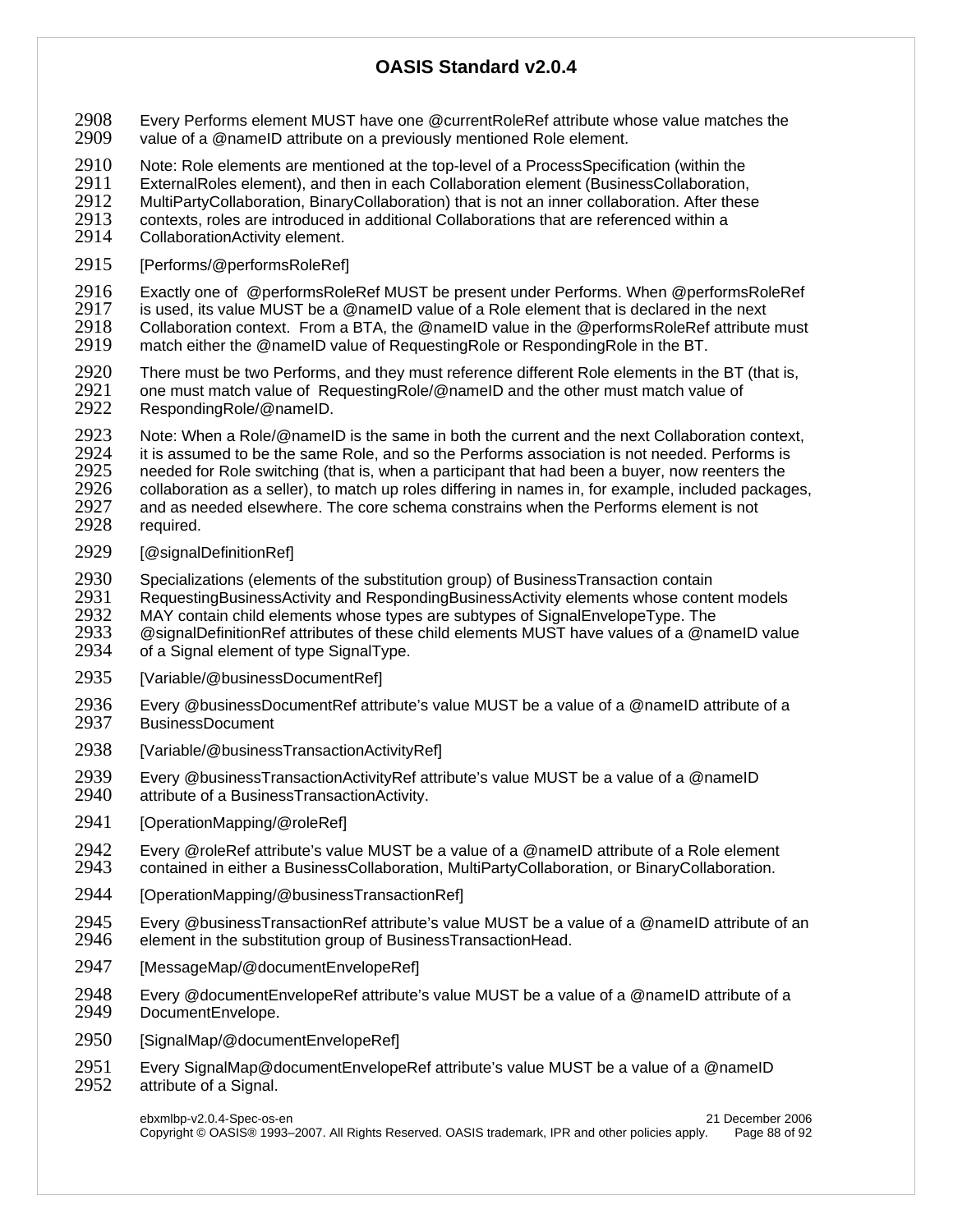#### 2953 **3.8.3 Functional or Other Well-Formedness Rules**

#### 2954 **3.8.3.1 Specification Element**

- <sup>2955</sup> When a Specification element is optional on a Business Document element, this indicates 2956  **The Susiness Document is abstract and substitution can be used to replace the** 2956 that the Business Document is abstract and substitution can be used to replace the<br>2957 colorical Business Document with a physical one that is relevant to a particular domain logical Business Document with a physical one that is relevant to a particular domain or 2958 use.
- 2959 Inclusion: Only packages MAY be used with the XInclude mechanism.
- 2960 A user is responsible to understand where to include packages that are valid when Xinclude mechanism is used.

#### 2962 **3.8.3.2 Variables**

- 2963 When the Variable element is used, it is cast in a type that is usable in that 2964 ConditionExpression.
- 2965 Any variables used in the condition tree for the BTA guard MUST precede the guard in 2966 the execution of the BTA.
- 2967 When multiple condition expressions are used, the languages MUST be distinct and the 2968 expressions MUST be equivalent (i.e. different from others in the sequence). Expression 2968 expressions MUST be equivalent (i.e. different from others in the sequence). Expression<br>2969 of conjunction or disiunction is undefined and therefore places responsibility for that 2969 of conjunction or disjunction is undefined and therefore places responsibility for that 2970 function on the expression language.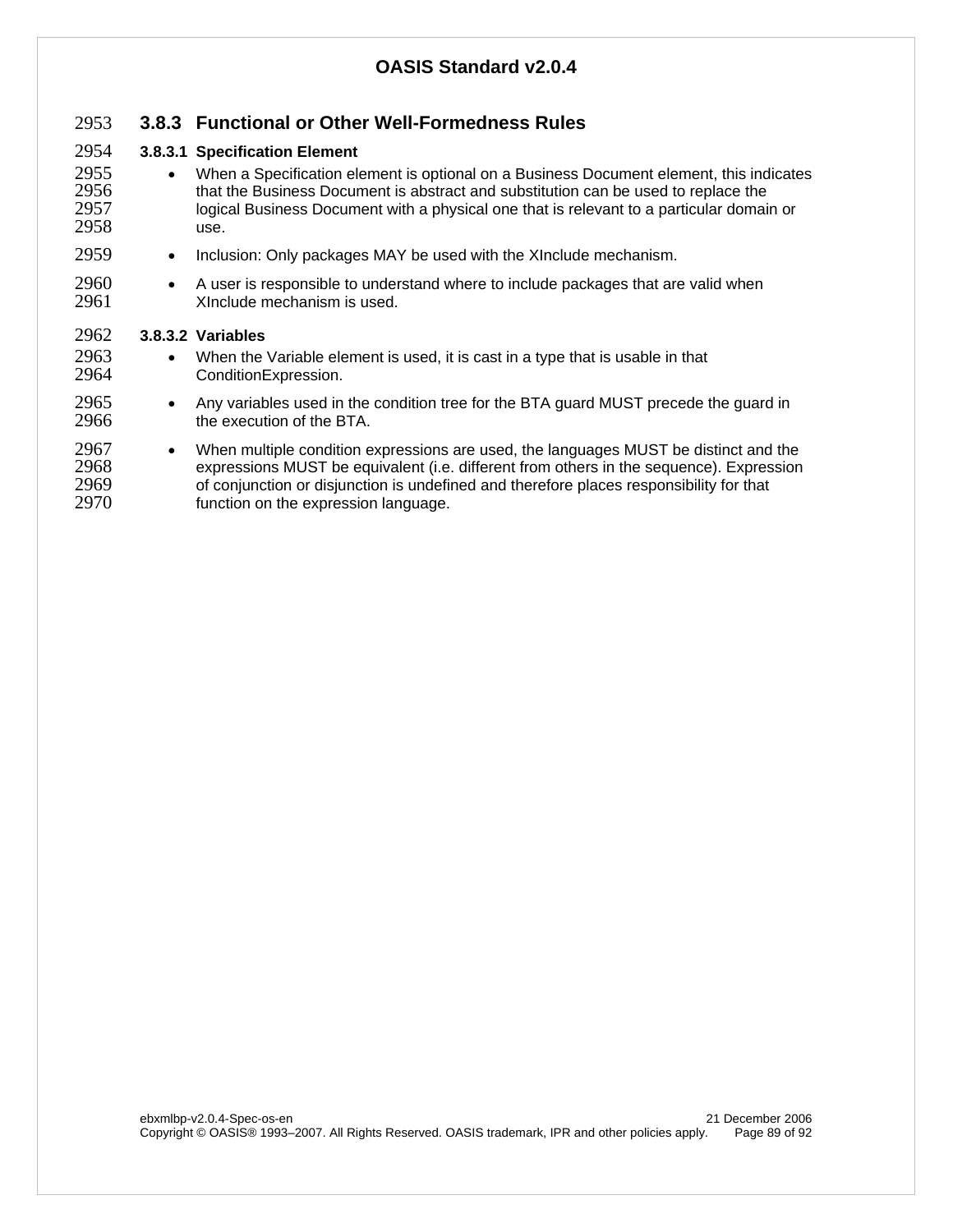| 2971                                         |               | 3.8.3.3 Business Collaborations                                                                                                                                                                                                                                                                                                                                                                                                                                                                                        |
|----------------------------------------------|---------------|------------------------------------------------------------------------------------------------------------------------------------------------------------------------------------------------------------------------------------------------------------------------------------------------------------------------------------------------------------------------------------------------------------------------------------------------------------------------------------------------------------------------|
| 2972<br>2973                                 |               | All non-isInnerCollaboration Collaborations (any type of Business Collaboration) are<br>eligible to start another complex Business Collaboration (Binary or Multiparty).                                                                                                                                                                                                                                                                                                                                               |
| 2974<br>2975                                 | $\bullet$     | An outer collaboration TimeToPerform MUST be no shorter than the time of the longest<br>inner collaboration.                                                                                                                                                                                                                                                                                                                                                                                                           |
| 2976<br>2977                                 | $\bullet$     | The TimeToPerform duration of a Fork cannot be less that any TimeToPerform duration<br>of its Business Activities.                                                                                                                                                                                                                                                                                                                                                                                                     |
| 2978<br>2979<br>2980<br>2981                 | $\bullet$     | When set to 'true', the waitForAll attribute of the Join MUST indicate that all transitions<br>coming into the Join MUST be executed for the collaboration to reach the Join linking<br>state (AND-Join), by default, the Join is an AND-Join. Further explanation is found in<br>Section 3.4.11.1.                                                                                                                                                                                                                    |
| 2982<br>2983                                 | $\bullet$     | Within any Business Collaboration, there MUST be at least one state defined. A state is a<br>BTA, ComplexBTA, or CollaborationActivity (i.e. no stateless collaborations).                                                                                                                                                                                                                                                                                                                                             |
| 2984                                         | $\bullet$     | A Collaboration Activity can transition to any type of Business Collaboration.                                                                                                                                                                                                                                                                                                                                                                                                                                         |
| 2985<br>2986                                 | $\bullet$     | When a BTA refers to a Business Transaction, this requires use of an IDREF that<br>belongs to a Business Transaction.                                                                                                                                                                                                                                                                                                                                                                                                  |
| 2987                                         | $\bullet$     | Links (FromLink/ToLink) SHOULD NOT reference linking constructs.                                                                                                                                                                                                                                                                                                                                                                                                                                                       |
| 2988<br>2989                                 | $\bullet$     | Linking constructs MUST reference states in collaboration (Start, Transition, Fork, Join,<br>and Decision).                                                                                                                                                                                                                                                                                                                                                                                                            |
| 2990                                         | $\bullet$     | An XOR Fork MUST be followed with a Join where waitForAll = false.                                                                                                                                                                                                                                                                                                                                                                                                                                                     |
| 2991                                         |               | 3.8.3.4 Business Signals                                                                                                                                                                                                                                                                                                                                                                                                                                                                                               |
| 2992<br>2993<br>2994                         | $\bullet$     | If a Business Signal (other than an Exception signal) is received and it is neither in the<br>identified pattern nor in the Business Transaction protocol, it MUST be discarded.<br>Therefore, this constraint does not apply to Exception signals.                                                                                                                                                                                                                                                                    |
| 2995<br>2996<br>2997<br>2998<br>2999<br>3000 | $\bullet$     | When a Business Signal is included with a Response or a Response received (and signal<br>has not been received), the path taken depends on the use cases fulfilled by the<br>Business Signal. When a business signal fulfills non-repudiation of receipt requirements,<br>it MUST not be contained in the Response. The non-repudiation MAY be handled at the<br>messaging layer, based on the implementation and business partner parameters defined.<br>Other conditions MAY also be handled in the messaging layer. |
| 3001<br>3002                                 |               | If a Negative Receipt Acknowledgement or Negative Acceptance Acknowledgement<br>occurs, no business retry SHOULD occur.                                                                                                                                                                                                                                                                                                                                                                                                |
| 3003<br>3004                                 | $\bullet$     | Where the defined Business Signals are used, the xlink:href attribute of the xlink.grp<br>attributeGroup SHALL have a value that is an URI that conforms to [RFC2396].                                                                                                                                                                                                                                                                                                                                                 |
| 3005<br>3006<br>3007<br>3008<br>3009         | $\bullet$     | When creating a Business Signals instance based on the ebBP Business Signals<br>schema, the "name" attribute MUST be set to the same value as name attribute for the<br>corresponding ProcessSpecification element within the ebBP instance. For the ebBP<br>instance, this is the @name attribute of the "name" attributeGroup of the root Process<br>Specification element.                                                                                                                                          |
| 3010                                         | 3.8.3.5 Roles |                                                                                                                                                                                                                                                                                                                                                                                                                                                                                                                        |
| 3011<br>3012                                 | $\bullet$     | A Performs element MAY be omitted in Collaboration Activities if the same value of roles<br>are involved and only two top-level roles are used.                                                                                                                                                                                                                                                                                                                                                                        |
| 3013<br>3014                                 | $\bullet$     | A Performs element MAY not be omitted from Business Transaction Activities. This<br>provides for discrete role declaration at the BTA layer. It maps the "role-as-defined-in-                                                                                                                                                                                                                                                                                                                                          |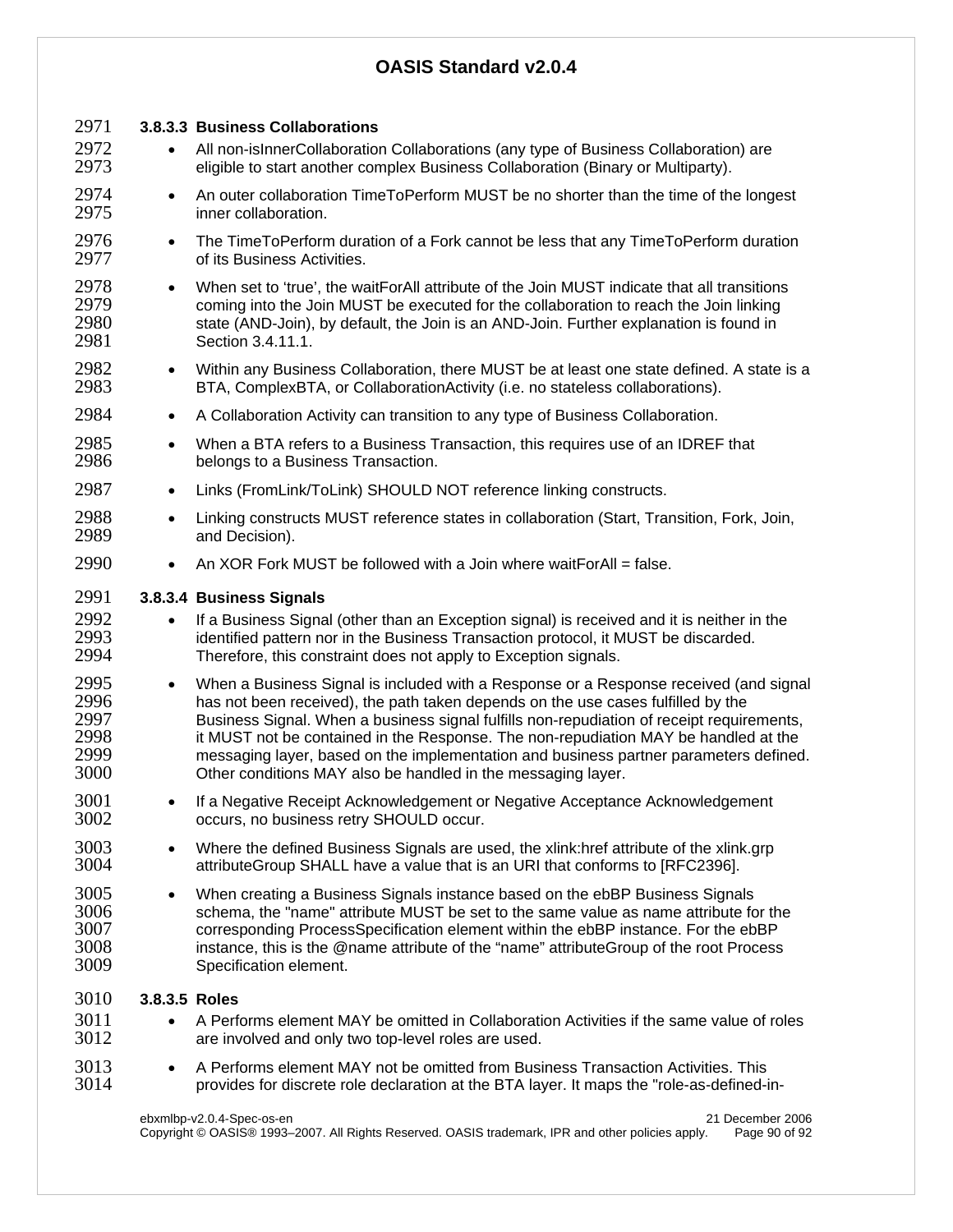3015 collaboration" to the "role-as-defined-in-transaction" and provides discrete declaration of 3016 collaboration of roles for the Business Collaboration. 3017 **3.8.3.6 Notation for Visual Representation**  3018 • ebBP does not preclude generating an XML artifact from an Unified Modeling Language  $3019$  (UML)<sup>™</sup> model. This technical specification has used the BPMN notation to visualize  $3020$  Business Collaborations. Business Collaborations. 3021 • When modeling ebBP Business Collaborations in BPMN compensation SHOULD NOT 3022 be used. 3023 • Any changes that are identified may result in new changes for the UN/CEFACT Modeling 3024 Methodology (UMM). 3025 **3.8.3.7 Timing Parameters**  3026 • If both are used, timeToAcknowlegeReceipt < timeToAcknowlegeAcceptance. 3027 • If the Acknowledgement Acceptance is not used, the Time To Perform MUST be equal or 3028 greater than timeToAcknowlegeReceipt. 3029 • If either or both of timeToAcknowlegeReceipt or timeToAcknowlegeAcceptance are used,<br>3030 the Time To Perform MUST be other than zero. the Time To Perform MUST be other than zero. 3031 • timeToAcknowlegeReceipt MUST be other than zero when non-repudiation of receipt is<br>3032 required. required. 3033 • The Time To Perform MUST be other than zero. 3034 • Where used, the timeToAcknowlegeReceipt and timeToAcknowlegeAcceptance, in 3035 conjunction with the Time To Perform MUST be specified for both the Requesting and<br>3036 (when used) Responding Business Activities. (when used) Responding Business Activities. 3037 Note: Where large numbers of Business Collaborations are constructed, consistency and<br>3038 Completeness may be important in these rules and their use across all business processe 3038 completeness may be important in these rules and their use across all business processes. In<br>3039 those cases, other conditions could apply. For example, if non-repudiation is required at the those cases, other conditions could apply. For example, if non-repudiation is required at the 3040 Requesting Business Activity, a Responding Business Document may be required. Typically, 3041 process integrators or developers may develop such conditions to bound business completeness 3042 across all processes within a particular domain or industry. across all processes within a particular domain or industry. 3043 **3.8.3.8 Operation Mapping**  3044 • When an OperationMapping is defined for a BTA, all message interchanges of the BTA<br>3045 **• Including signals MUST be mapped.** Abstract operations MAY come from different including signals MUST be mapped. Abstract operations MAY come from different 3046 interfaces in the mapping of a BTA. 3047 **3.8.3.9 Other**  3048 • In this technical specification, white space is not controlled but implementers may trigger faults or exceptions. 3050 • For the core schema, the Documentation element MUST be the first element of its 3051 container. 3052 • ebBP does not preclude generating another XML artifact from its ebBP definition. 3053 3054